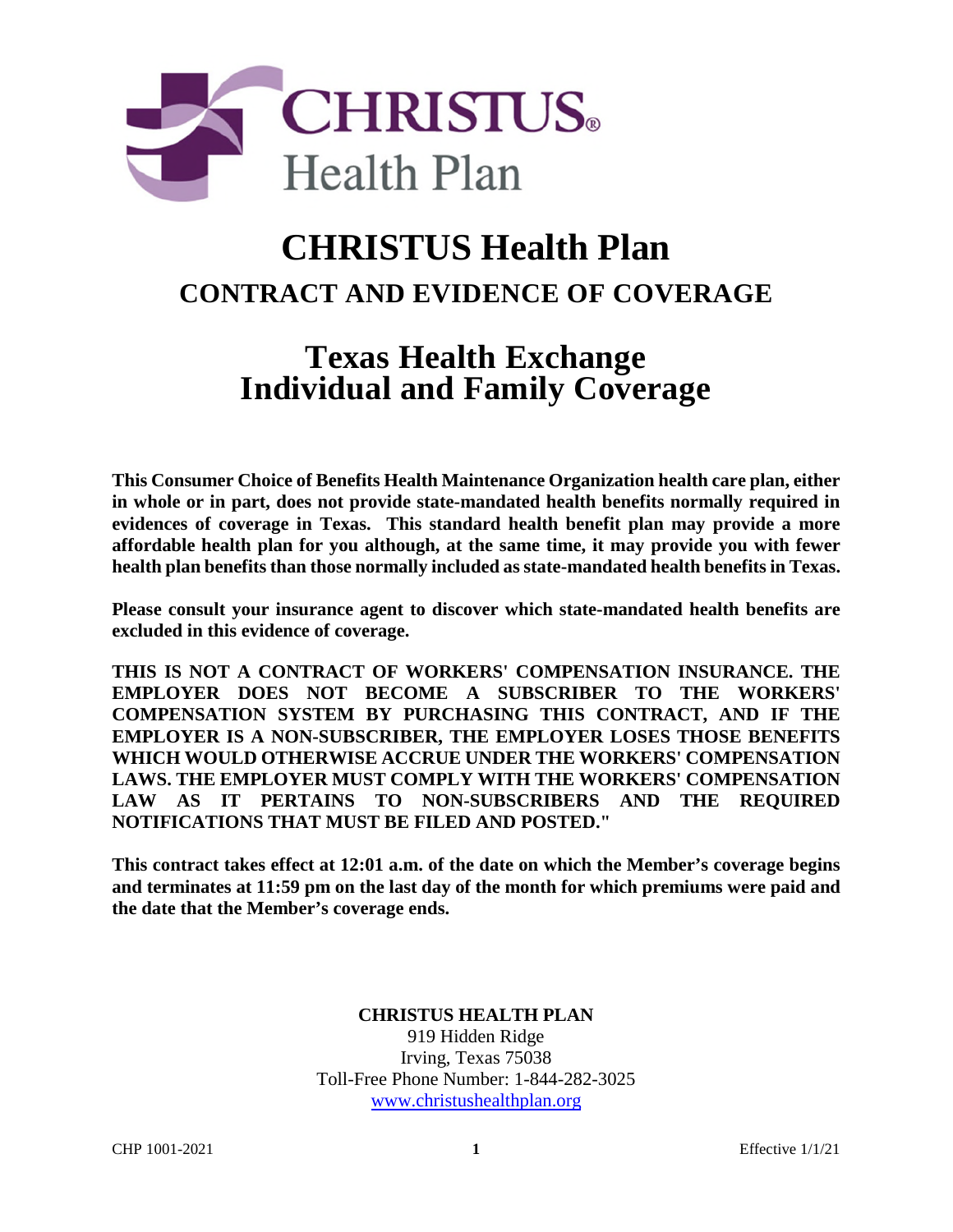

## **WELCOME TO CHRISTUS Health Plan**

We are glad You have chosen CHRISTUS Health Plan. We have been serving You, Your family and Your community for 150 years. We are pleased to now serve You through our health plan.

When You join CHRISTUS Health Plan, You are joining a health plan that is part of a larger health system. Our health system is faith-based and not-for-profit. As a health system, We can coordinate Your care. Whether You are healthy and want preventive care, need to see a doctor, or have a more serious health need, We are here to serve You. We believe that You, Your family, and Your community are critical to Your well-being. We will engage You in Your health care decisions and give You the tools and support You need to manage Your health and benefits.

This Contract and Evidence of Coverage ("Contract") is offered by CHRISTUS Health Plan, Inc., a Texas licensed Health Maintenance Organization (HMO). This Contract describes Your rights and benefits under this individual and family Health Maintenance Organization (HMO) Contract and CHRISTUS Health Plan. The Contract includes the *Schedule of Benefits* and is a legal contract between You, the Member (referred to as Member, You, or Your) and CHRISTUS Health Plan (referred to as CHRISTUS Health Plan, We, Our, and Us). The *Schedule of Benefits* are separate documents which are included in your welcome packet.

Throughout this Contract, please refer to Your *Schedule of Benefits* provided with this Contract, which shows some specific Covered Benefits this Contract provides, the specific amounts You may have to pay (Cost Sharing), and certain Coverage Limitations and Exclusions. The *Schedule of Benefits* is part of this Contract, and together the Contract and the *Schedule of Benefits* provide a full description of the Covered Benefits, Exclusions, and conditions of the Plan.

**PLEASE READ THIS CONTRACT CAREFULLY** and keep this Contract, along with the *Schedule of Benefits* in a safe place that you can access quickly. Please also be aware that Your Physicians and Providers do not have a copy of this Contract and are not responsible for knowing or communicating Your Covered Benefits to You.

#### **This Contract provides important information about:**

- Your Rights and Responsibilities as a Member;
- Covered Benefits under the Plan and how to access them:
- Limitations and Exclusions from the Plan; and
- How to seek assistance from CHRISTUS Health Plan.

#### **Key Terms Used in this Contract**

Since this is a legal document, there are certain key terms that have special meanings. These terms are defined in the DEFINITIONS section of this Contract. Review this section carefully.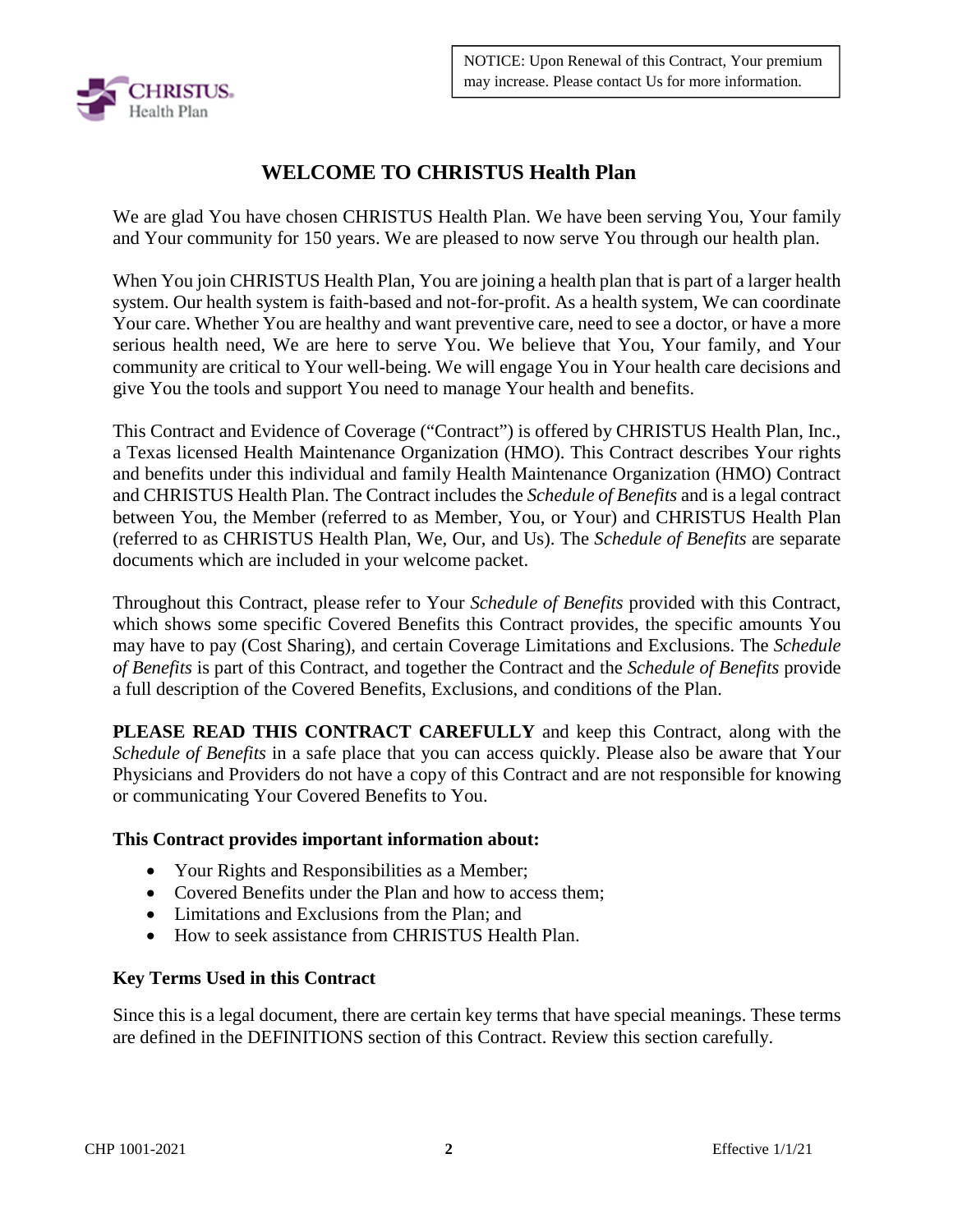

## **IMPORTANT PHONE NUMBERS AND ADDRESSES**

| <b>Member Services</b>          | <b>Address:</b>                                     | <b>Toll-Free</b>   |  |  |
|---------------------------------|-----------------------------------------------------|--------------------|--|--|
|                                 |                                                     | 1-844-282-3025     |  |  |
|                                 | <b>CHRISTUS Health Plan</b>                         | <b>TTY</b>         |  |  |
|                                 | Attn: Member Service Department<br>919 Hidden Ridge | $7 - 1 - 1$        |  |  |
|                                 | Irving, Texas 75038                                 |                    |  |  |
| Preauthorization                | <b>Address:</b>                                     | <b>Toll-Free</b>   |  |  |
|                                 |                                                     | 1-844-282-3025     |  |  |
|                                 | <b>CHRISTUS Health Plan</b>                         |                    |  |  |
|                                 | Attn: Preauthorization Department                   | <b>TTY</b>         |  |  |
|                                 | 919 Hidden Ridge                                    | $7 - 1 - 1$        |  |  |
|                                 | Irving, Texas 75038                                 |                    |  |  |
| Claims                          | <b>Address:</b>                                     | <b>Toll-Free</b>   |  |  |
|                                 |                                                     | 1-844-282-3025     |  |  |
|                                 | <b>CHRISTUS Health Plan Exchange</b>                |                    |  |  |
|                                 | <b>Attn: Claims Department</b>                      | <b>TTY</b>         |  |  |
|                                 | P.O. Box 169012                                     | $7 - 1 - 1$        |  |  |
|                                 | Irving, Texas 75016                                 |                    |  |  |
|                                 |                                                     |                    |  |  |
| Complaints, Appeals             | <b>Address:</b>                                     | <b>Toll-Free</b>   |  |  |
| and                             |                                                     | 1-844-282-0380     |  |  |
| Grievances                      | <b>CHRISTUS Health Plan Exchange</b>                |                    |  |  |
|                                 | Attn: Complaints, Appeals & Grievances              | <b>TTY</b>         |  |  |
|                                 | Department<br>P.O. Box 169009                       | $7 - 1 - 1$        |  |  |
|                                 |                                                     |                    |  |  |
|                                 | Irving, Texas 75016                                 |                    |  |  |
| Fraud, Waste and                | <b>Email:</b>                                       | <b>Toll-Free</b>   |  |  |
| Abuse                           |                                                     | 1-855-771-8072     |  |  |
|                                 | CHRISTUSHealthSIU@CHRISTUSHealth.org                | <b>TTY</b>         |  |  |
|                                 |                                                     | $7 - 1 - 1$        |  |  |
|                                 |                                                     | <b>Secure Fax:</b> |  |  |
|                                 |                                                     | 1-210-766-8849     |  |  |
|                                 |                                                     |                    |  |  |
|                                 | Website                                             |                    |  |  |
| www.christushealthplan.org      |                                                     |                    |  |  |
| <b>Language Access Services</b> |                                                     |                    |  |  |
|                                 | <b>Toll Free</b><br>1-800-752-6096                  |                    |  |  |
|                                 |                                                     |                    |  |  |
|                                 |                                                     |                    |  |  |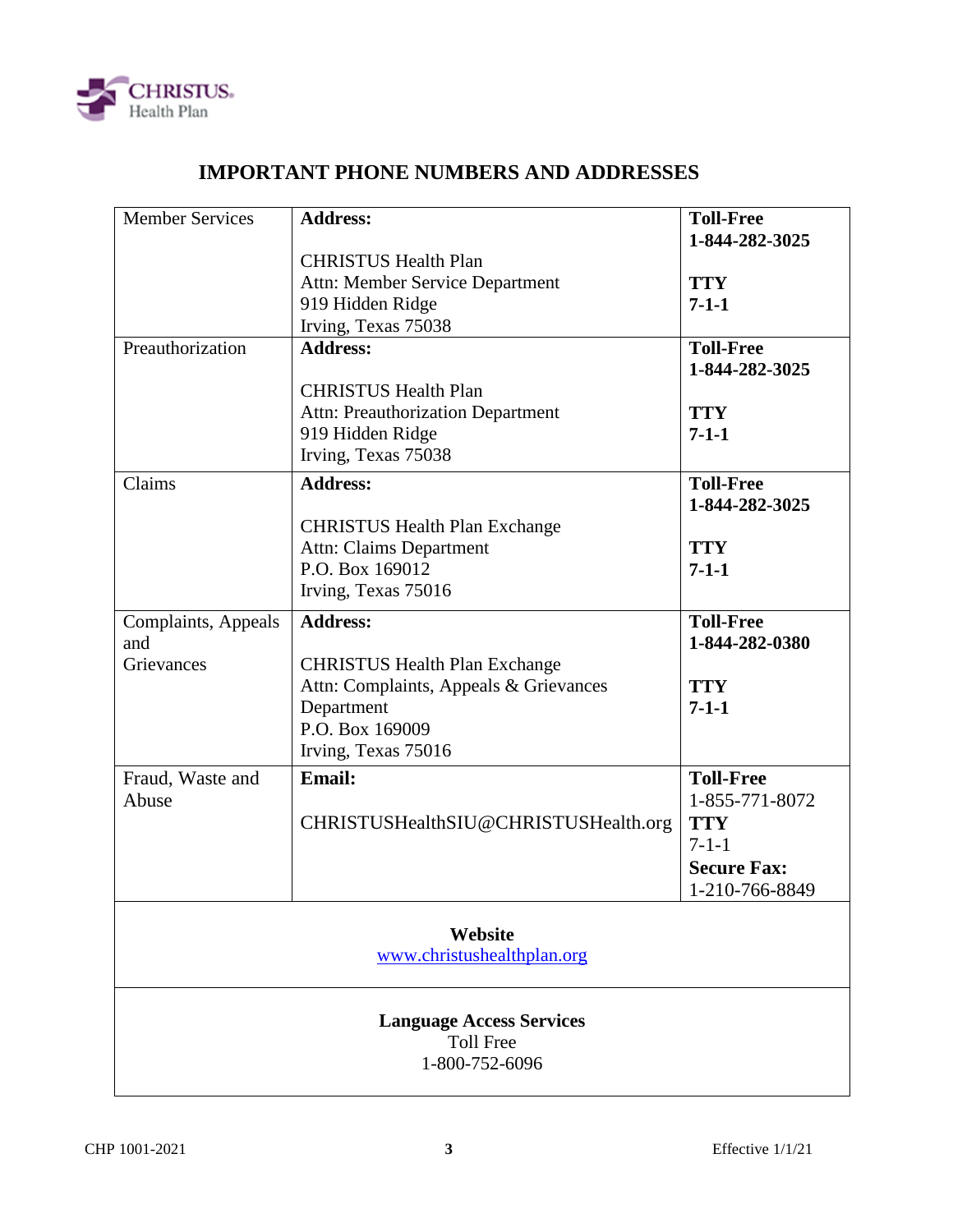

## **TABLE OF CONTENTS**

| SPECIAL AND LIMITED ENROLLMENT FOR QUALIFIED INDIVIDUALS PARTICIPATING IN THE EXCHANGE 14 |                    |
|-------------------------------------------------------------------------------------------|--------------------|
|                                                                                           |                    |
|                                                                                           |                    |
|                                                                                           |                    |
|                                                                                           |                    |
|                                                                                           |                    |
|                                                                                           |                    |
|                                                                                           |                    |
|                                                                                           |                    |
|                                                                                           |                    |
|                                                                                           |                    |
|                                                                                           |                    |
|                                                                                           |                    |
|                                                                                           |                    |
|                                                                                           |                    |
|                                                                                           |                    |
|                                                                                           |                    |
|                                                                                           |                    |
|                                                                                           |                    |
|                                                                                           |                    |
|                                                                                           |                    |
|                                                                                           |                    |
|                                                                                           |                    |
|                                                                                           |                    |
|                                                                                           |                    |
|                                                                                           |                    |
|                                                                                           |                    |
|                                                                                           |                    |
| CHP 1001-2021<br>4                                                                        | Effective $1/1/21$ |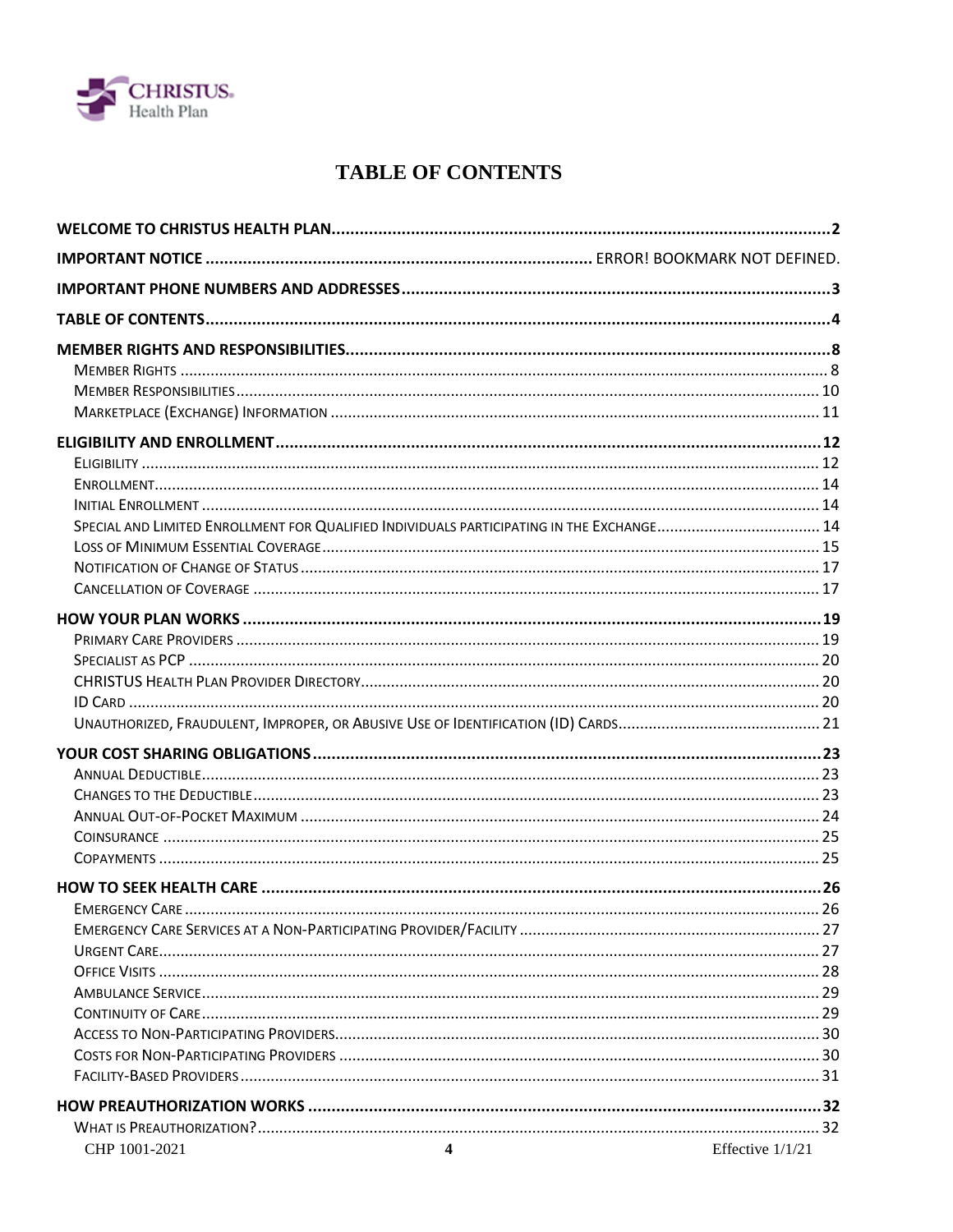

| ACCIDENTAL INJURY (TRAUMA), URGENT CARE, EMERGENCY CARE SERVICES, AND OBSERVATION SERVICES 37         |  |
|-------------------------------------------------------------------------------------------------------|--|
|                                                                                                       |  |
|                                                                                                       |  |
|                                                                                                       |  |
|                                                                                                       |  |
|                                                                                                       |  |
|                                                                                                       |  |
|                                                                                                       |  |
|                                                                                                       |  |
|                                                                                                       |  |
|                                                                                                       |  |
|                                                                                                       |  |
|                                                                                                       |  |
|                                                                                                       |  |
|                                                                                                       |  |
|                                                                                                       |  |
|                                                                                                       |  |
|                                                                                                       |  |
|                                                                                                       |  |
|                                                                                                       |  |
| DURABLE MEDICAL EQUIPMENT, ORTHOTIC APPLIANCES, PROSTHETIC DEVICES, REPAIR AND REPLACEMENT OF DURABLE |  |
|                                                                                                       |  |
|                                                                                                       |  |
|                                                                                                       |  |
|                                                                                                       |  |
|                                                                                                       |  |
|                                                                                                       |  |
|                                                                                                       |  |
|                                                                                                       |  |
|                                                                                                       |  |
|                                                                                                       |  |
|                                                                                                       |  |
|                                                                                                       |  |
|                                                                                                       |  |
|                                                                                                       |  |
|                                                                                                       |  |
|                                                                                                       |  |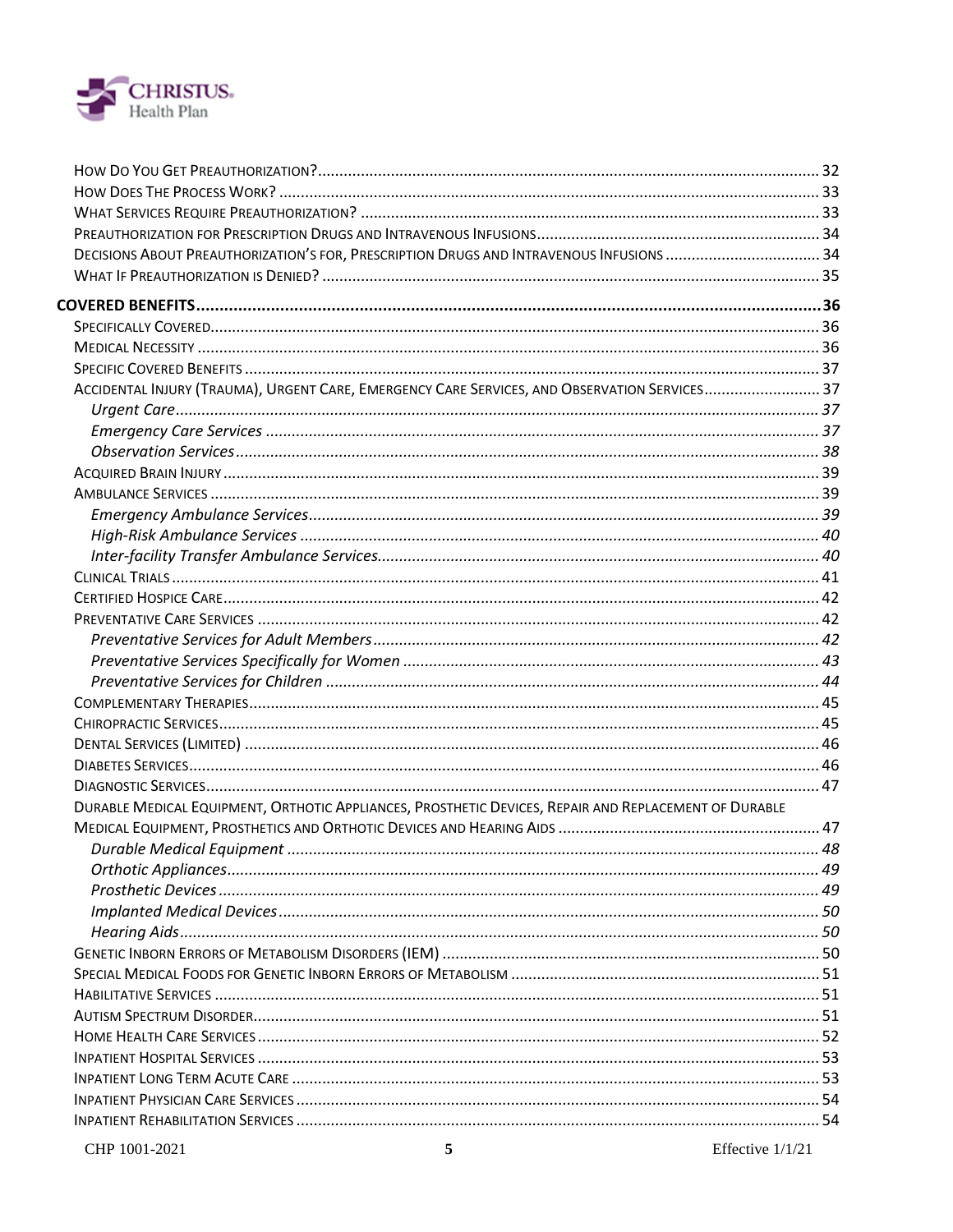

| MENTAL HEALTH SERVICES, BEHAVIORAL HEALTH TREATMENT, ALCOHOLISM AND SUBSTANCE ABUSE SERVICES 55 |  |
|-------------------------------------------------------------------------------------------------|--|
|                                                                                                 |  |
|                                                                                                 |  |
|                                                                                                 |  |
|                                                                                                 |  |
|                                                                                                 |  |
|                                                                                                 |  |
|                                                                                                 |  |
|                                                                                                 |  |
|                                                                                                 |  |
|                                                                                                 |  |
|                                                                                                 |  |
|                                                                                                 |  |
|                                                                                                 |  |
|                                                                                                 |  |
|                                                                                                 |  |
|                                                                                                 |  |
|                                                                                                 |  |
|                                                                                                 |  |
|                                                                                                 |  |
|                                                                                                 |  |
|                                                                                                 |  |
|                                                                                                 |  |
|                                                                                                 |  |
|                                                                                                 |  |
|                                                                                                 |  |
|                                                                                                 |  |
|                                                                                                 |  |
|                                                                                                 |  |
|                                                                                                 |  |
|                                                                                                 |  |
|                                                                                                 |  |
|                                                                                                 |  |
|                                                                                                 |  |
|                                                                                                 |  |
|                                                                                                 |  |
|                                                                                                 |  |
|                                                                                                 |  |
|                                                                                                 |  |
|                                                                                                 |  |
|                                                                                                 |  |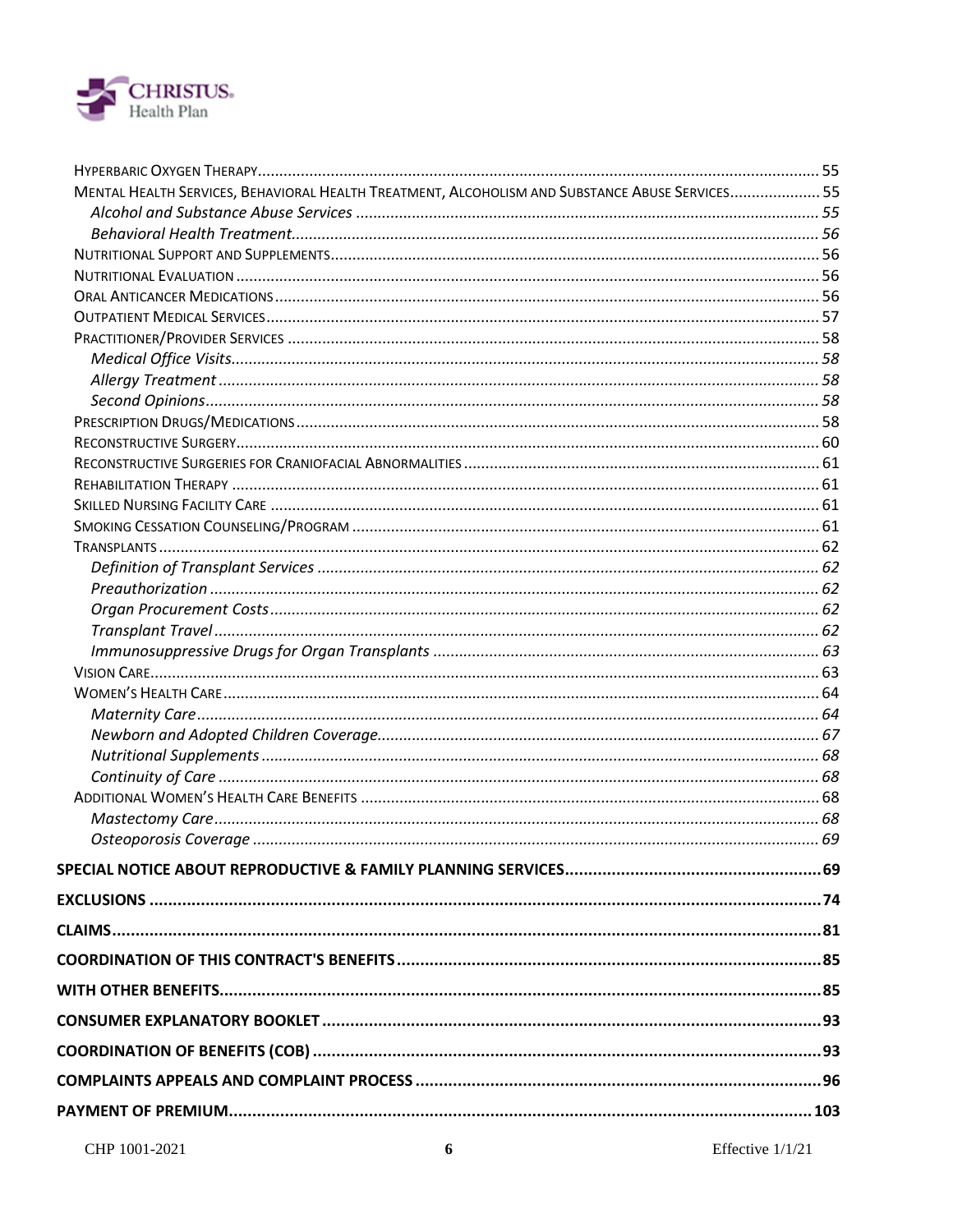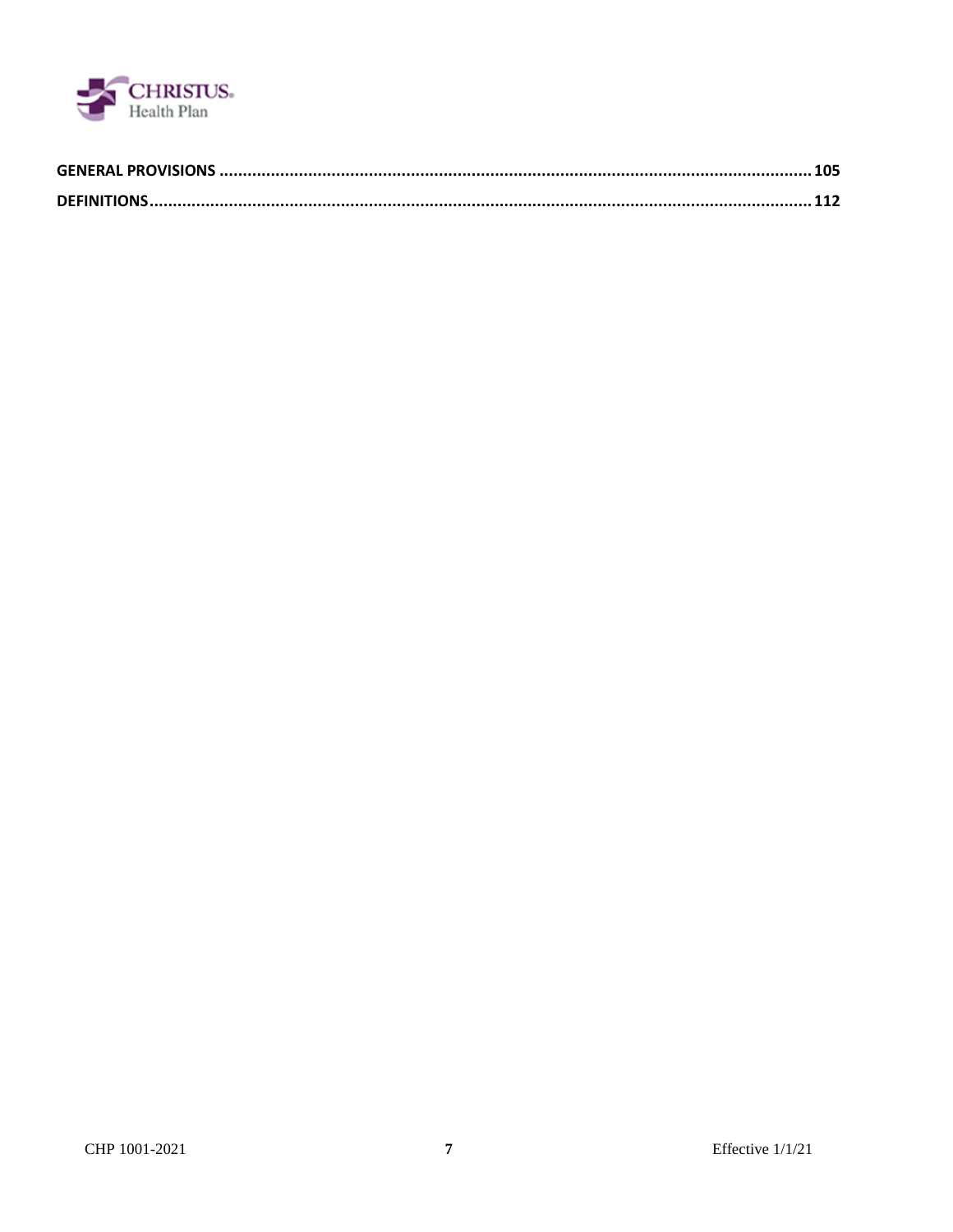## **MEMBER RIGHTS AND RESPONSIBILITIES**

CHRISTUS Health Plan wants to provide high-quality health care benefits to You. As a Member of the CHRISTUS Health Plan (Plan), there are rights that you are entitled to have. You also have some responsibilities. It is important that You fully understand both Your rights and Your responsibilities under this Contract. This Section explains Your rights and responsibilities under this Contract and how You can participate in Our Consumer Advisory Board.

## **NOTICE TO MEMBERS OF TEXAS HMO**

A health maintenance organization (HMO) plan provides no benefits for services you receive from out-of-network physicians or providers, with specific exceptions as described in your evidence of coverage and below.

You have the right to an adequate network of in-network physicians and providers (known as network physicians and providers).

If you believe that the network is inadequate, you may file a complaint with the Texas Department of Insurance at: www.tdi.texas.gov/consumer/complfrm.html.

If your HMO approves a referral for out-of-network services because no network physician or provider is available, or if you have received out-of-network emergency care, the HMO must, in most cases, resolve the out-of-network physician's or provider's bill so that you only have to pay any applicable in-network Copayment, coinsurance, and Deductible amounts.

You may obtain a current directory of network physicians and providers at the following website: www.christushealthplan.org or by calling 1-844-282-3025 for assistance in finding available network physicians and providers. If you relied on materially inaccurate directory information, you may be entitled to have a claim by an out-of-network physician or provider paid as if it were from a network physician or provider, if you present a copy of the inaccurate directory information to the HMO, dated not more than 30 days before you received the service.

#### **Member Rights**

As a Member of the Plan, You have the right to:

- Available and accessible services for Medically Necessary and Covered Services, including 24 hours per day, 7 days per week for Urgent or Emergency Care Services, and for other Health Care Services as defined by this Contract or the *Schedule of Benefits*.
- Be treated in a prompt, courteous and responsible manner that respects Your dignity and privacy.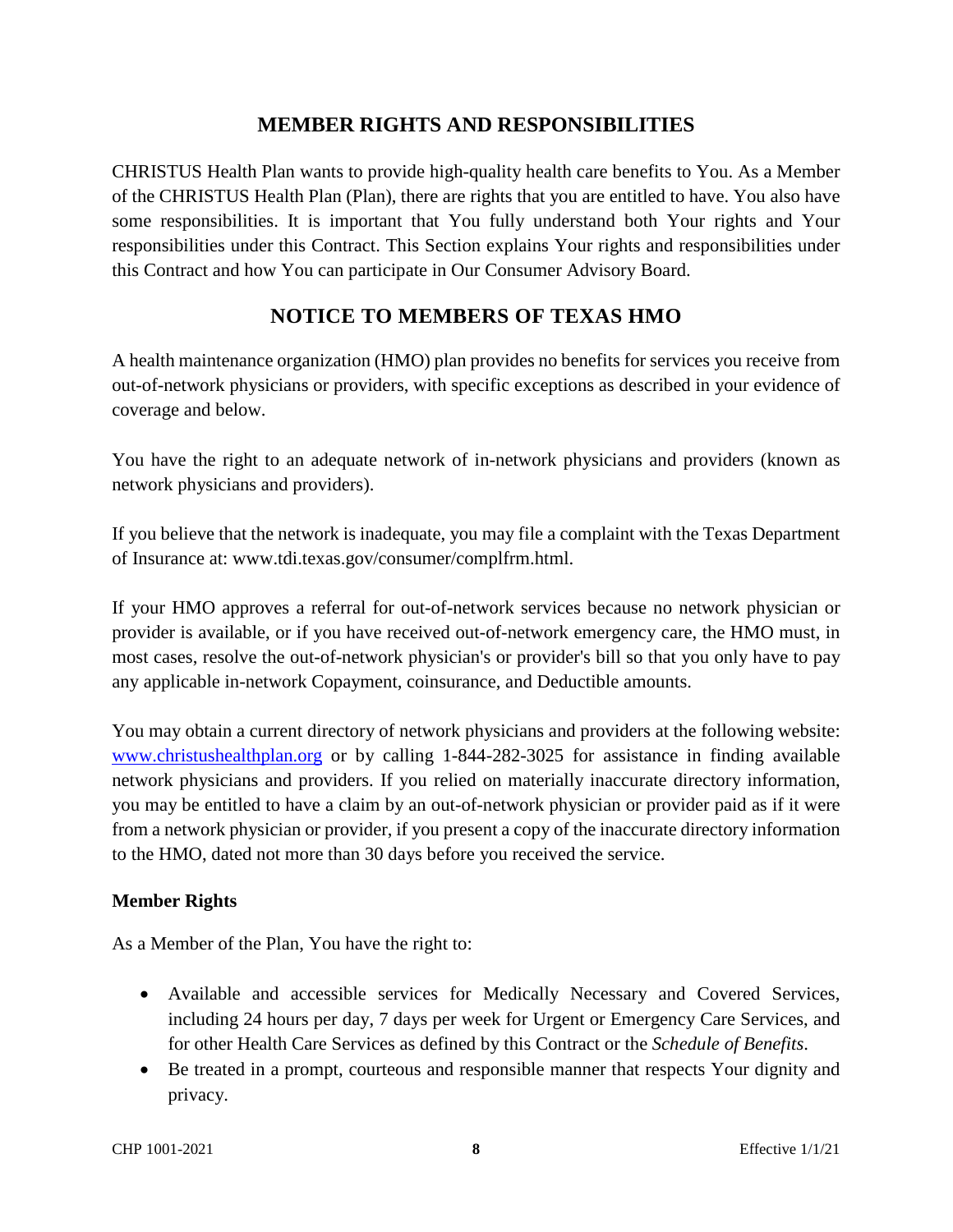- Detailed information about Your coverage; benefits; and services offered under this Contract. This includes any Exclusions of specific Conditions; ailments or disorders, including restricted prescription benefits; the Plan's policies and procedures regarding products, services, Providers appeal procedures and other information about the Plan and the benefits We provide to You. This also includes access to a current list of Participating Providers in the Plan's network; information about a particular Participating Provider's education, training, and practice; and the Member Rights and Responsibilities, as well as the right to make recommendations regarding Our Member Rights and Responsibilities policies.
- Affordable health care including information regarding Your out-of-pocket expenses; limitations; the right to seek care from a Non-Participating Provider; and an explanation of Your financial responsibility when services are provided by a Non-Participating Provider or without Prior Authorization.
- Choose a Primary Care Provider within the limits of the Covered Services, the Plan's network, and as provided by the Contract, including the right to refuse care of specific Health Care Professionals. In addition, You have the right to participate with Your Providers in making decisions about Your health care.
- Be given an explanation of Your medical Condition, recommended treatment, risks of the treatment, expected results, and reasonable medical alternatives by Your Participating Provider in terms that You understand. If You are unable to understand the information, an explanation must be given to Your next of kin, guardian or another authorized person. This information shall be documented in Your medical records.
- All rights afforded by law, rule, or regulation as a patient in a licensed Health Care Facility, including the right to be informed about Your treatment by Your Participating Provider in terms that You understand; to request your consent (agreement) to the treatment; to refuse treatment, including medication; and to be told of possible consequences of refusing such treatment. This right exists even if treatment is not a Covered Benefit or Medically Necessary under the Plan. The right to consent or agree to treatment by You or Your next of kin, guardian, or another authorized person may not be possible in an emergency where Your life and health are in serious danger.
- Voice Complaints or Appeals with the Plan or the Commissioner of Insurance (Commissioner) about the Plan or the coverage We provide. You as a Member also have the right to receive an answer within a reasonable time and in accordance with existing law and without fear of retaliation.
- Be promptly notified of termination or changes in benefits, services or the Provider Network.
- Confidential handling of all communications, including medical and financial information maintained by the Plan. Privacy of Your medical and financial records will be maintained by Us and Our Providers in accordance with existing law.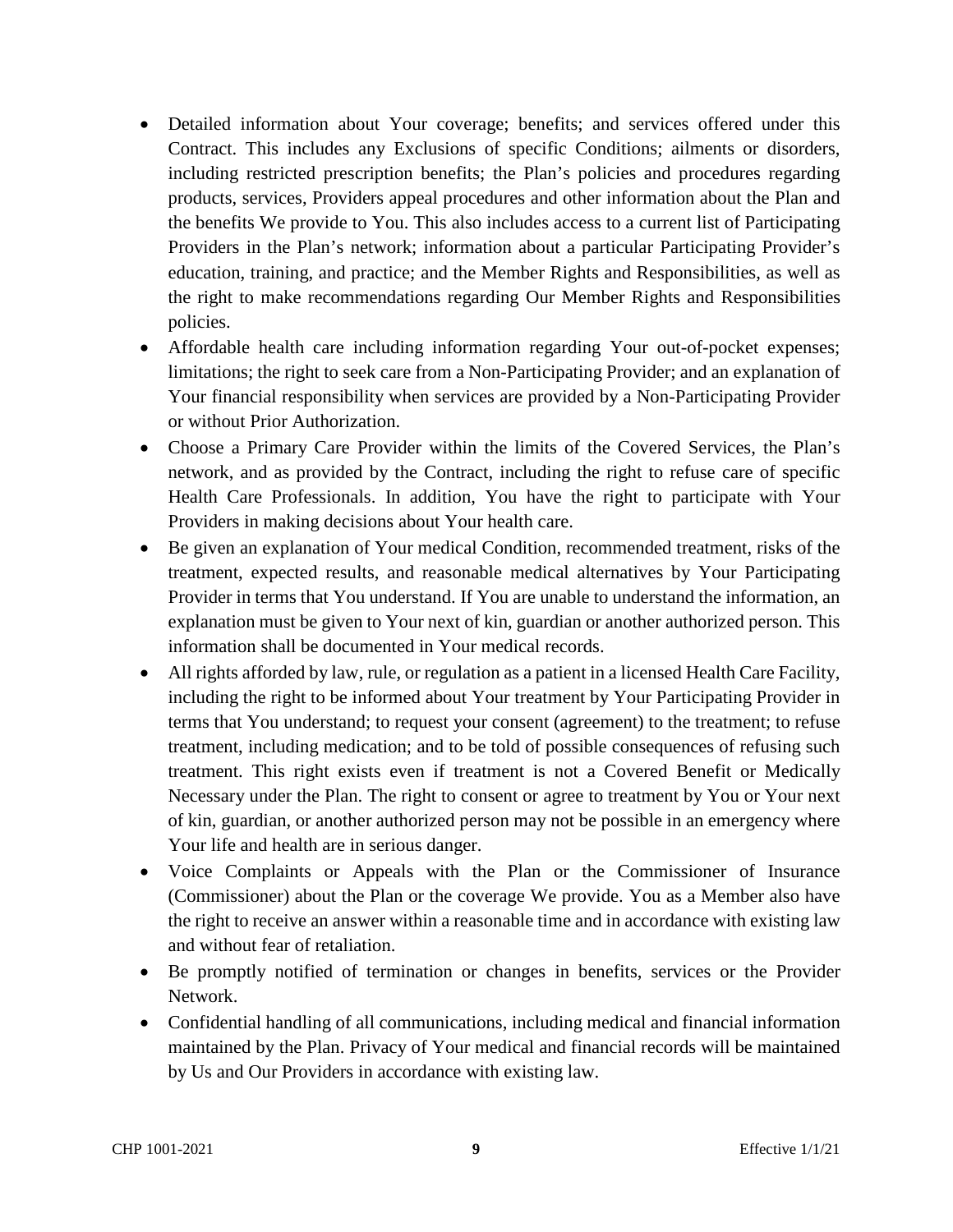- A complete explanation of why a benefit is denied, the opportunity to appeal the denial decision, to our internal review and the right to request help from the Commissioner.
- Know, upon request, of any financial arrangements or provisions between the Plan and Our Participating Providers, which may restrict referrals or treatment options or limit the services offered to You.
- Oualified Health Care Professionals for treatment and services that are Covered Benefits near where You live or work within the Plan's Service Area.
- Receive information about how benefits are authorized or denied. You have the right to know how new technology for Covered Benefits are evaluated. You can also request and receive information about the Plan's quality assurance plan and Utilization Review methodology.
- Receive detailed information about all requirements that you must follow for Prior Authorization and Utilization Review.

#### **Member Responsibilities**

As a Member of the Plan, You have the responsibility to:

- Provide honest and complete information to those providing You care.
- Review and fully understand the information You receive about Your Plan.
- Know the proper use of the services covered by the Plan.
- Present Your Plan ID card before You receive care.
- Consult Your Physician before receiving medical care, unless Your Condition is life threatening.
- Promptly notify Your Provider if You will be delayed or unable to keep an appointment.
- Pay all charges or Copayment amounts, including those for missed appointments. This also applies to Deductibles and any charges for non-Covered Benefits and Services.
- Express Your opinions, Complaints or Concerns in a constructive way to CHRISTUS Health Plan Member Services or to your Provider.
- Inform the Plan of any changes in family size, address, phone number or Membership status within thirty (30) calendar days of the change.
- Make Premium payments on time.
- Notify the Plan of other coverage.
- Follow Our Complaint and Appeal process when displeased with the Plan or a Providers' actions or decisions.
- Understand Your health problems and participate in developing treatment goals that You agree to with Your Providers.
- Follow plans and instructions for care that You have agreed to with Your Provider.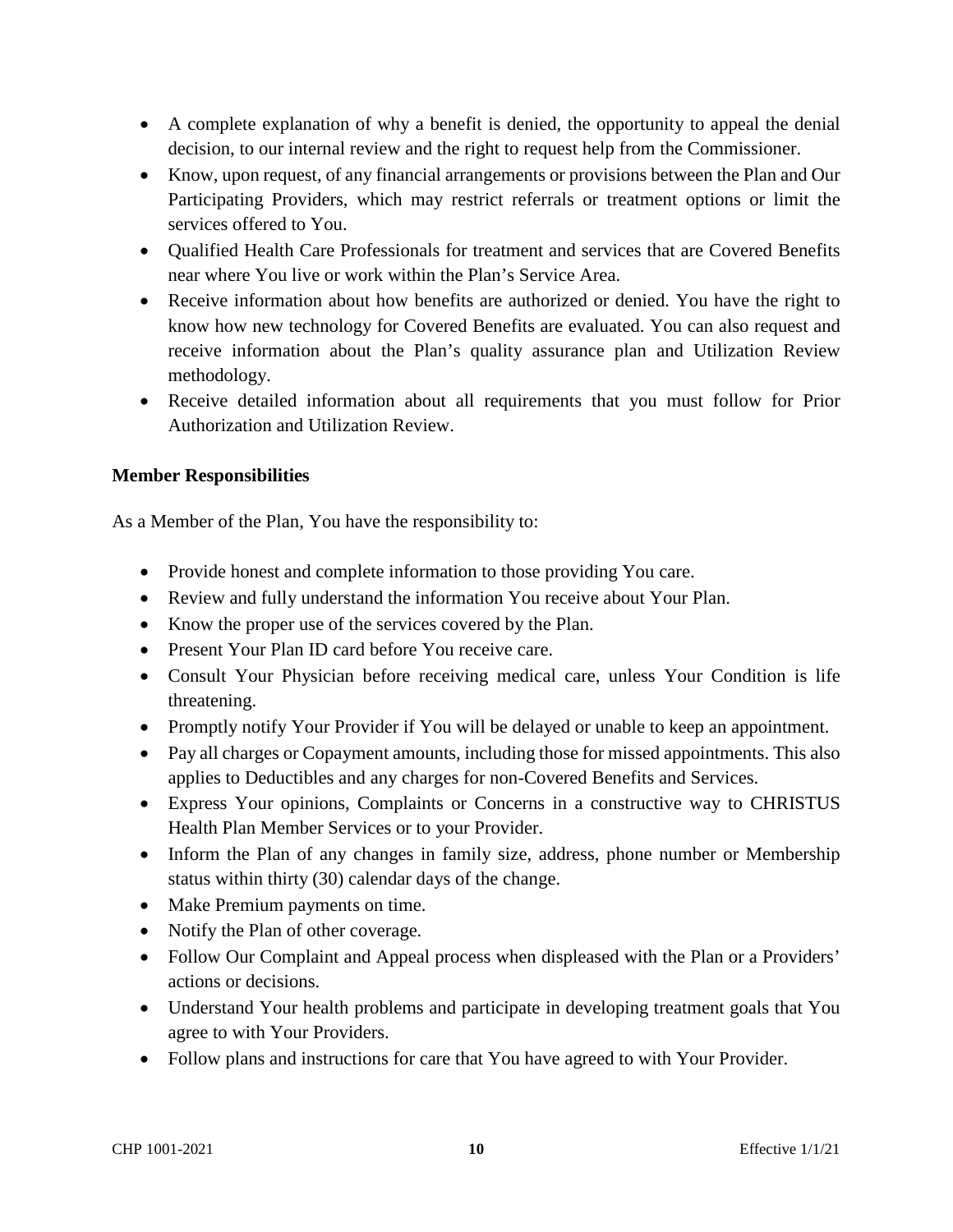You are responsible for understanding how the Plan works. You should carefully read this Contract and Your *Schedule of Benefits*. Contact the Member Services Department when You have questions about Your Plan.

#### **Marketplace (Exchange) Information**

We can help You with questions about the Marketplace. You can also get information about the Marketplace by calling toll-free, 1-800-318-2596 or by visiting www.healthcare.gov/marketplace/index.html. The Marketplace can give You information about how You can get the most out of Your benefits. They can also tell you how to contact a Navigator. Navigators are trained to tell You about the Marketplace and getting benefits that are available to You.

#### **Electronic Communication**

With Your consent, We may deliver written communication to you by electronic means. Before You give consent, We will provide You notice that You may have materials or communications provided in paper or non-electronic format and how to request that information. You may withdraw Your consent at any time. Your consent will tell us if You would only like a specific transaction sent electronically or if there are identified categories of information You would like to receive electronically.

The notice will also provide You information on how to withdraw your consent and how to update your contact information with Us.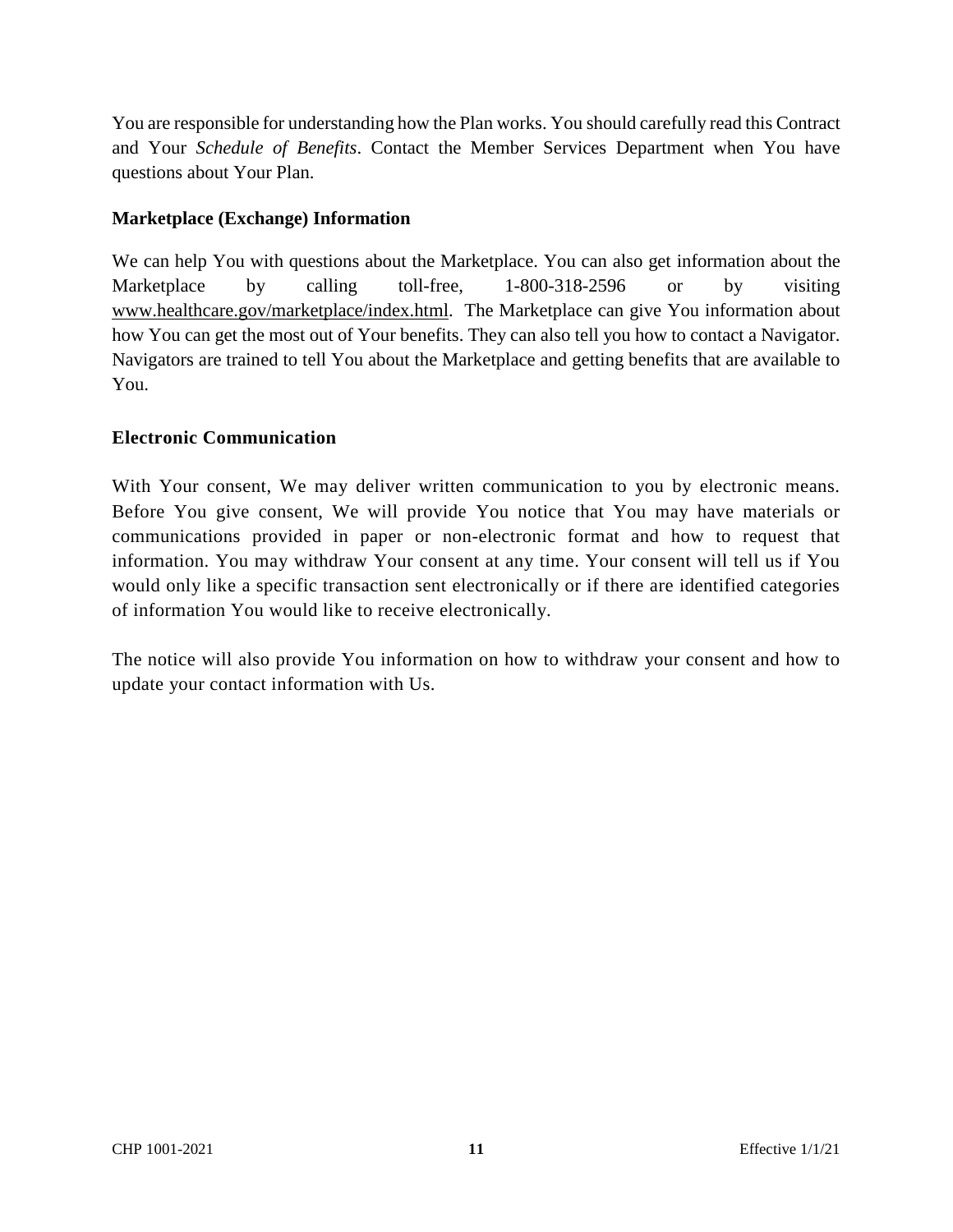## **ELIGIBILITY AND ENROLLMENT**

#### **Eligibility**

The Federal Exchange (Exchange) makes eligibility decisions from the application that You submit. You are responsible for telling the Exchange about any changes that could change Your eligibility. Examples of changes are adoption, a birth, addition of another dependent, or a divorce. To be eligible for Covered Benefits with this Contract, You must be enrolled as a Member. A Member is the person who has applied for coverage on behalf of his/herself and his/her Dependents, and to whom this Contract has been issued.

To enroll in CHRISTUS Health Plan, You must be a Qualified Individual:

- Be a citizen or natural of the United States;
- Be lawfully present in the United States, if not a citizen or natural of the United States;
- Be a Qualified Individual eligible for coverage through the Exchange.
- Not be incarcerated, other than incarceration pending disposition of charges;
- Be ineligible for Medicare due to age, illness or disability, other than individuals with end stage renal disease, or be over age 65 and eligible for premium-free part A, but is not collecting Social Security benefits and has not enrolled in either Part A or Part B;
- You must reside in the CHRISTUS Health Plan Service Area, or the Subscriber must reside in the Service Area, and Continue to meet these criteria.

To add a newborn and other Dependents to Your Plan you must complete an enrollment form for the Dependent and submit it to the Federal Exchange. You must tell Us within 31 days after the birth of a child that You wish to add as a Dependent and pay any premium required to continue the coverage. We will not exclude or limit coverage for a newborn child of the Subscriber or Subscriber's spouse; congenital defects will be treated the same as any other illness or injury for which coverage is provided. Your newborn child may receive services from Non-Participating Providers if the newborn child is born outside the Service Area due to an emergency, or is born in a Non-Participating Facility to a mother who does not have coverage. We may require that the newborn be transferred to a Participating Facility at Our expense and, if applicable, to a Participating Provider when such transfer is medically appropriate.

Notwithstanding the Exchange notification eligibility requirements, a newborn child of the Subscriber or the Subscriber's spouse is entitled to coverage during the initial 31 days following birth. You may notify CHRISTUS Health Plan, either verbally or in writing, of the addition of the newborn as a covered Dependent. In addition, grandchildren living with and in the household of the Subscriber may also qualify as a Dependent. To qualify, grandchildren must be:

- Unmarried;
- Younger than 25 years of age; and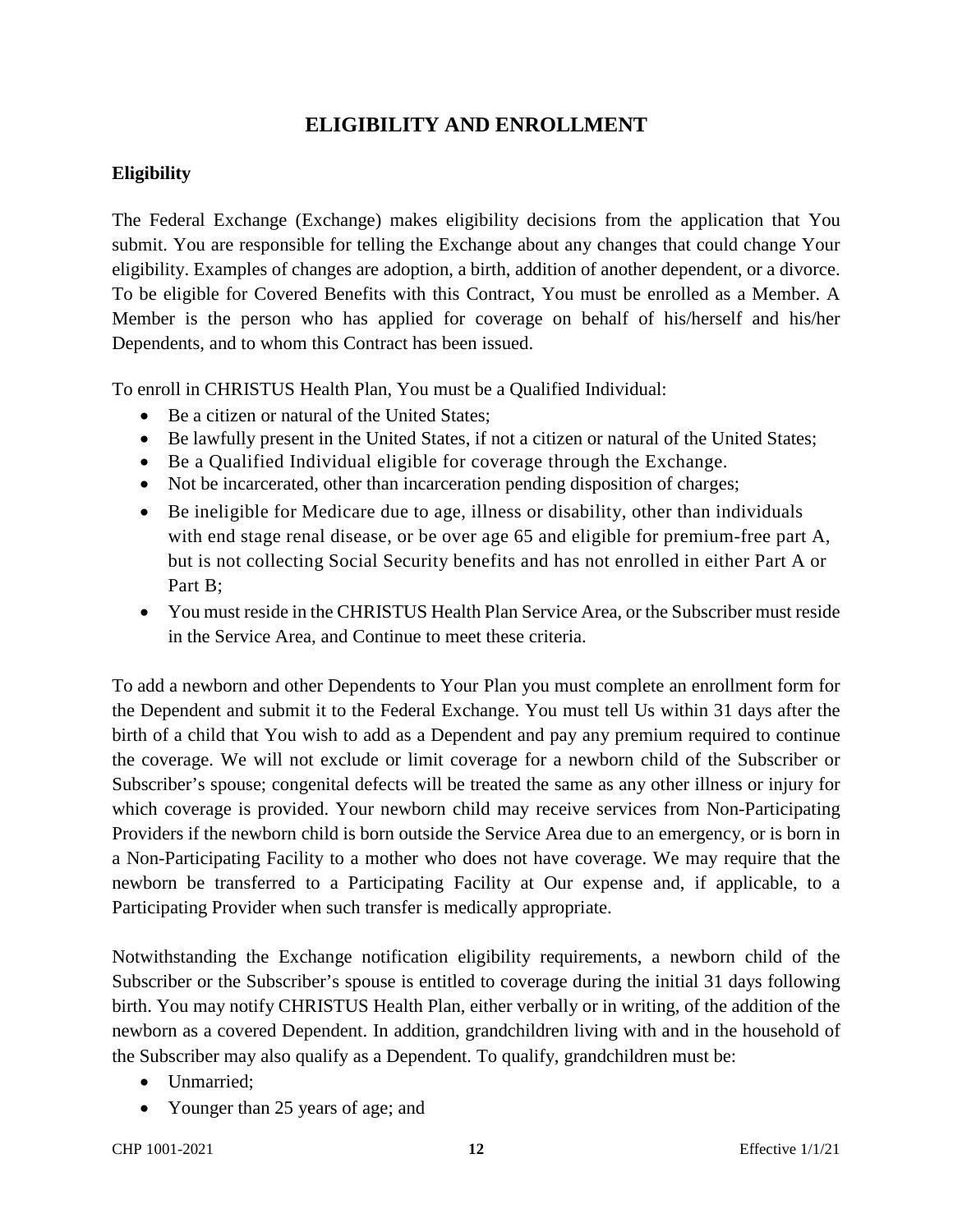A dependent for federal income tax purposes at the time of the application for coverage.

Coverage for a grandchild may not be terminated solely because the grandchild is no longer a dependent for income tax purposes.

#### **To be eligible as a Dependent, each dependent must meet the following criteria:**

- Be a Dependent of a Qualified Individual eligible for coverage through the Exchange under Texas law; AND either
- Be enrolled at the same time as the Member; OR
- Be enrolled within 31 days of a Qualifying Event as described under the Special Enrollment Period for Dependents.

A Dependent is a Member's lawful spouse, or Domestic Partner, and children under age 26. The term "child/children" includes:

1. a natural child;

2. a stepchild, legally or adopted child, including children who have become subject of a suit for adoption of the Member or the Members' spouse or Domestic Partner; or 3. a child for whom the Member or the Member's spouse or Domestic Partner are the legal guardian.

Unless special circumstances apply, coverage of such Dependents is limited to those under the age of twenty-six (26). Dependents over the age of 26 may qualify for continued dependent coverage if the Dependent is incapable of self-sustaining employment due to a mental retardation or physical disability, and who is chiefly dependent upon the subscriber for support and maintenance. You must submit proof of the child's mental or physical handicap and dependency to Us within thirtyone (31) days after the date the child ceases to qualify as a Dependent. Once a year, We may require proof of the continuation of the child's disability and dependence.

Any child(ren) for whom You are the permanent legal guardian must be supported pursuant to a court order imposed on You (such as a Qualified Medical Child Support Order). We will provide coverage to Dependent children as required due to a Qualified Medical Child Support Order in accordance with applicable federal or state laws or regulations. These Dependents are not bound by enrollment season restrictions. Children subject to a Qualified Medical Child Support Order are also eligible for dental benefits under this Contract.

#### *The Rights of Custodial Parents*

If a Dependent child has coverage under a noncustodial parent, or a parent that does not have primary custody of the child, We will provide information to the custodial parent, as necessary, for the child to obtain benefits; permit the custodial parent or the Provider to submit claims for Covered Services without the approval of the noncustodial parent; and make payments on claims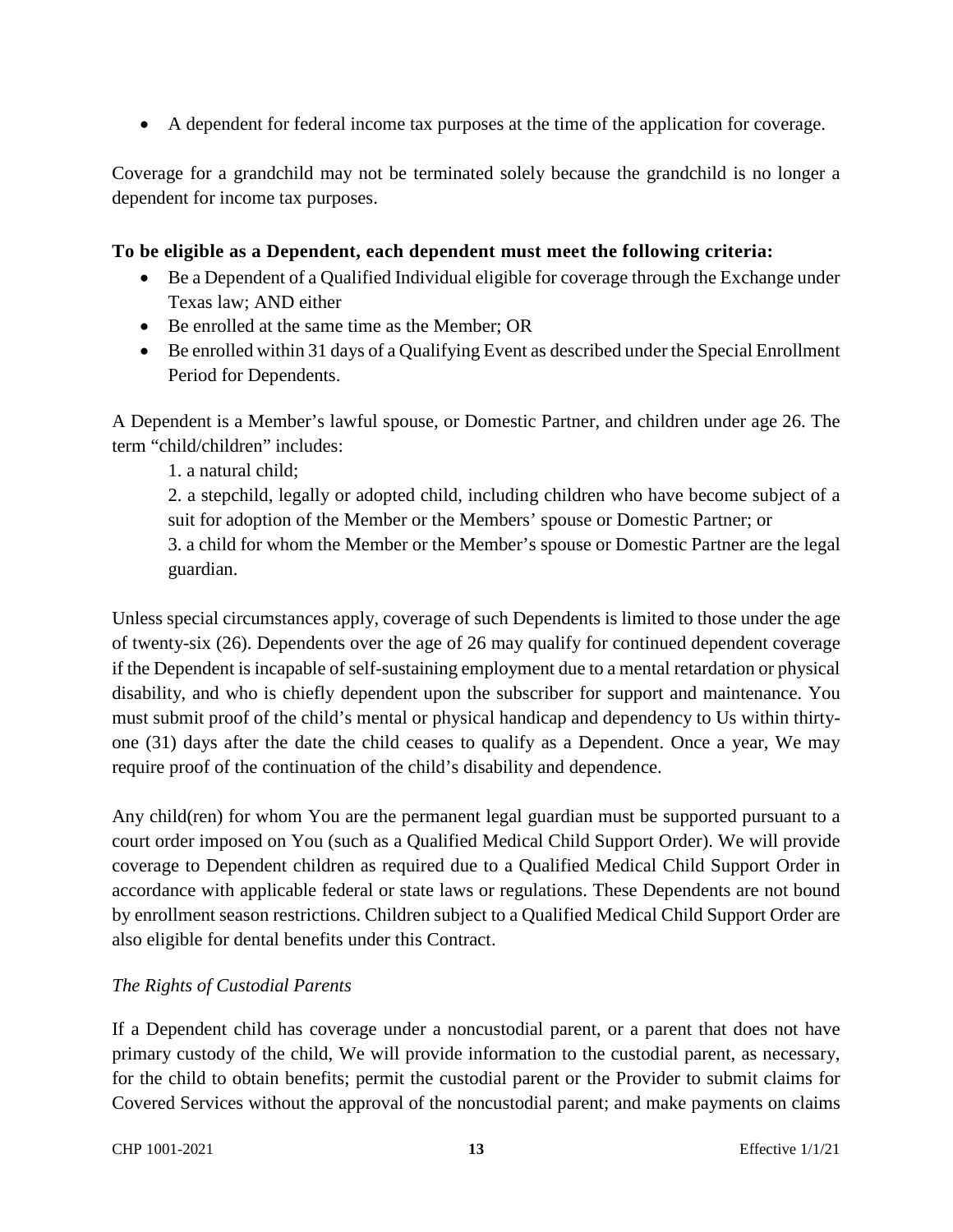submitted in accordance with Texas law directly to the custodial parent, the Provider or the state Medicaid agency.

#### *The Rights of Non-Custodial Parents*

Non-custodial parents of children who are covered under a custodial parent's Contract have rights, unless those rights have been taken away by a court order or divorce decree. Non-custodial parents are able to contact Us to obtain and provide necessary information including but not limited to Provider information, Claim information, claims payment, and benefits or services information for the child.

#### **Enrollment**

Online enrollment for the Exchange is available at www.healthcare.gov/marketplace/index.html.

#### **Initial Enrollment**

Coverage under this Contract shall become effective as of the date approved by CHRISTUS Health Plan.

#### **Special and Limited Enrollment for Qualified Individuals participating in the Exchange**

A Qualified individual has sixty (60) days to enroll as a result of one of the following events:

- 1) A Qualified Individual or Dependent suffers a loss of Minimum Essential Coverage;
- 2) A Qualified Individual gains a Dependent or becomes a Dependent through marriage, birth, adoption, placement for adoption, placement in foster care, or through a child support order or other court order;
- 3) An individual, who was not previously a citizen, national, or lawfully present individual gains such status;
- 4) A Qualified Individual's enrollment or non-enrollment in a Qualified Health Plan is unintentional, inadvertent, or erroneous and is the result of the error, misrepresentation, or inaction of an officer, employee, or agent of the Exchange or HHS, or its instrumentalities as evaluated and determined by the Exchange. In such cases, the Exchange may take such action as may be necessary to correct or eliminate the effects of such error, misrepresentation, or inaction;
- 5) An enrollee adequately demonstrates to the Exchange that the Qualified Health Plan in which he or she is enrolled substantially violated a material provision of its contract in relation to the enrollee;
- 6) An individual is determined newly eligible or newly ineligible for Advance Payments of the Federal Premium Tax Credit (APTC) or has a change in eligibility for Federal Cost-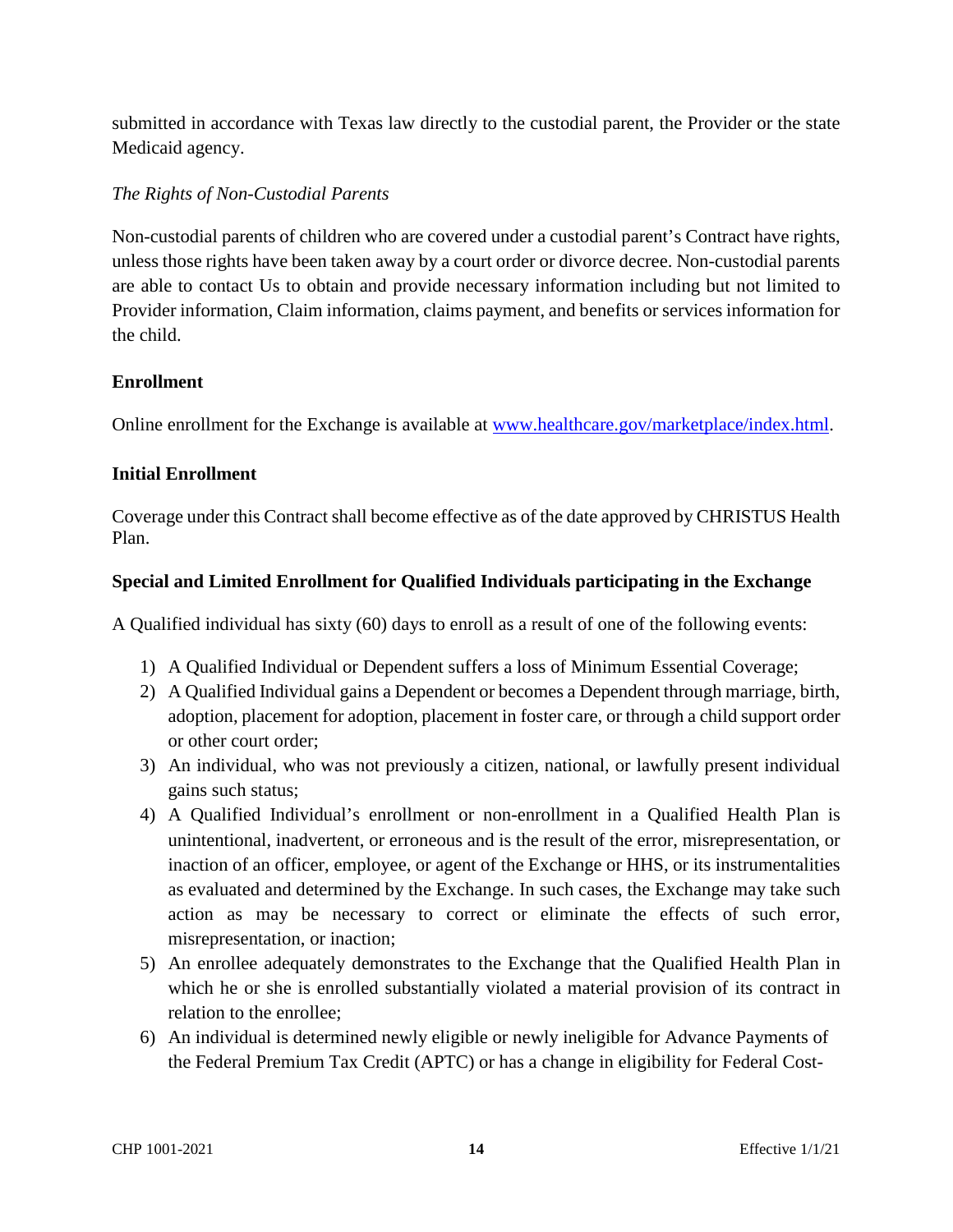Sharing Reductions, regardless of whether such individual is already enrolled in a Qualified Health Plan;

- 7) A Qualified Individual or enrollee gains access to new Qualified Health Plans as a result of a permanent move;
- 8) Qualifying events as defined under section 603 of the Employee Retirement Income Security Act of 1974, as amended;
- 9) An Indian, as defined by section 4 of the Indian Health Care Improvement Act, may enroll in a Qualified Health Plan or change from one Qualified Health Plan to another one time per month; or
- 10) A Qualified Individual or enrollee demonstrates to the Exchange, in accordance with guidelines issued by HHS, that the individual meets other exceptional circumstances as the Exchange may provide.
- 11) A Qualified Individual is one that in the case of marriage, at least one spouse must demonstrate having minimum essential coverage.
- 12) A Qualified Individual or enrollee is a victim of domestic abuse or spousal abandonment; including a dependent or unmarried victim within a household, is enrolled in minimum essential coverage and seeks to enroll in coverage separate from the perpetrator of the abuse or abandonment.
- 13) A Qualified Individual or enrollee applies for coverage on the Exchange during the annual open enrollment period or due to a qualifying event, is assessed by the Exchange as potentially eligible for Medicaid or the Children's Health Insurance Program (CHIP), and is determined ineligible for Medicaid or CHIP by the State Medicaid or CHIP agency either after open enrollment has ended or more than 60 days after the qualifying event.

**Loss of Minimum Essential Coverage** means in the case of a Member who has coverage that is not COBRA continuation coverage, the conditions are satisfied at the time the coverage is terminated as a result of loss of eligibility (regardless of whether the individual is eligible for or elects COBRA continuation coverage). Loss of eligibility does not include a loss due to the failure to pay premiums on a timely basis or termination of coverage for cause (such as making a fraudulent Claim or an intentional misrepresentation of a material fact in connection with the Plan). Loss of eligibility for coverage includes, but is not limited to:

- 1) Loss of eligibility for coverage as a result of legal separation, divorce, cessation of dependent status (such as attaining the maximum age to be eligible as a dependent child under the Plan), death of an employee, termination of employment, reduction in the number of hours of employment, and any loss of eligibility for coverage after a period that is measured by reference to any of the foregoing;
- 2) In the case of coverage offered through an HMO, or other arrangement, in the individual market that does not provide benefits to individuals who no longer reside in a Service Area, loss of coverage because an individual no longer resides in the Service Area (whether or not within the choice of the individual);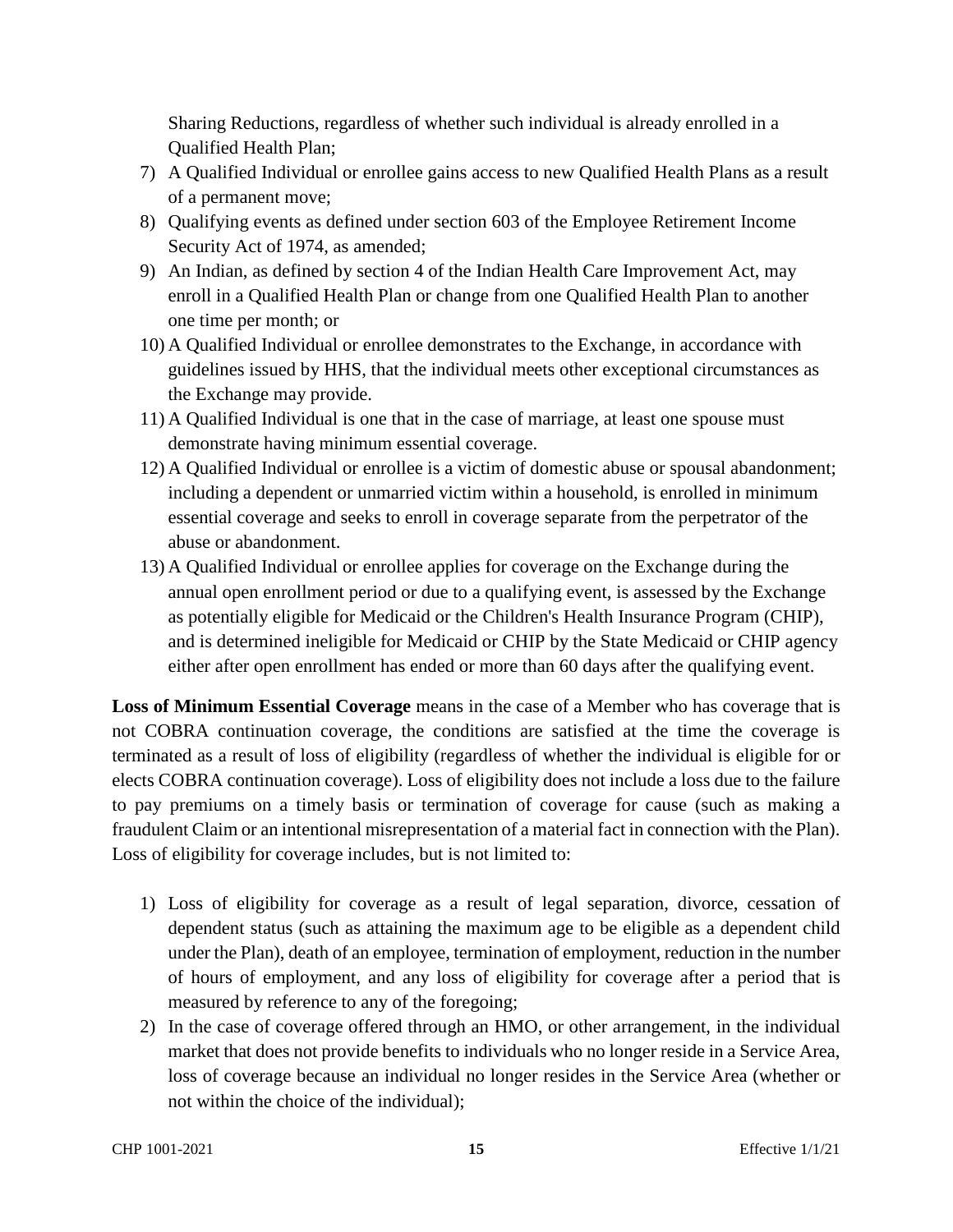- 3) A situation in which an individual incurs a Claim that would meet or exceed a lifetime limit on all benefits; and
- 4) A situation in which a plan no longer offers any benefits to the class of similarly situated individuals that includes the individual.
- 5) In the case of an employee or dependent who has coverage that is not COBRA continuation coverage, the conditions are satisfied at the time employer contributions towards the employee's or dependent's coverage terminate. Employer contributions include contributions by any current or former employer that was contributing to coverage for the employee or dependent.
- 6) In the case of an employee or dependent that has coverage that is COBRA continuation coverage, the conditions are satisfied at the time the COBRA continuation coverage is exhausted. An individual who satisfies the conditions for special enrollment, does not enroll, and instead elects and exhausts COBRA continuation coverage satisfies the conditions.

Qualified Individuals that enroll between the first and fifteenth day of the month will have a coverage Effective Date of the first day of the following month. Qualified individuals that enroll between the sixteenth and last day of the month will have a coverage Effective Date of the first day of the second following month.

In the case of birth, adoption or placement for adoption, the coverage is effective on the date of birth, adoption or placement for adoption, but Advance Payments of the Federal Premium Tax Credit (APTC) and Federal Cost-Sharing Reductions, if applicable, are not effective until the first day of the following month, unless the birth, adoption, or placement for adoption occurs on the first day of the month.

The effective date of coverage for Dependents enrolled due to a Qualified Medical Child Support Order is the first of the month following receipt of the Order or the effective date of the Order, not to exceed sixty (60) days retroactive coverage.

In the case of marriage, or in the case where the Qualified Individual loses minimum essential coverage, the Effective Date is the first day of the following month.

The Exchange may provide a coverage Effective Date for a Qualified Individual earlier than specified in the paragraphs above, provided that either:

- 1) The Qualified Individual has not been determined eligible for Advance Payments of the Federal Premium Tax Credit or Federal Cost-Sharing Reductions; or
- 2) The Qualified Individual pays the entire Premium for the first partial month of coverage as well as all Cost Sharing, thereby waiving the benefit of Advance Payments of the Federal Premium Tax Credit and Federal Cost-Sharing Reduction payments until the first of the next month.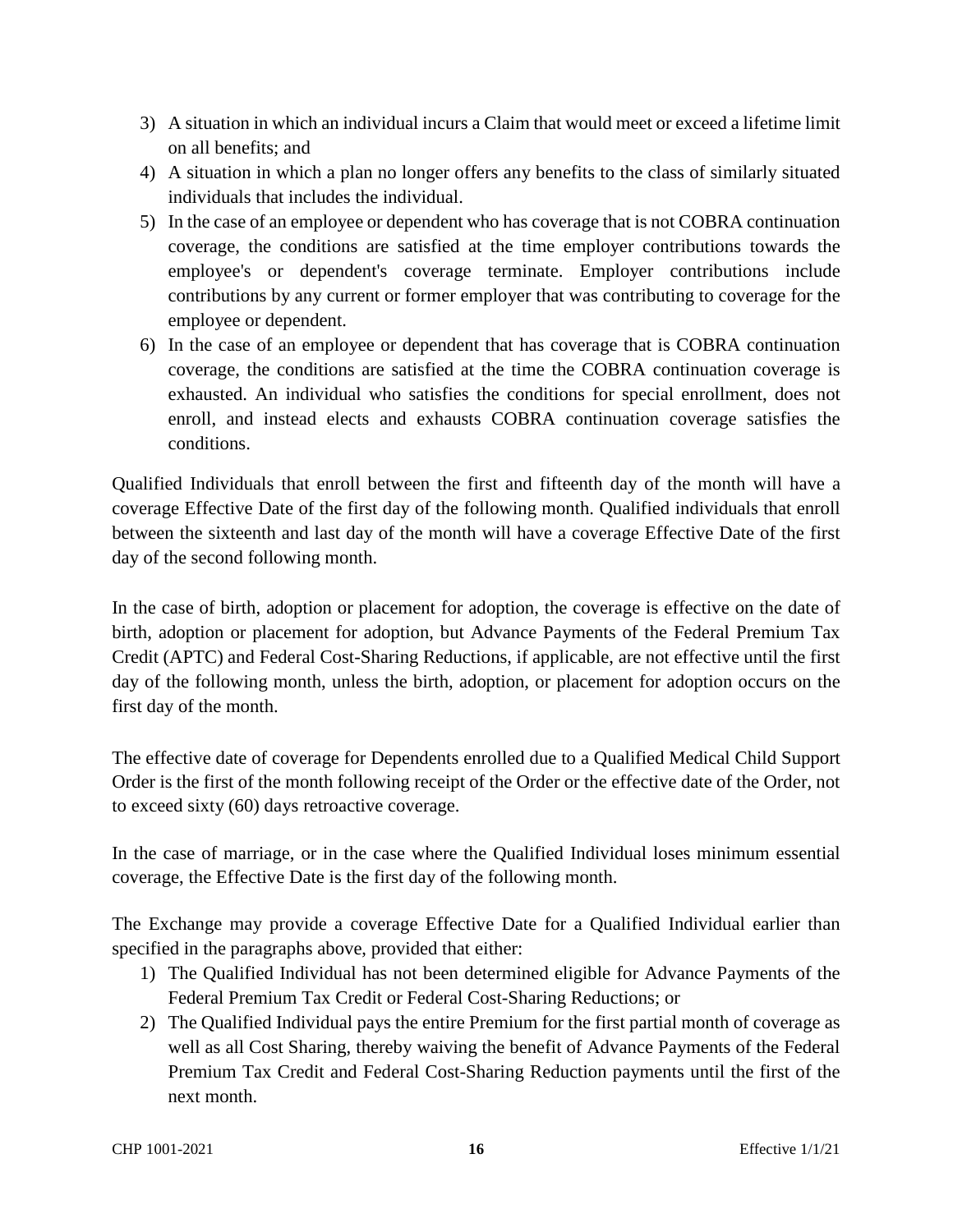#### **Notification of Change of Status**

Any change in a Member's status after the Effective Date of coverage should be reported to Member Services. Changes may also be cause for a change in premiums. Examples include:

- Change in address or contact information;
- Change in eligibility status; or
- Change in tobacco use.

In the event of a change in marital status, that person shall be issued coverage in accordance with Texas statute.

#### **Cancellation of Coverage**

A Member's coverage will end under this Contract on the earliest of the following dates when:

- 1) The premium is not received by CHRISTUS Health Plan when due, subject to the Grace Period provision of this Contract.
- 2) After not less than 30 days written notice, the Member no longer resides in the Service Area; except that CHRISTUS Health Plan will not cancel the coverage for a child who is the subject of a medical support order because the child does not reside, in the Service Area;
- 3) The Plan or a particular type of individual coverage is terminated; but only if coverage is terminated uniformly without regard to any health status-related factor of enrollees and dependents of enrollees who may become eligible for coverage. We may cancel terminate coverage after 90 days written notice, and must offer each enrollee on a guaranteed-issue basis any other individual basic health care coverage offered by Us in that service area. In case of termination by discontinuance of all individual basic health care coverage by the HMO in that service area, but only if coverage is discontinued uniformly without regard to health status-related factors of enrollees and dependents of enrollees who may become eligible for coverage, the HMO may cancel coverage after 180 days' written notice to the commissioner and the enrollees, in which case the HMO may not re-enter the individual market in that service area for five years beginning on the date of discontinuance at the last coverage not renewed.
- 4) The Member is no longer a Qualified Individual and eligible for coverage through the Exchange;
- 5) The Member engages in fraud or intentional misrepresentation of a material fact in the enrollment application, after not less than a 15 days written notice;
- 6) The Member engages in fraud in the use of services or facilities, after not less than a 15 days written notice;

#### **Coverage will end on at 11:59 pm on the last day of the month for which premiums were paid. The Member will be responsible for claims paid after the Termination Date.**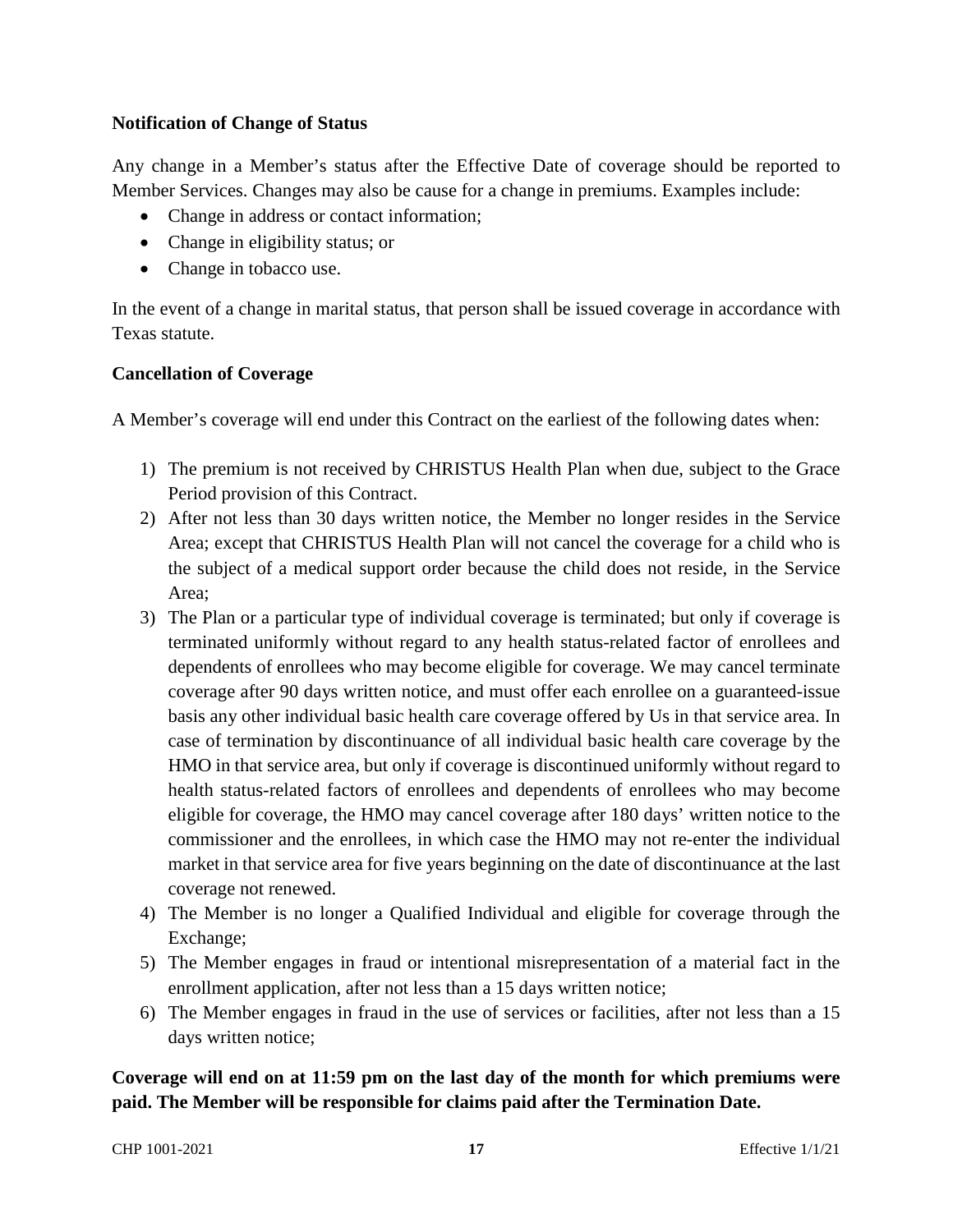We will not pay for any Covered Services provided to a Member or Dependent after the date of termination. Unless We agree, in writing, no Covered Benefits will be provided under this Contract following the date this Contract terminates, including if Your or Your Dependent are or remain in the hospital after the date of termination of this Contract.

#### Conversion of Coverage

Eligible Dependents under this Contract have a right to a conversion to a new Contract upon:

- 1) the death of the Member; or
- 2) Divorce, annulment or dissolution of marriage or legal separation of the spouse from the Member.

The right to conversion does not apply if:

- coverage ends due to non-payment of premium,
- the Dependent is eligible for or enrolled in Medicare.

The Dependent must tell Us of their desire to convert their coverage. We will then send notice of conversion rights. The Dependent must pay the applicable premium within thirty days following receipt of the notice of conversion rights sent by Us.

A Dependent who becomes a Member under the new Contract must continue to reside in the Service Area. Dependents of the Member are not required to reside in the Services Area. The conversion plan will be the same form of coverage then being offered by CHRISTUS Health Plan that the original Member and his/her Dependents had, prior to conversion. Premiums must be paid on time. If the Dependent wishes to enroll on a different benefit plan, he/she may have to reapply for coverage.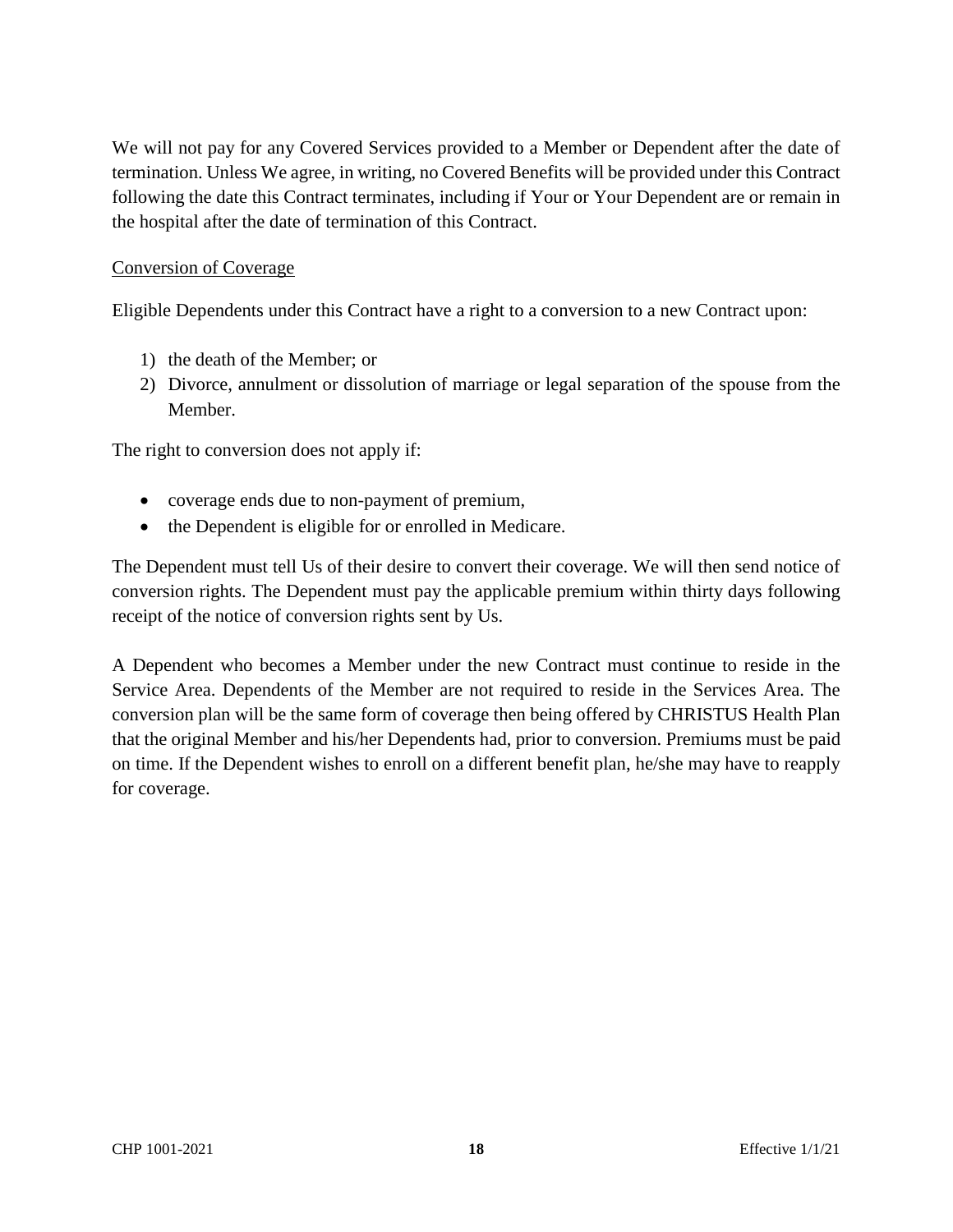## **HOW YOUR PLAN WORKS**

This section explains how Your Plan works, how to access Your Primary Care Provider to get healthcare, and the rules You must follow when getting care.

The Plan is an "HMO" style plan, which means that You select a Primary Care Provider (PCP) to arrange all of Your care. The Plan also requires that:

- You must live, reside, or work in the Service Area, unless You are a Dependent, and meet all the rules for Coverage in this Contract.
- You must receive healthcare services by our network of Participating Providers. Our network is made of doctors and hospitals that we contract with to provide You medical services. If You do not use Our network of Participating Providers, you may have to pay for the services you receive.
- You may obtain Covered Services from a Non-Participating Provider only when a Participating Provider is not available within the Service Area. To get an Authorization for these Covered Services, Your PCP will submit a referral request to Us. Emergency Care Services are covered even if the provider is not a Participating Provider.
- You must pay Your Cost Sharing at the time You receive Covered Services. We will pay the Provider the balance due for Covered Services. Your *Schedule of Benefits* has more information on the Cost Sharing requirements.
- Some healthcare services will require Preauthorization to be covered under the Plan. For example, Preauthorization is required for some Hospitalizations (maternity care does not require a Preauthorization) and some types of outpatient care. Your Participating Provider must make sure that Preauthorization is in place when it is needed. Please read the HOW PREAUTHORIZATION WORKS section of this Contract for more details.
- Emergency Care Services outside the Service Area are Covered, but other types of care may not be Covered.

#### **Primary Care Providers**

A good relationship with Your Primary Care Provider (PCP) will help You and Your family make the most of Your Plan benefits. As Our Member, You can select a PCP for Yourself and each Covered Dependent. You may consult Our online Provider Directory by visiting Our website at www.christushealthplan.org, or call Member Services at 1-844-282-3025. We can help You choose a PCP that is a part of Our provider network.

If You do not choose a PCP when you enroll, a PCP near Your home will be selected for You. You do not have to use the PCP We automatically assign to You. Please call Member Services at 1-844-282-3025 to change Your PCP.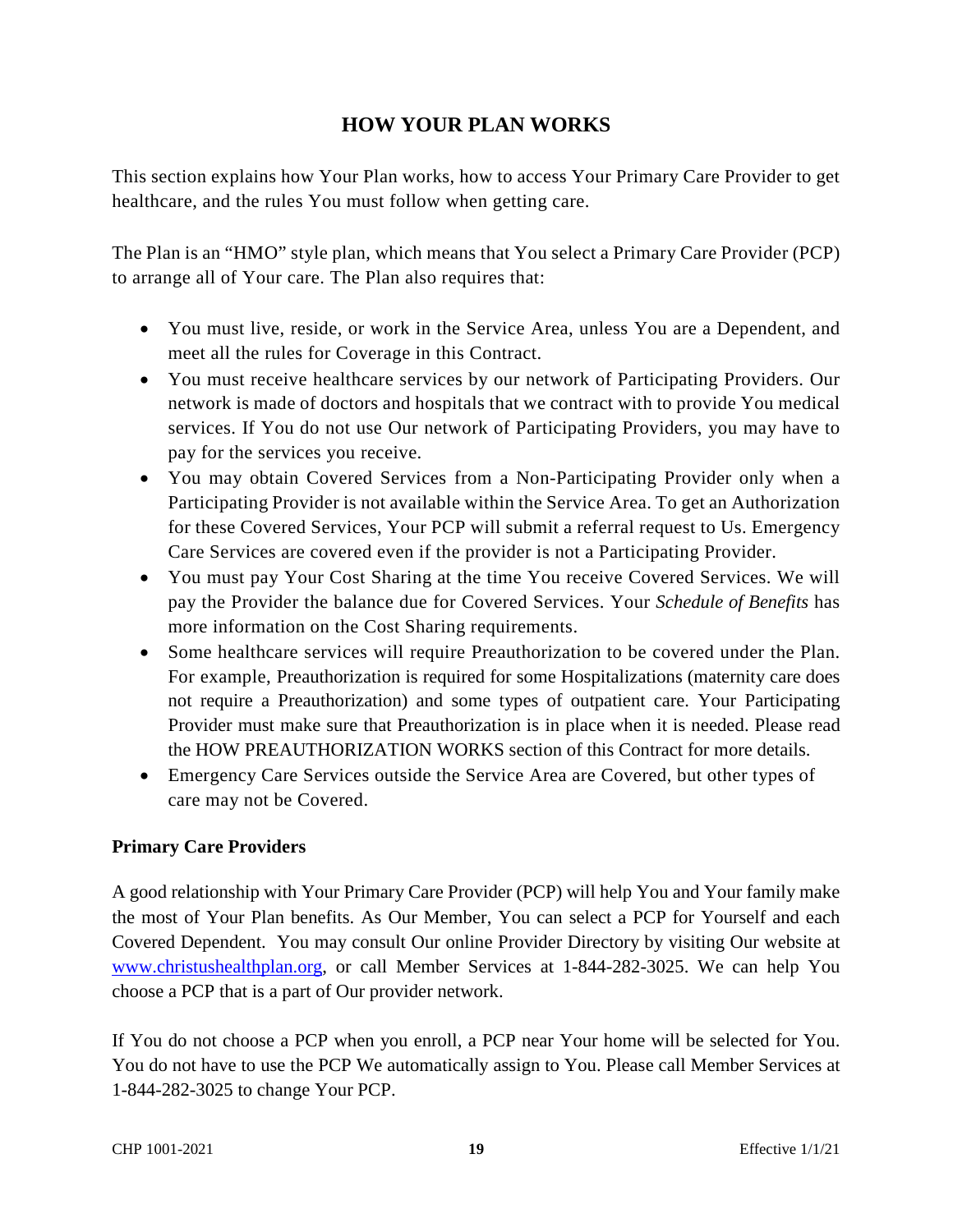PCPs can include family practice physicians; general practitioners; internists; pediatricians; obstetricians and/or gynecologists (OB/GYN). Each Member may choose what type of PCP they prefer. Female Members may choose to have an OB/GYN as their Primary Care Provider, if desired. For female Members who do not choose an OB/GYN as their PCP, no referral is required for services provided from OB/GYN Participating Providers. Your PCP is responsible for providing Your Primary Care Services. These include annual examinations, routine immunizations, and treatment of non-emergency acute illnesses and injuries. A female member may also select an OB/GYN in addition to a PCP.

If You are a new Member and have a medical problem or are on medication, You should contact Your PCP's office. You should arrange for an appointment as soon as possible following Your Effective Date.

#### **Specialist as PCP**

Some Specialists may act as a PCP for Members with a severe chronic, disabling, or life threatening medical Condition. This is permitted if the Specialist provides all basic Health Care Services and they are contracted with CHRISTUS Health Plan to perform PCP duties. Contact Member Services at 1-844-282-3025 to find out which Providers serve in both roles.

#### **CHRISTUS Health Plan Provider Directory**

Our Provider directory is a list of Physicians, Hospitals, pharmacies, and other Providers that are contracted with Us. The Provider directory is updated regularly.

You can see the online Provider directory on Our website at www.christushealthplan.org. You can also call Member Services at 1-844-282-3025 and ask about a Participating Provider.

#### **ID Card**

You have been sent a Plan ID card. If more cards are needed, please call Member Services at 1- 844-282-3025. Always carry Your Plan ID card with You. The Plan ID card lists some of those benefits to which Members are entitled that may require Copayment amounts. Cost Sharing information can be found in Your *Schedule of Benefits*.

You are entitled to Plan benefits for Covered Services if all Premiums, Deductibles and Copayment amounts have been paid and You are eligible to get Plan benefits. Possession of a Plan ID card alone does not entitle You to benefits. Do not allow others to use Your Plan ID card. By doing so, You must pay for the services given to the non-Member. In addition, Your Plan Membership and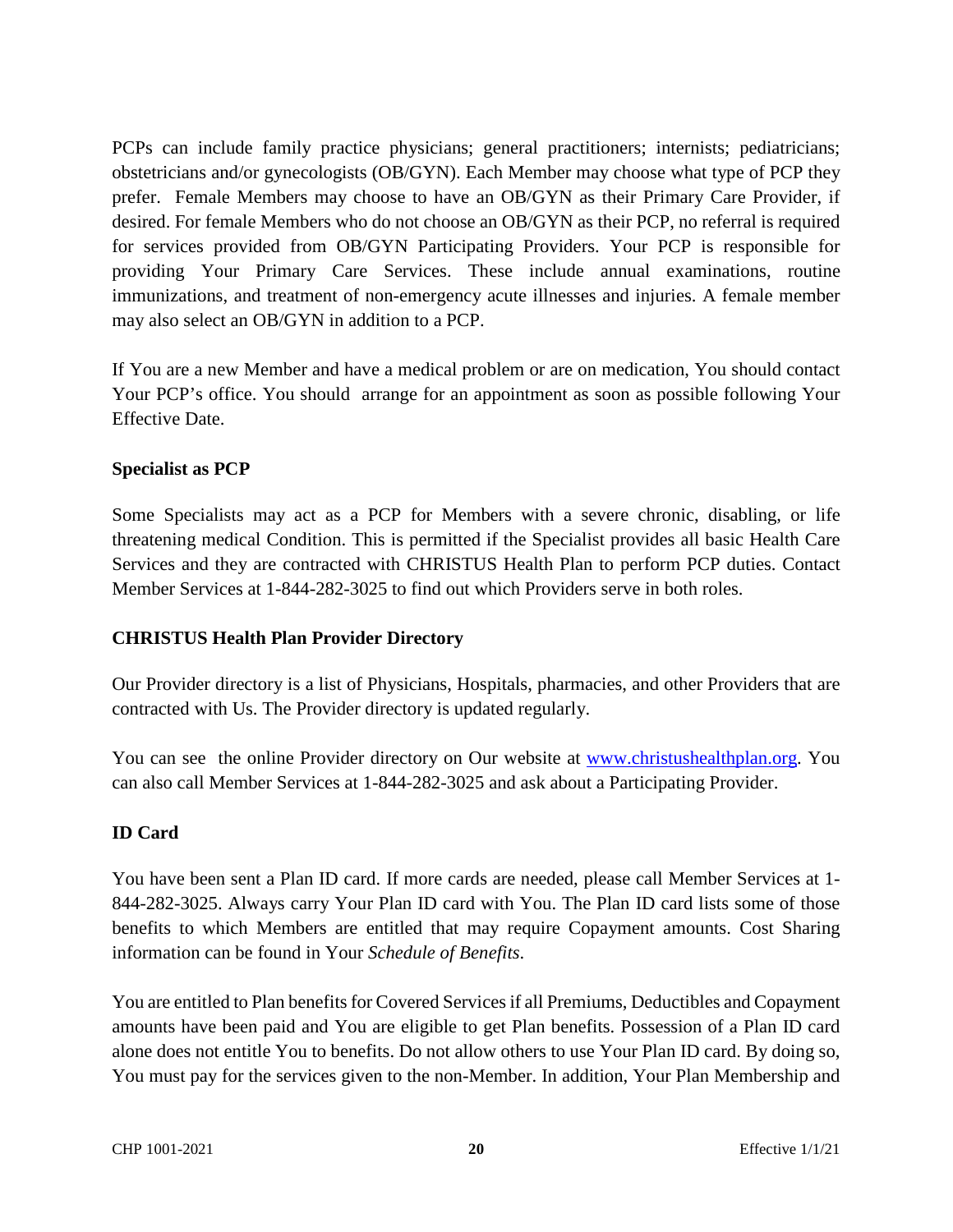that of Your covered Dependents, may be terminated. Call Member Services at 1-844-282-3025 immediately if Your Plan ID card is lost or stolen.

#### **Unauthorized, Fraudulent, Improper, or Abusive Use of Identification (ID) Cards**

WARNING: It is important to follow the advice of medical professionals and to receive the best care and treatment possible. This section does not provide any guidance or advisement for medical treatment and may not be interpreted as prescribed medical services. Do not use any information in this section to make decisions about your health care needs.

This section is designed to provide general information to protect the unauthorized use of your medical benefits and ID card. The information can help raise awareness of strategies used by unscrupulous people to take advantage of you for financial gain. Also, in the event there is use of your ID card or health care benefits for anyone other than you, you are asked to make a report using the phone, fax or email listed in the next paragraph.

- 1. The use of your ID card or Personal Health Information by anyone else, whether you know him/her or not, may be considered fraud and must be reported immediately to the CHRISTUS Fraud Hot Line 855-771-8072, Fraud secure fax 210-766-8849 or dedicated email CHRISTUSHealthPlanSIU@CHRISTUSHealth.org .
- 2. Please report any occurrence of the following:
	- a. A health care provider bills for medical treatment, services or equipment you did not receive, or on a date other than the date of treatment.
	- b. A health care provider or other person offers you cash, a gift card or other benefits in exchange for you visiting a specific health care provider.
	- c. If you are solicited with an offer for free treatment at an inpatient sober living house, whether in state or out of town.
	- d. A health care provider bills an excessive amount for treatment you received, even if you paid your normal deductible.
	- e. A health care provider performs treatment or services that are medically unnecessary and unrelated to any condition for which you sought treatment.
	- f. A health care provider asks you to recruit family or friends for any treatment or services.
	- g. You continue to receive ongoing delivery of medical equipment you no longer need or use. (Please DO NOT stop any prescribed treatment without consulting a medical professional)
	- h. Your treatment period lasts significantly longer than the prescribed time period or appears to have no end date, or no Plan of Care has been presented to you.
	- i. Your treatment is abnormally spread out over multiple visits without any medical reason.
- 3. The unauthorized, fraudulent, improper, or abusive use of ID cards issued to Members include, but are not limited to, any of the following actions, when intentional:
	- a. Use of the ID card prior to Your effective date;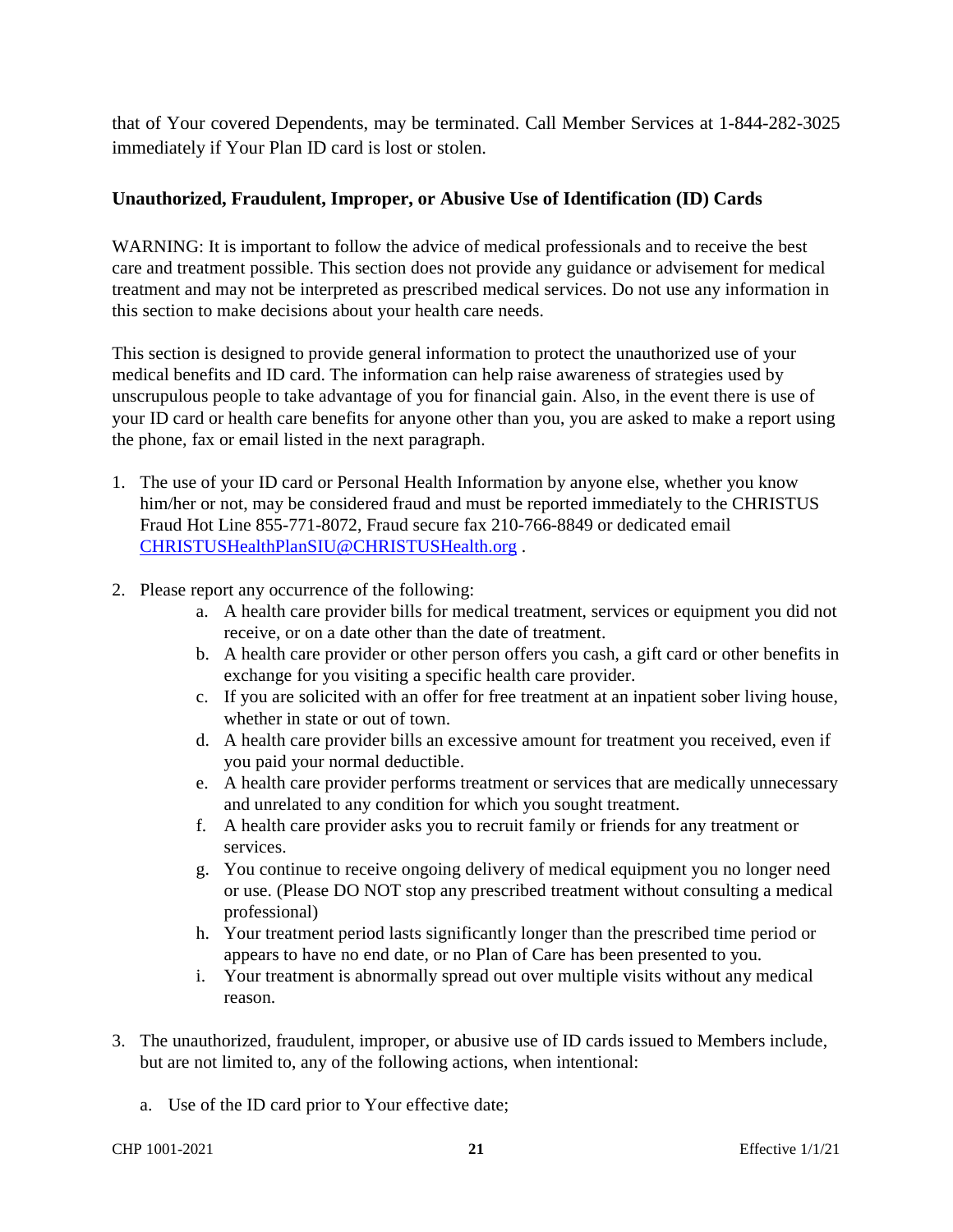- b. Use of the ID card after Your termination of coverage under the Plan;
- c. Obtaining Prescription Drugs or other benefits for persons not covered under the Plan;
- d. Obtaining Prescription Drugs or other benefits that are not covered under the Plan;
- e. Obtaining Prescription Drugs for resale or for use by any person other than the person for whom the drugs are prescribed, even though the person is otherwise covered under the Plan;
- f. Obtaining Prescription Drugs without a prescription or through the use of a forged or altered prescription;
- g. Obtaining quantities of prescription drugs in excess of Medically Necessary or prudent standards of use or in circumventions of the quality limitations of the Plan;
- h. Obtaining prescription drugs using prescriptions for the same drugs from multiple providers; or
- i. Obtaining prescription drugs from multiple Pharmacies through the use of the same prescription.
- 4. The fraudulent or intentionally unauthorized, abusive, or other improper use of ID cards by any Member can result in, but is not limited to:
	- a. Denial of benefits;
	- b. Cancellation of coverage;
	- c. Limitation on the use of the ID card to one designated Physician, other Provider, or In-Network Pharmacy;
	- d. Recoupment from You of any benefit payment made;
	- e. Pre-approval of drug purchases and medical services; or
	- f. Notice to proper authorities of potential violations of law or professional ethics.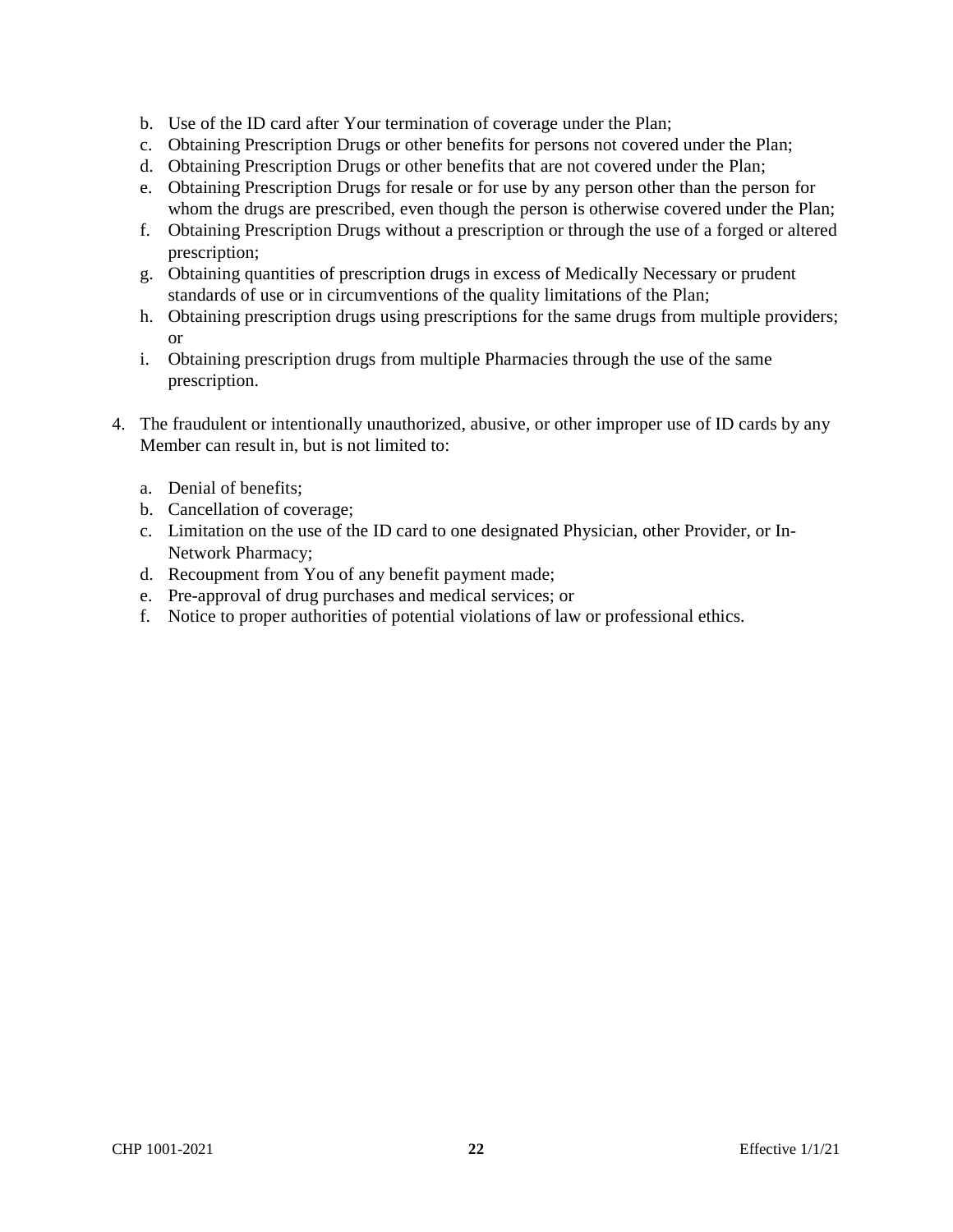## **YOUR COST SHARING OBLIGATIONS**

Cost Sharing is the share of the cost that You pay for Covered Benefits under the Plan. The Cost Sharing payments under Your Plan include the Annual Deductible, Coinsurance and Copayment amounts for each type of service as listed in Your *Schedule of Benefits*.

#### **Annual Deductible**

Certain services are subject to an Annual Deductible. This is the amount a Member must pay each Calendar Year for Covered Services before some Covered Services are paid under this Contract. It is also referred to as the Deductible. Please refer to Your *Schedule of Benefits***.**

Not all Covered Services are subject to the Deductible such as most Preventive Services. Your Plan's Copayment amounts do not apply towards Your Deductible. Please refer to Your the *Schedule of Benefits* for Your Plan's Deductible amounts and for information about which services are not subject to the Deductible.

Copayments and penalties are not considered when determining if You have satisfied Your Deductible.

#### *Per-Person Deductible*

You have an individual Deductible. Once Your individual Deductible has been met, the Plan will pay benefits for Your Covered Services. Refer to Your *Schedule of Benefits* for Your Deductible amount.

#### *Family Deductible*

If You have enrolled in family coverage, or coverage for two (2) or more people; Your Plan has a Family Deductible. Some Covered Services will not be eligible for payment by the Plan until either the Per-Person Deductible or the Family Deductible has been met. Amounts paid by any Member in Your family toward their Per-Person Deductible will also apply to the Family Deductible. For example, if the individual Member's Per-Person Deductible is \$500, then up to \$500 per Member can be applied to the Family Deductible. Once the Family Deductible has been met, no Per-Person Deductible will apply and We will pay for Covered Services.

#### **Changes to the Deductible**

Changes to the Deductible may only be made at renewal.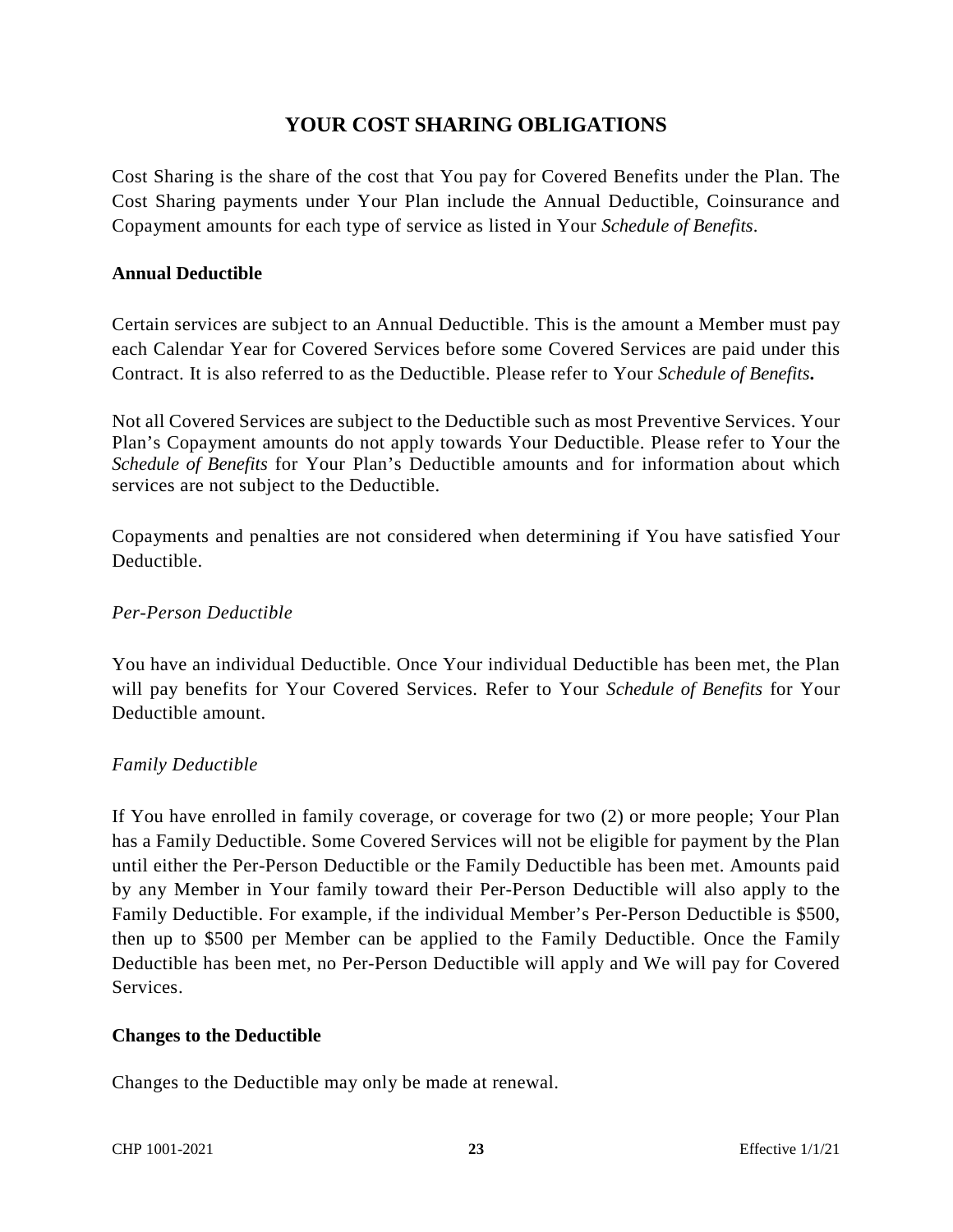#### **Annual Out-of-Pocket Maximum**

Your Plan includes an Annual Out-of-Pocket Maximum to protect You and Your Dependents from the high cost of a catastrophic event. The Annual Out-of-Pocket Maximum is the most You will pay for Cost Sharing in a Calendar Year for certain Covered Benefits. Please refer to Your *Schedule of Benefits* for the Out-of-Pocket Maximum.

Only Deductibles, Coinsurance, and Copay amounts paid out of Your pocket for Covered Benefits are applied to the Annual Out-of–Pocket Maximum. Once this amount is met then Covered Benefits are paid at 100% for the remainder of the Calendar Year.

Deductibles and Copays amounts paid for vision services that are not Essential Health Benefits do not apply toward this Plan Out-of-Pocket Maximum as well.

Once Your Deductible is satisfied, the Copay payments that You pay for Covered Services will apply to Your Out-of-Pocket Maximum. Amounts or services that do not apply to Your Out-of-Pocket Maximum are:

- penalty amounts;
- premium payments; and
- amounts paid for non-Covered Benefits.

#### *Per Person Out-of-Pocket Maximum*

If You have single coverage, You have an Individual Per Person Out-of-Pocket Maximum to meet. Once You have met this amount, Covered Benefits are paid at 100% for the remainder of the Calendar Year.

#### *Family Coverage Out-of-Pocket Maximum*

For Members who have family coverage, there is a Family Out-of-Pocket Maximum. Each individual Member's Per-Person Out-of-Pocket Maximum applies until the Family Out-of-Pocket Maximum has been met. Any combination of family Members can contribute toward meeting the Family Out-of-Pocket Maximum. Once the Family Out-of-Pocket Maximum is met, Covered Benefits are paid at 100% for the remainder of the Calendar Year. For example, if the individual Member's Per Person Out-of-Pocket Maximum is \$2,000, then up to \$2,000 per Member can be applied to the Family Out-of-Pocket Maximum. Any remaining amount on the Family Out-of-Pocket Maximum must be satisfied by other family Members.

If You have questions, or wish to report that You have reached Your Out-of-Pocket Maximum, please contact Member Services at 1-844-282-3025.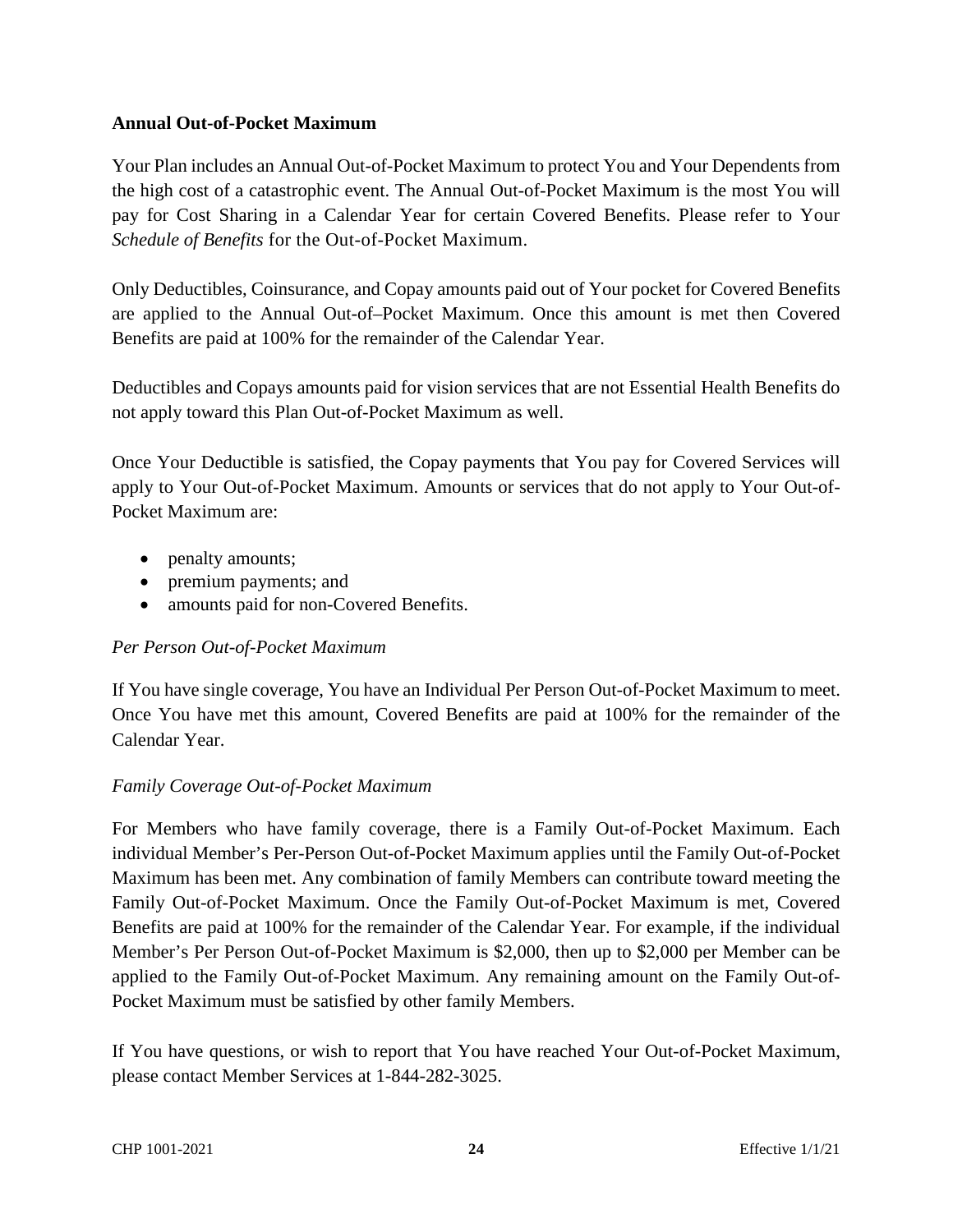#### **Coinsurance**

The Coinsurance is the percentage of costs of a Covered Service as shown on Your *Schedule of Benefits.* You pay a percentage (20%, for example) after You have satisfied Your Deductible.

#### **Copayments**

The Copayment or Copay is the amount shown on Your *Schedule of Benefits* that must be paid by You directly to the Provider each time certain Covered Services are received.

Copays may be due for each Service Your Provider conducts, even if You have more than one appointment in the same day. Copays do not apply toward the Deductible.

If You are unsure of the benefits covered under Your Plan or the Cost Sharing amounts, please contact Member Services at 1-844-282-3025.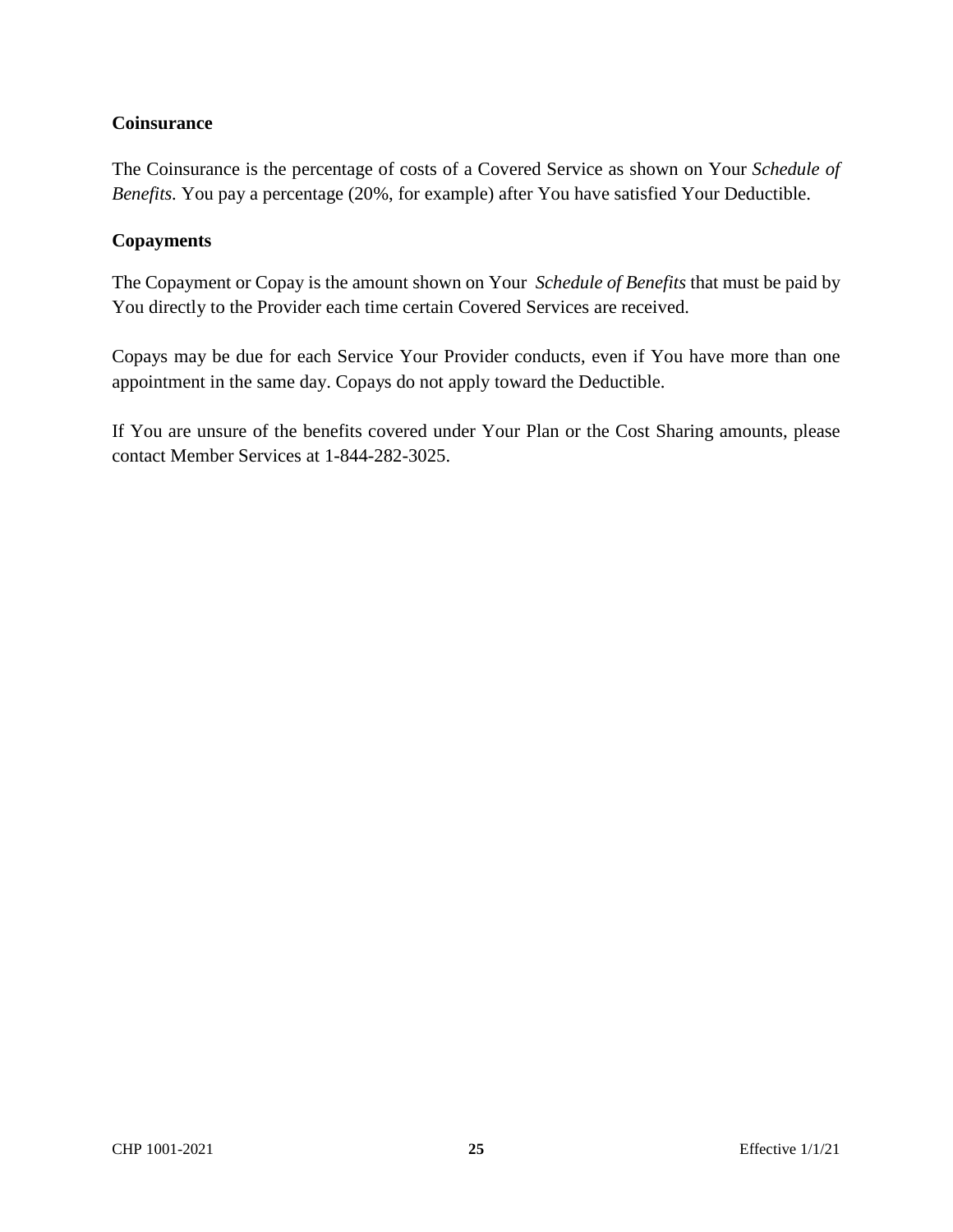## **HOW TO SEEK HEALTH CARE**

The Plan has a network of doctors, healthcare facilities, labs and pharmacies. This section of the Contract explains how and where You can get care. Please also refer to the *Schedule of Benefits* attachment to this Contract for specific information.

When You need care:

- Contact Your Primary Care Provider (PCP).
- Identify Yourself as a Member. Your PCP may ask for information on Your Member ID Card, so have it ready.
- At the healthcare visit, show Your Member ID Card.
- If necessary, get a Preauthorization from Your PCP for certain Covered Benefits. More information on this is available in the HOW PREAUTHORIZATION WORKS section of this Contract.
- Please contact Member Services at 1-844-282-3025 if You have any questions or wish to file a complaint.

#### **Emergency Care**

If You have an emergency, You should call 911, or seek treatment at the nearest emergency facility, whether or not it is a Participating Provider. An emergency is any medical problem that you reasonably believe could cause death or permanent injury if not treated quickly.

If You are able, tell the emergency room staff that You are a Member and provide them Your Member ID Card.

Emergency Care Services may be required to treat an accidental injury or the sudden onset of a medical Condition causing severe symptoms such as new, severe pain. A reasonable layperson would expect the lack of immediate medical attention to result in jeopardy to a Member's health, impairment of bodily functions, serious dysfunction of a bodily organ or part, disfigurement to a person, or for a pregnant woman, serious jeopardy to the health of a fetus.

Emergency Care Services may also be required to treat Conditions that may become more serious or life threatening if not treated promptly, such as severe bleeding, severe abdominal pain, chest pain, a severe eye injury, or the sudden inability to breathe.

If You seek Emergency Care for an illness or injury that You believe requires immediate medical attention, the services will be covered by Your Plan. Emergency Care does not require Preauthorization. However, if Your emergency causes You to be admitted to the Hospital, notification and authorization will be required for Your Hospital Admission.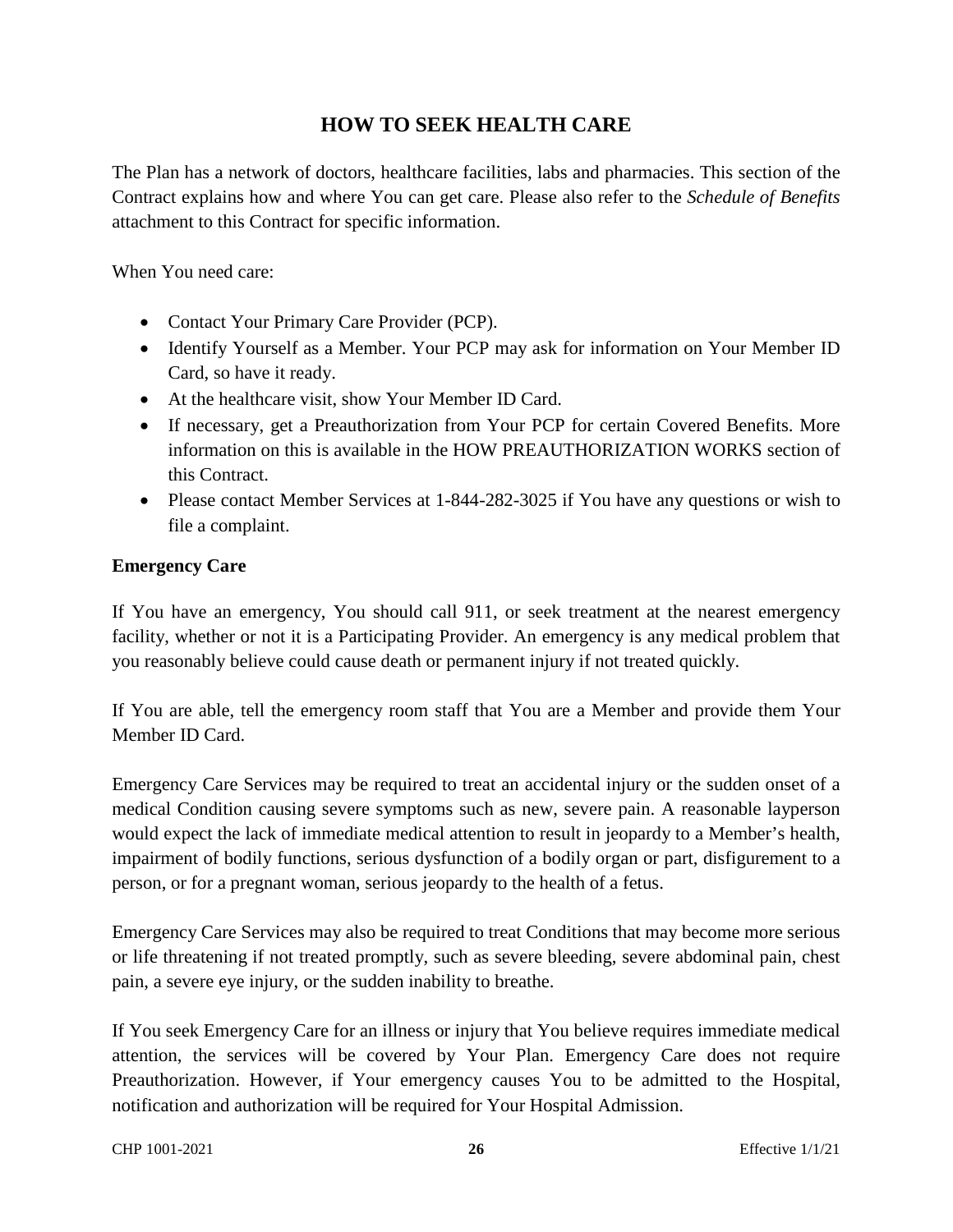We will pay the Provider at a rate that We agree upon with the Provider. If You receive a balance bill from a Non-Participating Provider, contact Us.

#### **Emergency Care Services at a Non-Participating Provider/Facility**

In an emergency, You should go to the nearest available Provider or Facility. You do not need Preauthorization to get Emergency Care Services from Participating and Non-Participating Providers.

Emergency Care Services You get from Non-Participating Providers will be paid by Us at the maximum amount payable as described below in the section entitled "Costs for Non-Participating Providers". However, You may be transferred to a Participating Provider for continued care if it is medically wise to do so. You will pay the same Cost Sharing You would pay for a Participating Provider. If You receive a balance bill from a Non-Participating Provider, contact Us.

Make sure You contact Us and We will determine in consult with Your Provider if arrangements should be made to transfer You. If You receive non-emergency follow-up care from an Out-of-Network Provider after You are discharged, You will be responsible for the cost of those services.

Non-Emergency Care Services, such as follow-up care from a prior emergency require Preauthorization from the Plan. If You do not receive Preauthorization for non-Emergency Care Services that require Preauthorization, We will not pay for the services that You receive.

All Inpatient admissions require Preauthorization by Us, except as set forth in Maternity Care. If You are admitted to a Non-Participating or Out–of-Network Facility, You must contact the Plan for Preauthorization. An authorized family member or caregiver should contact Us if You are not able to do so. Preauthorization is needed in order for Covered Services to be paid at the highest benefit level. Upon receiving Preauthorization and admission, a physician other than Your PCP may direct and oversee Your care.

#### **Urgent Care**

Urgent Care includes Medically Necessary services provided to treat Urgent Illness or Injury that are not life-threatening but may require prompt medical attention. Care that is needed after a Primary Care Provider's normal business hours is also considered to be Urgent Care.

Members are encouraged to contact their Primary Care Provider for an appointment before seeking care from another Provider. If the Primary Care Provider is not available and the Condition persists, call the Nurse Advice Line at 1-800-678-4367. The Nurse Advice Line is available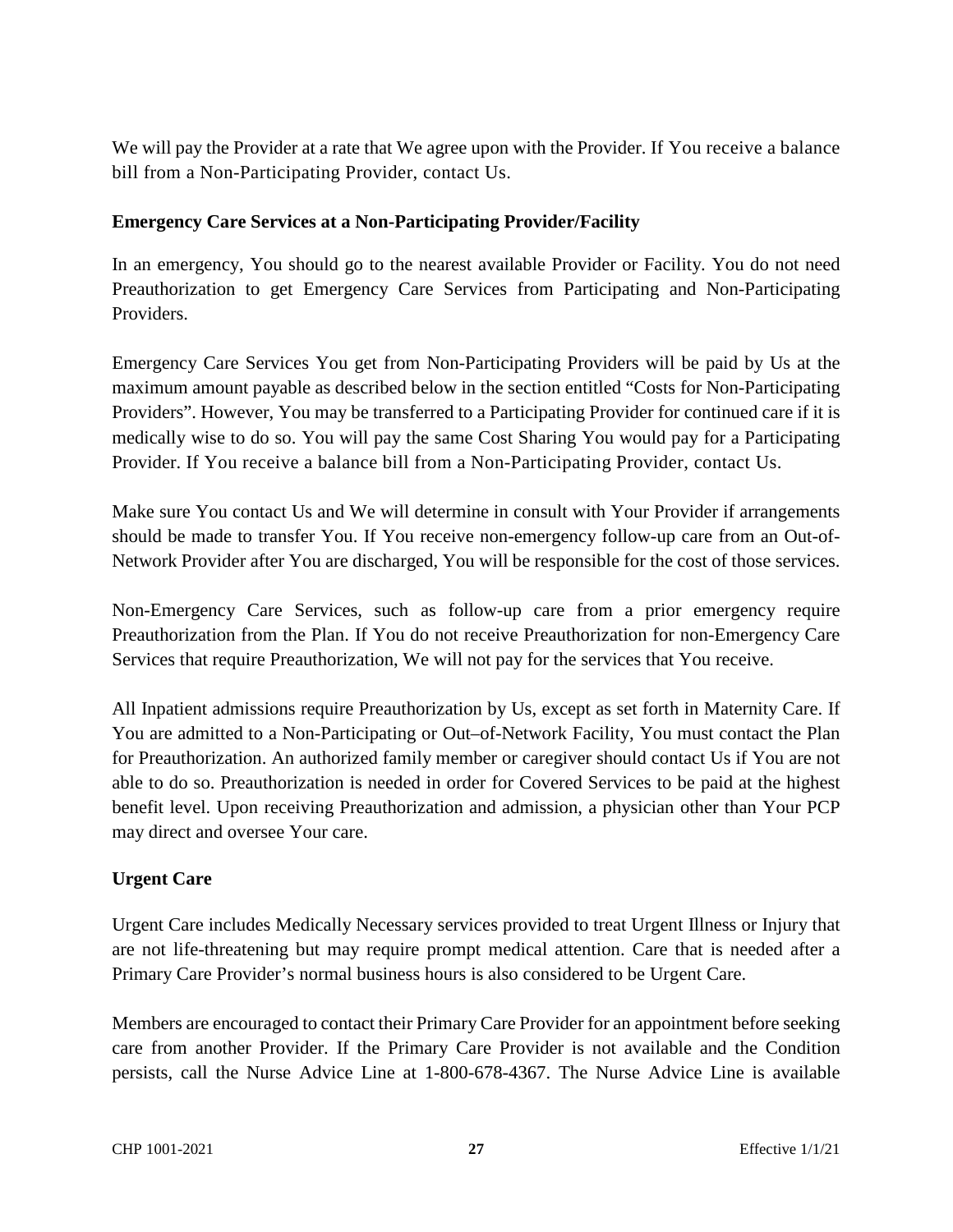twenty-four (24) hours a day, seven (7) days a week. A Registered Nurse can help You decide the kind of care most appropriate for Your specific need.

A few examples or Urgent Illness or Injury are:

- Sprains or a possible broken bone;
- A cut that may need stitches;
- A rising fever;
- Severe vomiting or diarrhea;
- Ear pain; and
- Flu symptoms.

Urgent Care is not limited to these situations. If You need assistance finding an Urgent Care Provider, please contact Member Services at 1-844-282-3025.

Contact Your PCP for an appointment before seeking care from another Provider. If PCP is not available and the Condition persists, call the Nurse Line toll-free at:

(844) 581-3175

The Nurse Advice Line is available twenty-four (24) hours a day, seven (7) days a week. A Registered Nurse can help You decide the kind of care most appropriate for Your specific need.

#### **Office Visits**

Physicians and other Providers who You see in an office setting will provide You with both primary care and specialty care services. These Covered Services may include annual examinations, routine immunizations, and treatment of non-emergency/acute illnesses and injuries. For preventive, routine or specialty care, call or make an appointment with Your Physician or other Provider. Your Provider will arrange for Preauthorization as needed.

If You need a same day appointment or have an Urgent Illness, call Your Physician's office to make an appointment. If Your Provider is unable to see You, You may be offered an appointment with another Physician, Certified Nurse Practitioner or Physician Assistant in his/her group. After hours, Your Physician may offer an answering service.

When You arrive for Your appointment show Your Plan ID card to the receptionist. You may be required to make a Copay before receiving services. If You are unable to keep an appointment, cancel as soon as possible, as missed appointment charges may apply and those charges are not covered under the Plan.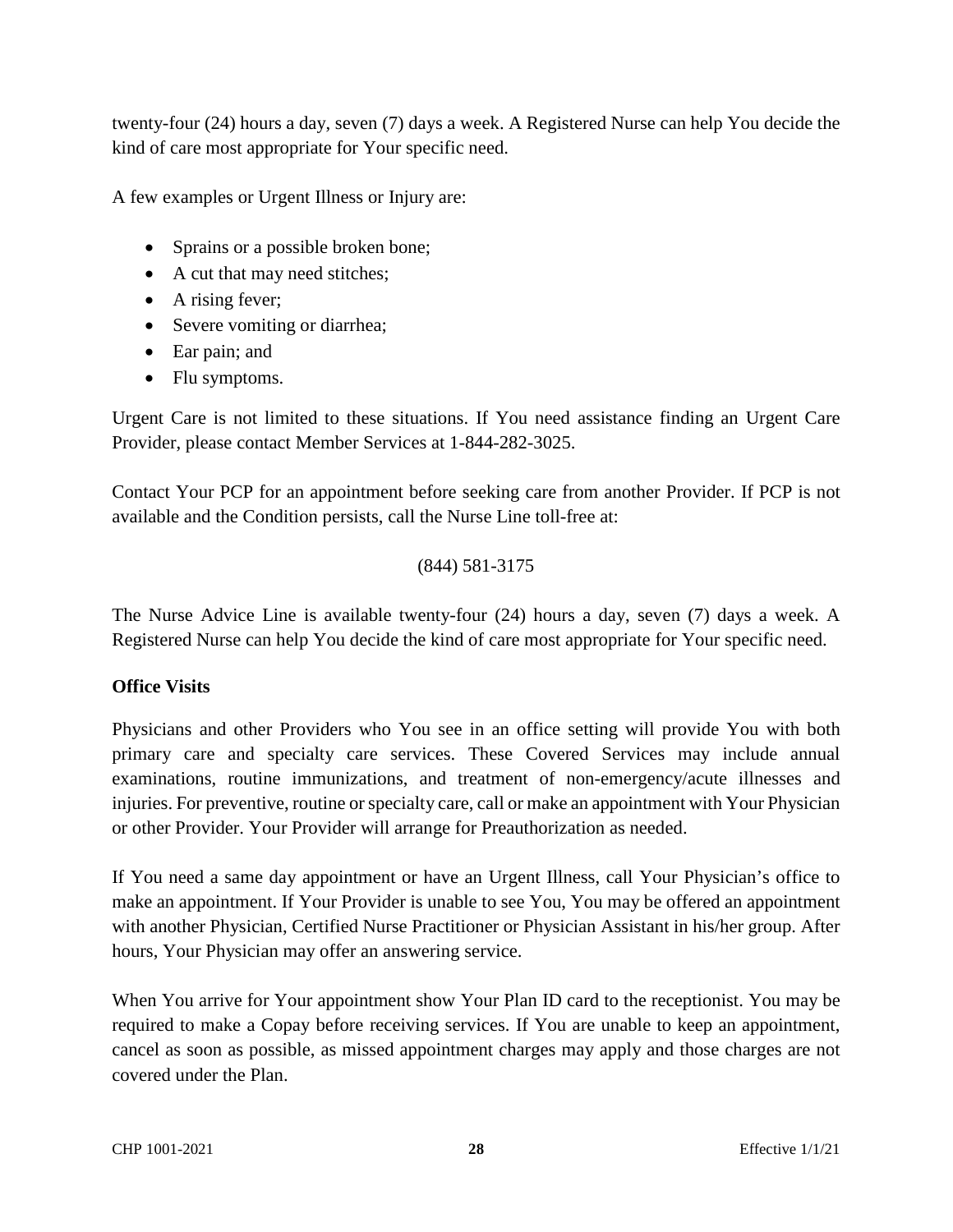Telemedicine and telehealth services are Covered Services under this Contract at the same level and copayment amounts as other office visits.

#### **Ambulance Service**

If you need an Ambulance, call 911 or a local Ambulance service. This service is covered if it is Medically Necessary because of an emergency. The Plan's Medical Director determines this by reviewing Ambulance and medical records.

Non-Emergency Ambulance transport requires Preauthorization from the Plan. If Ambulance services are not Medically Necessary and are not authorized by the Plan, You are responsible for payment.

#### **Continuity of Care**

If You are receiving an ongoing course of treatment from a Non-Participating Provider or a Participating Provider whose contract ends during an on-going or active course of treatment, You may be eligible to continue to receive services as though Your Provider was still a Participating Provider. This is called Continuity of Care.

If a Participating Provider/Practitioner terminates from the Plan, We will continue to reimburse the Provider/Practitioner for providing Medically Necessary treatment to a Member with a "special circumstance". "Special circumstance" means a condition regarding which a treating Provider or Practitioner reasonably believes that discontinuing care by that Provider or Practitioner could cause harm to the Member (including without limitation a disability, acute condition, lifethreatening illness, or pregnancy past 24 weeks).

The Plan will continue to cover Covered Services until the latest of: (a) the 90th day after the effective date of termination from the provider network; (b) if the Member has been diagnosed with a terminal illness at the time of termination, the expiration of the nine-month period after the effective date of the termination; or (c) if the Member is past the 24th week of pregnancy at the time of termination, through delivery of the child, immediate post-partum care and the six-week follow-up checkup.

#### *For New Members*

If You are receiving an ongoing course of treatment with a Provider that is not within the CHRISTUS Health Plan Provider Network, You may be able to receive services from that Provider and have them paid for at the Participating Provider benefit level. Members with certain Conditions may request for Continuity of Care from Us within thirty (30) days of the date of enrollment.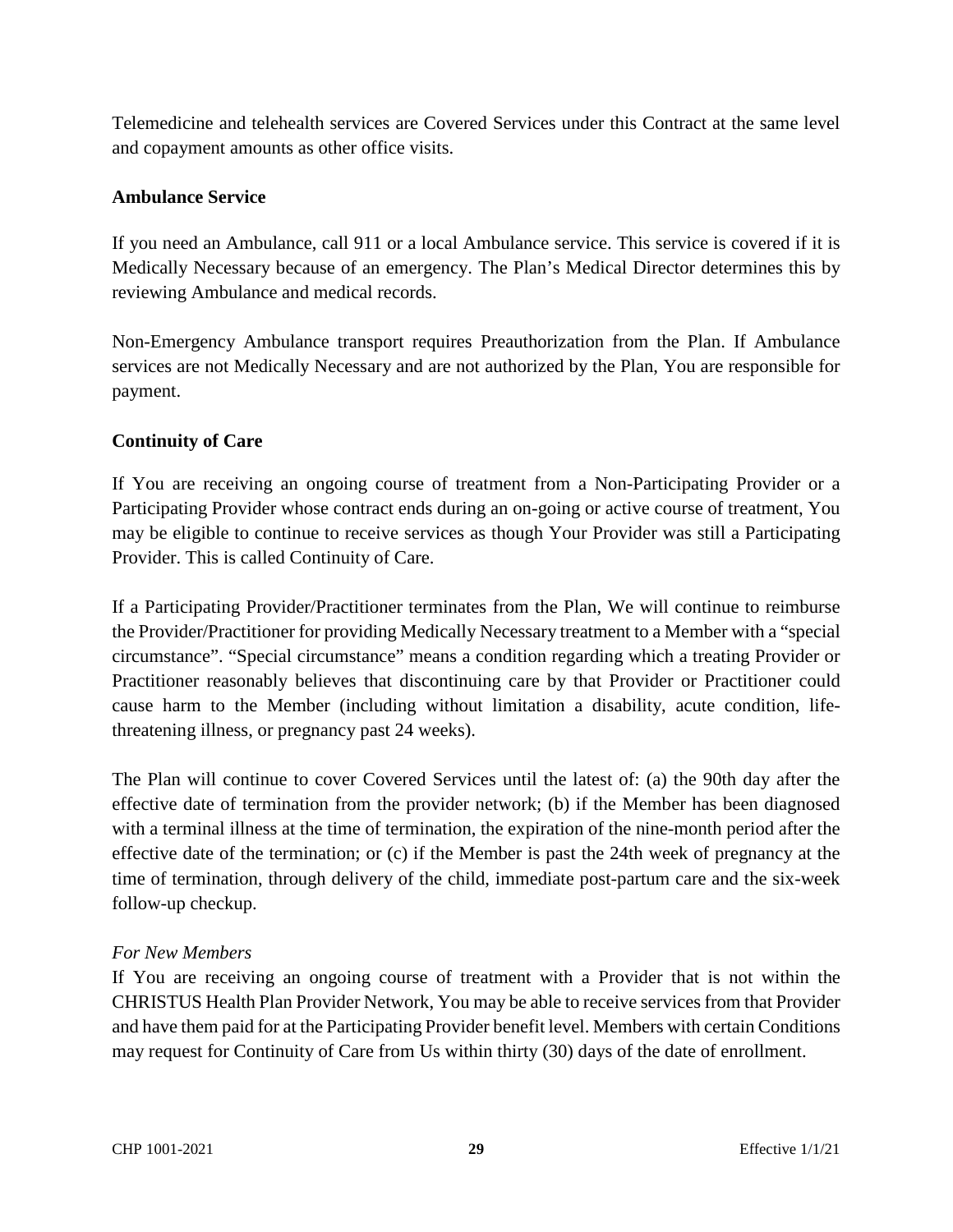#### *For Existing Members*

If Your Provider's contract with CHRISTUS Health Plan ends during Your course of treatment, You may be eligible to continue seeing that Provider. Existing Members with certain medical Conditions may be eligible for Continuity of Care. This transitional period will allow a Member to have continued access to a Provider. You do not need to request for care to be continued since care is coordinated through the Plan.

#### **Access to Non-Participating Providers**

If a Covered Service is Medically Necessary and is not available through a Participating Provider, We will refer You to a Non-Participating Provider no more than five business days after receipt of Your request and documentation, or sooner depending on your Condition. We will coordinate the referral. **You must have Our approval before receiving the services, or You will be responsible for payment**.

We will pay the Provider at the usual and customary rate or at a rate that We agree upon with the Provider. You will pay the same Cost Sharing You would pay for a Participating Provider. If You receive a balance bill from a Non-Participating Provider, contact Us.

Before We deny a referral to a Non-Participating Provider, We will ensure that the request is reviewed by a Specialist that is familiar with Your medical Condition and is of the same or similar specialty as the physician or provider on your referral request.

#### **Costs for Non-Participating Providers**

The Allowable Charge is the amount that We have determined to be the maximum amount payable for a Covered Service. For Covered Services provided by Non-Participating Providers, the amount payable will be either a rate agreed upon by Us and the Non-Participating Provider, or based upon Our out-of-network fee schedule. The out-of-network fee schedule is the usual and customary rate based on CHRISTUS's median amount negotiated for In Network Services, and consistent with nationally recognized and generally accepted bundling edits and logic. Our out-of-network fee schedule is based on generally accepted industry standards and practices for determining the customary billed charge for a service, and fairly and accurately reflects market rates, including geographic differences in costs, and is consistent with nationally recognized and generally accepted bundling edits and logic.

These Non-Participating Providers may not balance bill You for amounts not paid by Us. If You receive a balance bill from a Non-Participating Provider, contact Us.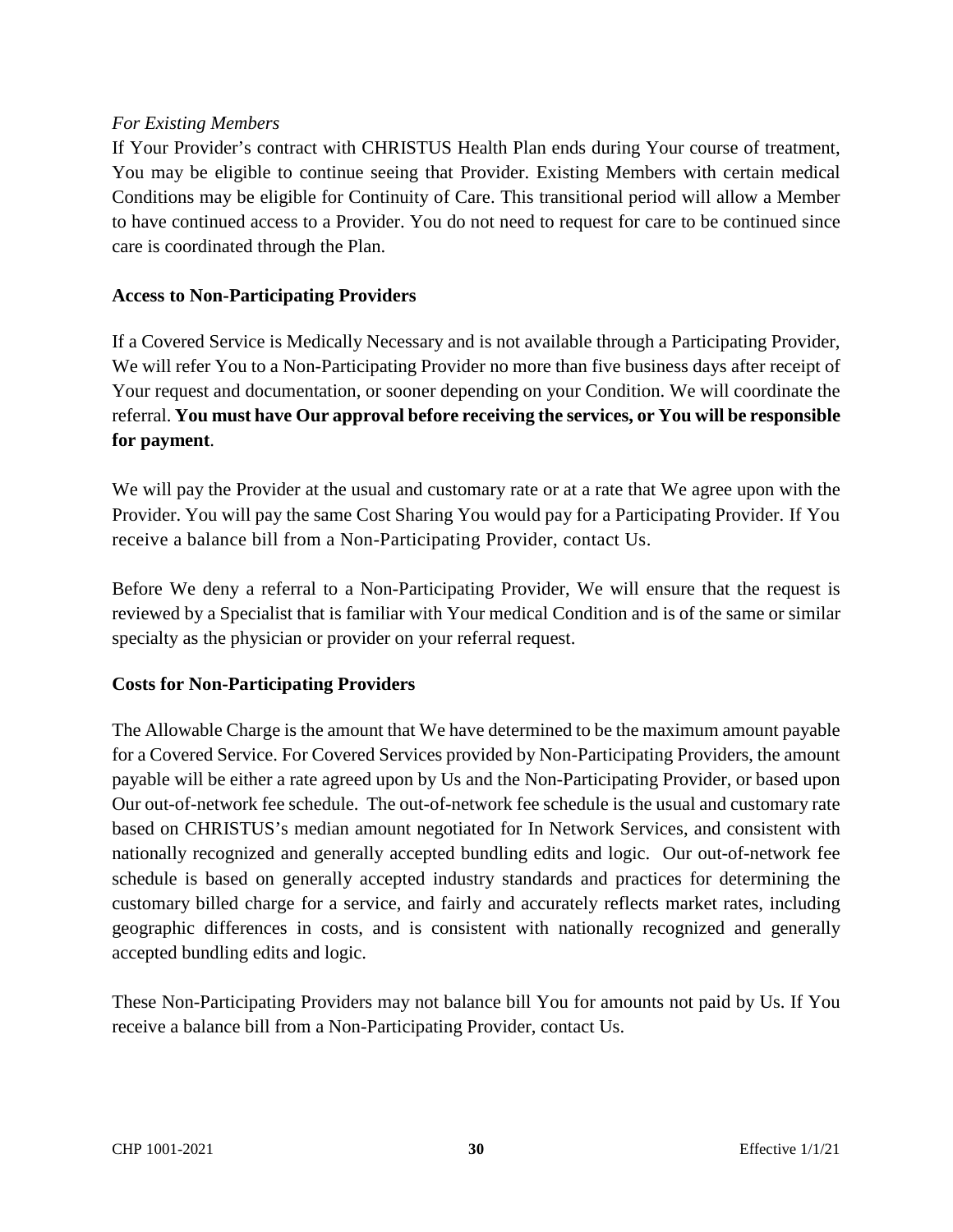#### **Facility-Based Providers**

A facility-based Provider may not be a Participating Provider. These Non-Participating Providers may not balance bill You for amounts not paid by Us. If You receive a balance bill from a Non-Participating or Participating facility-based Provider, contact Us.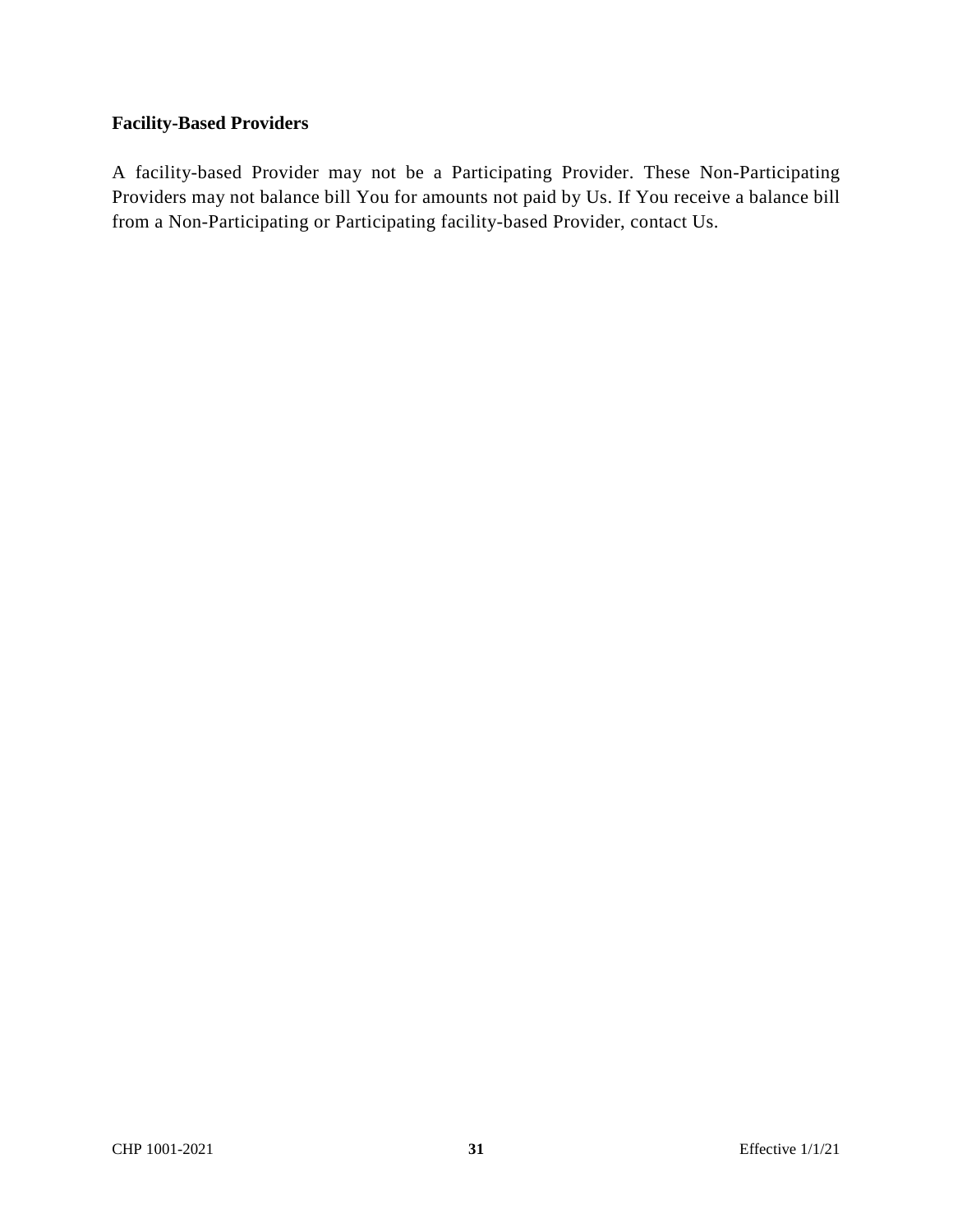#### **HOW PREAUTHORIZATION WORKS**

Under Your Plan, some healthcare services are not Covered Benefits unless You have Preauthorization. This Section explains the Preauthorization process and explains what services require Preauthorization. **This is not a complete list.** You can get information on our website at https://www.christushealthplan.org/provider-resources/prior-authorization or by calling Member Services at 1-844-282-3025.

#### **What is Preauthorization?**

Preauthorization is a clinical review process where We review Your case to determine if a service is Medically Necessary and a Covered Benefit before that service is provided to You.

Our Medical Director or other clinical professionals will review the healthcare service, Your medical information, the place of treatment, and other information to decide whether to approve the proposed care.

#### **Without Preauthorization, the proposed healthcare service may not be covered.**

If You have questions about the Preauthorization process or what services require Preauthorization, please contact Member Services at 1-844-282-3025.

#### **How Do You Get Preauthorization?**

When a Participating Provider recommends care that needs to be Preauthorized, it is up to that Provider to contact Us for the approval. Your Provider is required to notify Us and obtain approval prior to receiving these services. We may need to discuss details of the requested treatment or service with Your Provider.

If You need to obtain Covered Services from a Non-Participating Provider, it is Your responsibility to obtain any necessary Preauthorization for those services. If You do not obtain Preauthorization where it is required, Your care may not be covered by Us.

After Preauthorization has been requested and all required documentation has been submitted, We will notify You and Your Provider if the request has been approved. We will also tell You and Your Provider if continued review of the Member's services will be required during the course of treatment.

To make sure that we have processed a Preauthorization, call Member Services at 1-844-282-3025. Please call at least fourteen (14) days before getting the services. If We do not issue a Preauthorization, the Claim may be denied.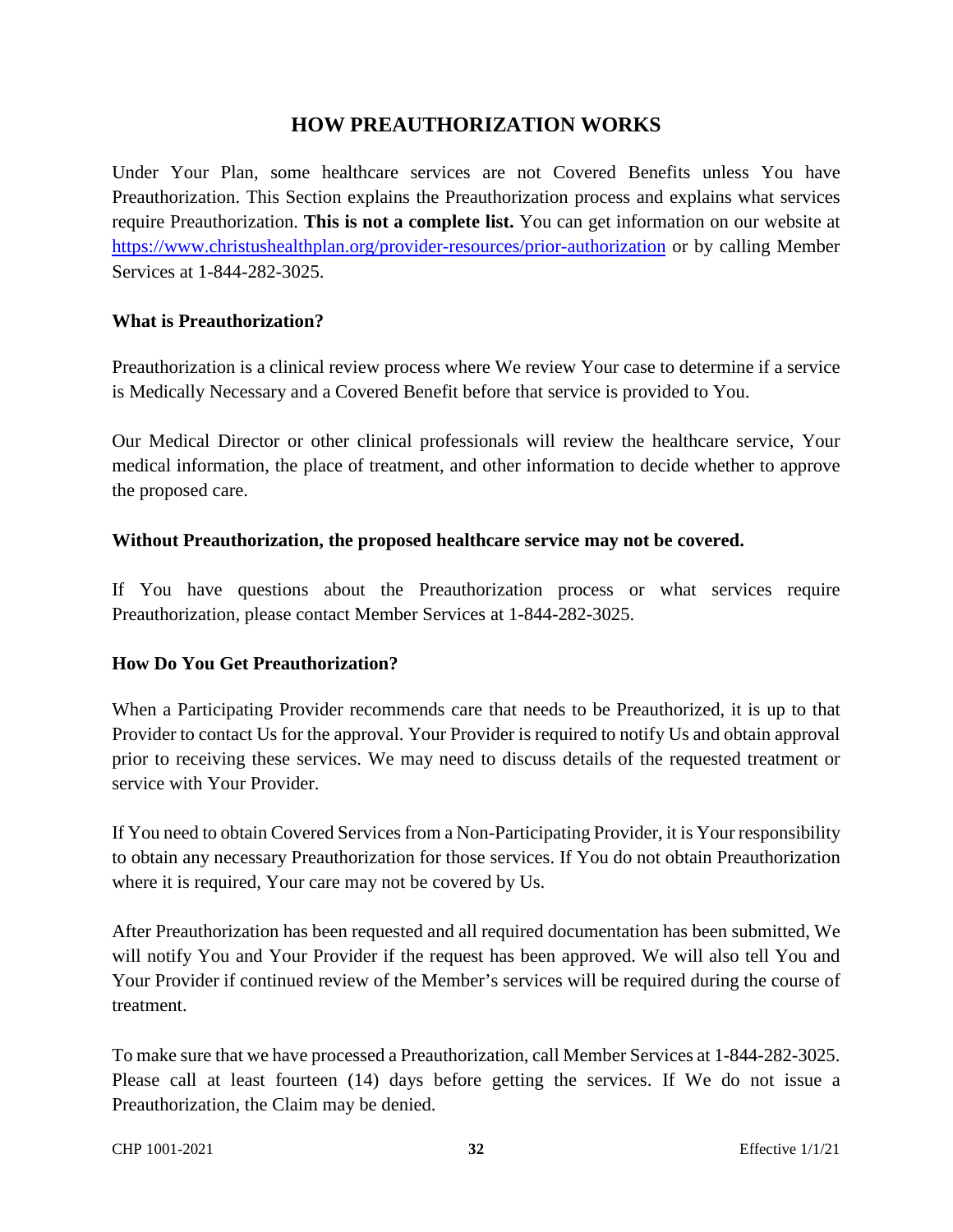#### **How Does The Process Work?**

When We receive a request for Preauthorization, Our clinical staff reviews the request using nationally recognized guidelines. These guidelines are consistent with sound clinical principles and have been developed by the Plan and practicing health care Providers. If guidelines do not exist for a certain service or treatment, resource tools based on peer-reviewed, scientific medical evidence are used.

A Preauthorization will specify the length of time for which it is valid. A Preauthorization may also be for only a certain number of treatments or services. Requests for renewal of a existing Preauthorization may be submitted 60 days prior to the expiration.

#### **What Services Require Preauthorization?**

These services need Preauthorization and are subject to the Coverage rules in this Contract:

- All Medical Inpatient Acute Care Hospitalizations, including post-stabilization services, except as set forth in Maternity Care;
- All Inpatient Rehabilitation Hospitalizations;
- All Subacute Facility Admissions;
- All Inpatient Long Term Acute Care Hospitalization;
- Clinical Trial Services;
- Reconstructive Surgery;
- Craniomandibular Joint (CMJ) and Temporomandibular Joint Dysfunctions (TMJ);
- Dental Services:
- Durable Medical Equipment over \$500;
- Genetic Testing and counseling and treatment of Genetic Inborn Errors of Metabolism Disorders (IEM);
- Home Health Care:
- Hospice Services, Inpatient and outpatient;
- MRI, PET Scan or other nuclear imaging procedures;
- Non-Emergency Ambulance transport;
- Organ Transplant Services;
- Outpatient Physical Therapy, excluding initial evaluation;
- Outpatient Occupational Therapy, excluding initial evaluation;
- Pain Management;
- Prosthetic Appliances and Orthotics;
- Other services provided during a Medical Office Visit
- Skilled Nursing Facility Care; and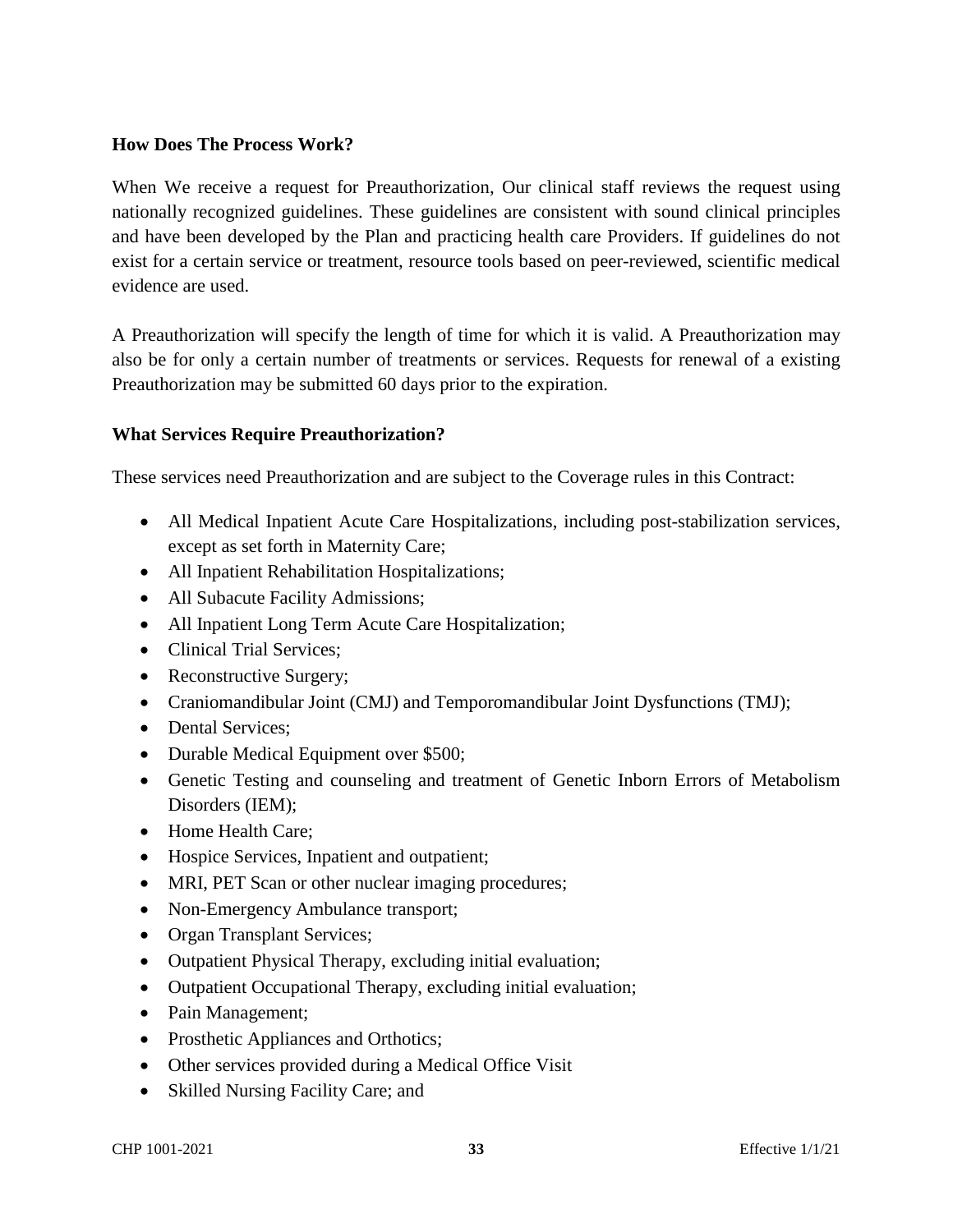• Surgical Procedures.

**This list may not include all services requiring Preauthorization**. If You need help determining if a service requires Preauthorization, contact Member Services at 1-844-282-3025.

#### **Preauthorization for Prescription Drugs and Intravenous Infusions**

Preauthorization is needed for certain Prescription Drugs and Intravenous Infusions. Restricted drugs, other prescriptions or intravenous infusion that are not on the *Formulary,* but which are determined to be Medically Necessary and appropriate by the Provider, may be submitted for Preauthorization to the Pharmacy Exceptions Center via fax, phone or mail with appropriate documentation to support Medical Necessity.

If You do not get this approval, Your drug or intravenous infusion might not be covered by the Plan. Please contact Member Services at 1-844-282-3025 for more information.

#### **Decisions About Preauthorization's for, Prescription Drugs and Intravenous Infusions**

If Our clinical staff is not able to approve Your Preauthorization for clinical reasons or nonformulary drugs, Your case will be referred to Our Medical Director. The Medical Director will look at Your case and review information sent to Us by Your Provider. Our Medical Director may speak with Your Provider for more information.

You and Your Provider will be told in writing or by electronic means if Preauthorization is approved.

You and Your Provider will be told by phone or other means, depending on the services requested, if the request for Preauthorization cannot be approved based on the information We received, or if Your Plan does not cover the service.

#### Appeal for **Prescription Drugs and Intravenous Infusions**

#### *Standard*/*Non-Emergency Care Services*

We will evaluate non-emergent appeal requests and notify You and Your Provider of our decision within 72 hours following receipt of an Appeal for **Prescription Drugs and Intravenous Infusions** 

#### *Expedited*/*Review of Ongoing Services*

We will evaluate Expedited Appeal requests based on exigent circumstances.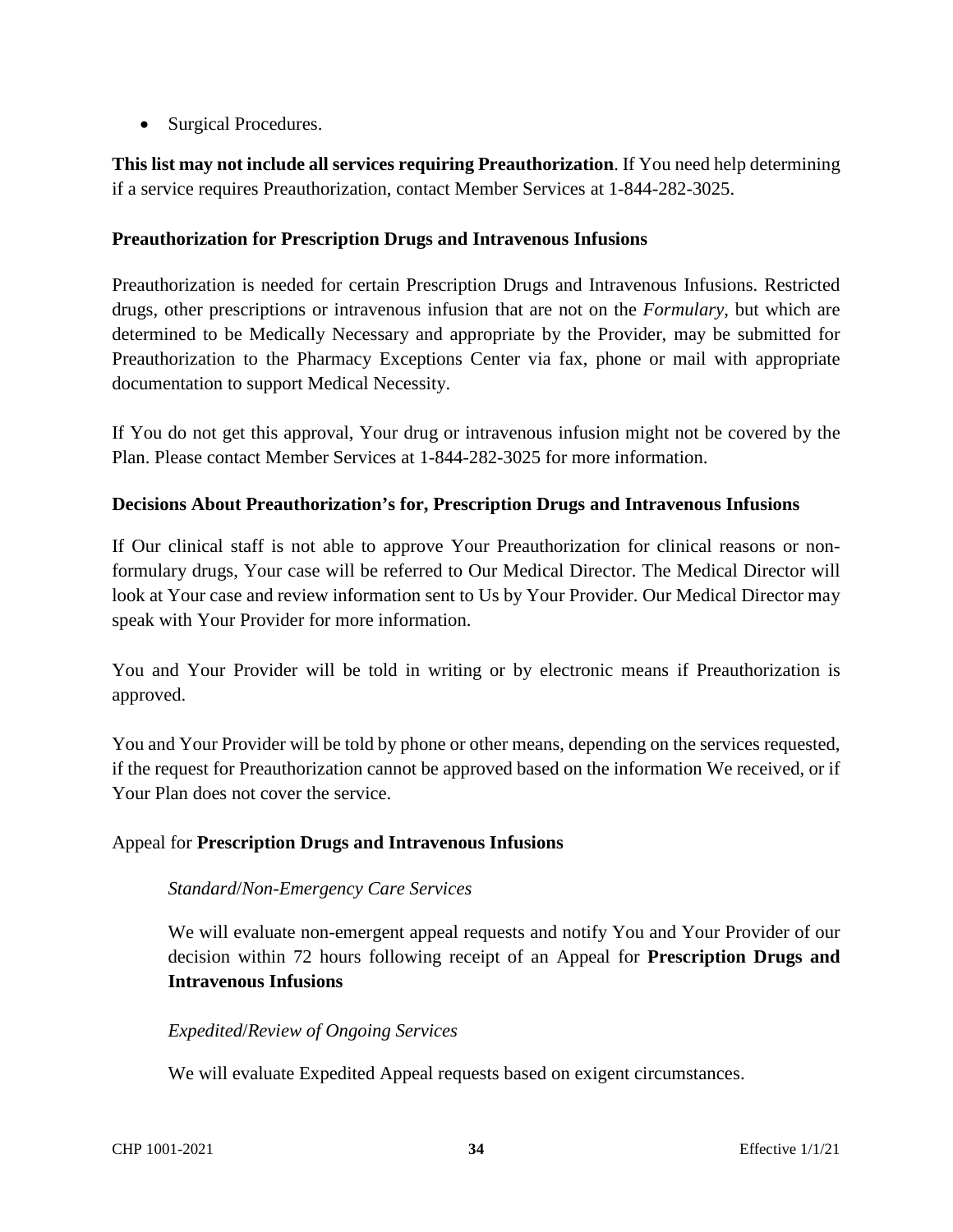Exigent circumstances exist when you are suffering from a health condition that may seriously jeopardize your life, health, or ability to regain maximum function or when you are undergoing a current course of treatment using a non-formulary drug. We will make Expedited appeal decision and notify You and Your Provider of the decision no later than 24 hours following receipt of the request for **Prescription Drugs and Intravenous Infusions**.

We will notify You and Your Provider of an expedited decision within 24 hours of our receipt of a written or verbal request.

NOTE: Emergency Care and In-Network Urgent Care do not require Preauthorization.

#### **What If Preauthorization is Denied?**

#### **External Review by** MAXIMUS Federal Services

You, an individual acting on Your behalf, or Your Provider has the right to request an immediate external review of Our Appeal decision by MAXIMUS Federal Services. You do not have to exhaust Our Appeal process before asking for an external review with MAXIMUS Federal Services if the Appeal process timelines are not met or if You are suffering from a health condition that may seriously jeopardize your life, health, or ability to regain maximum function or when you are undergoing a current course of treatment using a non-formulary drug. Our notice of determination of the Appeal will include complete instructions for making a request for an external review by MAXIMUS Federal Services. Expedited external review may be initiated at the same time as expedited internal appeals.

MAXIMUS Federal Services is required to issue an urgent care decision to Us and You no later than 72 hours from receipt of the request for external review and no later than 45 days for Standard request. There is no cost to You for the external review.

- You must be eligible for Coverage and covered by this Contract on the date services are provided.
- All the terms of this Contract determine whether a serviced is a Covered Benefit.
- A Member shall not rely on verbal communications from a representative of CHRISTUS Health Plan that conflict with the written terms of this Contract.
- In any instance where a verbal communication from a representative of CHRISTUS Health Plan differs from the terms of this Contract, the terms of this Contract shall prevail.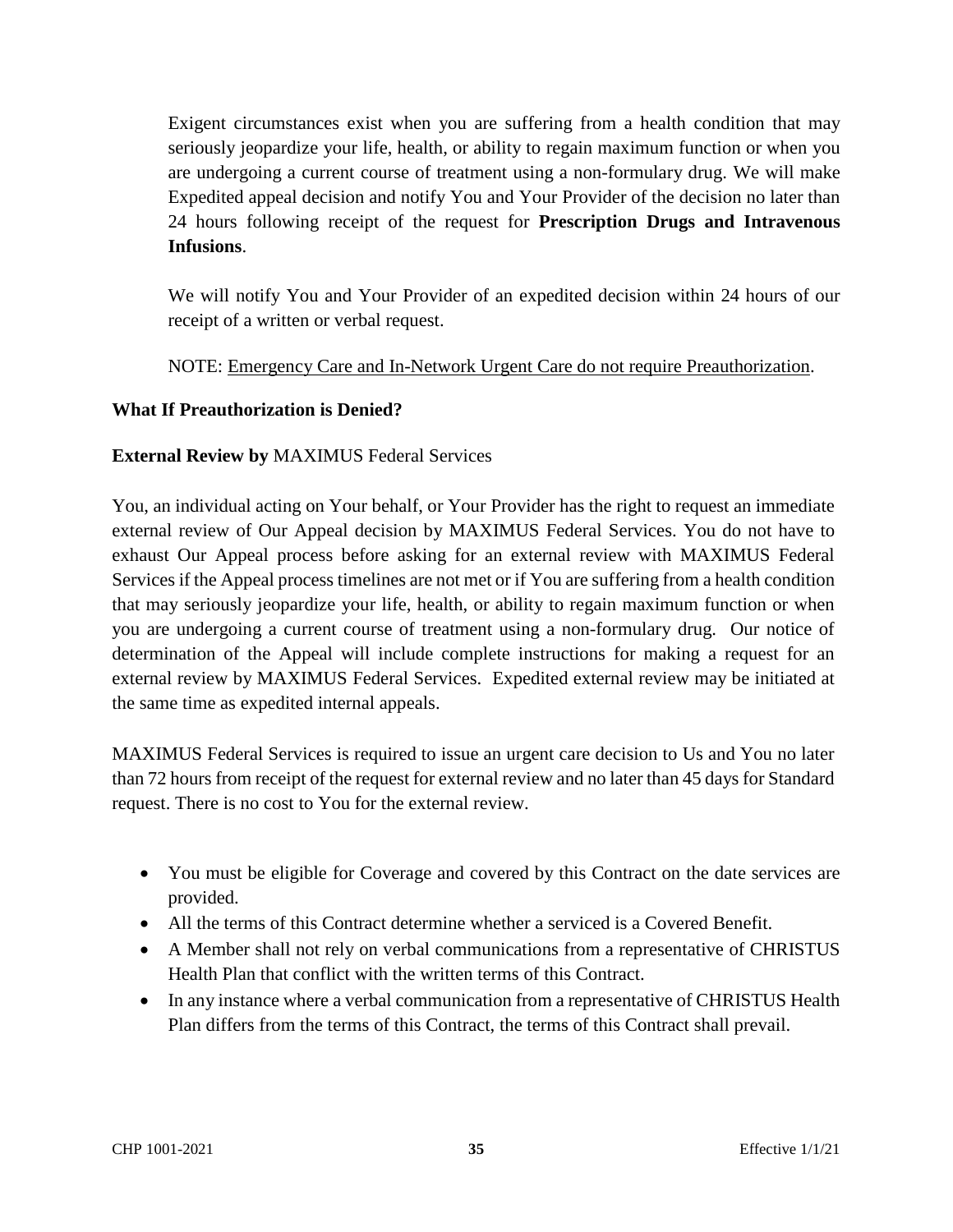#### **COVERED BENEFITS**

Your Plan offers Coverage for many Health Care Services. This Section gives You the details about Your Covered Benefits and other requirements, Limitations and Exclusions. You must pay Your Deductible, Coinsurance and Copayment.

#### **Specifically Covered**

Your Plan helps pay for health care expenses that are Medically Necessary and Specifically Covered in this Contract. Specifically Covered means only those Health Care Services that are expressly listed and described in the Benefits Sections of the Contract. Specifically Covered Benefits and Services are subject to Limitations, Exclusions, Preauthorization and other provisions of this Contract. The Exclusions section lists services that are not Covered Benefits under the Plan. All other benefits and services not listed as Covered in this Section shall be excluded, except for Clinical Preventative Health Services.

We decide whether a Health Care Service or supply is a Specifically Covered Benefit. When Providers prescribe, order, recommend, or approve a Health Care Service or supply it does not guarantee that it is a Covered Benefit, even if it is not listed as an Exclusion.

#### **Medical Necessity**

Covered Services must be Medically Necessary, except for Clinical Preventative Care Services. Medical Necessity or Medically Necessary means Health Care Services determined by a Provider, in consultation with Us, to be appropriate or necessary, according to applicable generally accepted principles and practices of good medical care or practice guidelines developed by the federal government, national or professional medical societies, boards and associations, or any other applicable clinical protocols or practice guidelines We develop consistent with such federal, national, and professional practice guidelines, for the diagnosis or direct care and treatment of a physical, behavioral or mental health Condition, illness, injury or disease.

Experimental, Investigational or Unproven drugs, medicines, treatments, procedures or devices are not Covered.

You must get Preauthorization in order for some services to be Covered Services. The Plan will not pay for any of these services without Preauthorization. Please read the Preauthorization section of this Contract or call Member Services at 1-844-282-3025 for more information about Preauthorization.

Please read Your *Schedule of Benefits* or call Member Services for more information.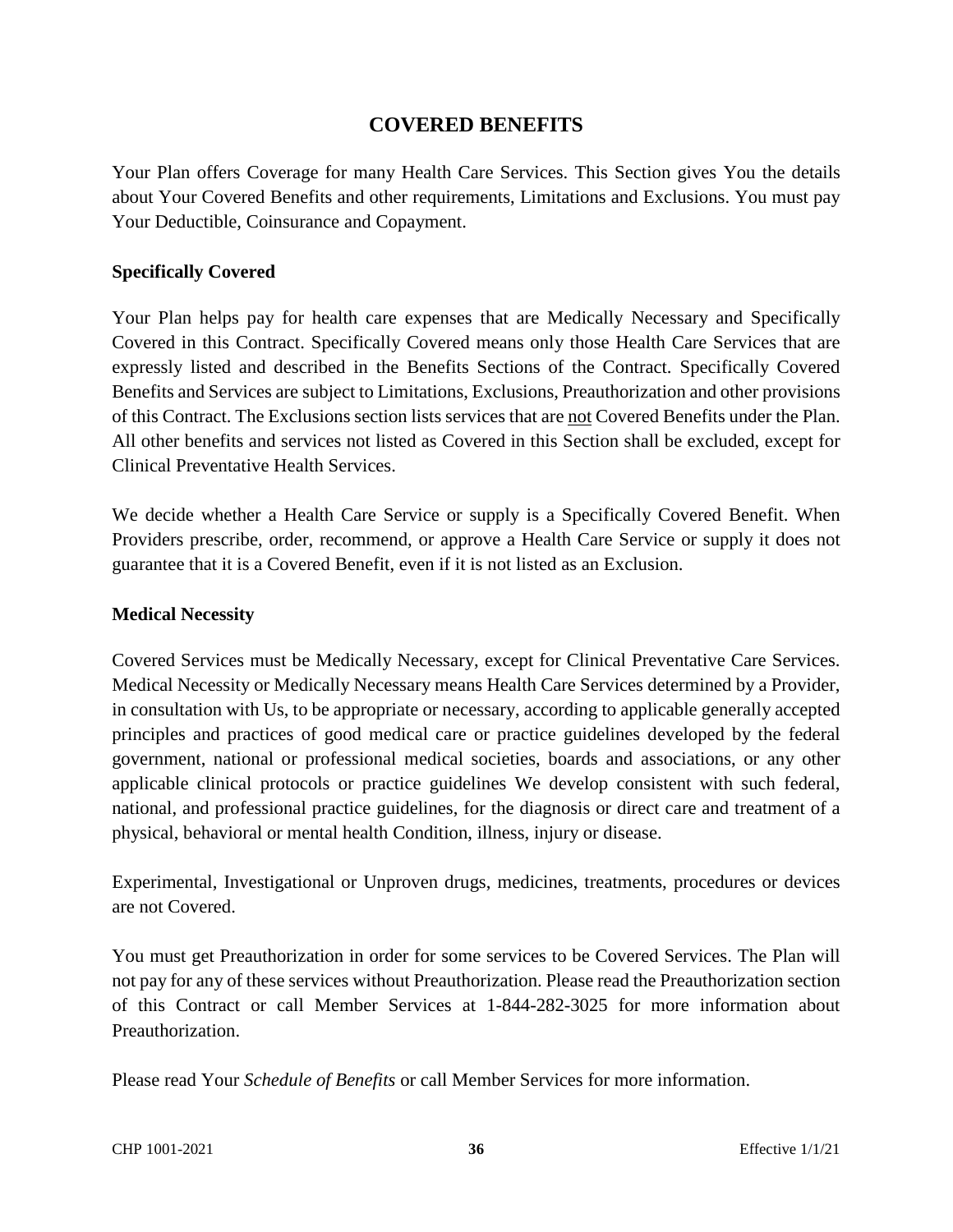### **Specific Covered Benefits:**

### **Accidental Injury (Trauma), Urgent Care, Emergency Care Services, and Observation Services**

#### **Urgent Care**

Urgent Care is Medically Necessary medical or surgical procedures, treatments, or Health Care Services You get in an Urgent Care center or in a Provider's office for a sudden Condition due to illness or injury. Urgent Conditions require prompt medical attention to prevent a serious deterioration in Your health but do not have to be life threatening.

Contact Your Primary Care Physician for an appointment, before getting care from another Provider. Preauthorization is required for follow-up care by a Non-Participating Provider. If You think Your Condition is life threatening, You should seek Emergency Care Services.

#### **Emergency Care Services**

We provide coverage for Emergency Care Services 24 hours per day, 7 days per week, when needed. You should seek medical treatment from a Participating Provider whenever possible. If You cannot reasonably access a Participating Provider, We will arrange to pay the care at a Non-Participating Provider at the Allowable Charge for:

- Any medical screening examination or evaluation required by state or federal law to be provided in the emergency facility of a Hospital that is needed to decide if an Emergency Medical Condition exists;
- Necessary Emergency Care Services including treatment and stabilization of an Emergency Medical Condition; and
- Services originating in a Hospital emergency facility, freestanding emergency medical care facility or comparable emergency facility following treatment or stabilization of an Emergency Medical Condition as authorized by Us.

Coverage for trauma services and all other Emergency Care Services will continue at least until You are medically stable, do not require critical care, and can be safely transferred to a Participating Provider based on the judgment of the attending Physician in consultation with Us and in accordance with federal law.

We will provide reimbursement when You, acting in good faith, obtain Emergency Care Services for what reasonably appears to be an acute Condition that requires immediate medical attention, even if Your Condition is later determined to not be an emergency.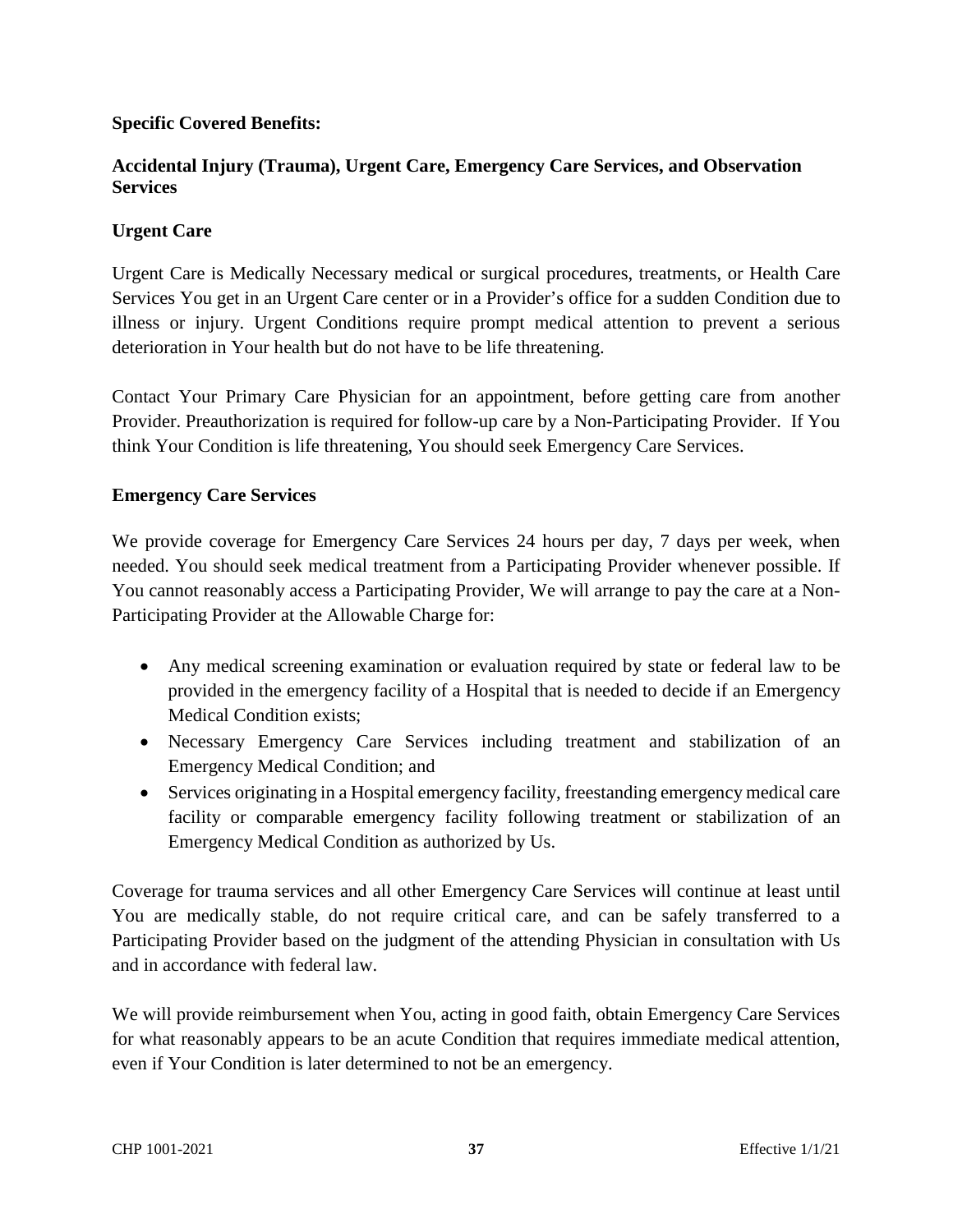Preauthorization is not needed for Emergency Care Services. If You are admitted as an Inpatient to a Hospital, You or Your Practitioner needs to notify Us as soon as possible so we can review Your Hospital stay. We will approve or deny coverage of post stabilization care as requested by Your treating Practitioner within the appropriate time, depending on the services requested and Your condition, but in no more one hour from the time of the request.

We will not deny a claim for Emergency Care Services when You are sent to the emergency room by Your PCP or by Our representative. If Your Emergency Care Services results in a hospitalization directly from the emergency room, You are responsible for paying the Inpatient Hospital Cost Sharing amounts rather than the emergency room visit Copayment. Read to Your *Schedule of Benefits* for the Cost Sharing amount.

For Emergency Care Services received from a Non-Participating Provider and/or outside of Texas, You may seek Emergency Care Services from the nearest appropriate facility where Emergency Care Services can be rendered. Non-emergency follow-up care received outside of Texas for Your convenience or preference is not a Covered Benefit.

Follow-up care from a Non-Participating Provider needs Preauthorization. You must pay for charges that We do not authorize.

Whether You require hospitalization or not, You should notify Your PCP or Physician within 48 hours, or as soon as reasonably possible, of any emergency medical treatment so he can recommend the continuation of any necessary medical services.

### **Observation Services**

Observation Services are Outpatient services provided by a Hospital and a Provider on the Hospital's premises. These services may include the use of a bed and monitoring by a Hospital's nursing staff that are reasonable and necessary to evaluate Your Condition, determine the need for a possible admission to the Hospital, or when rapid improvement of the Your Condition is expected.

When a Hospital places You under Outpatient Observation, it is based upon the Provider's written order. To move from Observation to an Inpatient admission, Our level of care criteria must be met. The length of time spent in the Hospital is not the only factor determining Observation instead of an Inpatient stay. Medical criteria will also be considered.

All Accidental Injury (trauma), Urgent Care, Emergency Care Services, and Observation Services whether provide within or outside of the Plan's Service Area are subject to the Limitations listed in the Limitations Section and the Exclusions listed in the Exclusions Section.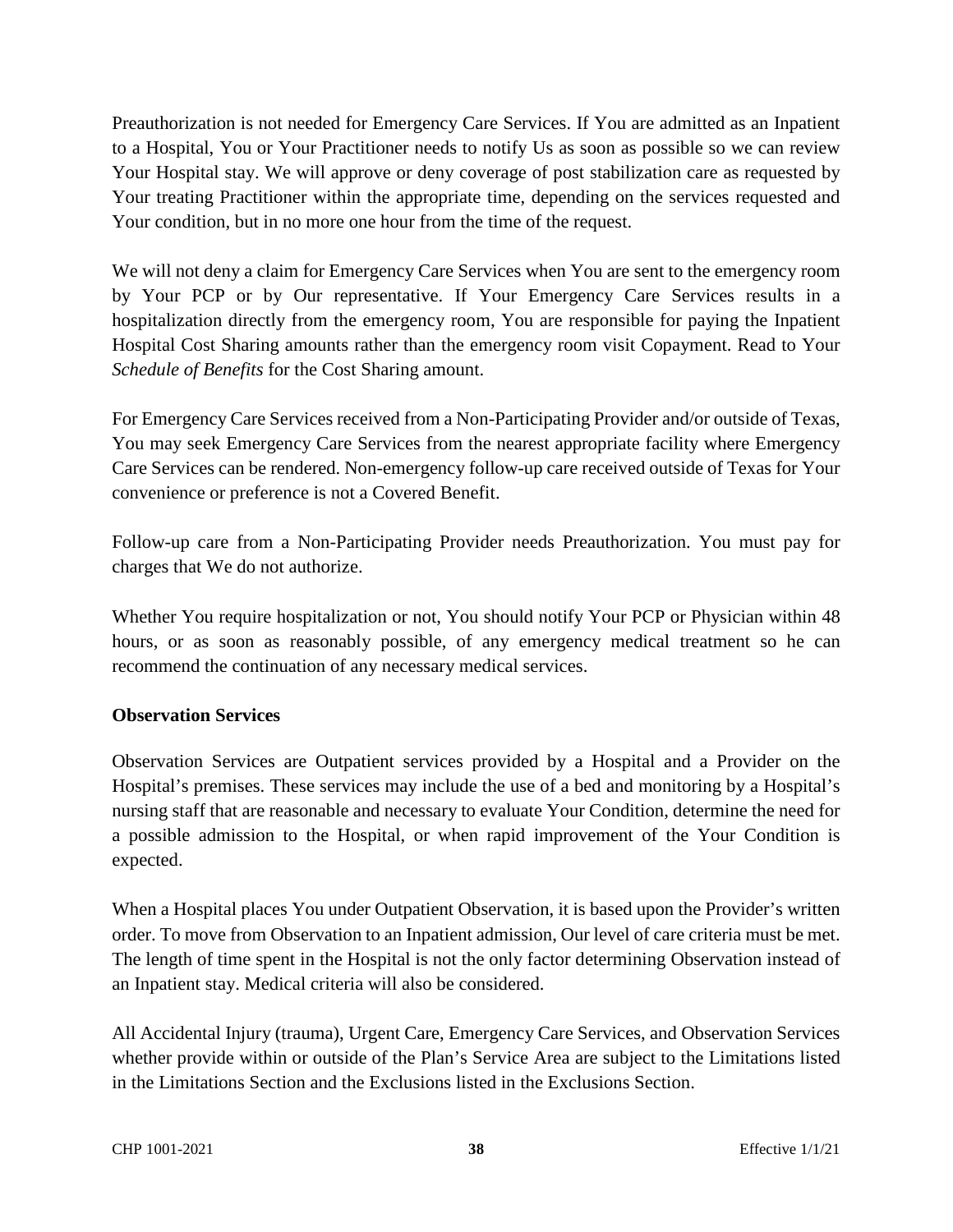### **Acquired Brain Injury**

The Plan covers treatment of an Acquired Brain Injury on the same basis as treatment for any other physical condition. Cognitive rehabilitation therapy, cognitive communication therapy, neurocognitive therapy, and rehabilitation; neurobehavioral, neuropsychological, neurophysiological and psychophysiological testing and treatment; neuro feedback and remediation therapy, post-acute transition and reintegration services, or other treatment services are covered if such services are Medically Necessary as a result of and related to an Acquired Brain Injury.

#### **Ambulance Services**

The Plan covers the following types of Ambulance Services: (1) Emergency Ambulance Services, (2) High-Risk Ambulance Services, and (3) Inter-facility Transfer services.

#### **Emergency Ambulance Services**

Emergency Ambulance Services are ground or air Ambulance Services delivered under reasons that would lead a Reasonable and Prudent Layperson acting in good faith to believe that transportation in any other vehicle would endanger Your health. Emergency Ambulance Services are Covered only under the following reasons:

- Within Texas, to the nearest In-network facility where Emergency Care Services and treatment can be rendered, or to an Out-of-network facility if an In-network facility is not reasonably accessible. Such services must be provided by a licensed Ambulance Service in a vehicle that is equipped and staffed with life-sustaining equipment and personnel.
- Outside of Texas, to the nearest appropriate facility where Emergency Care Services and treatment can be rendered. Such services must be provided by a licensed Ambulance Service in a vehicle that is equipped and staffed with life-sustaining equipment and personnel.
- We will not pay more for air Ambulance Services than We would have paid for ground Ambulance services over the same distance unless Your Condition renders the utilization of such ground transportation services medically inappropriate.
- In determining whether You acted in good faith as a Reasonable and Prudent Layperson when obtaining Emergency Ambulance Services, We will take the following factors into consideration:
	- o Whether You required Emergency Care Services, as defined above
	- o Your symptoms
	- o Whether a Reasonable and Prudent Layperson who possesses average knowledge of health and medicine would have believed that transportation in any other vehicle would have endangered Your health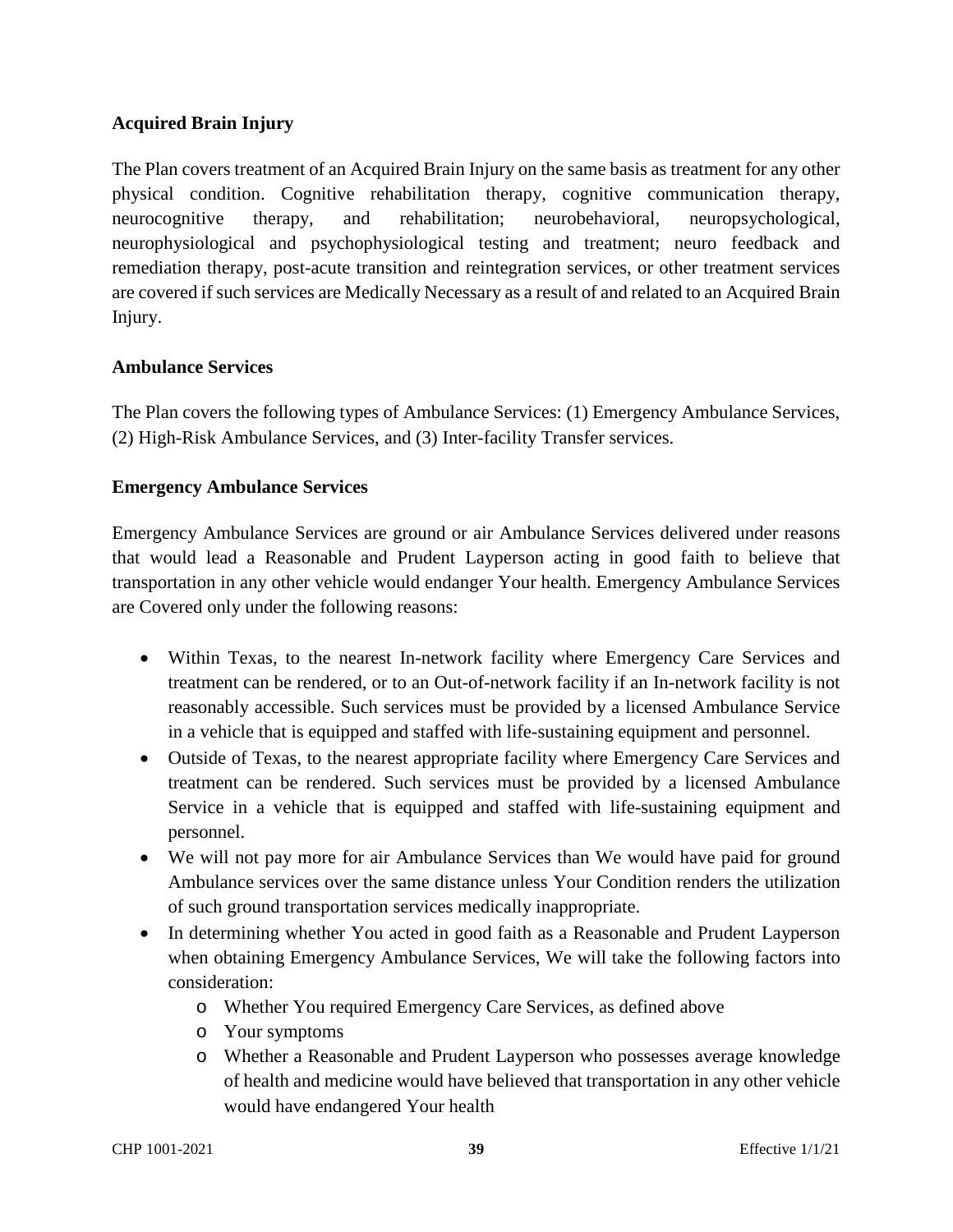- o Whether You were advised to seek an Ambulance service by Your Practitioner/Provider or by Our staff. Any such advice will result in reimbursement for all Medically Necessary services rendered, unless otherwise limited or excluded under this Contract.
- o Ground or air Ambulance Services to any Level I or II or other appropriately designated trauma/burn center according to established emergency medical services triage and treatment protocols.

Ambulance Services (ground or air) to the coroner's office or to a mortuary is not Covered, unless the Ambulance had been dispatched prior to the pronouncement of death by an individual authorized under state law to make such pronouncement.

### **High-Risk Ambulance Services**

High-Risk Ambulance Services are defined as non-Emergency Ambulance Services prescribed by Your Practitioner/Provider that are Medically Necessary for transporting a high-risk patient.

Coverage for High-Risk Ambulance Services is limited to:

- Air Ambulance Services when Medically Necessary. However, We will not pay more for air Ambulance Services than
- We would have paid for transportation over the same distance by ground Ambulance Service, unless Your Condition renders the utilization of such ground Ambulance Services medically inappropriate.
- Neonatal Ambulance Services, including ground or air Ambulance Service to the nearest Tertiary Care Facility when necessary to protect the life of a newborn.
- Ground or air Ambulance Services to any Level I or II or other appropriately designated trauma/burn center according to established emergency medical services triage and treatment protocols.

### **Inter-facility Transfer Ambulance Services**

Inter-facility Transfer Ambulance Services are defined as ground or air Ambulance Service between Hospitals, Skilled Nursing Facilities or diagnostic facilities. Inter-facility transfer services are Covered only if they are:

- Medically Necessary
- Prescribed by Your Practitioner/Provider
- Provided by a licensed Ambulance Service in a vehicle which is equipped and staffed with life-sustaining equipment and personnel.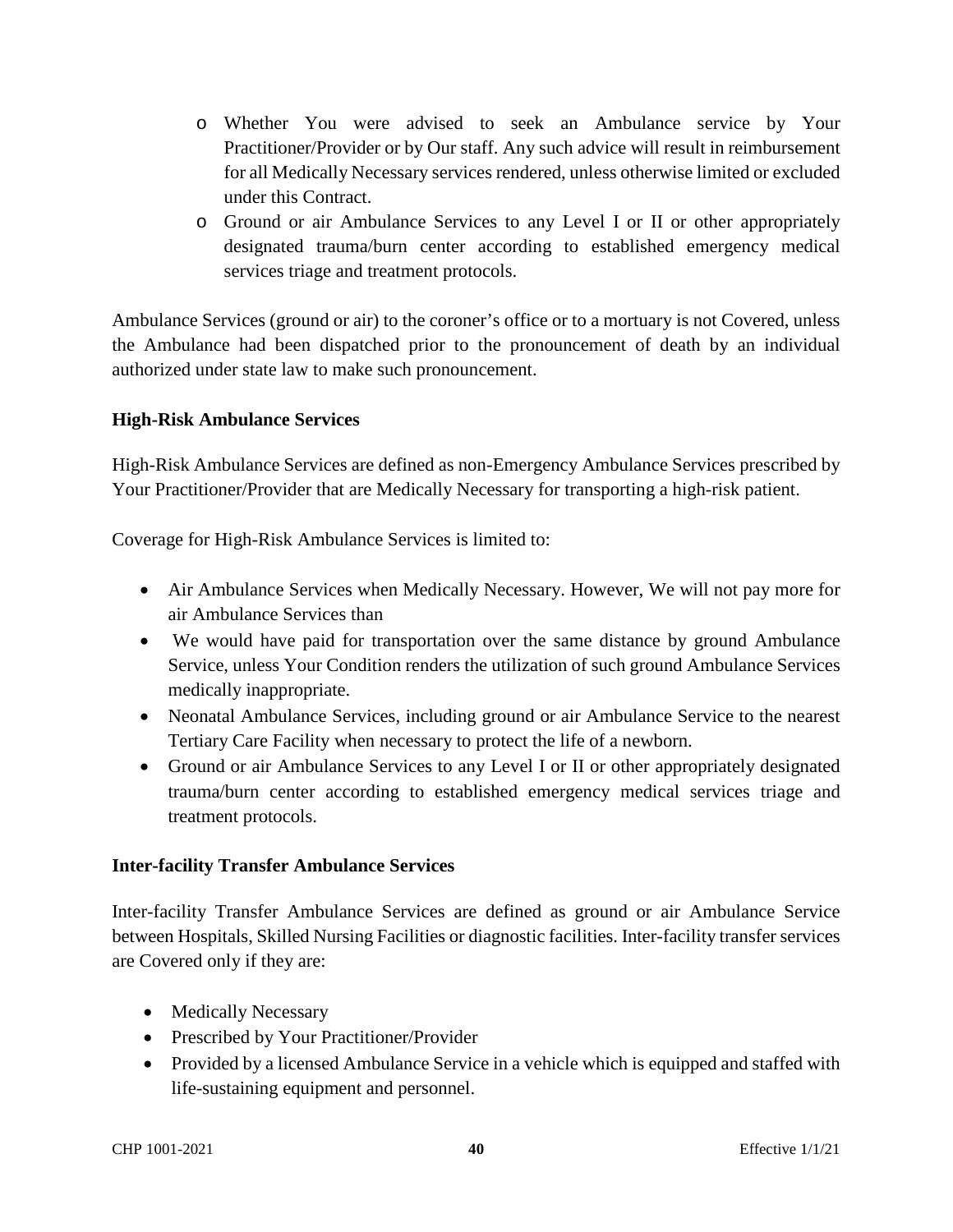### **Clinical Trials**

The Plan provides coverage for Medically Necessary routine patient care at a Texas facility, incurred as a result of the Member's participation in a clinical trial if:

- (A) Federally funded trials.— The study or investigation is approved or funded (which may include funding through inkind contributions) by one or more of the following: (i) The National Institutes of Health. (ii) The Centers for Disease Control and Prevention. (iii) The Agency for Health Care Research and Quality. (iv) The Centers for Medicare & Medicaid Services. (v) A cooperative; group or center of any of the entities described in clauses (i) through (iv) or the Department of Defense or the Department of Veterans Affairs. (vi) A qualified nongovernmental research entity identified in the guidelines issued by the National Institutes of Health for center support grants. (vii) Any of the following if the conditions described in paragraph are met: (I) The Department of Veterans Affairs. (II) The Department of Defense. (III) The Department of Energy.
- (B)Conditions for departments. The conditions described in this paragraph, for a study or investigation conducted by a Department, are that the study or investigation has been reviewed and approved through a system of peer review that the Secretary determines:
	- i) to be comparable to the system of peer review of studies and investigations used by the National Institutes of Health, and
	- ii) assures unbiased review of the highest scientific standards by qualified individuals who have no interest in the outcome of the review.

For the purposes of this specific Covered Benefit and Service, the following terms have the following meaning:

 "Routine Patient Care Cost" – means (1) A medical service or treatment that is a benefit under the Plan that would be covered for a Member were receiving cancer or life threatening Illness treatment; or (2) A drug provided to a patient during a clinical trial if the drug has been approved by the United States Food and Drug Administration, whether or not that organization has approved the drug for use in treating the patient's particular Condition, but only to the extent that the drug is not paid for by the manufacturer, distributor or Provider of the drug; (3) Costs for types of services that are typically covered for members who have received treatment for cancer or a life threating illness Routine Patient Care Cost does not include (1) The cost of an investigational drug, device or procedure; (2) The cost of a non-Health Care Service that the patient is required to receive as a result of participation in the clinical trial; (3) Costs associated with managing the research that is associated with the clinical trial; (4) Costs that would not be covered by the patient if non-investigational treatments were provided; or (5) Costs paid or not charged for by the clinical trial Providers.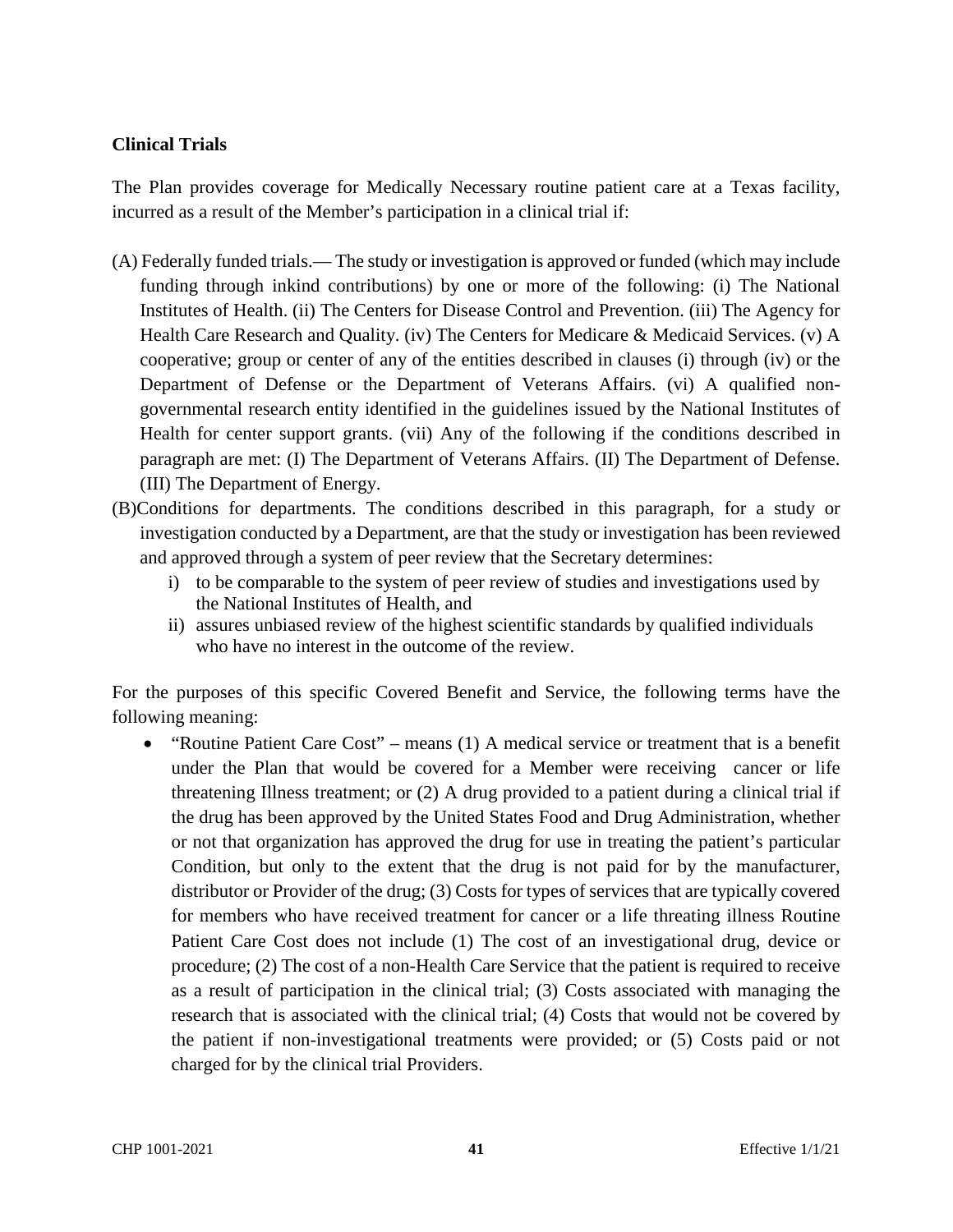### **Certified Hospice Care**

This Plan covers Hospice Care Program Services. To be covered, these services must be provided due to terminal illness. These services are limited as stated in Your *Schedule of Benefits*. The services must be given under a Hospice Care Program and provided by a licensed and qualified Provider. Hospice care services include Inpatient care and outpatient services. Also included are the professional services of a Physician. Other Covered Services include those of a psychologist, social worker or family counselor. The following services are not covered by the Plan:

- Services provided by a family member or someone who usually lives in Your home or Your Dependent's home,
- Services or supplies not listed in the Hospice Care Program,
- Curative or life prolonging procedures,
- Services for which any other benefits are payable under the Plan,
- Services or supplies that are primarily to aid in daily living,
- Nutritional supplements, non-Prescription Drugs or substances, medical supplies, vitamins or minerals;
- Services for physical, speech, and respiratory therapy services by licensed therapists; or
- Respite care.

### **Preventative Care Services**

The Plan covers Primary Care and Specialist services for Preventative Care and periodic health exams. Although Preventative Care is covered at no charge, an office visit Copay may apply for other Covered Services provided during Your visit. The Plan also covers all Essential Health Benefits, including those listed in this Contract. There is no cost sharing for Essential Health Benefit Preventative Care Services. Coverage of Benefits is available for all USPSTF A and B recommendations, HRSA for women and HRSA and ACIP for infants, children and adolescents.

#### **Preventative Services for Adult Members:**

- Abdominal aortic aneurysm screening for male Members of specific ages (one time screening);
- Alcohol misuse screening and counseling;
- Aspirin use for Members of certain ages;
- Blood pressure screening;
- Cholesterol screening for Members of certain ages or at higher risk;
- Colorectal cancer screening for Members over 50, including colonoscopies;
- Depression screening;
- Lung Cancer screening;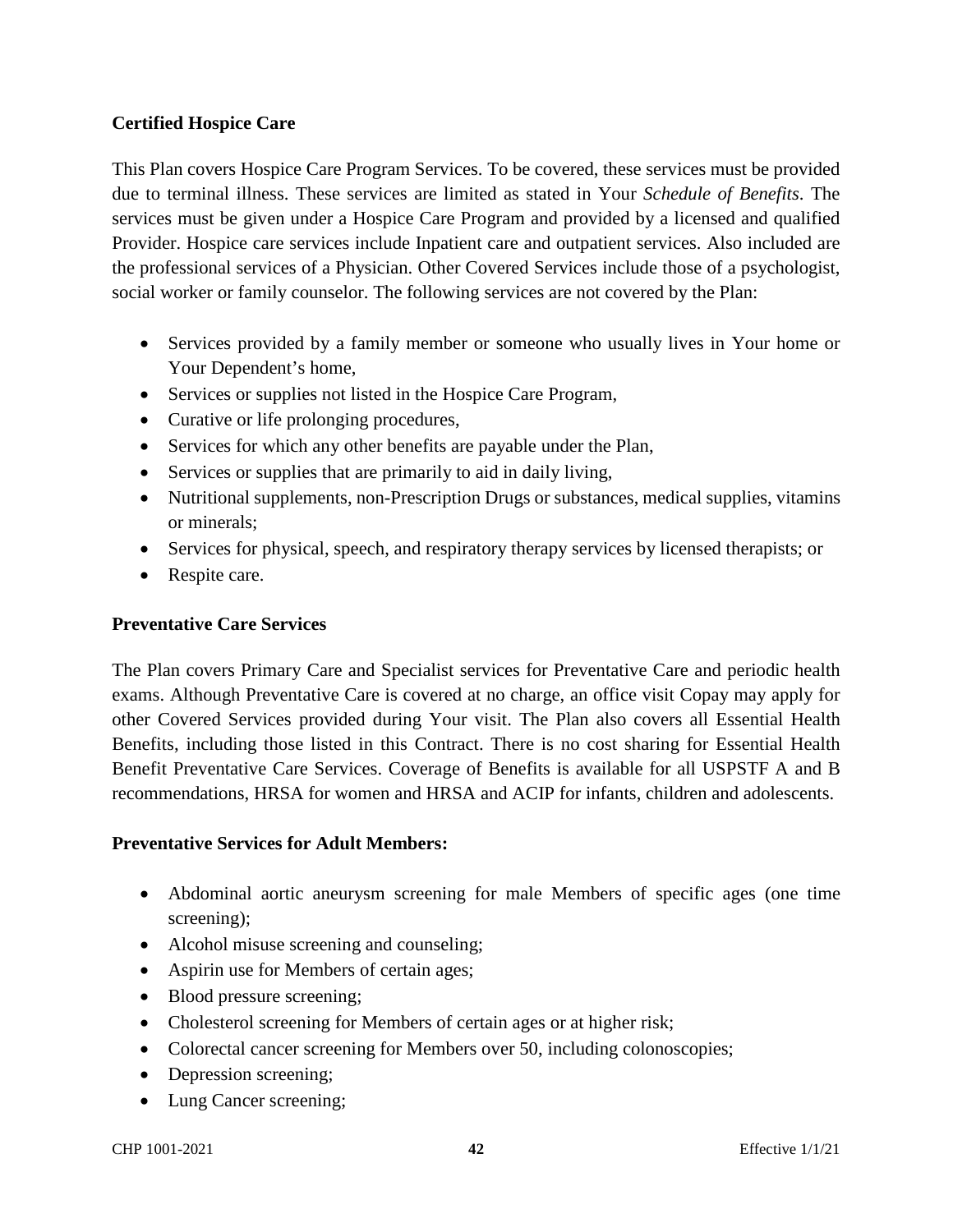- Type 2 Diabetes screening for Members with high blood pressure;
- Diet counseling for Members at higher risk for chronic disease;
- HIV screening for all Members at higher risk;
- Hepatitis C virus infection screening;
- Immunization vaccines doses, recommended ages and recommended populations can vary;
- Obesity screening and counseling;
- Sexually Transmitted Infection (STI) prevention counseling for Members at higher risk;
- Tobacco use screening for all Members and cessation interventions for tobacco users, including expanded counseling for pregnant tobacco users;
- Syphilis screening for all adults at higher risk;
- Fall prevention in older adults, including exercise or physical therapy and Vitamin D;
- Skin cancer behavioral counseling;
- Hepatitis B Screening;
- Tuberculosis Screening;
- Statin preventive medication: adults ages 40–75 years with no history of CVD, 1 or more CVD risk factors, and a calculated 10-year CVD event risk of 10% or greater.

Additional Preventative Services include but are not limited to:

- Annual physical examinations, one per Calendar Year;
- Educational materials or consultations from Providers to promote healthy living;
- Periodic glaucoma eye tests for all Members thirty-five (35) years of age or older;
- Periodic laboratory screening tests, including tests that determine metabolic, blood hemoglobin, blood glucose level, and blood cholesterol level; and
- Periodic radiological screening tests;
- Over the counter medications and drugs prescribed by a Practitioner/Provider, except as listed in the *Formulary*;
- Noninvasive screening tests for atherosclerosis and abnormal artery structure and function for Members who are diabetic or have a risk of developing heart disease and are:
	- o Men between the age of 45 and 76, and
	- o Women between the age of 55 and 76.

### **Preventative Services Specifically for Women:**

- Routine anemia screening;
- Bacteriuria urinary tract or other infection screening;
- Breastfeeding comprehensive support, supplies and counseling;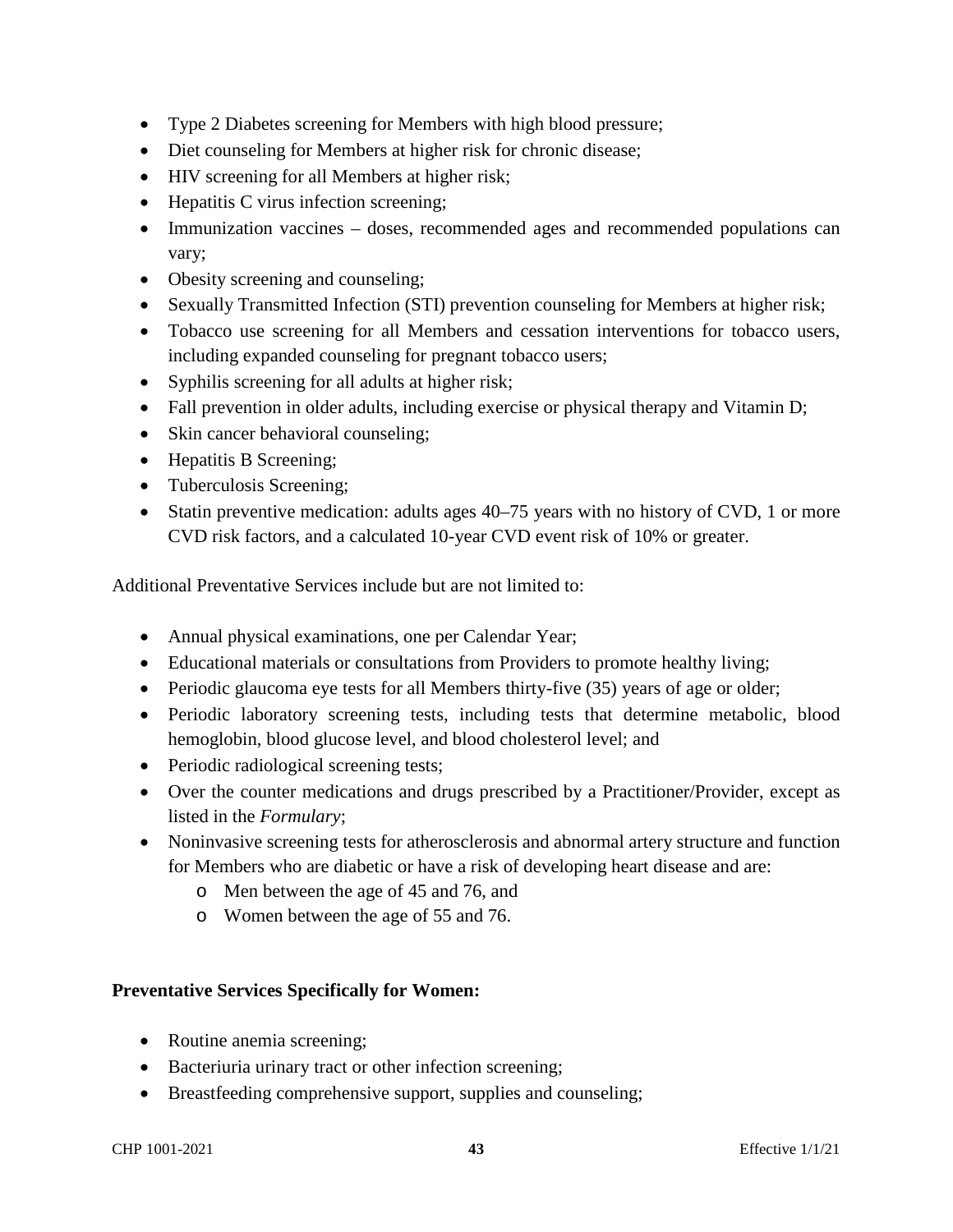- Folic acid supplements for Members who may become pregnant;
- Preeclampsia prevention;
- Hepatitis B screening for pregnant Members at their first prenatal visit;
- Osteoporosis screening;
- RH incompatibility screening and follow-up testing for Members at higher risk;
- Perinatal depression counseling and intervention;
- Syphilis screening for pregnant Members;
- Cervical cancer screening every 3 years with cervical cytology alone in women aged 21 to 29 years and for women 30-65 years, every 3 years with cervical cytology alone, every 5 years with high-risk human papillomavirus (hrHPV) testing alone, or every 5 years with hrHPV testing in combination with cytology (contesting);
- BRCA risk assessment and genetic counseling/testing;
- Breast cancer preventative medicine and screening;
- Chlamydia screening;
- Gestational diabetes mellitus screen in asymptomatic pregnant women after 24 weeks of gestation;
- Gonorrhea screening in sexually active women age 24 years and younger as well as in older women who are at increased risk; and
- Intimate partner violence screening for women of productive age.

### **Preventative Services for Children:**

- Well baby and well childcare from birth in accordance with recommendations of the American Academy of Pediatrics;
- Alcohol and Drug Use assessments for adolescents;
- Autism screening for children at 18 and 24 months;
- Behavioral assessments for children of all ages;
- Blood pressure screening;
- Cervical dysplasia screening for sexually active females;
- Congenital hypothyroidism screening for newborns;
- Depression screening for adolescents;
- Developmental screening for children under age 3 and surveillance throughout childhood;
- Dyslipidemia screening for children at higher risk of lipid disorders;
- Fluoride chemoprevention supplements for children without fluoride in their water source;
- Gonorrhea preventive medication for the eyes of all newborns;
- Hearing screening for all newborns up to Members age 17;
- Height, weight and body mass index measurements for children;
- Hematocrit or hemoglobin screening for children;
- Hemoglobinopathies or sickle cell screening for newborns;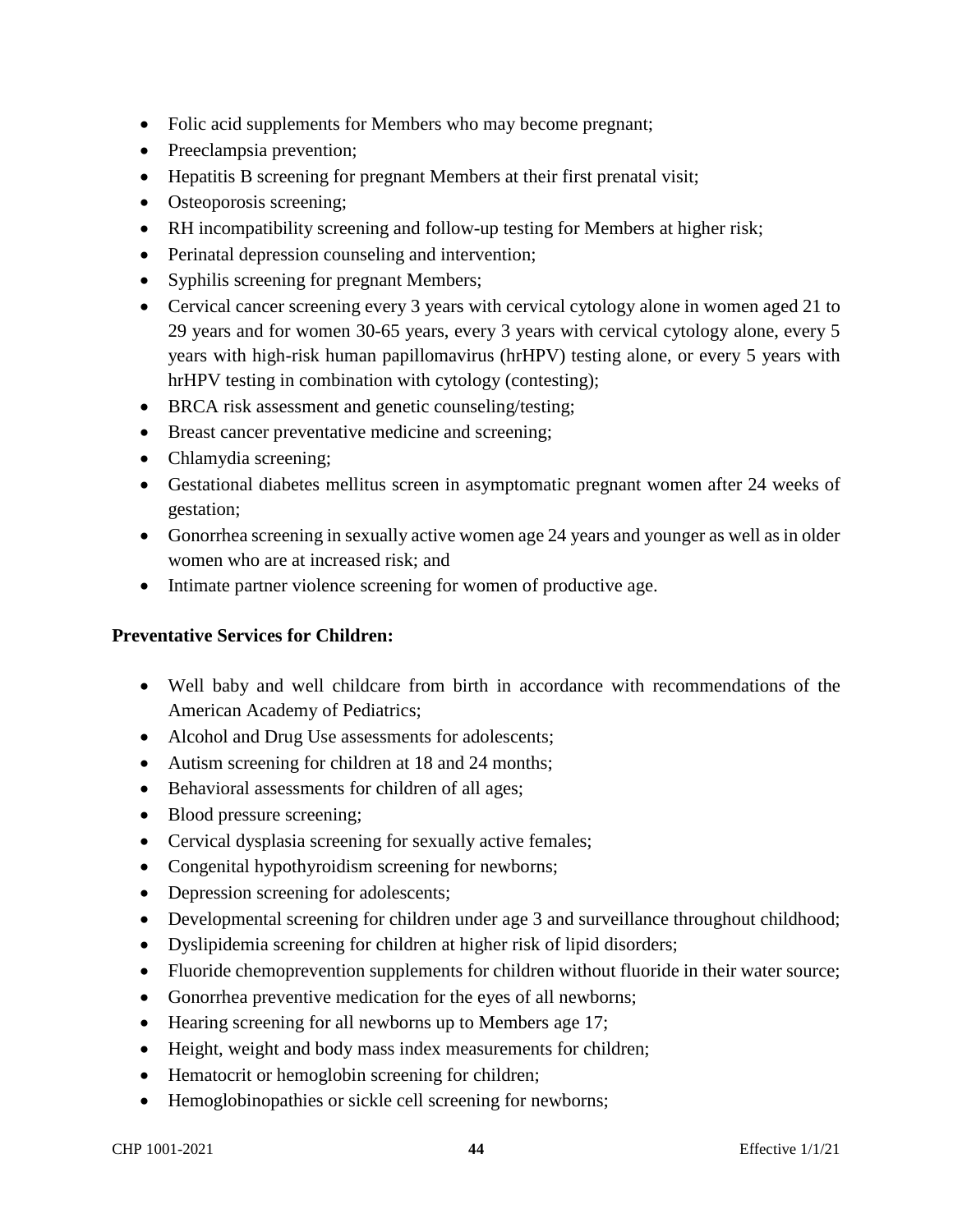- Hepatitis B screening;
- HIV screening for adolescents at higher risk;
- Hypothyroidism screening for newborns;
- Immunization vaccines for children from birth to age  $18 -$  doses, recommended ages and recommended populations vary;
- Iron supplements for children ages 6 to 12 months at risk for anemia;
- Lead screening for children at risk of exposure;
- Medical History for all children throughout development;
- Obesity screening and counseling;
- Oral health risk assessment for young children (newborns to children age 10);
- Phenylketonuria (PKU) screening for this genetic disorder in newborns;
- Sexually Transmitted Infection (STI) prevention counseling and screening for adolescents at higher risk;
- Tobacco use interventions:
- Tuberculin testing for children at higher risk of tuberculosis;
- Vision screening for all children;
- Administration and cost of newborn screening test,
- Educational materials or consultations from Providers to promote a healthy lifestyle; and
- Habilitative therapies for children with developmental delay as specified by an Early Childhood Intervention individualized family service plan.

### **Complementary Therapies**

#### **Chiropractic Services**

Chiropractic Services are available for specific medical Conditions and are not available for maintenance therapy such as routine adjustments. Chiropractic Services are subject to the following:

- The Practitioner/Provider determines in advance that Chiropractic treatment can be expected to result in Significant Improvement in Your Condition within a period of two months;
- Chiropractic treatment is specifically limited to treatment by means of manual manipulation; i.e., by use of hands, and other methods of treatment approved by Us including, but not limited to, ultrasound therapy;
- Subluxation must be documented by Chiropractic examination and documented in the chiropractic record. We do not require Radiologic (X-ray) demonstration of Subluxation for Chiropractic treatment.

Chiropractic service are limited to 35 visits per Calendar Year maximum benefits.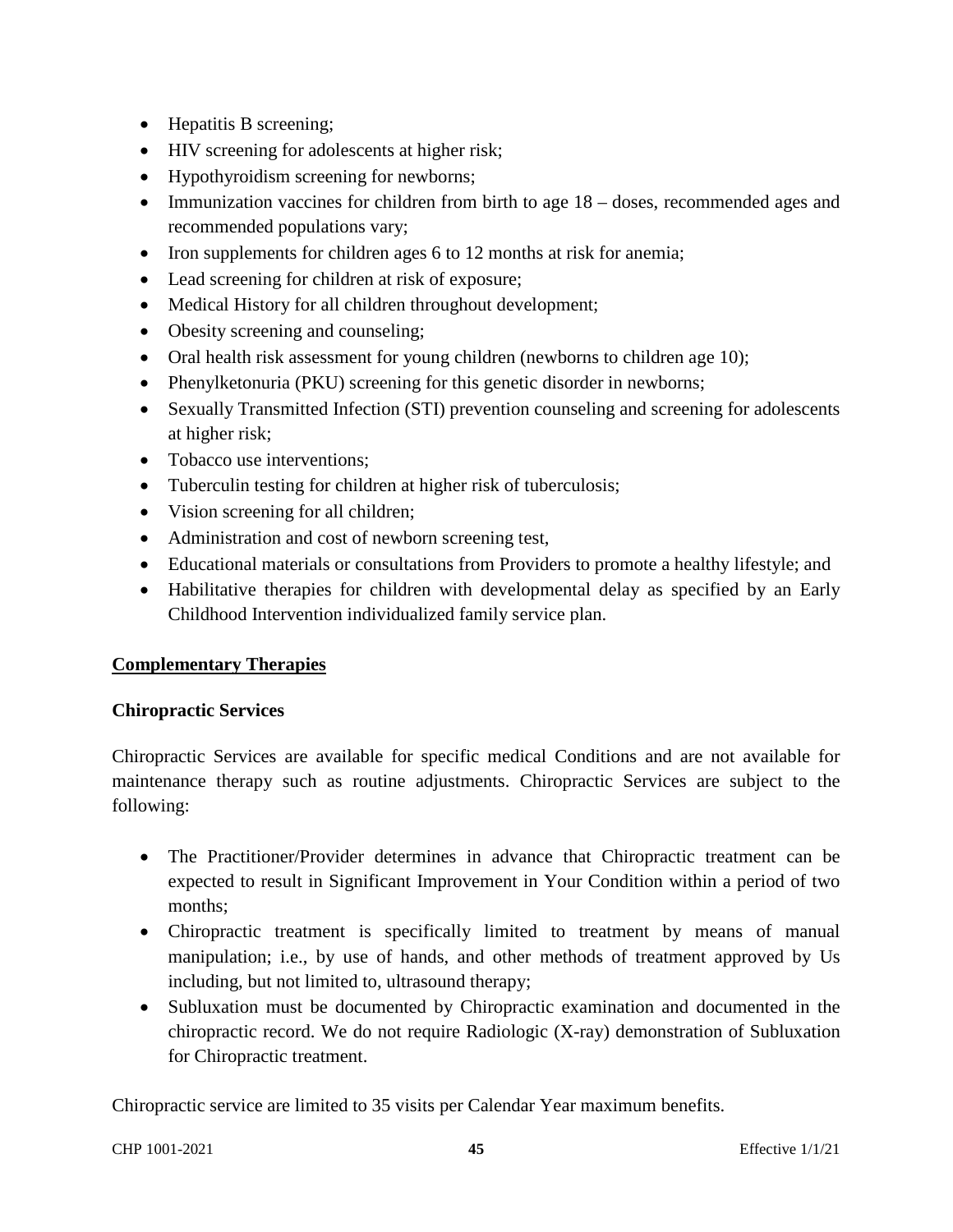Biofeedback is only Covered for treatment of Raynaud's disease or phenomenon and urinary or fecal incontinence. Biofeedback is limited to a Calendar Year maximum benefit. Refer to Your *Schedule of Benefits* for this maximum.

### **Dental Services (Limited)**

Please refer to Your *Schedule of Benefits* for Cost Sharing amounts.

Routine Dental Services may be covered for children only. Covered Services under this Contract are limited to:

- Services to diagnose or to prevent tooth decay and other forms of oral disease.
	- o Oral exams (once every six months)
	- o Bitewings (once every six months)
	- o Panoramic films (once every six months)
	- o Topical application of fluoride
	- o Tooth sealants
	- o Space maintainer
- Services to treat oral disease, including Services to:
	- o Restore decayed or fractured teeth
	- o Repair dentures or bridges
	- o Rebase or reline dentures
	- o Repair or recement bridges, crowns, and onlays
	- o Remove diseased or damaged natural teeth
- Service and supplies to treat oral disease including Services to:
	- o Replace missing natural teeth with artificial ones,
	- o Remove diseased or damaged natural teeth
	- o Restore severely decayed or fractured teeth
- Medically Necessary Orthodontics

Dental services related to accidental injury are Covered Services regardless of age.

#### **Diabetes Services**

When used to treat insulin dependent diabetes, non-insulin dependent diabetes, or high blood glucose levels induced by pregnancy, the Plan will cover the following Medically Necessary services and supplies:

- Blood glucose monitors, including those for the legally blind, and test strips;
- Glucagon emergency kits;
- Insulin, insulin analogs, insulin pumps and associated appurtenances;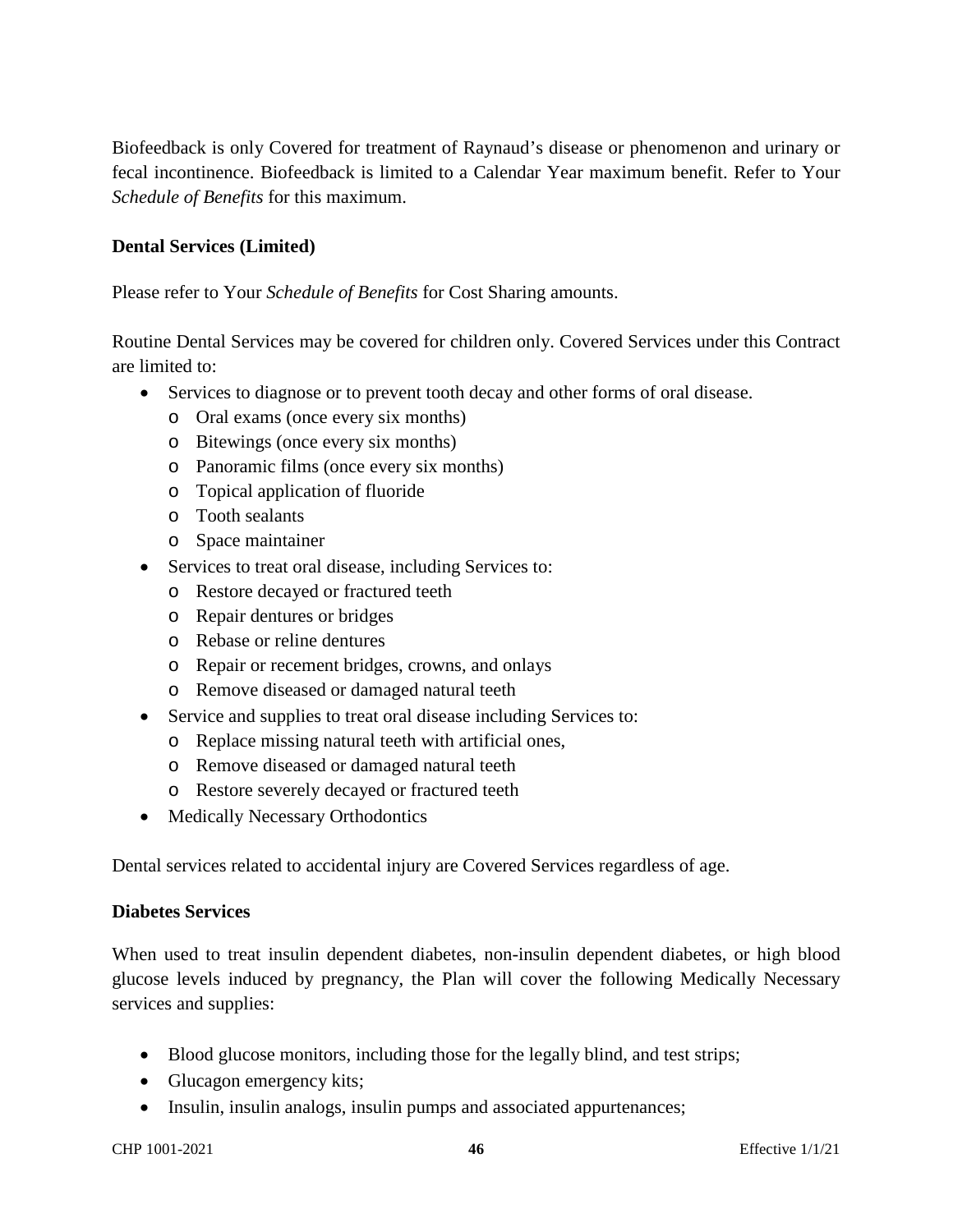- Prescriptive oral agents and non-prescriptive oral agents for controlling blood sugar levels;
- Injection aids, including those adaptable to meet the needs of the legally blind;
- Lancet and lancet devices:
- Podiatric appliances for the prevention of foot complications associated with diabetes, including therapeutic molded or depth-inlay shoes, functional orthotics, custom molded inserts, replacement inserts, preventive devices and shoe modifications for prevention and treatment;
- Physician visits and post-diagnosis follow-up care;
- Self-management training, including medical nutritional therapy related to diabetes management; Medically Necessary visits upon diagnosis of diabetes; visits following a Physician diagnosis that represents a significant change in patient; and visits for reeducation;
- Syringes; and
- Visual reading Urine and Ketone strips.

Contact Member Services for questions regarding these requirements at 1-844-282-3025.

The Plan will evaluate if changes to the *Formulary* or Contract are needed when new or improved equipment is approved by the Food and Drug Administration (FDA). This may include new or improved appliances, Prescription Drugs, insulin or diabetic supplies. Contact the Plan or visit Our website www.christushealthplan.org for up-to-date information.

#### **Diagnostic Services**

Laboratory, x-ray and other diagnostic tests are a Covered Service when Medically Necessary and provided under the direction of Your Provider; including, but not limited to:

- Blood tests;
- Urinalysis;
- Pathology tests;
- X-rays, ultrasounds, and other imaging studies;
- Electrocardiograms (EKGs), Electroencephalograms (EEGs), and other electronic diagnostic procedures; and
- CT scans; PET scans; MRIs; and CT colonoscopies (virtual colonoscopies).

Some Diagnostic Services require Preauthorization. Refer to the Preauthorization Section for more information.

**Durable Medical Equipment, Orthotic Appliances, Prosthetic Devices, Repair and Replacement of Durable Medical Equipment, Prosthetics and Orthotic Devices and Hearing Aids**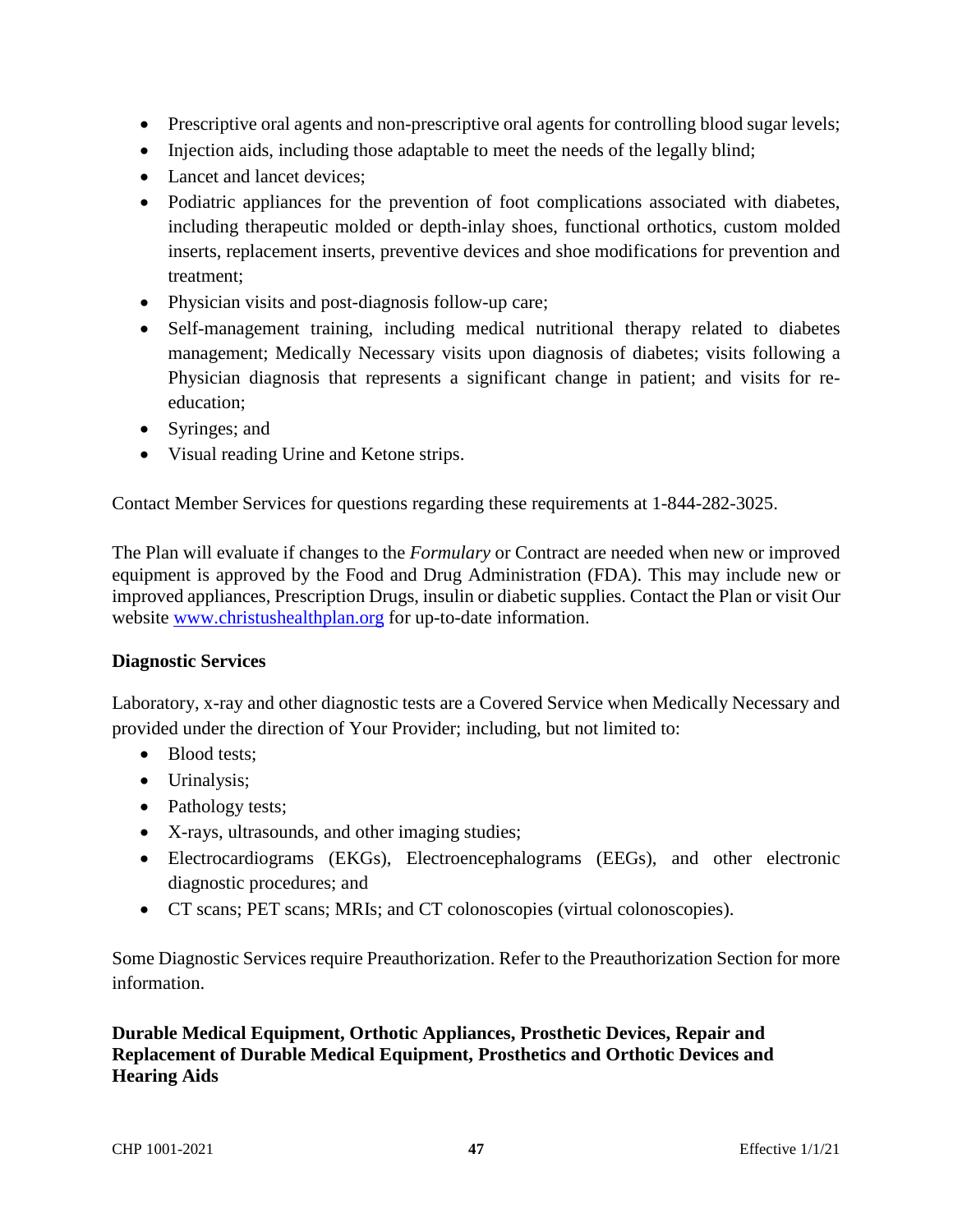### **Durable Medical Equipment**

DME is a Covered Service when it is Medically Necessary and Preauthorized by the Plan. Equipment must be necessary for a person's case or health status.

Coverage includes the rental or purchase of DME, at Our option. Examples of DME include, but are not limited to:

- Crutches:
- Hospital beds;
- Oxygen equipment;
- Wheelchairs; and
- Walkers.

In addition to being Medically Necessary and Preauthorized by the Plan, Durable Medical Equipment should meet the following criteria:

- Be able to withstand repeated use;
- Be reusable by other people;
- Be used to serve a medical purpose; and
- The equipment is generally not useful to a person who is not ill or injured.

There are some Exclusions and limitations to DME coverage:

- DME coverage is for medically appropriate equipment only, and does not include special features, upgrades or equipment accessories unless Medically Necessary.
- The Plan will cover the rental or purchase of Medically Necessary DME, including repair and adjustment of DME. We will not cover repairs that exceed the purchase price.
- Repair or replacement of DME is covered if it is Medically Necessary, as determined by Us, or due to a change in the Member's physical or medical Condition. Repair of DME or prosthetic or orthotic devices which were previously owned by the Member and not supplied to them through the Plan may be covered, except as defined under Diabetes Supplies and Treatment. Coverage for these repairs shall be at Our discretion.
- The Plan follows guidelines established by Medicare for the lifetime of DME. Equipment is expected to last at least 5 years;
- Replacement due to loss, theft, misuse, abuse, or destruction is not covered. The Plan also will not cover replacement in cases where the patient improperly sells or gives away the equipment;
- The Plan does not cover replacement of DME solely for warranty expiration, or new improved equipment becoming available. The Plan does not cover duplicate or extra DME for the purpose of Member comfort, convenience or travel.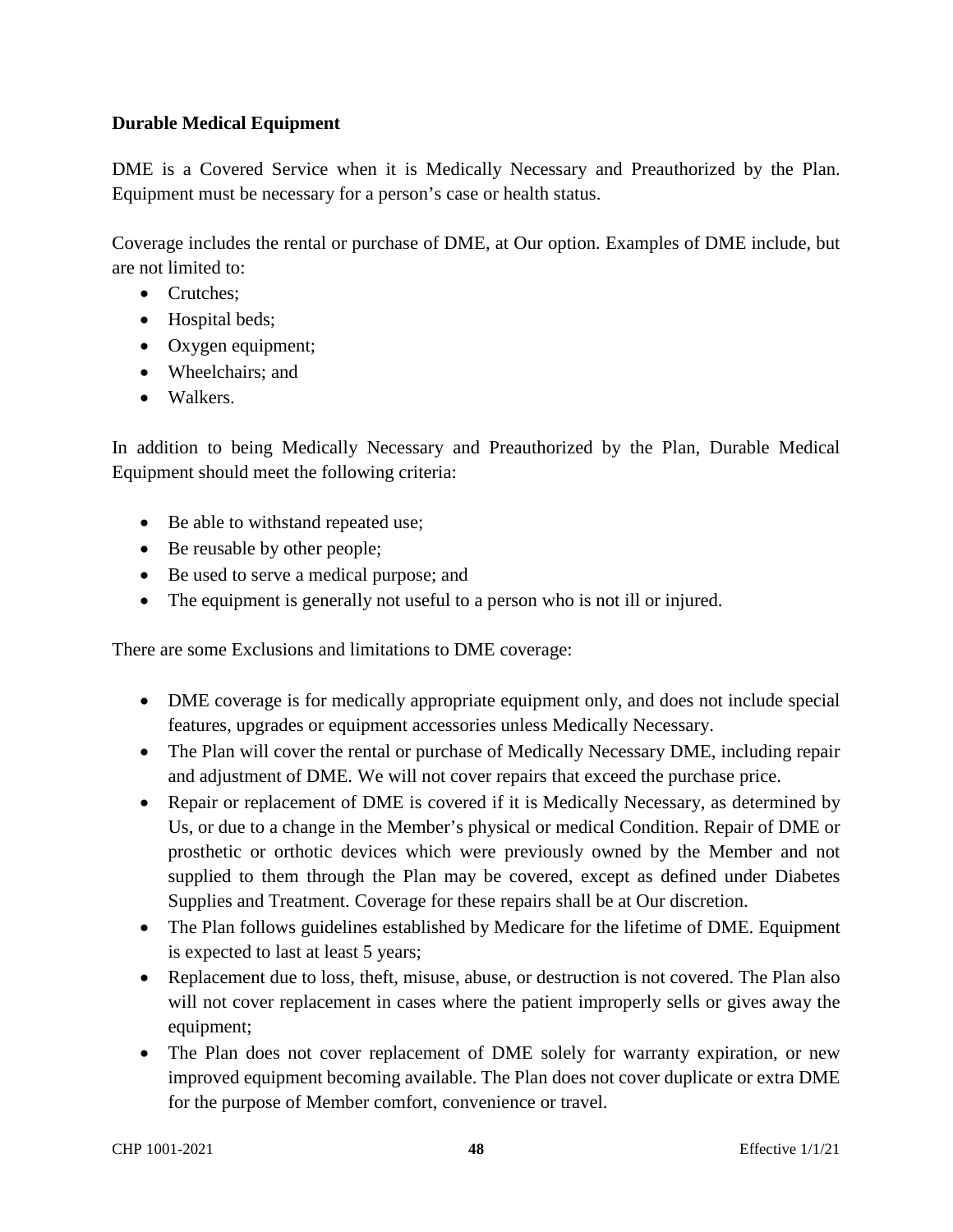### **Orthotic Appliances**

Orthotic Appliances are Covered when Medically Necessary. Orthotic Appliances include braces and other external devices used to correct a body function including clubfoot deformity. Professional services related to the fitting and use of those devices that equals the coverage provided under federal laws for health insurance for the aged and disabled. Orthotic Appliances are subject to the following limitations:

• Foot Orthotics or shoe appliances are not Covered, except for Our Members with diabetic neuropathy or other significant neuropathy. Custom fabricated knee-ankle-foot orthoses (KAFO) and ankle-foot orthoses (AFO) are Covered for Our Members in accordance with nationally recognized guidelines.

#### **Prosthetic Devices**

Internal prosthetics and/or medical appliances are covered when ordered by a Physician and Preauthorized by Us.

An External Prosthetic Appliance (EPA) is covered with Preauthorization and Medically Necessary for a person's case or health status. External Prosthetic Appliances are artificial substitutes worn on, or attached to the outside of the body; are used to replace a missing part (such as the leg, arm, or hand); or are needed to alleviate or correct an illness, injury, or congenital defect. We will cover EPA that is necessary to accomplish ordinary activities of daily living. Braces are considered EPA. (This does not include orthodontic braces.)

There are some Exclusions and limitations that apply to coverage for EPA:

- The Plan covers EPA for K1-3 ambulators. EPA for Level 0 or Level 4 ambulators are not covered.
- This Plan will cover replacement of EPA if it is needed due to normal body growth or for changes due to illness or injury.
- We follow Medicare guidelines to determine the lifetime of EPA.
- The Plan covers pre-fabricated EPA unless there is clinical documentation supporting that custom EPA is Medically Necessary. This includes upgrades or accessories that do not serve a therapeutic purpose.
- EPA for the purpose of being able to participate in recreational or leisure activities is not covered.
- EPA for the purpose of being able to play a sport is not covered.
- Repair or replacement of EPA is covered if it is Medically Necessary as determined by the Plan.
- Repair or replacement of EPA is not covered if due to loss, theft or destruction.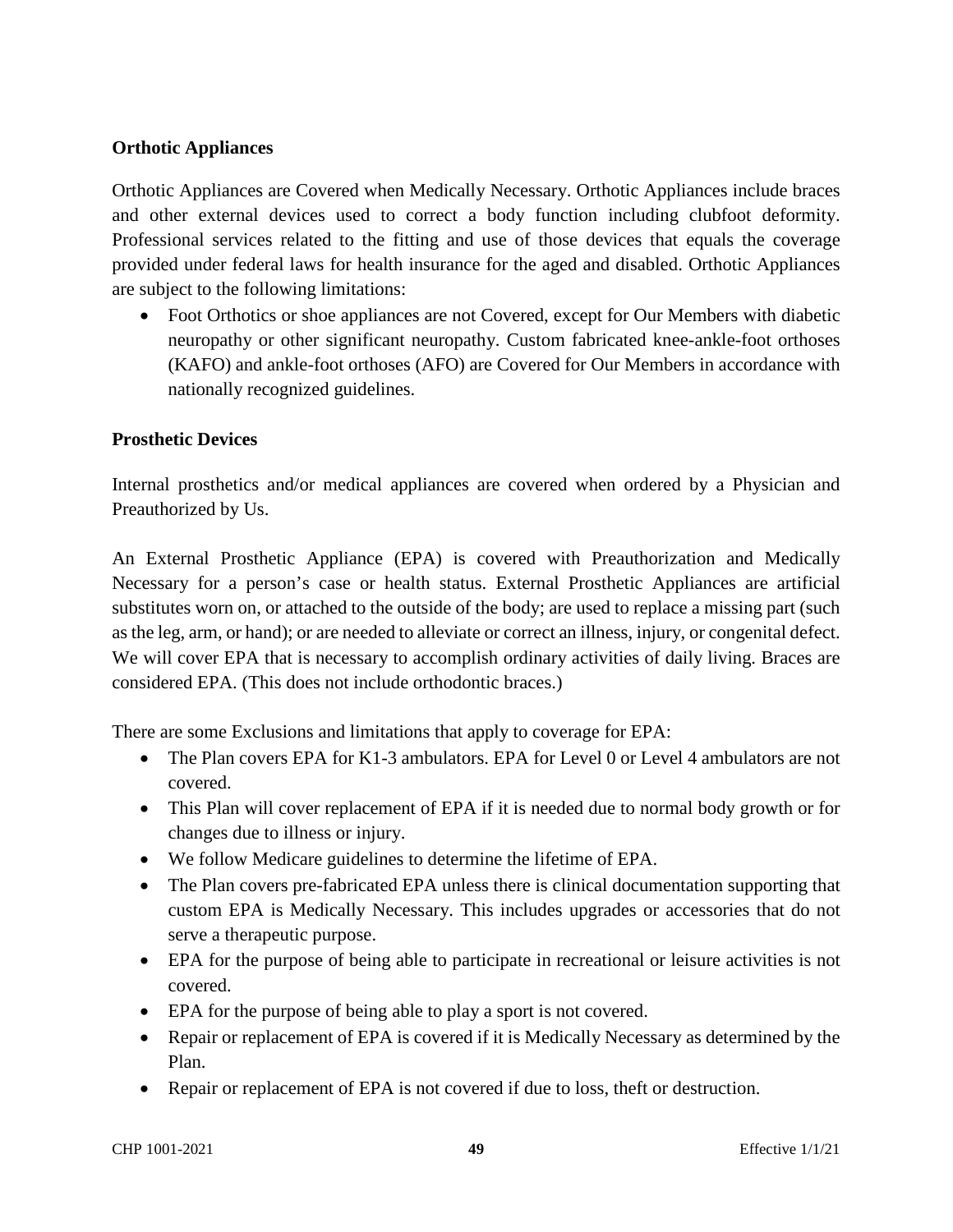- The Plan does not cover duplicate or extra EPA for Your convenience or comfort.
- Professional services related to the fitting and use of those devices that equals the coverage provided under federal laws for health insurance for the aged and disabled.

#### **Implanted Medical Devices**

The Plan covers Implanted medical devices when Medically Necessary and ordered by a Participating Provider. These devices include but are not limited to pacemakers, artificial hip joints, cochlear implants and cardiac stents. Coverage consists of permanent or temporary internal aids and supports for defective body parts. We will also cover the cost for repairs or maintenance of covered appliances. Services require Preauthorization; refer to the Preauthorization Section for more information.

#### **Hearing Aids**

The Plan covers Hearing aids and certain related services. Services include fitting and dispensing fees; and ear molds, as necessary, to maintain optimal fit of the hearing aids; any treatment relating to hearing aids, including coverage for habilitation and rehabilitation as necessary for educational gain. Hearing aid means durable medical equipment that is of a design and circuitry to optimize audibility and listening skills. Services must be provided by an audiologist, hearing aid dispenser or Physician. This benefit is limited to one hearing aid in each ear every three years.

Medically or audiologically necessary cochlear implants for each ear with internal replacement are Covered under this Plan for individuals 18 years and younger. Services include fitting and dispensing services, treatment for habilitation and rehabilitation, and external speech processor and controller with necessary component and replacement every three years.

### **Genetic Inborn Errors of Metabolism Disorders (IEM)**

A genetic inborn error of metabolism is a rare, inherited, disorder that is present at birth and can result in death if untreated. Inherited or genetic errors of metabolism are genetic Conditions that result in metabolism problems. Most people with inherited metabolic disorders have a defective gene that results in an enzyme deficiency. There are many different metabolic disorders, but each disorder is usually rare in the general population. Inherited metabolic disorders are present at birth.

Covered Services for Genetic Inborn Errors of Metabolism include the treatment of genetic inborn errors of metabolism that involve amino acids, carbohydrate and fat metabolism for which medically standard methods of diagnosis, treatment, and monitoring exist. Such treatments include special diets that eliminate or replace certain nutrients, taking enzyme replacements or other supplements to support metabolism, treating the blood to remove toxic products of metabolism,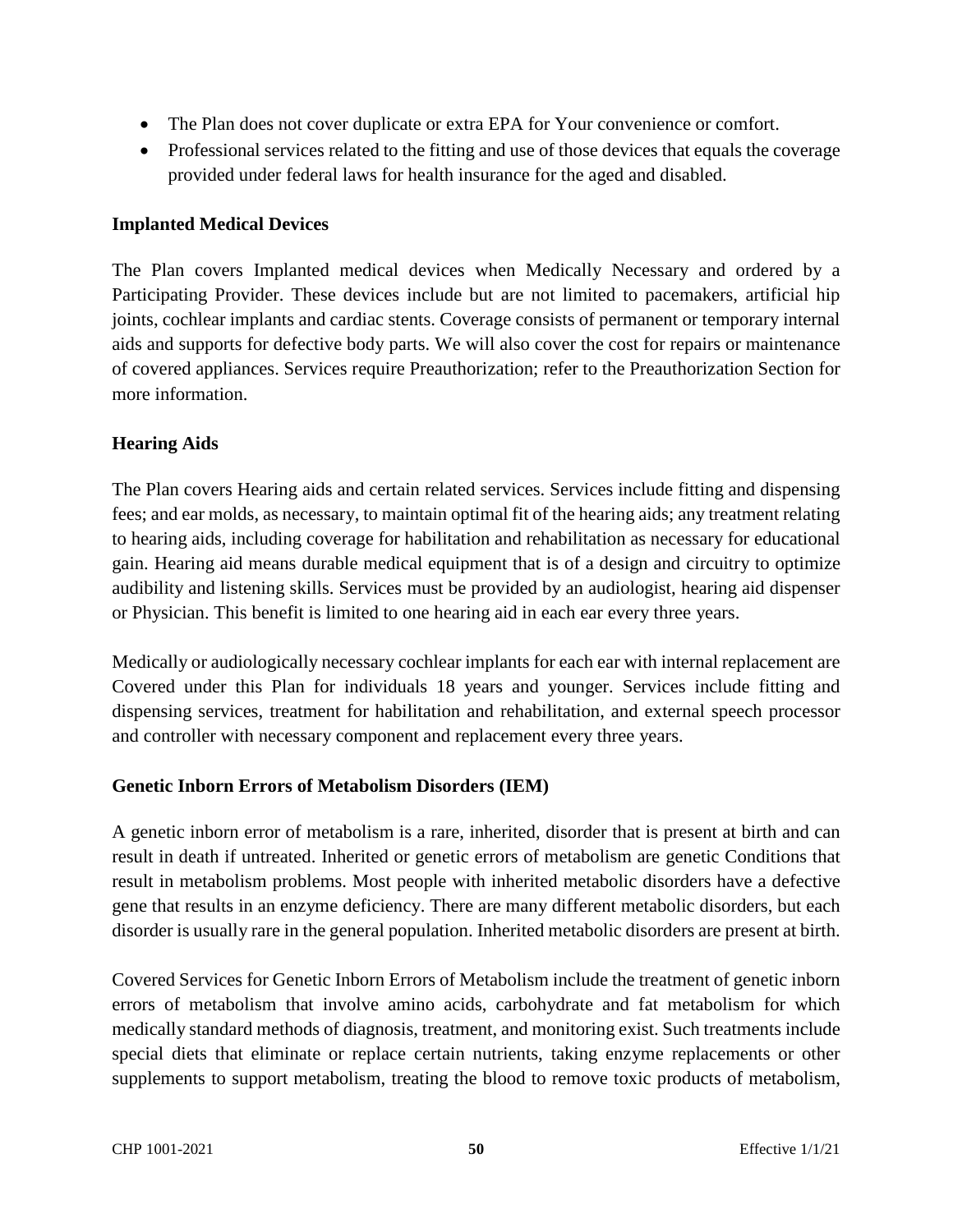clinical services, biochemical analysis, medical supplies, Prescription drugs, and corrective lenses for Conditions related to the genetic inborn error of metabolism.

An inborn error of metabolism is not just allergy or intolerance to certain foods, such as lactose intolerance or gluten sensitivity.

Covered Services under this section must be performed by Providers with specific training in managing patients diagnosed with genetic inborn errors of metabolism diagnosing, monitoring, and controlling disorders by nutritional and medical assessment.

### **Special Medical Foods for Genetic Inborn Errors of Metabolism**

The Plan will cover Special medical foods such as amino acid-based elemental formulas, regardless of the formula delivery method, to treat inborn errors of metabolism. Special medical foods include nutritional substances that:

- Are intended for the medical and nutritional management of a patient with limited capacity to metabolize ordinary food;
- Are specifically processed or formulated to be distinct in one or more nutrients that is present in natural foods;
- Are formulated to be consumed or administered internally; and
- Are essential for optimal growth, health and metabolic homeostasis.

Special medical foods must be obtained from a Plan Participating vendor or Provider, and must be prescribed by a Physician for the treatment of an inborn error of metabolism. We cover formulas necessary to treat phenylketonuria or a heritable disease to the same extent that We provide coverage for drugs that are available only on the orders of physician.

### **Habilitative Services**

Habilitative Services help a person keep, learn or improve the skills and functions required for daily living. Such functions may include eating and bathing. The Plan covers Habilitative Services such as Physical and Occupational Therapy; speech-language pathology; and other services for people with disabilities.

### **Autism Spectrum Disorder**

"Autism spectrum disorder" means a neurobiological disorder that includes autism, Asperger's syndrome, or Pervasive Developmental Disorder--Not Otherwise Specified.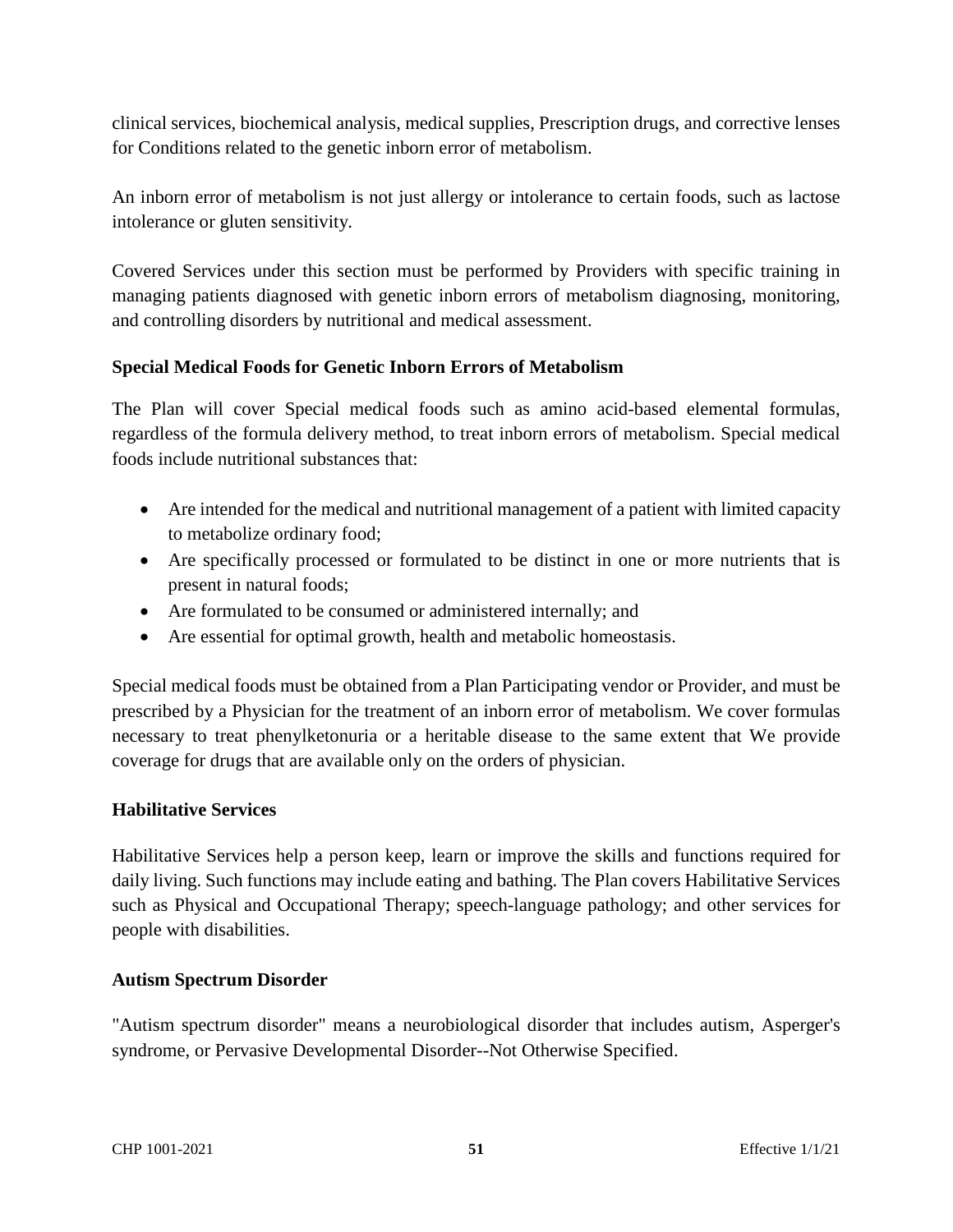Coverage includes well-baby and well-child screeningsfor diagnosing the presence of Autism Spectrum Disorder as well as treatment of Autism Spectrum Disorder through Speech, Occupational, and Physical Therapy. Providers of these services must be certified, registered or licensed to provide these services. In addition, providers must be recognized and accepted by an appropriate agency of the United States or certified as a Provider under the TRICARE military health system, or acting as under the supervision of such a provider.

Coverage is limited to all generally recognized services in the treatment plan as prescribed by the Member's Primary Care Physician. Generally recognized services may include (1) evaluation and assessment services; (2) applied behavior analysis; (3) behavior training and behavior management; (4) speech therapy; (5) occupational therapy; (6) physical therapy; or (7) medications or nutritional supplements used to address symptoms of autism spectrum disorder. Some services may need to be Preauthorized by the Plan.

# **Home Health Care Services**

Medically Necessary home health services are covered under certain conditions. Home Health Services must be provided based on an attending Physician's certification that hospitalization or confinement in a skilled facility would be required if a treatment plan for home care is not provided. Services must be provided by a licensed and qualified Provider. Coverage is limited under this Plan. There is a limited number of home health visits during a Calendar Year of 60 home visits per member. Please review Your *Schedule of Benefits* for details.

Home health services may include:

- Visits from professional nurses including but not limited to Registered Nurses, licensed professional nurses, and other Participating health professionals such as physical, occupational and respiratory therapists, speech pathologists, home health aides, social workers and dieticians;
- The administration or use of consumable medical supplies and DME by professional staff during an authorized home health visit;
- home infusion therapy;
- Covered Drugs and medications prescribed by a Participating Provider for the duration of home health services; and
- Private duty nursing for extended care services.

Physical, Occupational, Respiratory, and Speech Therapy provided in the home will be covered by the Plan. These are limited to services provided on the written order of a Provider provided the order is renewed at least every sixty (60) days.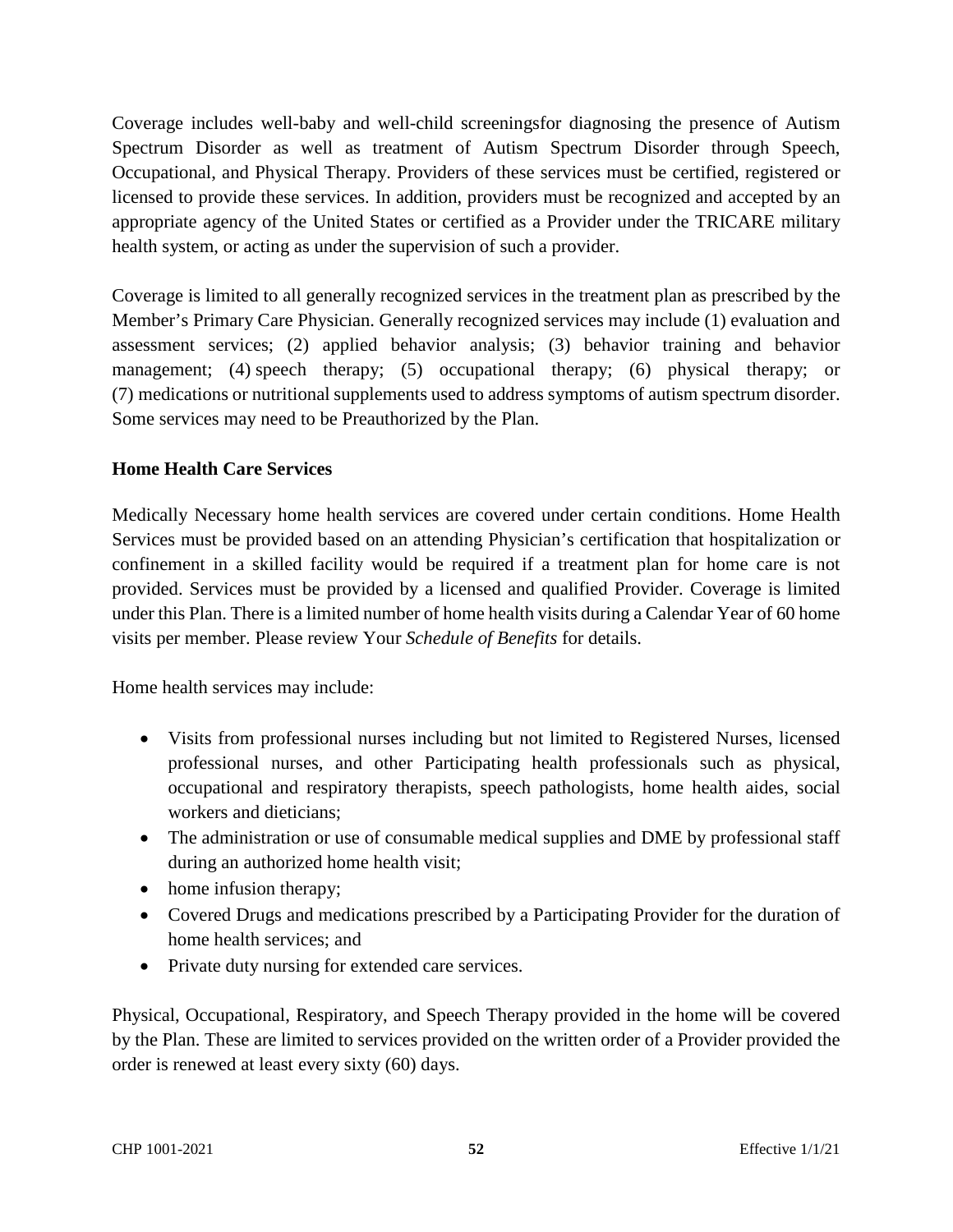### **Inpatient Hospital Services**

The Plan covers Inpatient Hospital services when Medically Necessary. Services include the treatment and evaluation of Conditions for which outpatient care would not be appropriate.

Inpatient Hospital Services include:

- Semi-private room and board;
- Use of Intensive care unit services:
- Medications, Biologicals, fluids and chemotherapy;
- Meals:
- Medically Necessary special diet and nutritional supplements;
- Dressings and casts;
- Medically Necessary general nursing care and special duty nursing;
- The Use of the operating room and related facilities;
- Whole blood and blood, including the cost of blood, blood plasma, and blood plasma expanders that are not replaced by or for the Member;
- Administration of whole blood and blood plasma;
- X-rays, laboratory and other diagnostic services;
- Anesthesia and oxygen services;
- Inhalation therapy (Respiratory Therapy);
- Private duty nursing when medically necessary,
- Radiation therapy; and
- Other services provided in an acute care Hospital.

Inpatient Acute Care Hospital Services require Preauthorization; please refer to the Preauthorization Section for more information.

#### **Inpatient Long Term Acute Care**

The Plan covers Long Term Acute Care (LTAC) hospitalizations when Medically Necessary. LTAC Hospitals provide care for Members that require longer-term Inpatient care due to complex Conditions that cannot be treated at a facility with a lower level of care. LTAC may include pulmonary care, advanced wound care, and critical care services.

Services that are covered by the Plan include:

- Laboratory testing;
- Respiratory therapy;
- 3 or more IV antibiotics, other IV medications, TPN, and IV fluids;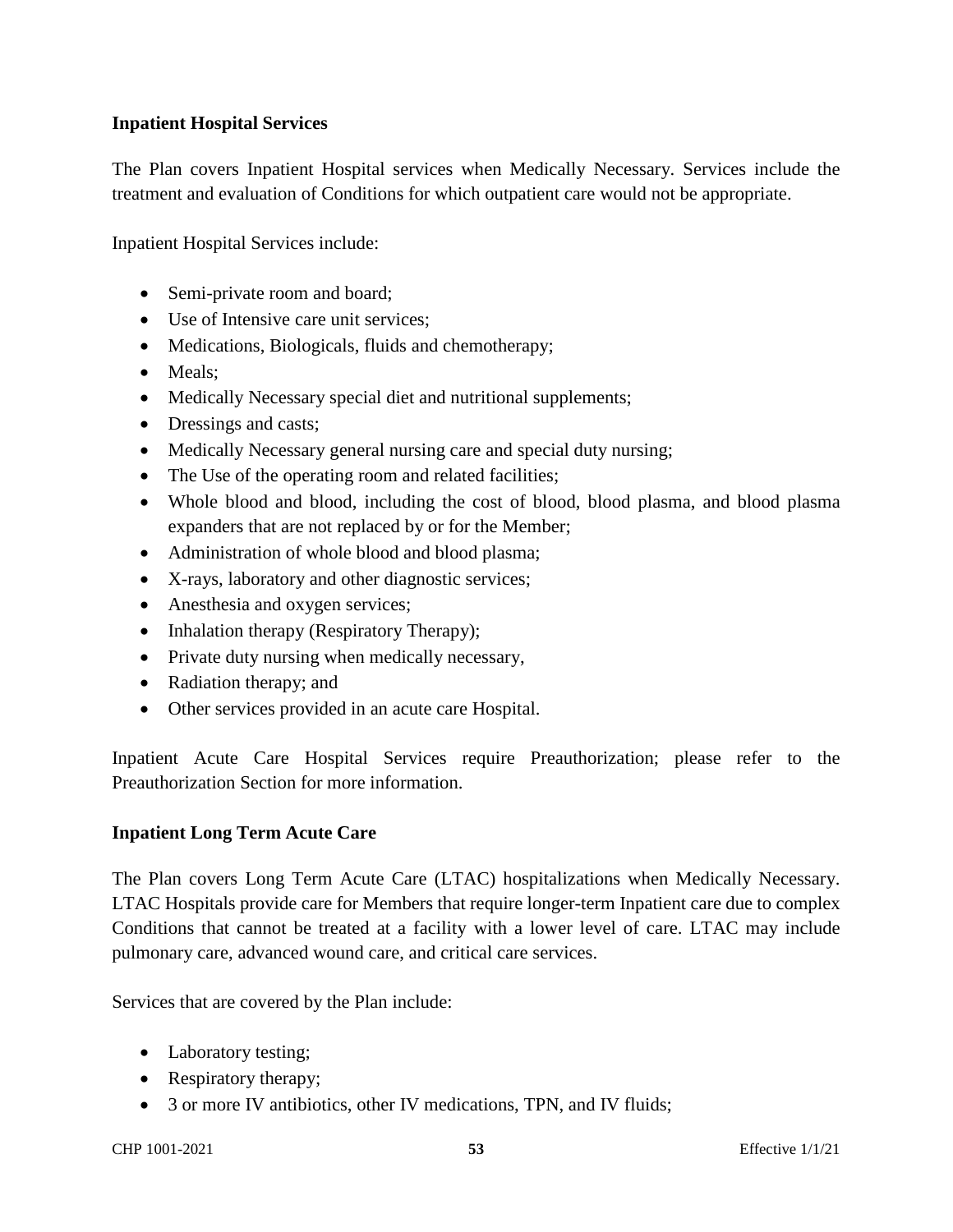- Pain management;
- Limited Rehabilitation, including Physical, Occupational, cognitive, and Speech therapy;
- Frequent vital sign, neurologic sign, or vascular checks;
- Cardiac monitoring;
- Medication monitoring;
- Nutrition management;
- Fluid management, intake and output, and daily weights; and
- Education for the Patient, family, and/or the patient's caregivers.

Inpatient Long Term Acute Care Hospital Services require Preauthorization; please refer to the Preauthorization Section for more information.

#### **Inpatient Physician Care Services**

The Plan covers Inpatient services provided by Physicians or other health professionals. These services must be Medically Necessary. Inpatient Physician Care Services include services performed, prescribed, or supervised by Physicians or other health professionals, including:

- Diagnostic;
- Therapeutic;
- Medical;
- Surgical;
- Preventative:
- Referral: and
- Consultative Health Care Services.

### **Inpatient Rehabilitation Services**

The Plan covers Inpatient services at an acute Rehabilitation facility. These services must be Medically Necessary. These services are also Covered Services for children with developmental delays and include occupational therapy evaluations and services; physical therapy evaluations and services; speech therapy evaluations and services; and dietary or nutritional evaluations.

Services must be rendered by a licensed and qualified Provider and include the following:

- Semi-private room and board;
- Physician services;
- Skilled nursing services;
- Skilled therapy services (PT/OT/ST);
- Multidisciplinary team services (dietician, MSW services);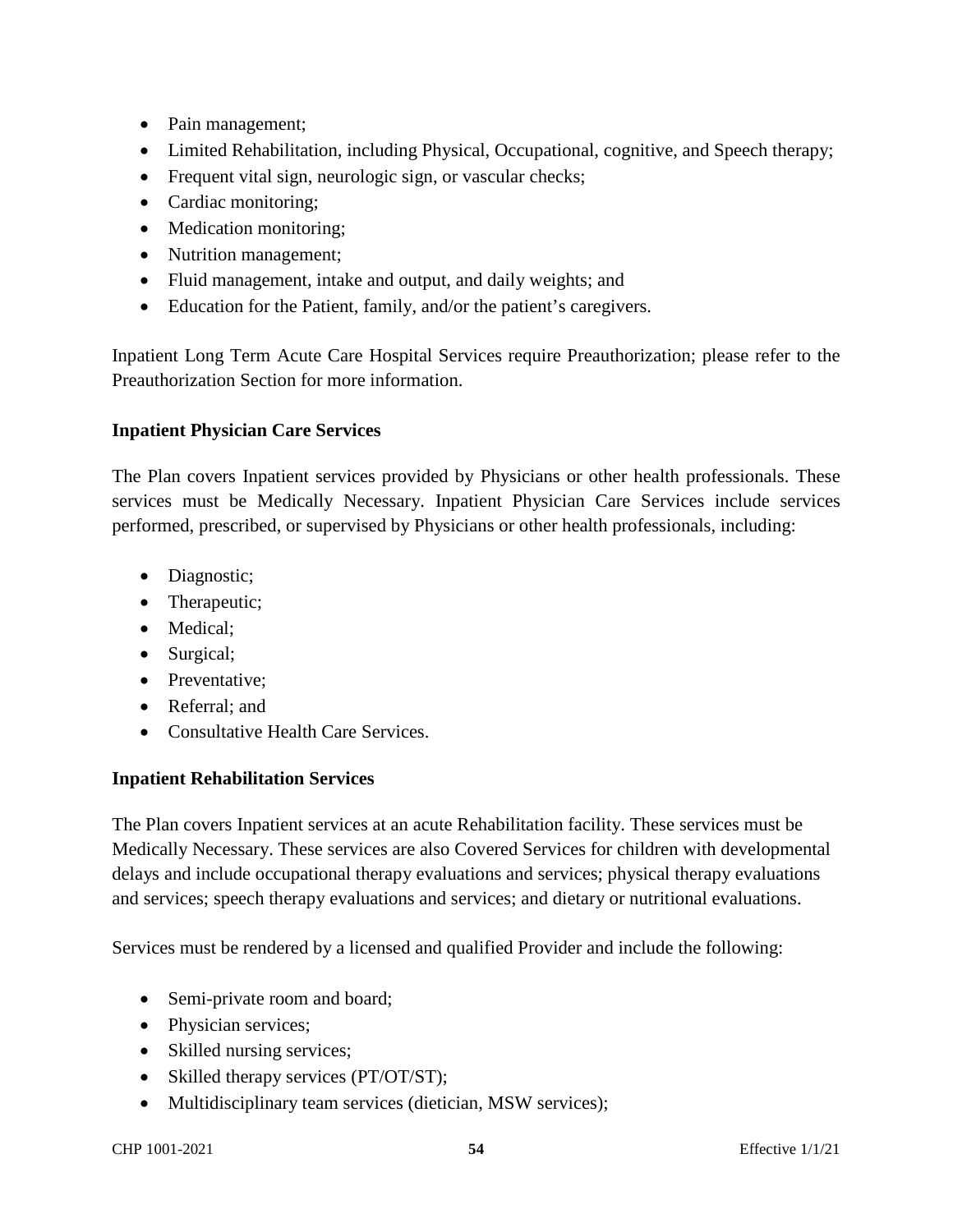- Medications, Biologicals, fluids;
- Meals, including Medically Necessary diet and nutritional supplements;
- X-rays, laboratory and other diagnostic services; and
- Oxygen and inhalation therapy (Respiratory Therapy services).

Inpatient Rehabilitation Services require Preauthorization, please refer to the Preauthorization Section for more information.

# **Hyperbaric Oxygen Therapy**

Hyperbaric Oxygen Therapy is a covered benefit only if the therapy is proposed for a Condition recognized as one of the accepted indications as defined by the Hyperbaric Oxygen Therapy Committee of the Undersea and Hyperbaric Medical Society (UHMS). Hyperbaric Oxygen Therapy is Excluded for any other Condition. Hyperbaric Oxygen Therapy requires Preauthorization and services must be provided by a Participating Provider in order to be Covered.

### **Mental Health Services, Behavioral Health Treatment, Alcoholism and Substance Abuse Services**

We provide benefits and coverage for mental health conditions and substance use disorders under the same terms and conditions applicable to the plan's medical and surgical benefits and coverage. Coverage may not impose quantitative or non-quantitative treatment limitations on benefits for a mental health condition or substance use disorder that are more restrictive than quantitative or nonquantitative treatment limitations imposed on coverage of benefits for medical or surgical expenses.

### **Alcohol and Substance Abuse Services**

This Plan will cover the diagnosis and treatment of Substance Abuse, which includes alcohol and drug abuse disorders in an Inpatient and outpatient setting.

Inpatient services include Hospitalization for alcohol and Substance Abuse detoxification, partial Hospitalization. Rehabilitation does not include Residential Treatment Center or other facility using a social model to provide Rehabilitation. Inpatient services require Preauthorization and all services must be furnished by a licensed and qualified Provider.

Outpatient services includes assessment, outpatient detoxification, individual, family or couple therapy and counseling, intensive outpatient program (IOP), group therapy, as well as medication management by a licensed and qualified Provider.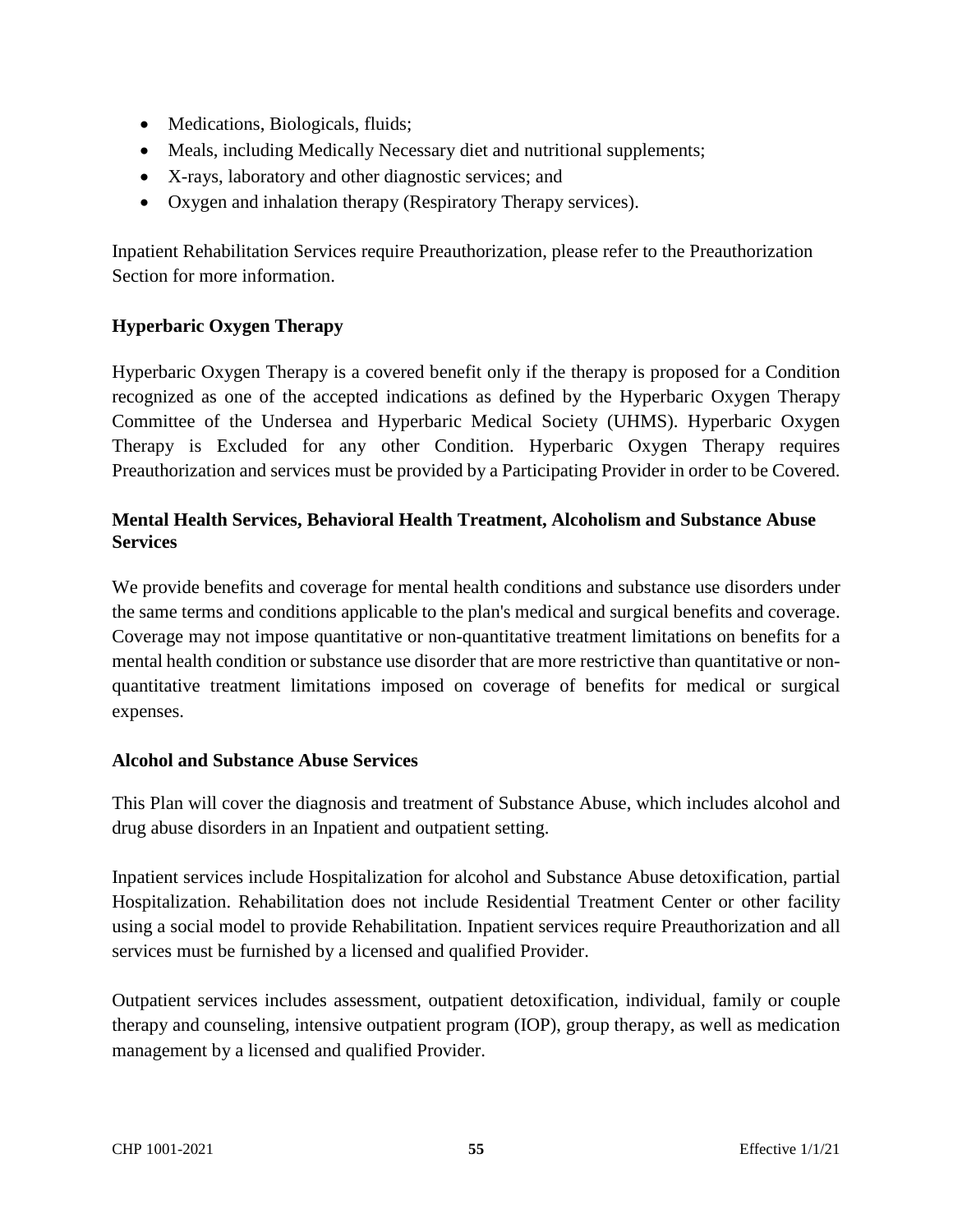#### **Behavioral Health Treatment**

This Plan will cover the diagnosis and treatment of Behavioral Disorders or Mental Illness disorders in an Inpatient and outpatient setting.

Inpatient services include Hospitalization, partial Hospitalization, and electroconvulsive therapy (ECT). Inpatient and ECT services require Preauthorization and must be furnished by a licensed and qualified Provider. Continued stay must meet medical necessity criteria and any applicable state law requirements.

Outpatient services include assessment, individual, group, family or couple therapy and counseling, intensive outpatient program (IOP), electroconvulsive therapy (ECT) and medication management. All services must be provided by a licensed and qualified Provider.

### **Nutritional Support and Supplements**

This Plan will cover the following Nutritional Supplements that are prescribed by a licensed and qualified Provider:

- Nutritional Supplements for prenatal care for a pregnant Member;
- Nutritional Supplements when Medically Necessary to replace a specific documented deficiency;
- Nutritional Supplements when Medically Necessary and administered by injection at the Provider's office;
- Enteral formulas or products, as Nutritional support, when administered by enteral tube feedings;
- Total Parental Nutrition (TPN) through intravenous catheters via central or peripheral veins; and
- Special Medical Foods as listed in the IEM Benefit section of this Contract.

Some Nutritional Support and Supplements require Preauthorization; please refer to the Preauthorization Section for more information.

#### **Nutritional Evaluation**

The Plan covers dietary evaluations and counseling for the medical management of a documented disease. This includes coverage for obesity. These services must be obtained from a licensed and qualified Provider or a registered dietician. Refer to the Exclusions section of this Contract for further details.

#### **Oral Anticancer Medications**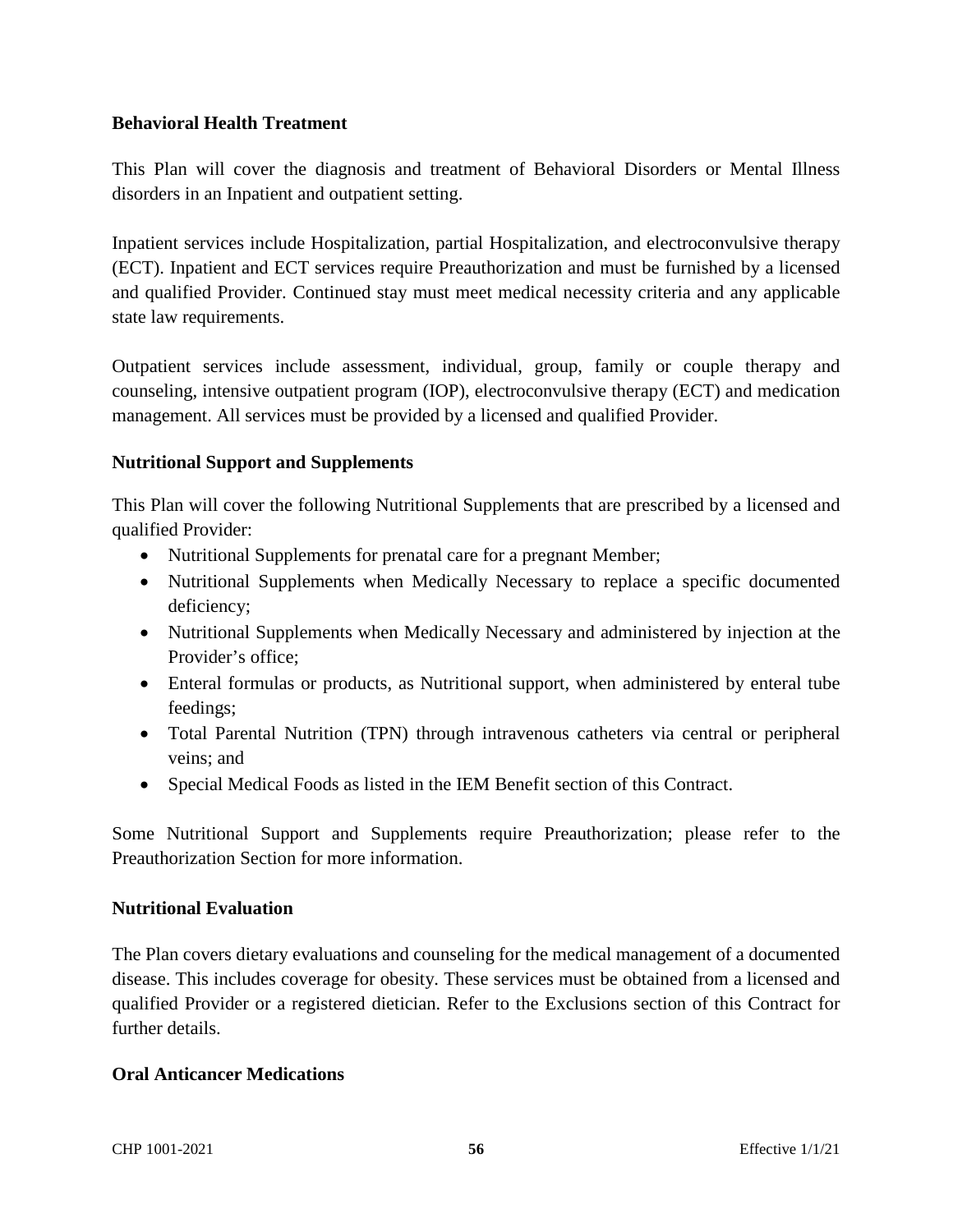The Plan covers a prescribed, orally administered anticancer medication that is used to kill or slow the growth of cancerous cells with the same coverage terms as intravenously administered or injected cancer medications that are Covered Services. Prior Authorization is required.

### **Outpatient Medical Services**

The Plan covers Outpatient Hospital and/or ambulatory surgical procedures. These services must be Medically Necessary and prescribed by Your Primary Care Provider or attending Health Care Professional. Services may be provided at a Hospital; a Physician's office; or any other appropriately licensed facility. The Provider delivering services must be licensed to practice; and must be practicing under authority of the health care plan, a medical group, an independent practice association or other authority as applicable by Texas law.

Outpatient Hospital or Ambulatory Surgical Procedures may include:

- Primary Care and Specialist Physician services;
- Outpatient services by other providers;
- Diagnostic services, including laboratory, imaging and radiological services;
- Therapeutic radiology services;
- Prenatal services:
- Outpatient rehabilitation therapies, including Physical Therapy, Speech Therapy and Occupational Therapy;
- Home health services, as prescribed or directed by the responsible Physician or other authority designated by the Plan;
- Preventative Services required by law, including certain periodic health examinations for adults, immunizations for children, well-child care from birth, cancer screenings relating to mammography, prostate cancer or colorectal cancer, eye and ear examinations for children through age 17, and immunizations for adults;
- Treatment for PKU and other genetic disorders;
- Outpatient mental health visits;
- Emergency services
- Physician and surgeon services;
- Diagnostic laboratory tests, x-rays and pathology services;
- Pre-surgical testing;
- Whole blood, including cost of blood, blood plasma, and blood plasma expanders that are not replaced by or for the enrollee;
- Administration of blood, blood plasma and other Biologicals;
- Dressings, casts and sterile tray services;
- Medical supplies;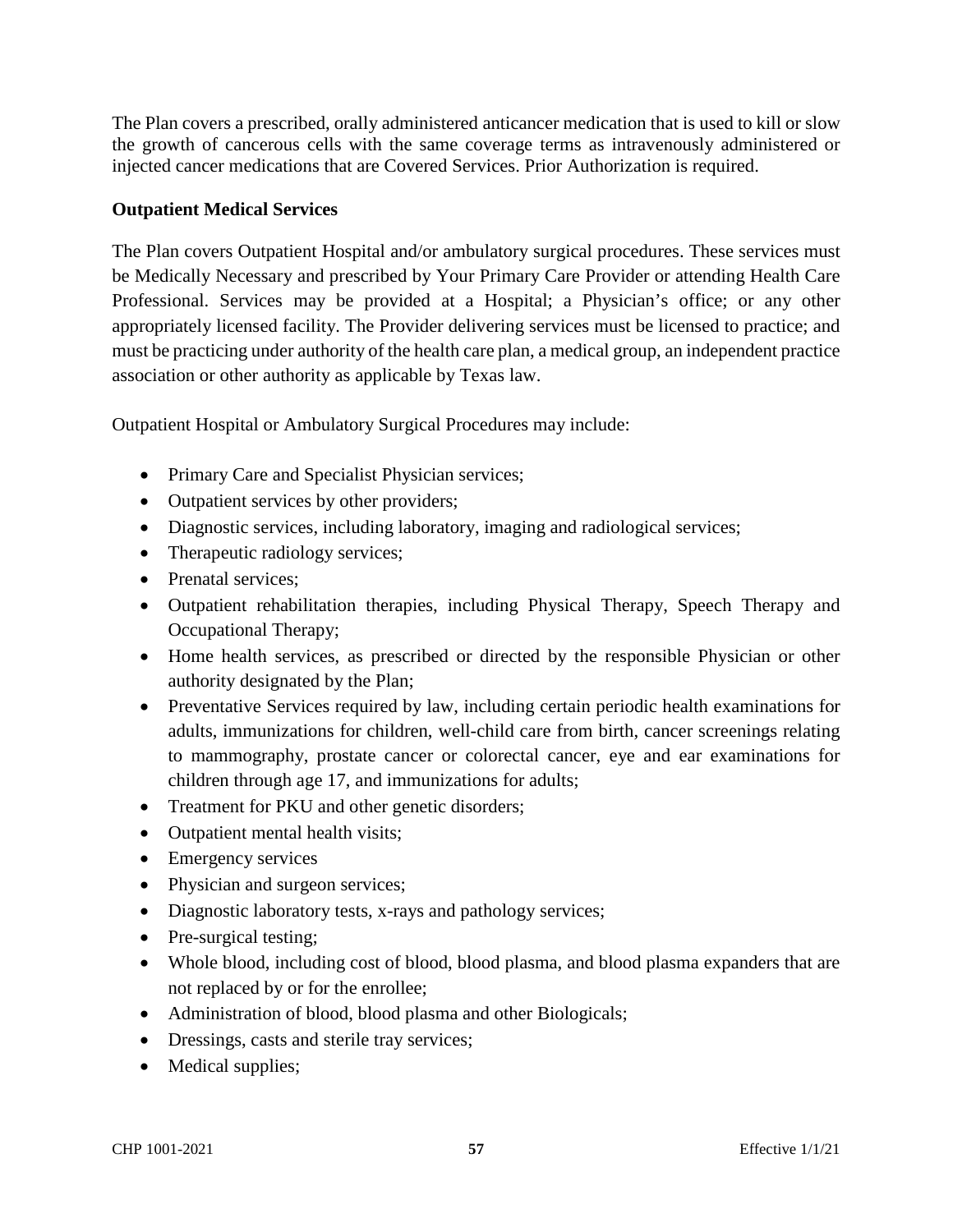- Outpatient hospital services, including treatment services, ambulatory surgery services, diagnostic services (including laboratory, radiology, and imaging services); and
- Anesthetics and/or anesthesia services.

Some Outpatient Hospital or Ambulatory Services require Preauthorization; please refer to the Preauthorization Section for more information.

### **Practitioner/Provider Services**

Practitioner/Provider services are those services that are reasonably required to maintain good health. These services include, but are not limited to, periodic examinations and office visits.

#### **Medical Office Visits**

The Plan will cover Primary Care and Specialist services for the diagnosis and treatment of an Illness or injury. Primary Care and Specialist Office Visits are not subject to the deductible other than:

- Chemotherapy performed in a Physician's Office
- Other items listed in Your *Schedule of Benefits and Coverage*

#### **Allergy Treatment**

Coverage is provided for allergy consultation, testing, treatment and injections by an allergy Specialist or Immunologist.

#### **Second Opinions**

Second Opinions can be obtained from In-Network Participating Providers without need for Preauthorization. If We determine, in consultation with a Participating Provider, that a Second Opinion is not available in network, coverage is limited to one out of network consultation per diagnosis. An out of network Second Opinion requires Preauthorization by Us.

#### **Prescription Drugs/Medications**

The Plan will provide coverage for drugs, supplies, supplements and administration of a drug (if such services would not otherwise be excluded from coverage) when prescribed by a licensed and qualified Provider and obtained at a Pharmacy or through the Plan's Mail Order program. Coverage for Prescription Drugs includes generic, brand name or non-preferred drugs.

We use a Formulary, which is a list of Prescription Drugs that are covered by the Plan. The *Formulary* includes drugs for a variety of disease states and Conditions. Periodically, the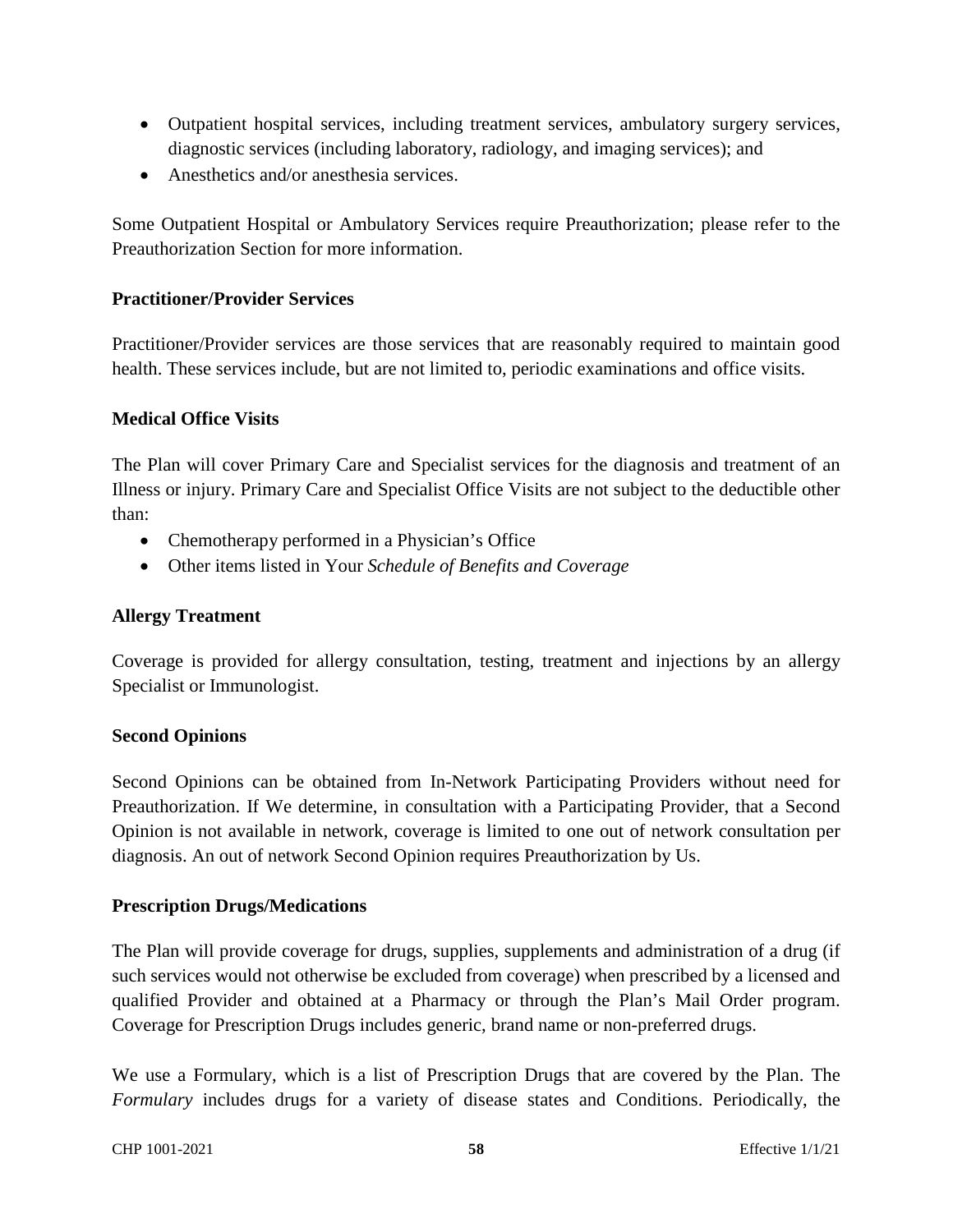*Formulary* is reviewed and updated to assure that the most current and clinically appropriate drug therapies are being used. If there is any modification of the *Formulary*, the Plan will send Members a 60 day notification. Drugs listed on the Plan's formulary will continue to be offered at the contracted benefit level until the Plan's renewal date. Sometimes it is Medically Necessary for a Member to use a drug that is not on the *Formulary*. When this occurs, the prescribing Physician may request an exception for coverage through the Plan's Pharmacy Exception Center. In addition, some of the *Formulary* drugs may require a Preauthorization, a Step Therapy requirement, or may have quantity limits before coverage. See the Exclusions Section for more information on Prescription Drugs that are not Covered. If You have questions regarding the *Formulary* or regarding Your Prescription Drug benefits, call Member Services for assistance. Additional information regarding Your Prescription Drug Cost Sharing including Copays, Out of Pocket Limits, Mail Order program, Limitations and Exclusions can be found in the *Schedule of Benefits*.

Step Therapy protocol complies with all mandated requirements, which includes disclosing an exceptions request process to You and disclosing Your expedited Adverse Determination appeal rights and external review rights for denials of exception requests. Prescription Drugs associated with the treatment of stage-four advanced, metastatic cancer or associated conditions do not apply.

Some Prescription Drugs may be limited to a Specialty Pharmacy or a specific pharmacy based upon FDA approval. These drugs will be designated in the *Formulary* with such limitations.

If a Member received out-of-area Emergency Care and had a prescription filled, the Plan requires that the Claim be submitted for reimbursement no later than 1 year (365 days) following the date of service. The Claim must contain an itemized statement of expenses.

There are certain medications that are not required to be covered by law. These drugs are related to the treatment of cancer, diabetes and smoking cessation. Please refer to the sections of this Contract and Your *Schedule of Benefits* regarding these covered Prescription Drugs.

You are required to pay for your covered Prescription Drugs according to the lesser of:

- the Copayment;
- the Allowable claim amount for the Prescription Drug; or
- the amount You would pay for the Prescription Drug if You purchased the drug without using Your health coverage.

If You receive a partial supply of a prescription drug from Your pharmacy, the cost-sharing amount will be prorated based on the number of days' supply of the drug actually dispensed. If You are needing eye drops to treat a chronic eye disease or condition, You may have Your eye drops refilled on or before the last day of the prescribed dosage period and: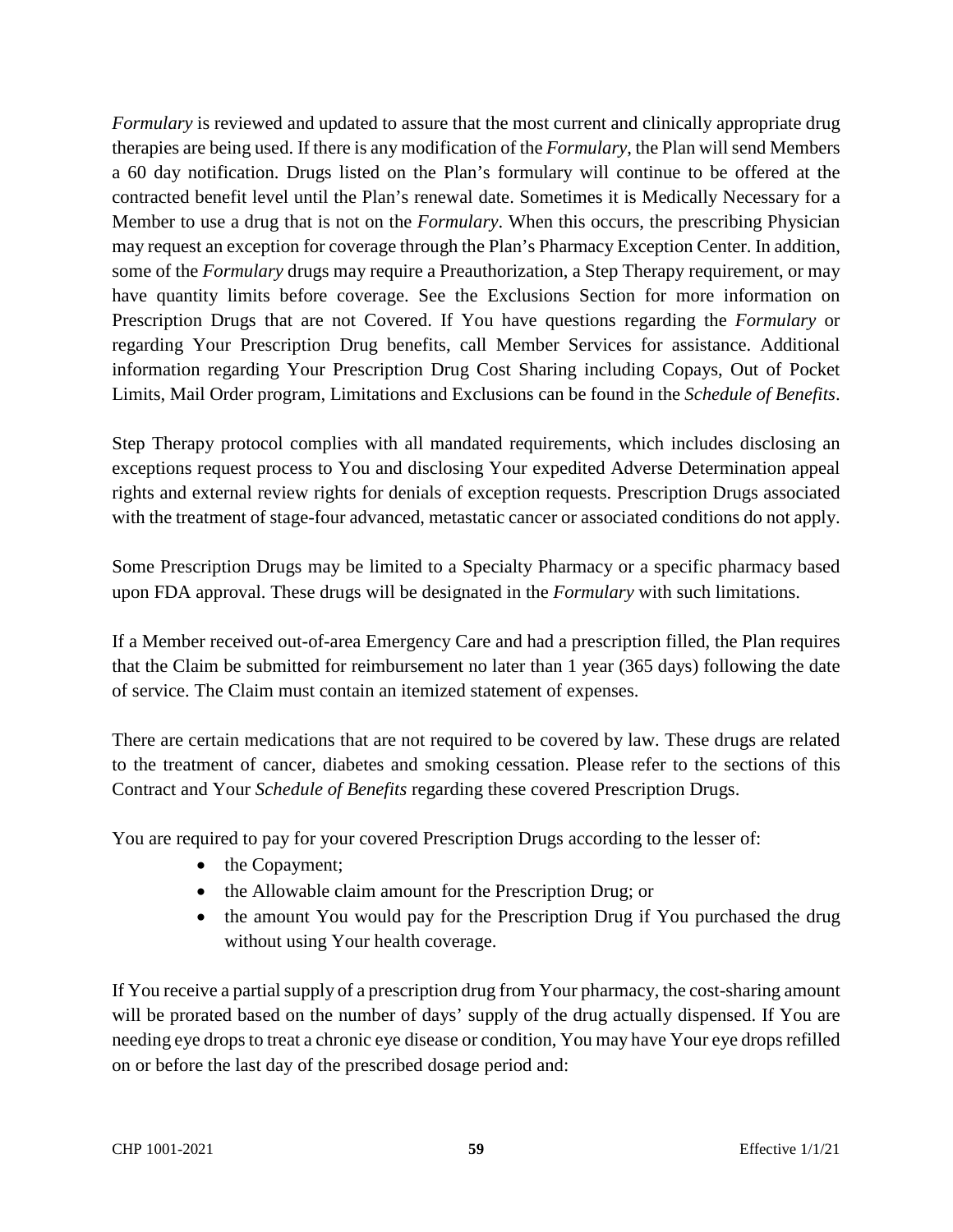- not earlier than the  $21<sup>st</sup>$  day after the date a prescription for a 30-day supply of eye drops is dispensed;
- not earlier than the  $42<sup>nd</sup>$  day after the date a prescription for a 60-day supply of eye drops is dispensed; or
- not earlier than the  $63<sup>rd</sup>$  day after the date a prescription for a 90-day supply of eye drops is dispensed.

We have established a medication synchronization plan. This is a plan established for the purpose of synchronizing the filling or refilling of multiple prescriptions.

Off-label drugs are covered benefits when it has been approved by the Food and Drug Administration for at least on indication and it is recognized for treatment of the indication for which the drug is prescribe in a standard drug reference compendium or substantially accepted peer-reviewed medical literature. The drug must be prescribed to treat a Covered Services and must be medically necessary. Off-label drugs will not be denied solely on the basis that the drug is not included in the *Formulary*.

### **Reconstructive Surgery**

This Plan will cover Medically Necessary services for surgery from which an improvement in physiologic function can reasonably be expected and performed for the correction of functional disorders resulting from accidental injury or from congenital defects or disease. Reconstructive surgery benefits are limited and include:

- Treatment provided for the correction of defects in an Accidental Injury sustained by the Member; or
- Treatment provided for reconstructive surgery following cancer surgery; or
- Surgery performed on a newborn child for the treatment or correction of a congenital defect; or
- Surgery performed on a covered Dependent child (other than a newborn child) under the age of 19 for the treatment or correction of a congenital defect other than conditions of the breast; or
- Reconstruction of the breast on which mastectomy has been performed; surgery and reconstruction of other breast to achieve a symmetrical appearance; and prostheses and treatment of physical complications, including lymphedemas, at all stages of the mastectomy.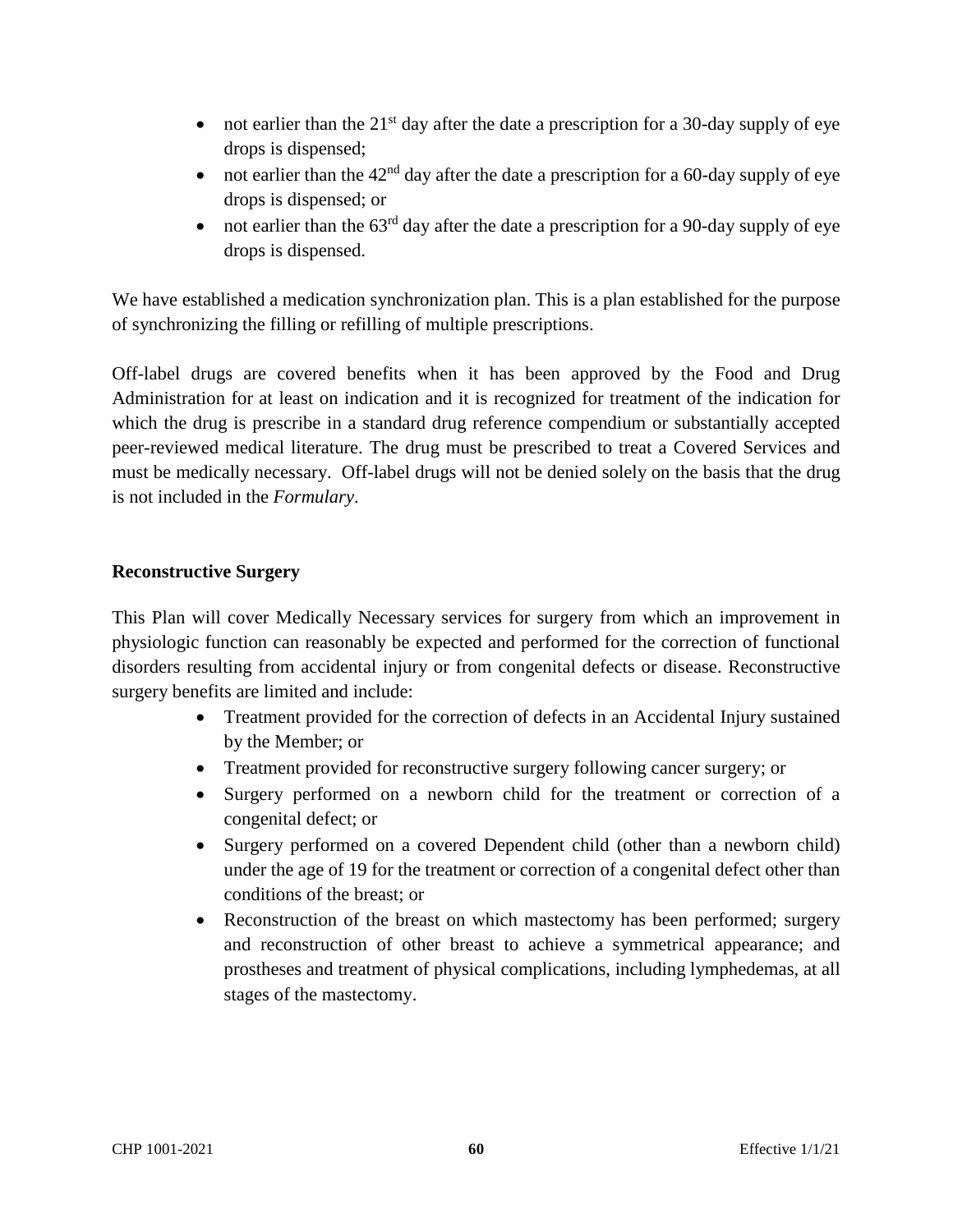#### **Reconstructive Surgeries for Craniofacial Abnormalities**

The Plan covers "reconstructive surgery for craniofacial abnormalities," which is surgery to improve the function of, or to attempt to create a normal appearance of, an abnormal structure caused by congenital defects, developmental deformities, trauma, tumors, infections, or disease.

#### **Rehabilitation Therapy**

Rehabilitation Therapy includes Physical; Speech; Occupational; and cardiac and pulmonary Therapy. These therapies are covered by the Plan when it has been determined that they can be expected to result in significant improvement of a Member's physical Condition. These services may be needed as a result of an injury; surgery or an acute medical Condition. Related Occupational Therapy is provided for the purpose of training Members to perform the activities of daily living.

#### **Skilled Nursing Facility Care**

Inpatient services at a Skilled Nursing Facility are covered under Your Plan. These services must be Medically Necessary, Preauthorized, and be furnished by a licensed and qualified Provider. Covered Services are limited as stated in the Schedule *of Benefits* and include:

- Semi-private room and board;
- Skilled and general nursing services;
- Physician visits;
- Limited Rehabilitative therapy;
- X-rays; and
- Administration of covered drugs, medications, Biologicals and fluids.

#### **Smoking Cessation Counseling/Program**

Diagnostic services and smoking cessation counseling, as set forth below, and certain smoking cessation Drugs as set forth on the *Formulary*.

Diagnostic services necessary to identify tobacco use, use-related Conditions and dependence.

Group counseling, including classes or a telephone Quit Line, are covered through a Participating Provider. No Cost Sharing applies and there are no dollar limits or visit maximums.

Please contact Member Services at 1-844-282-3025 for more information.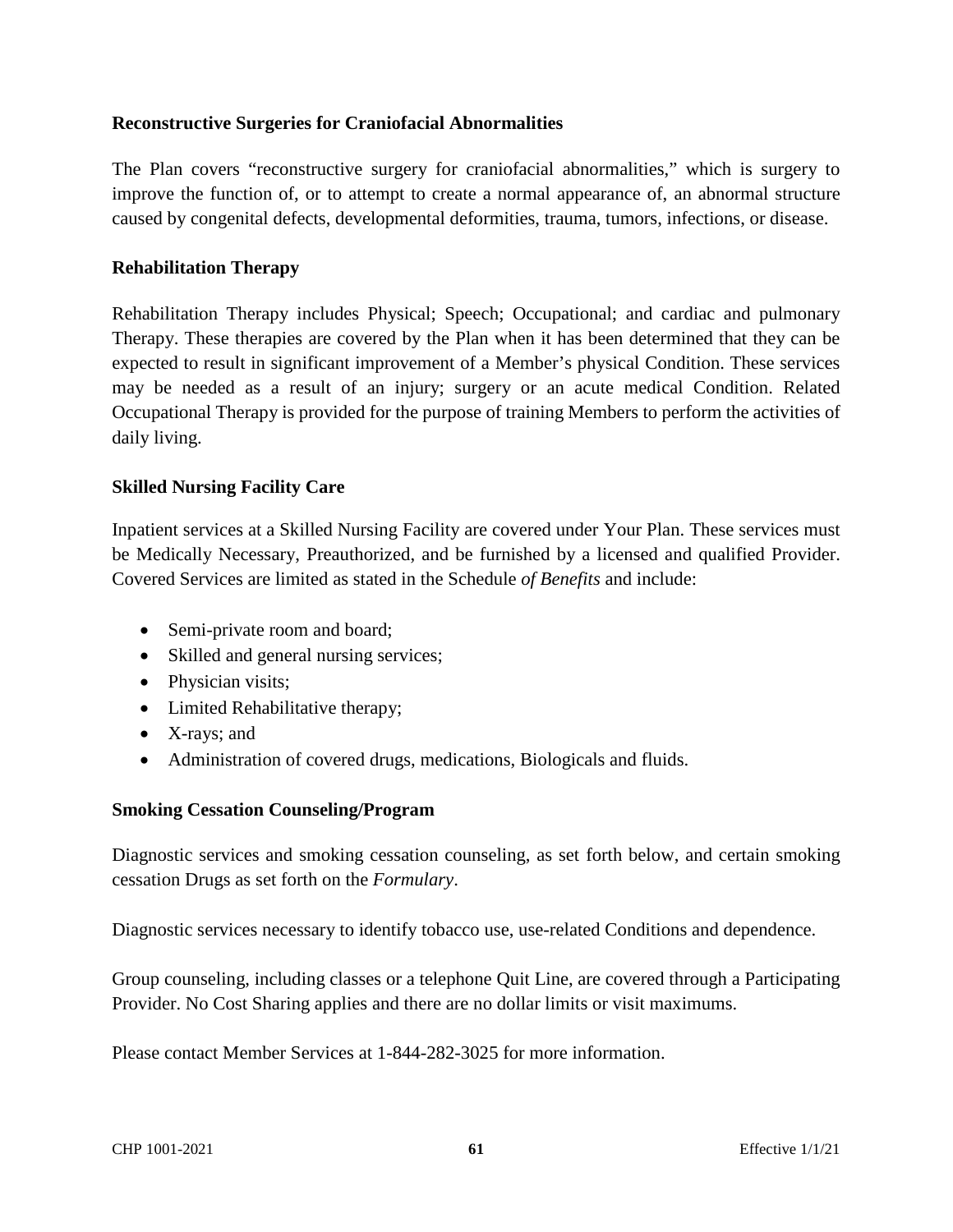### **Transplants**

The Plan will cover human organ and tissue transplant services when Preauthorized; and services are received from Plan-approved facilities within the United States.

The recipient of an organ transplant must be a Member at the time of services. The term recipient is defined to include a Member receiving authorized transplant-related services during any of the following: (a) evaluation, (b) candidacy, (c) transplant event, or (d) post-transplant care. Coverage is subject to the conditions and limitations outlined in this Contract.

#### **Definition of Transplant Services**

Transplant services include medical, surgical and Hospital services for the recipient. This Plan also covers organ procurement needed for human-to-human organ or tissue transplant. The types of transplants covered include, but are not limited to, kidney, kidney/pancreas, cornea, bone marrow, some stem cell, heart, heart/lung, liver and pancreas.

#### **Preauthorization**

Transplant services must be Preauthorized by the Plan. Preauthorization is based on an evaluation conducted by a Plan-approved transplant facility and on the relevant evidence-based medical guidelines.

A Member may seek authorization from the health plan for dual transplant listing. The second listing must be within a separate or different Organ Procurement Organization. While dual listing is authorized, payment will be made to only one facility for the actual transplant event.

### **Organ Procurement Costs**

The Plan will cover costs directly related to the procurement of an organ from a cadaver or from a live donor. Surgery needed for organ removal; organ transit and the transportation; hospitalization and surgery of a live donor are also covered by the Plan. Compatibility testing that is done prior to procurement is covered if it is determined to be Medically Necessary by the Plan.

#### **Transplant Travel**

Travel expenses incurred in connection with a pre-approved transplant are covered up to \$10,000 per lifetime. Benefits for transportation; lodging; and food are available to Members only if they are the recipient of a pre-approved organ/tissue transplant from a Plan approved Provider. Transplant Travel must be Preauthorized by the Plan.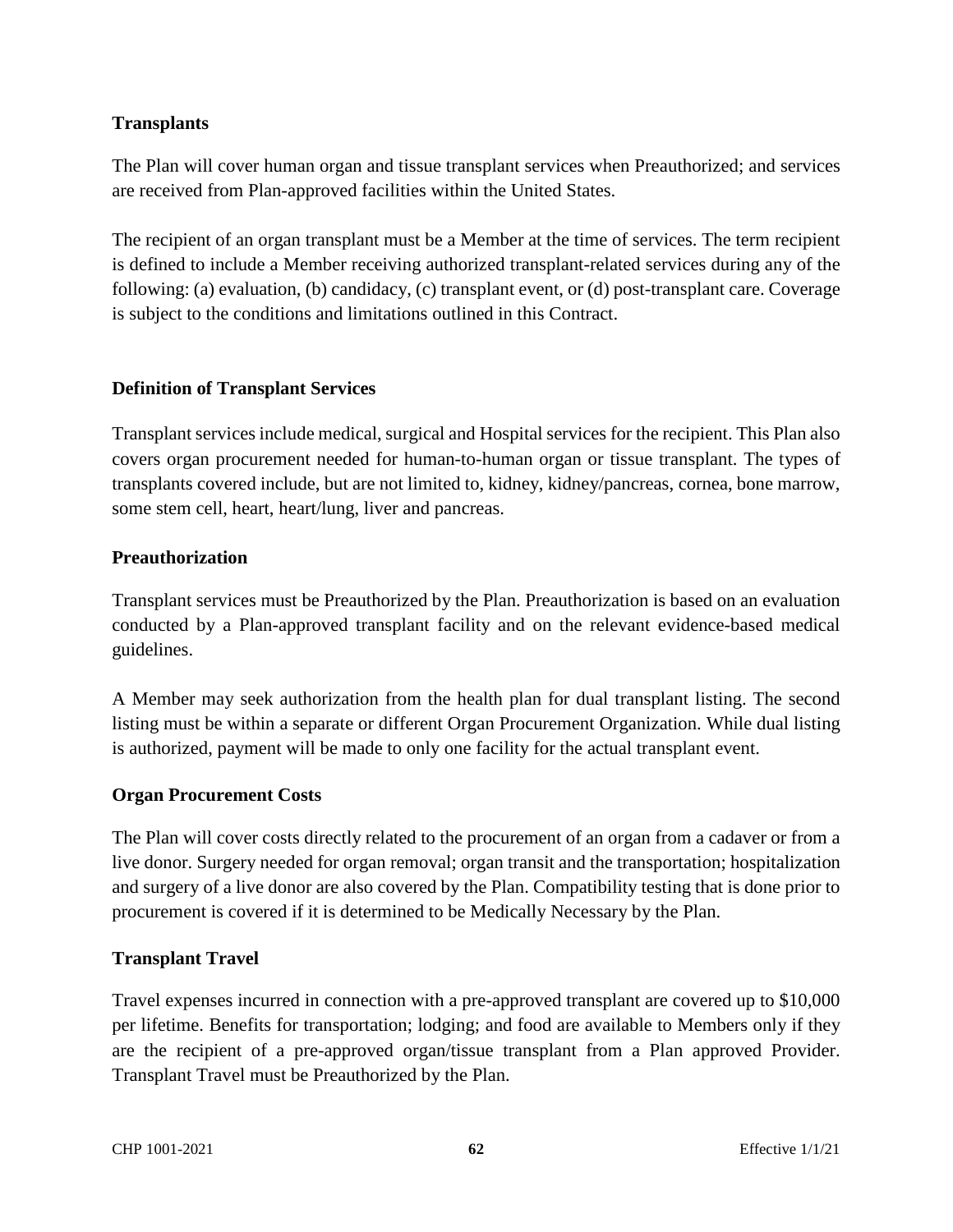Covered Travel expenses for a Member receiving a transplant will include charges for:

- Transportation to and from the transplant site, including charges for a rental car used during a period of care at the transplant facility;
- Lodging while at, or traveling to and from the transplant site;
- Food while at, or traveling to and from the transplant site.

The Plan will also cover travel expenses for one companion to accompany the patient as described above. Patients that are minors are allowed travel benefits for themselves, one or both parents, or a parent and a designated companion. A companion may be a spouse; a family member; a legal guardian; or any person not related to the Member but actively involved in the Member's care.

The following travel expenses travel expenses are excluded from coverage:

- travel costs incurred due to travel within sixty (60) miles of the Member's home;
- laundry bills;
- telephone bills;
- alcohol or tobacco products; and
- charges for transportation that exceed coach rates.

#### **Immunosuppressive Drugs for Organ Transplants**

The Plan will cover Inpatient immunosuppressive drugs for organ transplants. Prescription Drugs may be covered. Please refer to Your *Schedule of Benefits* for information regarding Your Prescription Drug benefits.

#### **Vision Care**

- One wellness eye exam per year for children, one wellness eye exam every 24 months for adults.
- One pair of glasses per year for children, one every 24 months for adults.
- Vision services for Dependent children that are Essential Health Benefits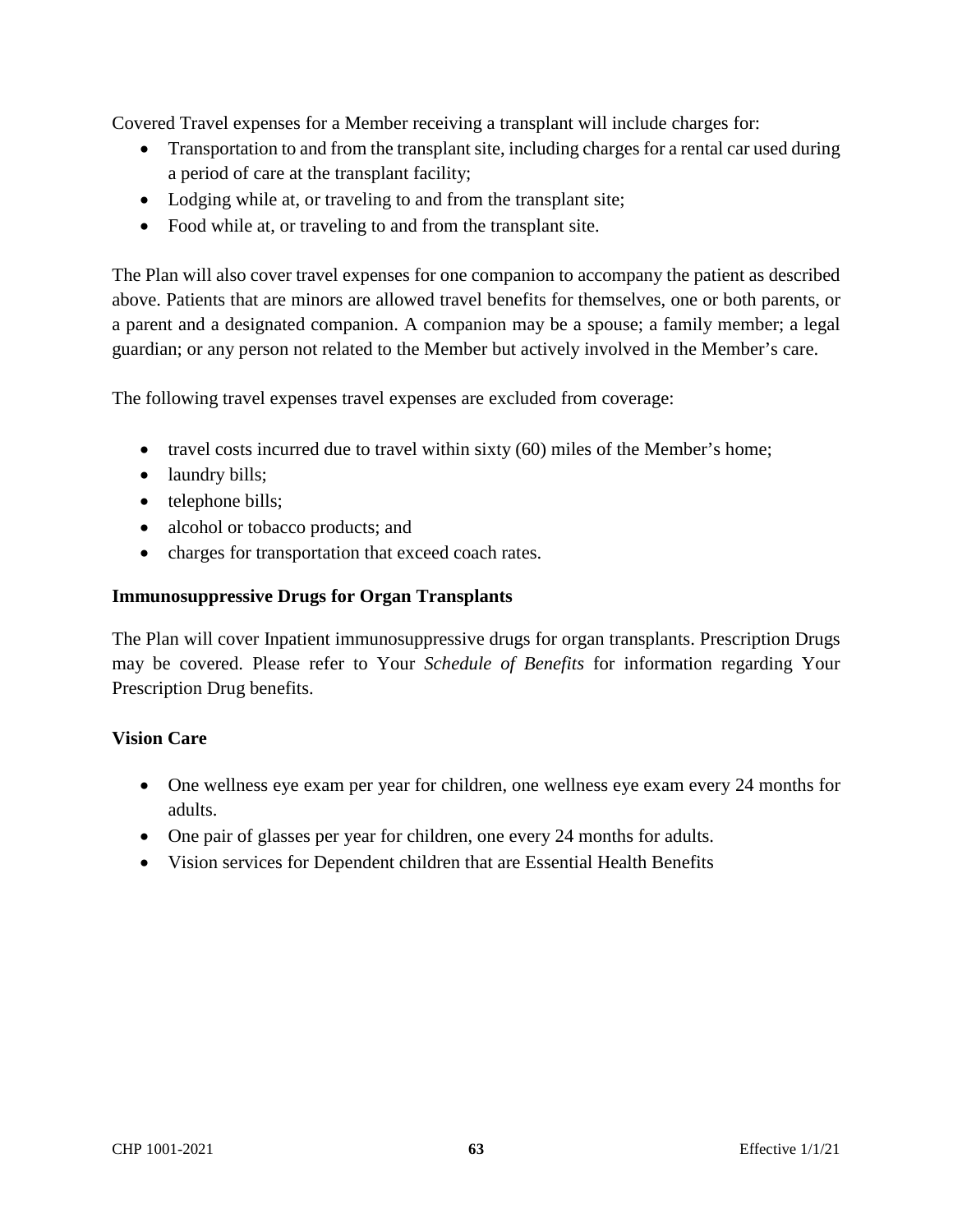#### **Women's Health Care**

### **Please see the SPECIAL NOTICE ABOUT REPRODUCTIVE & FAMILY PLANNING SERVICES Section of this Contract.**

The Plan covers certain services related to women's health care. Some Covered Services are:

- Prenatal care, including nutritional supplements that are Medically Necessary and prescribed by a Physician;
- Mammograms for screening and diagnosis. These services include but are not limited to low-dose mammography screenings, including digital and mammography or breast tomosynthesis, performed at a designated imaging facility; and mammograms for screening and diagnostic purposes, including but not limited to low-dose mammography screenings performed at designated and approved imaging facility. At a minimum, the Plan shall cover one annual mammogram to persons age thirty-five (35) and older while diagnostic mammograms have no age limit;
- Breast Cancer Chemoprevention counseling for women at higher risk;
- Cytologic Screenings (Pap tests) including a screening for papillomavirus to determine the presence of precancerous or cancerous Conditions and other health problems, including the CA 125 blood test. These tests are available for women age thirteen (13) or older; and for women who are at risk of cancer, or at risk of other health Conditions that can be identified through a Cytological Screening;
- Human papillomavirus vaccine available to female Members age nine (9) to fourteen (14) years of age;
- Breast and ovarian cancer genetic testing and genetic counseling based on family history.
- Screening for gestational diabetes;
- Counseling and screening for HIV and other sexually transmitted diseases;
- Screening and counseling for interpersonal and domestic violence and abuse;
- Forty-eight (48) hours of Inpatient care following a mastectomy; and twenty-four (24) hours of Inpatient care following lymph node dissection for the treatment of breast cancer; and
- Mastectomy-related services including all stages of reconstruction and surgery to achieve symmetry between the breasts; prostheses; and complications resulting from a mastectomy, including lymphedema; Direct access to qualified obstetric and gynecological care for female Members.

#### **Maternity Care**

Maternity Care is covered as shown on Your *Schedule of Benefits*. You are entitled to receive the maternity services and benefits listed in this section. Inpatient Covered Services may require Preauthorization by the Plan before services are provided; provided however,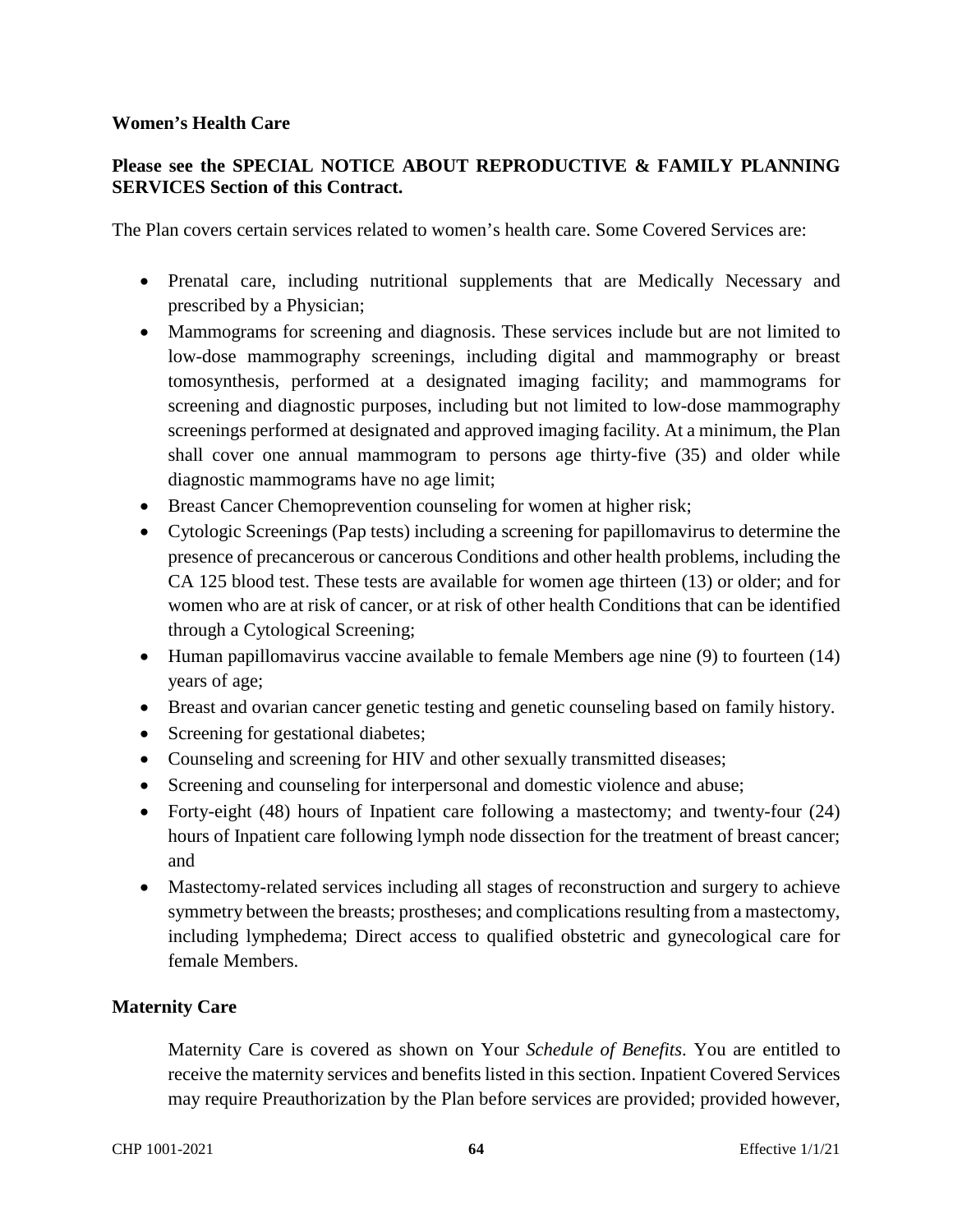that no Preauthorization is required for (1) forty-eight (48) hours of Inpatient care following a vaginal delivery or ninety-six (96) hours of Inpatient care following a Cesarean section or (2) Post-Partum Care.

### **Prenatal Maternity Care**

Coverage for Prenatal Care includes:

- a minimum of one prenatal office visit per month during the first two trimesters of pregnancy;
- a minimum of two office visits per month during the seventh and eighth months; and
- a minimum of one office visit per week during the ninth month and until term by a Participating Provider.

Each office visit shall also include; prenatal counseling and education, necessary and appropriate screening, including history, physical examination and the laboratory and diagnostic procedures deemed appropriate by the Participating Provider/Practitioner. This is based upon recognized medical criteria for the risk group of which the patient is a Member.

Complications of pregnancy are covered under this Contract in the same manner as other illnesses or sicknesses. Complications of pregnancy mean conditions, requiring hospital confinement (when the pregnancy is not terminated), whose diagnoses are distinct from pregnancy but are adversely affected by pregnancy or are caused by pregnancy, such as acute nephritis, nephrosis, cardiac decompensation, missed abortion, and similar medical and surgical conditions of comparable severity, but shall not include false labor, occasional spotting, physician prescribed rest during the period of pregnancy, morning sickness, hyperemesis gravidarum, preeclampsia, and similar conditions associated with the management of a difficult pregnancy not constituting a nosologically distinct complication of pregnancy; and non-elective cesarean section, termination of ectopic pregnancy, and spontaneous termination of pregnancy, occurring during a period of gestation in which a viable birth is not possible.

### **Obstetrical Care**

Maternity Care includes coverage for Obstetrical care, including Participating Physician's, Participating Licensed Certified Nurse Midwife's, and Participating delivery room and other Medically Necessary services directly associated with delivery.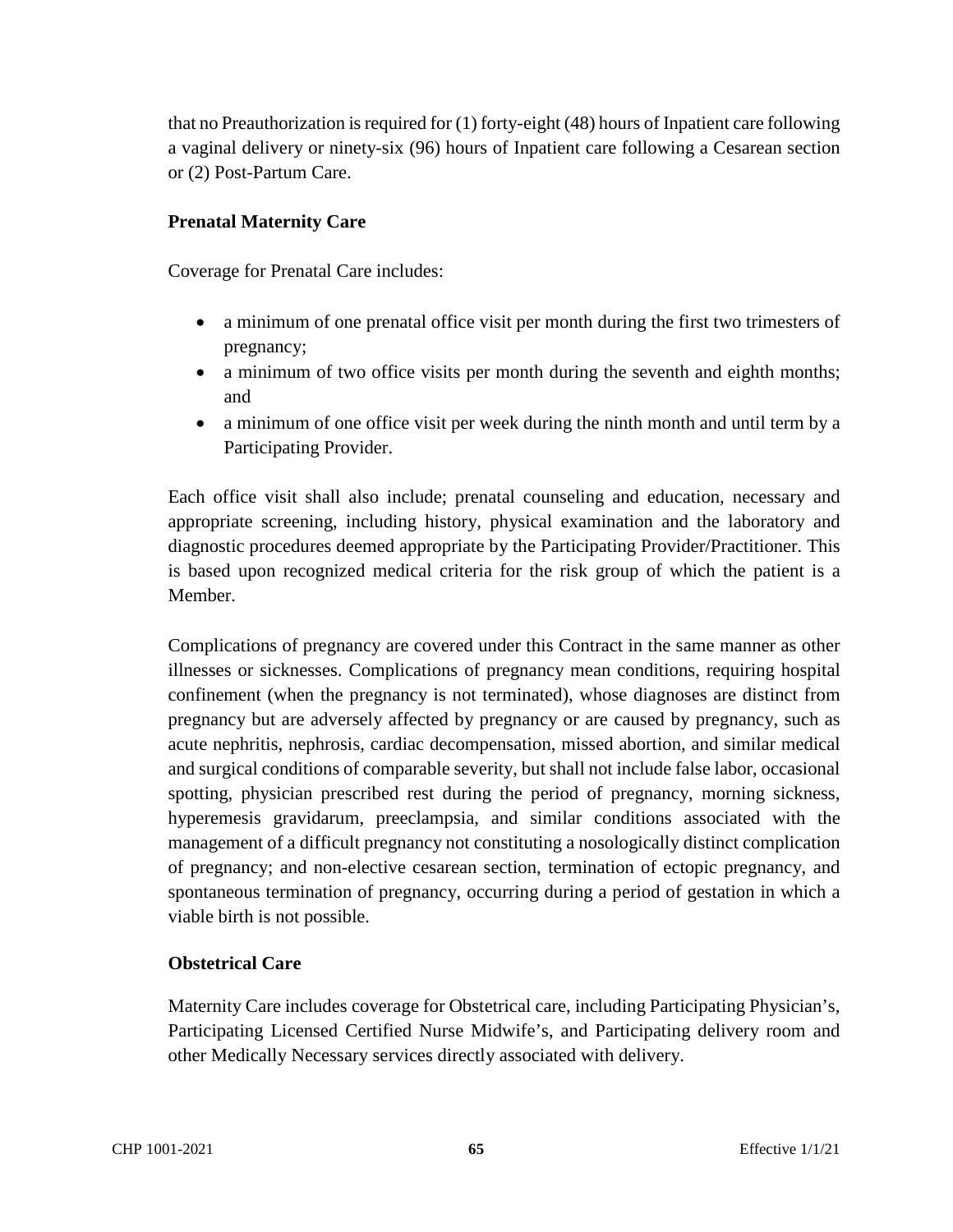### **Services Provided by a Licensed Certified Nurse Midwife**

The services of a Licensed Certified Nurse Midwife are covered, subject to the following Limitations:

- The Licensed Certified Nurse Midwife is a Participating Provider.
- The Licensed Certified Nurse Midwife's services must be provided under the supervision of a Participating licensed Obstetrician or a licensed Family Practice Provider.
- The services must be provided in preparation for, or in connection with, the delivery of a newborn infant at a site that is covered under this Maternity benefit.
- For the purposes of this Maternity benefit, the only allowable sites of delivery are a Participating Hospital or a licensed birthing center. The combined fees of the Licensed Certified Nurse Midwife and any attending or supervising Physician(s), for all services provided before, during and after the birth, may not exceed the allowable fee(s) that would have been payable to the Physician had he/she been the sole Provider of those services.

### **Delivery Services**

Medical, surgical and Hospital care during the term of pregnancy, upon delivery and during the postpartum period for normal delivery, spontaneous abortion (miscarriage) and complications of pregnancy are covered. Coverage for a mother shall be available for a minimum of forty-eight (48) hours of Inpatient care following a vaginal delivery and a minimum of ninety-six (96) hours of Inpatient care following a Cesarean section. Any decision to shorten the period of Inpatient care for the mother or the newborn must be made by the attending Physician or Provider in consultation with the mother and must include appropriate post-delivery care in either the mother's home, the Physician's office, a healthcare facility, or another appropriate location.

Transportation, including air transport to the nearest available contracted appropriately licensed Health Care Facility, is available for medically high-risk pregnant women with an impending delivery of a potentially viable infant. When necessary to protect the life of the infant, transportation, including air transport, to the nearest available tertiary care Health Care Facility, is covered.

### **Postpartum Care**

Maternity Care includes postpartum visits. Postpartum care in the home is covered in accordance with accepted maternal and neonatal Physician assessments, by a person with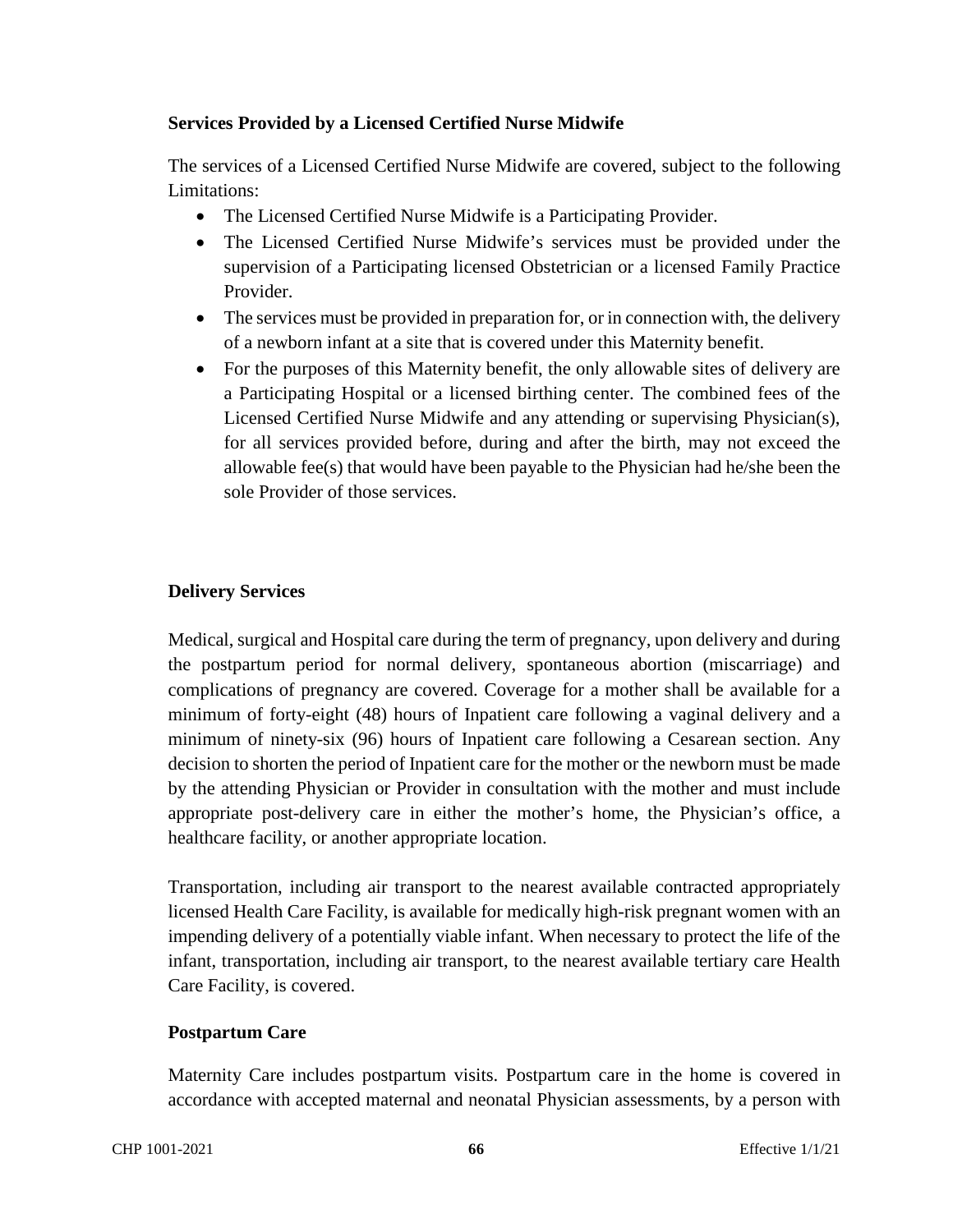appropriate licensure, training and experience to provide postpartum care. Services provided by such person shall include, but not be limited to, parent education, assistance and training in breast and bottle feeding, and the performance of any necessary and appropriate clinical tests.

Coverage for postpartum care in the home includes a minimum of three home visits, unless one or two home visits are determined to be sufficient by the attending Physician or person with appropriate licensure, training and experience to provide postpartum care, and the mother. The home visits shall be conducted within the time period ordered by the attending Physician or person with appropriate licensure, training and experience to provide postpartum care.

### **Breast feeding support, supplies and counseling**

The following benefits and services are covered at no cost to the Member when received from a Participating Provider:

- Member must have a prescription for a manual breast pump, supplies, and counseling to prove that the Member gave birth.
- Member will be provided with one (1) manual breast pump. One (1) replacement manual breast pump is allowed for each following birth. A replacement set of associated supplies is allowed per Member per year. Supplies include such items as breast pump, tubing and pads.
- If it is deemed Medically Necessary for the Member to use an electric breast pump, the Member's Durable Medical Equipment benefit would apply and may include a cost share.
- Breastfeeding counseling services are limited to a duration of one year.

### **Alpha-fetoprotein IV Screening**

The alpha-fetoprotein IV screening test for pregnant women. The test screens for certain genetic abnormalities in the fetus. This test generally occurs between the sixteenth (16th) and twentieth (20th) week of pregnancy.

#### **Newborn and Adopted Children Coverage**

The Plan will cover Injury or Illness of a newborn child. The child can be natural or adopted or in a "placement for adoption" status. This includes circumcision for newborn males, and the necessary care and treatment of medically diagnosed congenital defects and birth abnormalities.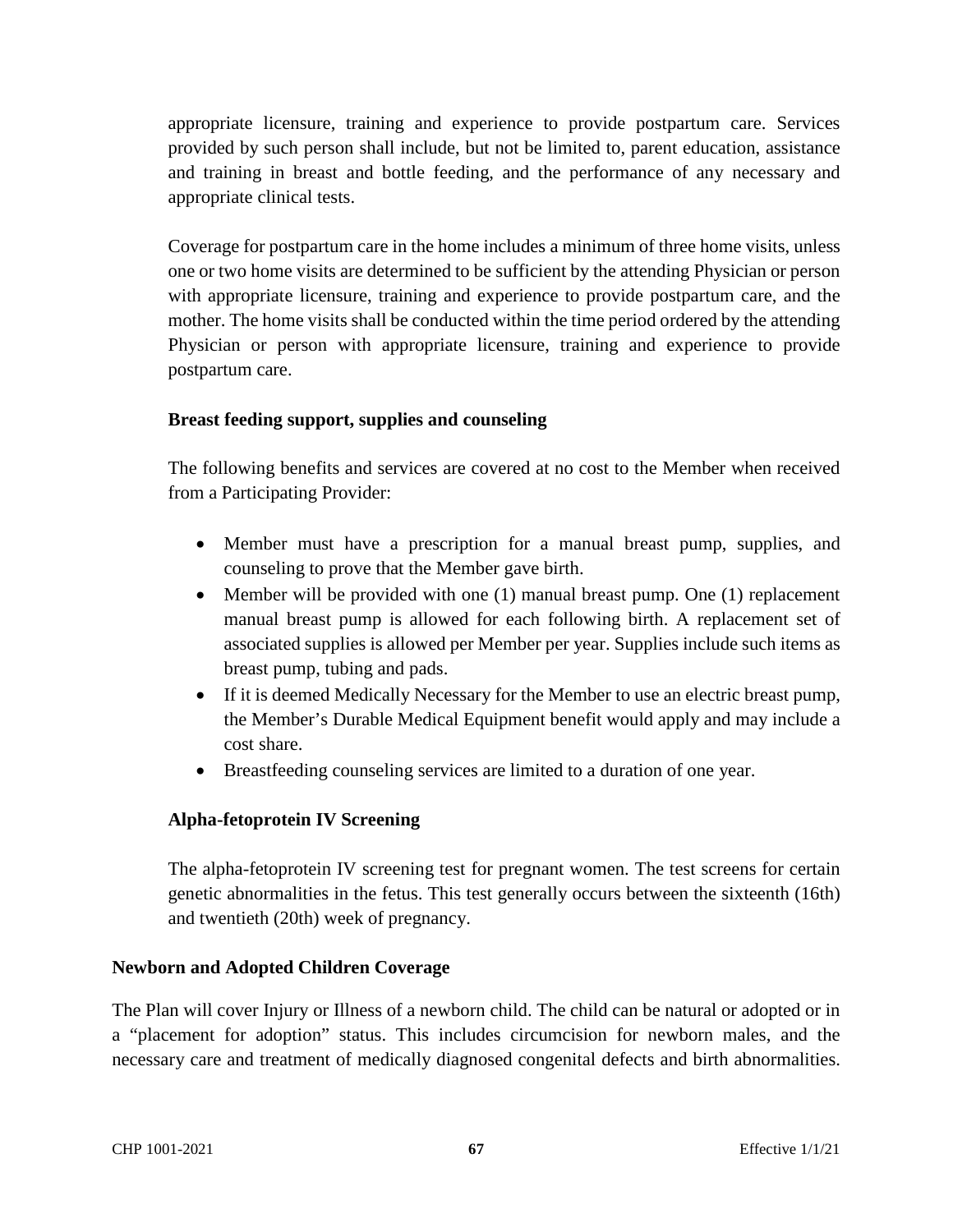Ground or air transportation to the nearest available Tertiary Care Facility is covered when necessary to protect the life of the infant.

### **Nutritional Supplements**

This Maternity Benefit includes coverage for Medically Necessary nutritional supplements listed on the *Formulary* (as directed by the attending Participating Provider/Practitioner).

### **Continuity of Care**

If a Participating Provider/Practitioner terminates from the Plan, We will continue to reimburse the Provider/Practitioner for providing Medically Necessary treatment to a Member with a "special circumstance". "Special circumstance" means a condition regarding which a treating Provider or Practitioner reasonably believes that discontinuing care by that Provider or Practitioner could cause harm to the Member (including without limitation a disability, acute condition, lifethreatening illness, or pregnancy past 24 weeks).

The Plan will continue to cover Covered Services until the latest of: (a) the 90th day after the effective date of termination from the provider network; (b) if the Member has been diagnosed with a terminal illness at the time of termination, the expiration of the nine-month period after the effective date of the termination; or (c) if the Member is past the 24th week of pregnancy at the time of termination, through delivery of the child, immediate post-partum care and the six-week follow-up checkup.

In the event that a member is seeing a physician or provider that is pending termination from the plan, CHRISTUS Health Plan will provide notice to the member.

#### **Additional Women's Health Care Benefits**

#### **Mastectomy Care**

The Plan shall offer forty-eight (48) hours of Inpatient care for a mastectomy; and twenty-four (24) hours of Inpatient care following lymph node dissection for the treatment of breast cancer. The Plan will also cover mastectomy-related services; including all stages of breast reconstruction and surgery to achieve symmetry between the breasts; prostheses; and any complications resulting from a mastectomy, including lymphedema. Requests for reconstructions after initial reconstruction post-mastectomy require Preauthorization, and clinical information must be reviewed by a Medical Director for Medical Necessity. Requests that are not an initial reconstruction that are cosmetic in nature are not a Covered Benefit.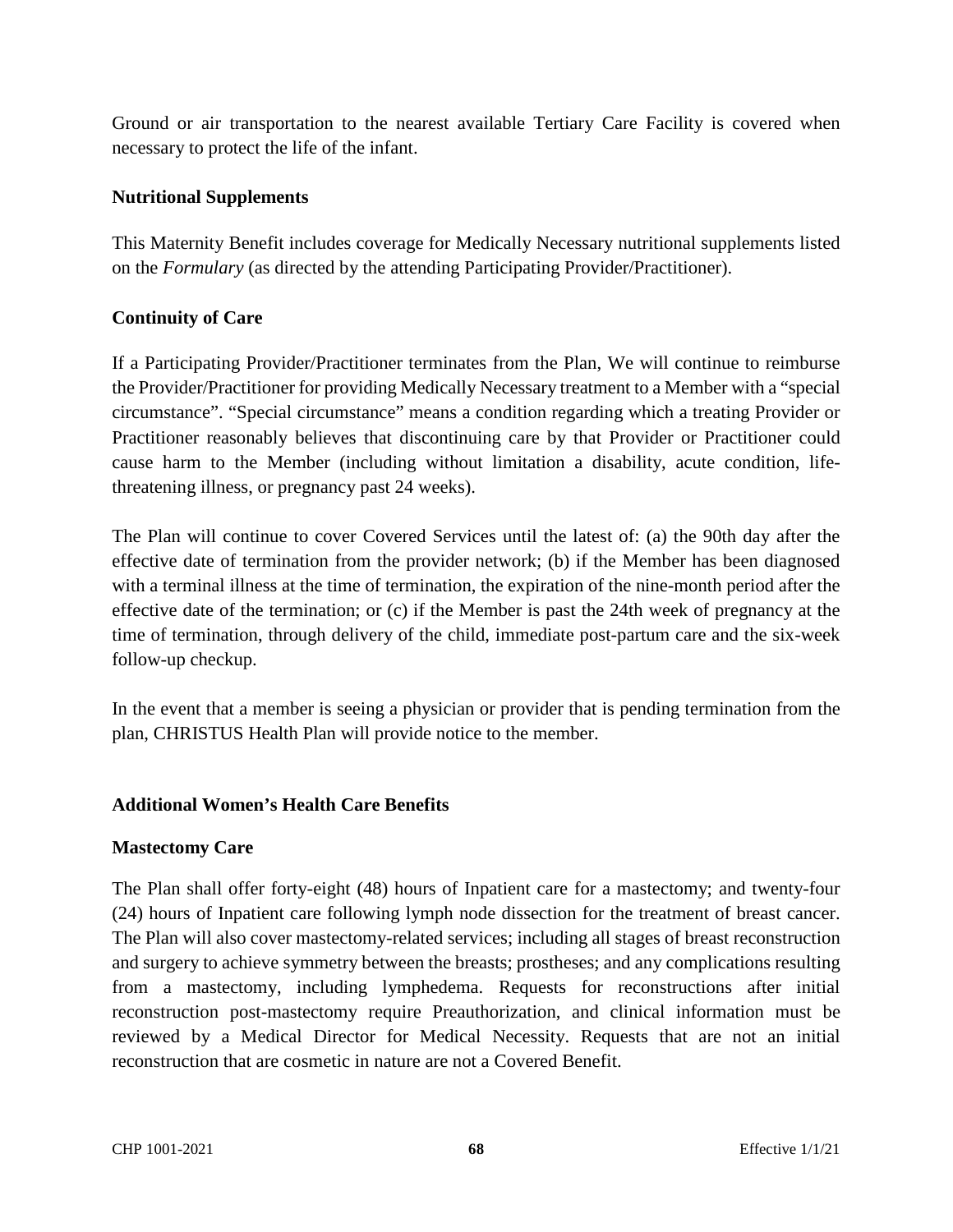#### **Osteoporosis Coverage**

Services related to the diagnosis, treatment, and appropriate management of osteoporosis when Medically Necessary.

# **SPECIAL NOTICE ABOUT REPRODUCTIVE & FAMILY PLANNING SERVICES**

CHRISTUS Health Plan is an affiliate of a Catholic health care system, which is subject to the Ethical and Religious Directives for Catholic Health Care Services. Based on religious beliefs, we limit performance of certain services. Such services include sterilization, tubal ligation and artificial contraceptives, or any counseling or referrals for such services, when performed for family planning purposes. However, certain of these services are designated under federal law as covered Essential Health Benefits for women with reproductive capacity; these covered services may include:

- FDA-approved contraceptive methods (not including abortifacient drugs), such as:
	- o Barrier methods (used during intercourse), like diaphragms and sponges;
	- o Hormonal methods, like birth control pills and vaginal rings;
	- o Implanted devices, like intrauterine devices (IUDs);
	- $\circ$  Emergency contraception, like Plan B<sub>®</sub> and Ella<sub>®</sub>
	- o Sterilization procedures;
	- o Patient education and counseling;

Direct abortion is not a covered benefit.

### **NOTICE OF CERTAIN MANDATORY BENEFITS**

This notice is to advise You of certain coverage and/or benefits provided by Your Contract with Us.

#### **Mastectomy or Lymph Node Dissection**

Minimum Inpatient Stay: If due to treatment of breast cancer, any person covered by Us has either a mastectomy or a lymph node dissection, We will provide coverage for inpatient care for a minimum of:

- (a) 48 hours following a mastectomy, and
- (b) 24 hours following a lymph node dissection.

The minimum number of inpatient hours is not required if the covered person receiving the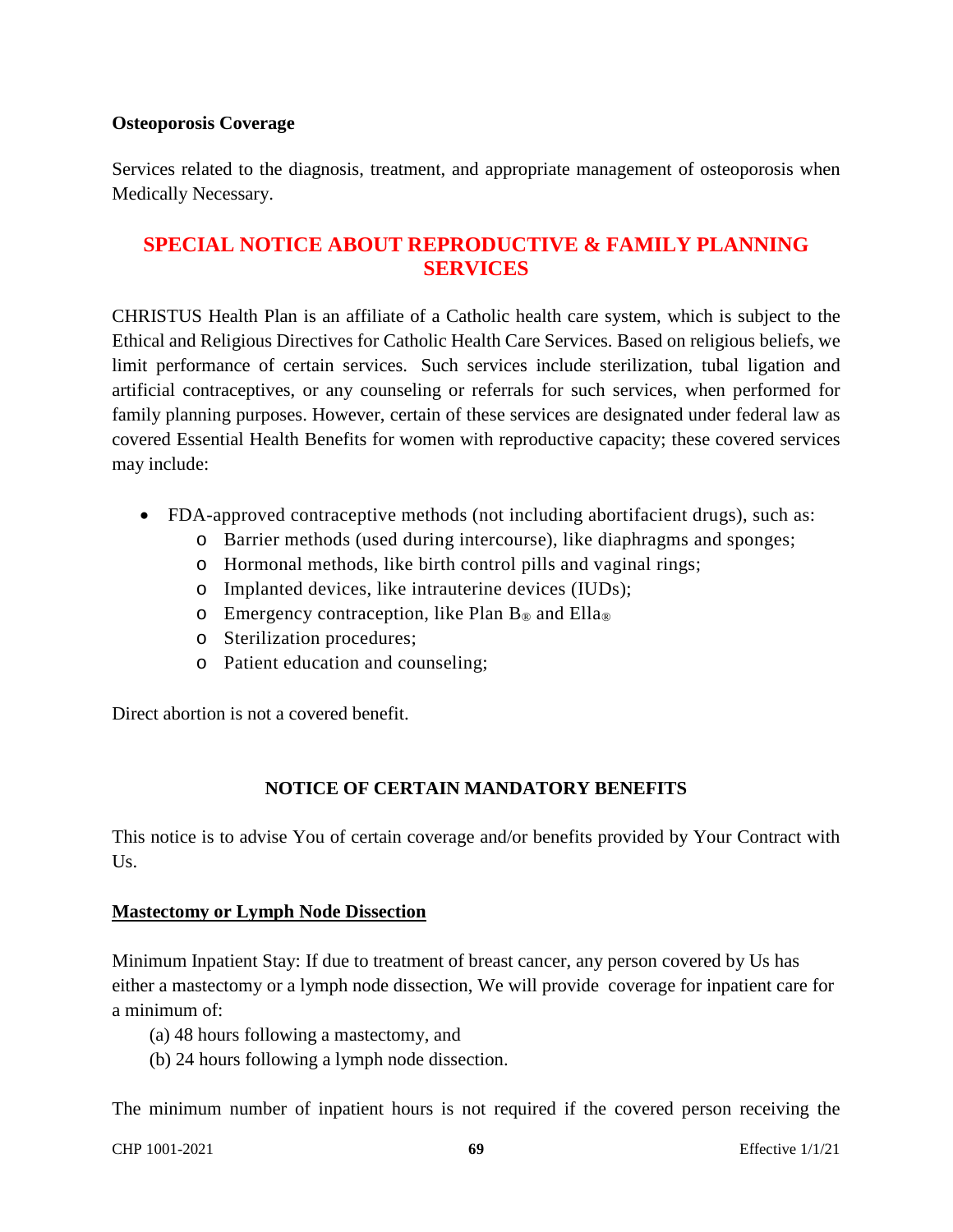treatment and the attending physician determine that a shorter period of inpatient care is appropriate.

Prohibitions: We may not (a) deny any covered person eligibility or continued eligibility or fail to renew this plan solely to avoid providing the minimum inpatient hours; (b) provide money payments or rebates to encourage any covered person to accept less than the minimum inpatient hours; (c) reduce or limit the amount paid to the attending physician, or otherwise penalize the physician, because the physician required a covered person to receive the minimum inpatient hours; or (d) provide financial or other incentives to the attending physician to encourage the physician to provide care that is less than the minimum hours.

### **Coverage and/or Benefits for Reconstructive Surgery After Mastectomy-Enrollment**

Coverage and/or benefits are provided to each covered person for reconstructive surgery after mastectomy, including:

(a) all stages of the reconstruction of the breast on which mastectomy has been performed;

(b) surgery and reconstruction of the other breast to achieve a symmetrical appearance; and

 (c) prostheses and treatment of physical complications, including lymphedemas, at all stages of mastectomy.

The coverage and/or benefits must be provided in a manner determined to be appropriate in consultation with the covered person and the attending physician.

Prohibitions: We may not (a) offer the covered person a financial incentive to forego breast reconstruction or waive the coverage and/or benefits shown above; (b) condition, limit, or deny any covered person's eligibility or continued eligibility to enroll in the plan or fail to renew this plan solely to avoid providing the coverage and/or benefits shown above; or (c) reduce or limit the amount paid to the physician or provider, nor otherwise penalize, or provide a financial incentive to induce the physician or provider to provide care to a covered person in a manner inconsistent with the coverage and/or benefits shown above.

### **Coverage and/or Benefits for Reconstructive Surgery After Mastectomy-Enrollment**

Coverage and/or benefits are provided to each covered person for reconstructive surgery after mastectomy, including:

(a) all stages of the reconstruction of the breast on which mastectomy has been performed;

(b) surgery and reconstruction of the other breast to achieve a symmetrical appearance; and

 (c) prostheses and treatment of physical complications, including lymphedemas, at all stages of mastectomy.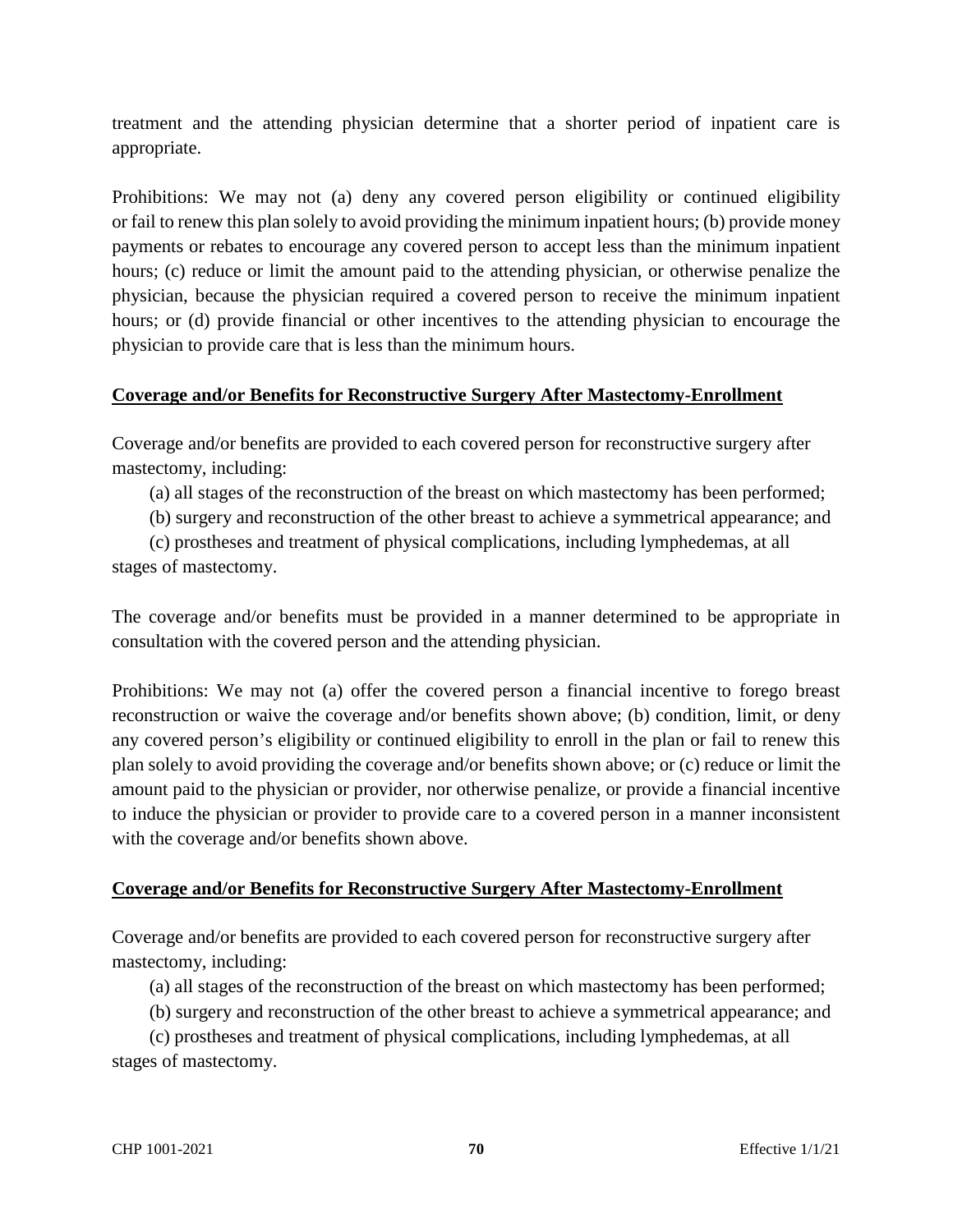The coverage and/or benefits must be provided in a manner determined to be appropriate in consultation with the covered person and the attending physician.

Prohibitions: We may not (a) offer the covered person a financial incentive to forego breast reconstruction or waive the coverage and/or benefits shown above; (b) condition, limit, or deny any covered person's eligibility or continued eligibility to enroll in the plan or fail to renew this plan solely to avoid providing the coverage and/or benefits shown above; or (c) reduce or limit the amount paid to the physician or provider, nor otherwise penalize, or provide a financial incentive to induce the physician or provider to provide care to a covered person in a manner inconsistent with the coverage and/or benefits shown above.

# **Coverage and/or Benefits for Reconstructive Surgery After Mastectomy-Annual**

Your contract, as required by the federal Women's Health and Cancer Rights Act of 1998, provides benefits for mastectomy-related services including reconstruction and surgery to achieve symmetry between the breasts, prostheses, and complications resulting from a mastectomy (including lymphedema).

# **Examinations for Detection of Prostate Cancer**

Benefits are provided for each covered male for an annual medically recognized diagnostic examination for the detection of prostate cancer. Benefits include:

- (a) a physical examination for the detection of prostate cancer; and
- (b) a prostate-specific antigen test for each covered male who is
	- (1) at least 50 years of age; or

 (2) at least 40 years of age with a family history of prostate cancer or other prostate cancer risk factor.

# **Inpatient Stay following Birth of a Child**

For each person covered for maternity/childbirth benefits, we will provide inpatient care for the mother and her newborn child in a health care facility for a minimum of:

- (a) 48 hours following an uncomplicated vaginal delivery, and
- (b) 96 hours following an uncomplicated delivery by cesarean section.

This benefit does not require a covered female who is eligible for maternity/childbirth benefits to (a) give birth in a hospital or other health care facility or (b) remain in a hospital or other health care facility for the minimum number of hours following birth of the child.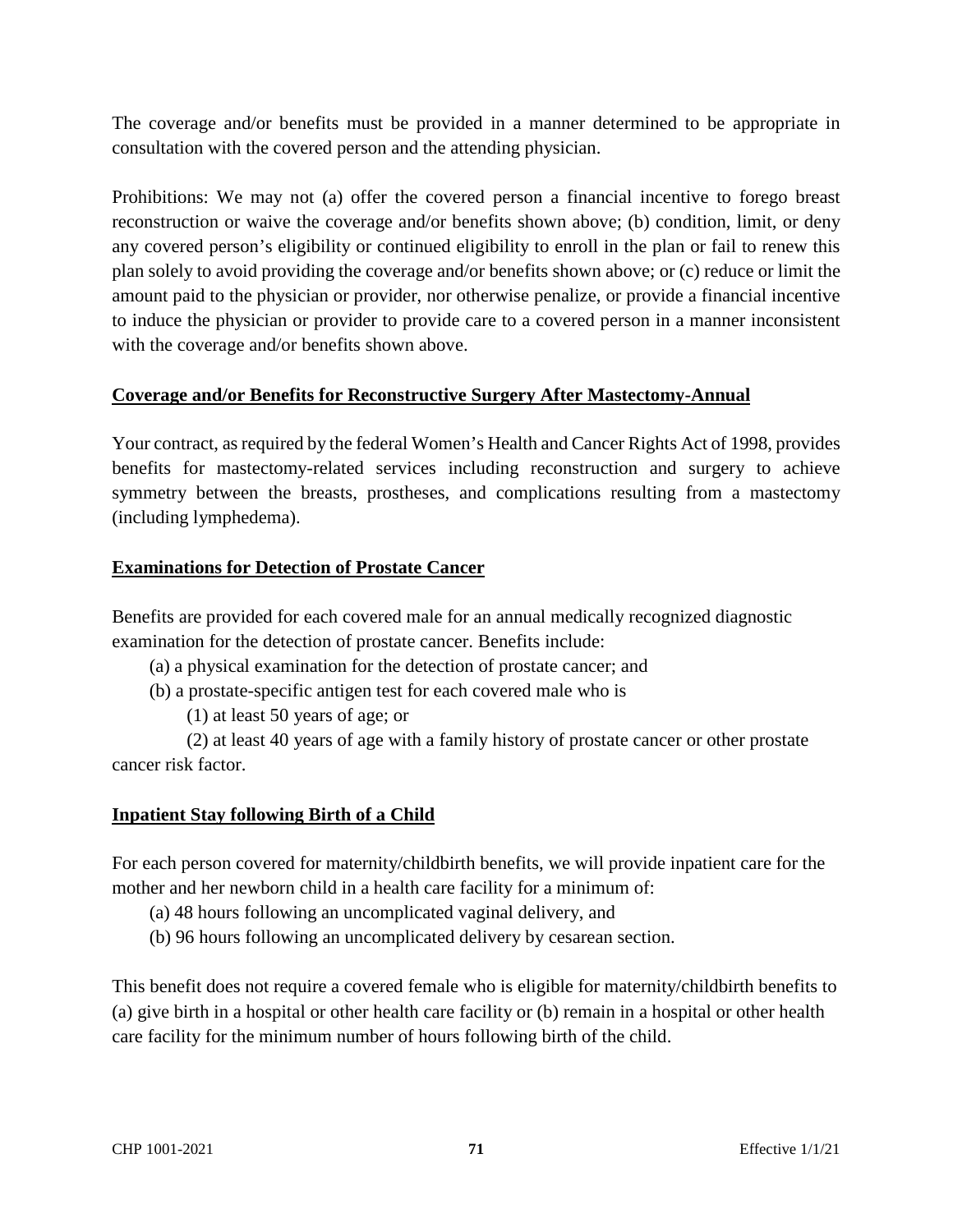If a covered mother or her newborn child is discharged before the 48 or 96 hours has expired, We will provide coverage for post-delivery care. Post-delivery care includes parent education, assistance and training in breast-feeding and bottle-feeding and the performance of any necessary and appropriate clinical tests. Care will be provided by a physician, registered nurse or other appropriate licensed health care provider, and the mother will have the option of receiving the care at her home, the health care provider's office or a health care facility.

Prohibitions: We may not (a) modify the terms of this coverage based on any covered person requesting less than the minimum coverage required; (b) offer the mother financial incentives or other compensation for waiver of the minimum number of hours required; (c) refuse to accept a physician's recommendation for a specified period of inpatient care made in consultation with the mother if the period recommended by the physician does not exceed guidelines for prenatal care developed by nationally recognized professional associations of obstetricians and gynecologists or pediatricians; (d) reduce payments or reimbursements below the usual and customary rate; or (f) penalize a physician for recommending inpatient care for the mother and/or the newborn child.

# **Coverage for Tests for Detection of Colorectal Cancer**

Benefits are provided, for each person enrolled in the plan who is 50 years of age or older and at normal risk for developing colon cancer, for expenses incurred in conducting a medically recognized screening examination for the detection of colorectal cancer. Benefits include the covered person's choice of:

(a) a fecal occult blood test performed annually and a flexible sigmoidoscopy performed every five years, or

(b) a colonoscopy performed every 10 years

# **Coverage of Tests for Detection of Human Papillomavirus, Ovarian Cancer, and Cervical Cancer**

Coverage is provided for each woman enrolled in the plan who is 18 years of age or older for expenses incurred for an annual, medically recognized diagnostic examination for the early detection of ovarian and cervical cancer. Coverage required under this section includes a CA 125 blood test and, at a minimum, a conventional Pap smear screening or a screening using liquidbased cytology methods, as approved by the FDA, alone or in combination with a test approved by the FDA for the detection of the human papillomavirus.

If any person covered by this plan has questions concerning the above, please call Us at 1-844- 282-3025, or write Us at:

#### CHRISTUS Health Plan Attn: Member Service Department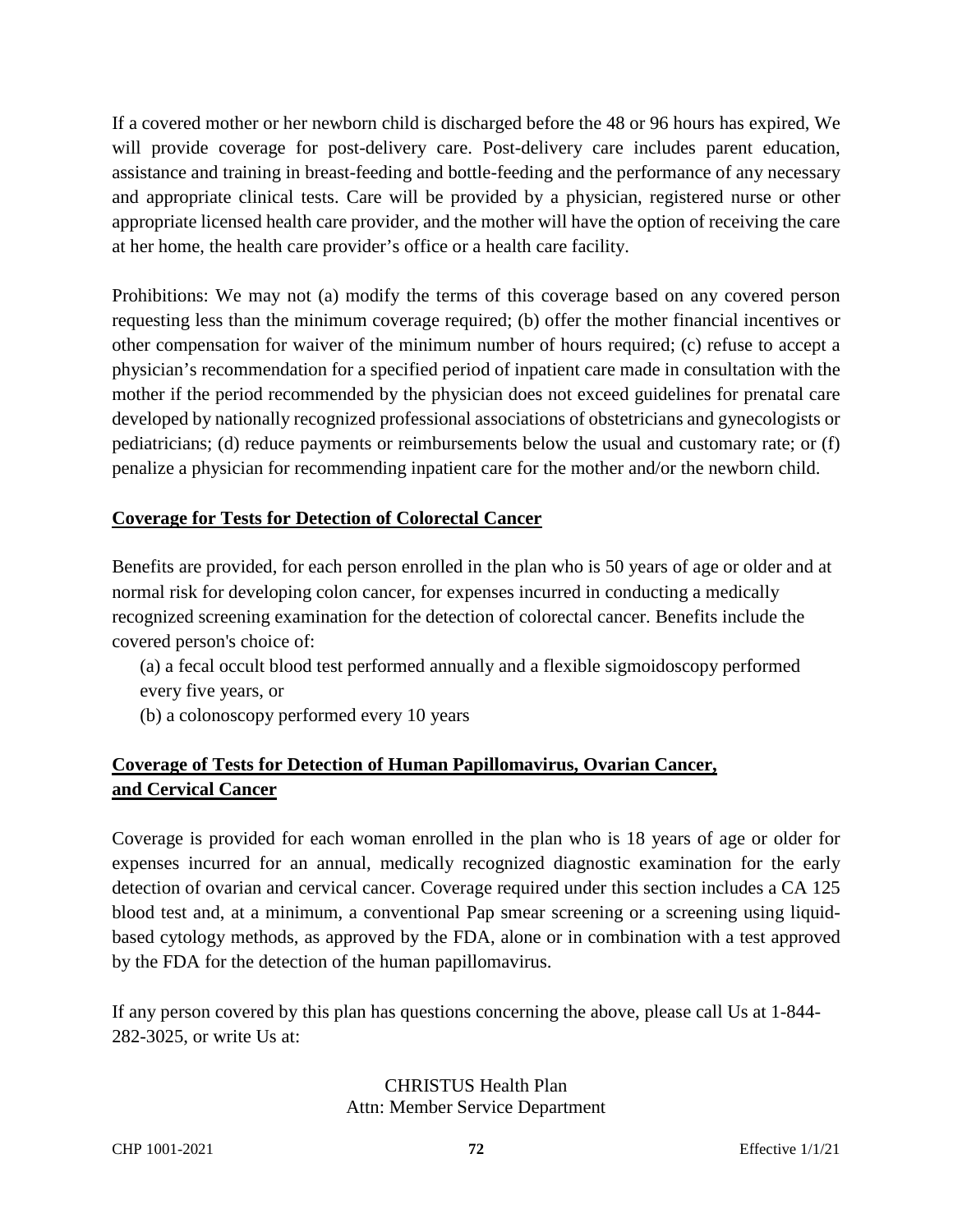919 Hidden Ridge Irving, Texas 75038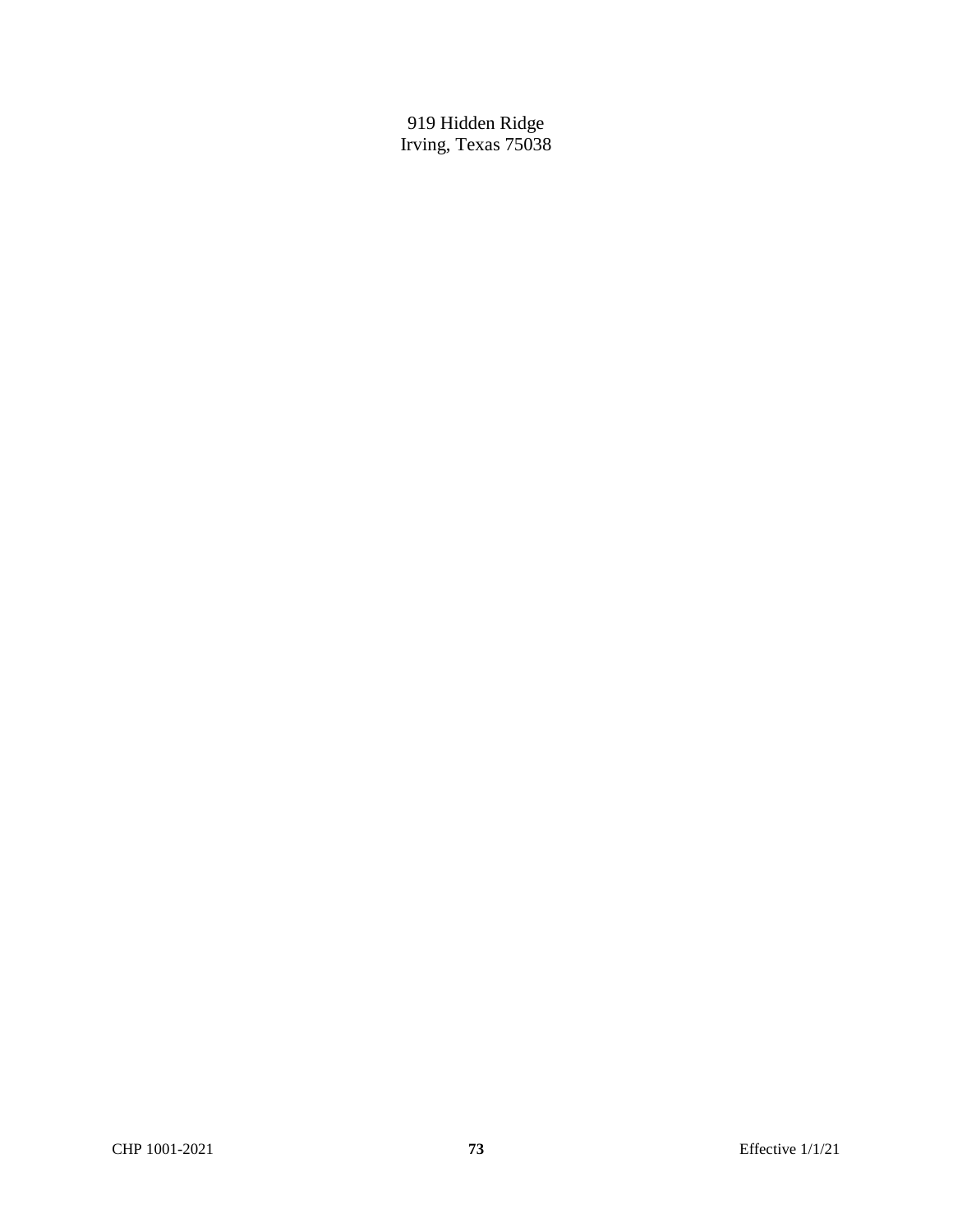# **EXCLUSIONS**

**This Contract only covered certain Medically Necessary healthcare benefits. This EXCLUSIONS Section lists services that are specifically excluded from coverage under this Contract. All other benefits and services not specifically listed in the COVERED BENEFITS section of this Contract are also Excluded Services.** 

If You are uncertain about whether a service or item is covered by this Contract, please contact Member Services at 1-844-282-3025 before the service or item is provided.

#### **The following are specifically excluded from coverage:**

- **Acupuncture**
- **Accident and Emergency Care Services**
	- o Use of an emergency facility for non-emergent services (including without limitation, Urgent Care or observation)

#### **Autopsies and Ambulance Services**

- o Autopsy costs for deceased Members.
- o Ambulance services to the coroner's office or to a mortuary, unless the Ambulance has been dispatched prior to the pronouncement of death by an individual authorized under state law to make such pronouncements.
- **Bariatric Surgery**
- **Before or After Coverage Period** 
	- o Services received, items purchased, prescriptions filled or expenses incurred before the effective date of coverage under this Policies or after the effective date of termination of Coverage.

# **Clinical Trials**

- o Any Clinical Trials provided outside of Texas, as well as those that do not meet the requirements of the COVERED BENEFITS section of this Contract.
- o Costs of Clinical Trials that are customarily paid for by government, biotechnical, pharmaceutical or medical device industry sources.
- o Services from non-Participating Providers, unless services are not available from a Participating Provider. Preauthorization is required for any Out-of-Network Services, which must be provided in Texas.
- o Costs of a non-FDA approved Investigational drug, device or procedure which is not exempt from having an investigational new drug application.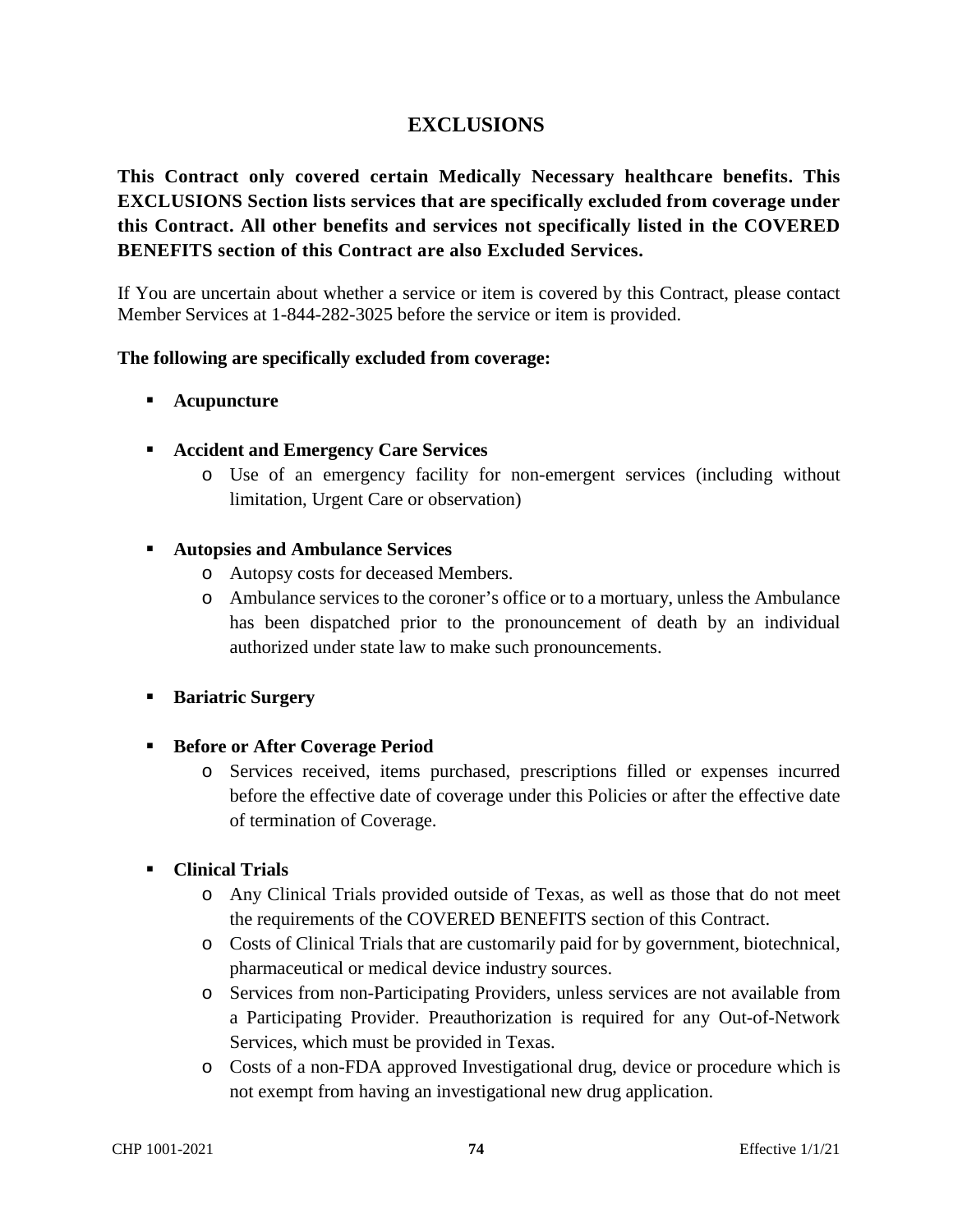- o Costs associated with managing the research associate with the Clinical Trial.
- o Costs of tests necessary for the research of the Clinical Trial.
- o Costs paid for or not charged by the Clinical Trial Providers.

### **Certified Hospital Care Benefits**

- o Food, housing and delivered meals.
- o Volunteer services.
- o Personal or comfort items.
- o Homemaker or housekeeping services.
- o Private duty nursing.

## **Clothing or Protective Devices**

o Clothing or other protective devices, including photoprotective clothing, windshield tinting, lighting fixtures or other items or devices whether prescribed or not.

## **Complementary Therapies**

- o Acupuncture, except as specified in COVERED BENEFITS.
- o Chiropractic Services, except as specified in COVERED BENEFITS.
- o Biofeedback, except as specified in COVERED BENEFITS.

# **Cosmetic Surgery**

- o Cosmetic therapy, drugs or medications, or procedures for the purpose of changing appearance.
- o Any surgical or non-surgical procedures that are primarily for the purpose of altering appearance and not performed for the purpose of correcting functional disorders resulting from injury, congenital defects or disease.
- o Reconstructive surgery following a mastectomy is not considered Cosmetic Surgery and will be covered as well as the coverage of cosmetic procedures for the conditions noted above to correct function and approve appearance or restore form (even if it doesn't restore function) due to the defect incurred in the injury, disease, or congenital defect.

#### **Circumcisions**

o Performed other than for newborn stays, unless Medically Necessary.

# **Dental Services**

- o There is no routine dental coverage for adults. Dental services related to accidental injury are COVERED BENEFITS.
- o Dental care and dental x-rays for are allowable for children only as specified under the COVERED BENEFITS.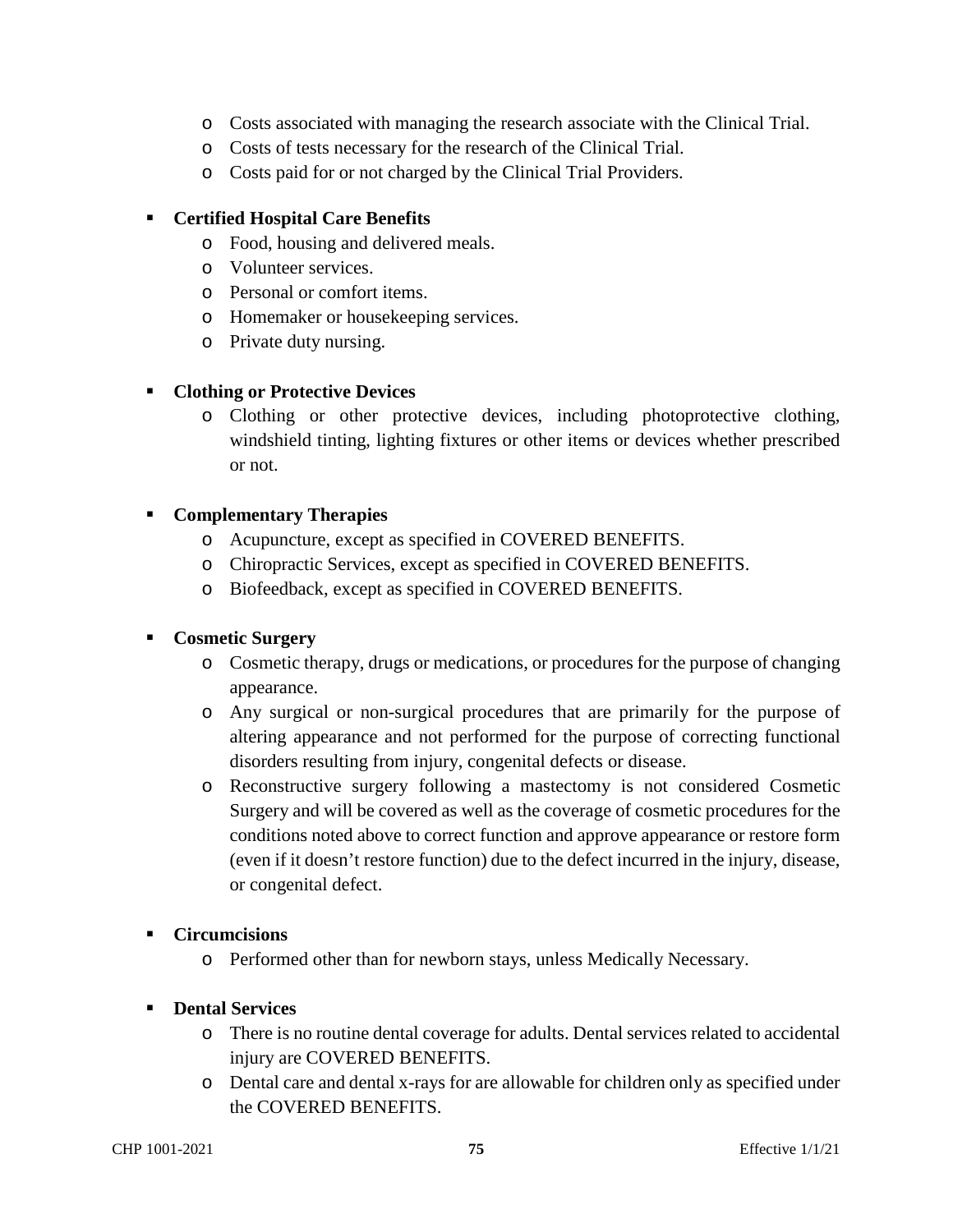# **Durable Medical Equipment**

- o Upgraded or deluxe Durable Medical Equipment
- o Convenience items, including items for comfort and ease and not primarily medical in nature, such as shower seats, bath grab bars, shades for wheelchairs, pillows, fans, special beds and chairs, and other items.
- o Duplicate Durable Medical Equipment items.
- o Repair or replacement of Durable Medical Equipment due to loss, neglect, misused, abuse to, or to improve appearance or convenience.
- o Repair or replacement of items under the manufacturer or supplier's warranty.
- o Additional wheelchairs, if the Member has a functional wheelchair.

## **Excessive Charges**

o Charges or costs in excess of Usual, Customary and Reasonable Charges.

## **Exercise Equipment and Services**

- o Exercise equipment, videos, personal trainers, club memberships and weight reduction programs.
- **Experimental, Investigational or Unproven Drugs, Medicines, Treatments, Procedures, Devices or Services**
- **Extracorporeal shock wave therapy**

# **Foot Care**

o Routine foot care, such as treatment of flat feet or other structural misalignments of the removal of corns, and calluses, unless Medically Necessary due to diabetes or other significant peripheral neuropathies.

#### **Hair Loss**

o Hair loss or baldness treatments, medications, supplies and devices, regardless of medical cause of hair loss or baldness.

# **Home Health Care Services**

- o Custodial Care needs that can be performed by non-licensed medical personnel to meet normal activities of daily living.
- o Respite care.

# **Hospital Services**

o Rehabilitation as part of acute medical detoxification.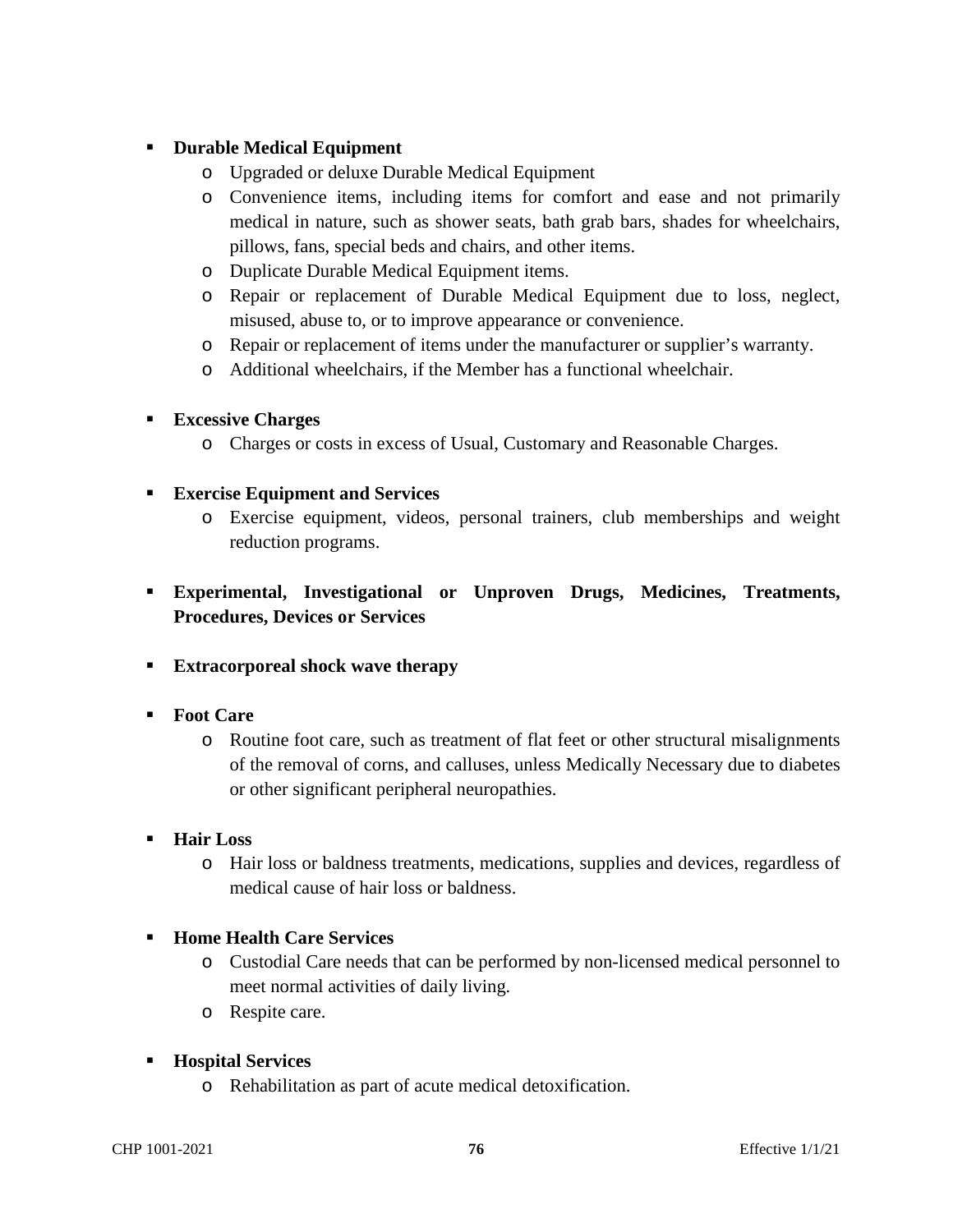# **Infertility Services**

## **Long-Term Care**

o Not covered for adults or children

## **Male Health Care**

- o Contraceptive Coverage
- o Family planning services
- o Sterilization procedures

#### **Mental Health and Alcoholism and Substance Abuse**

- o Codependency treatment.
- o Bereavement and sexual counseling.
- o Psychological testing when not Medically Necessary.
- o Special education, school testing or evaluations, counseling, therapy or care for learning deficiencies or disciplinary or behavioral problems.
- o Treatment in a halfway house.
- o Alcohol or Substance Abuse Services (Except as specified in COVERED BENEFITS)
	- **1.** Treatment in a halfway house.
	- **2.** Codependency treatment.
	- **3.** Bereavement and sexual counseling.
	- **4.** Court-ordered treatment, or treatment that is a condition of parole or probation in lieu of sentence, unless the request comes from a qualified healthcare provider.
	- **5.** Any treatment for Alcoholism or Substance Abuse services after the maximum episodes of treatment allowed under this Contract.

# **Military Service Disabilities**

o Care for military service connected disabilities to which You are legally entitled to and for which facilities are reasonable available to You.

#### **Nutritional Supports and Supplements**

o Baby food (including formula or breast milk) or other regular grocery products that can be used with the enteral system for oral or tube feedings.

#### **Out-of-Network Services Not Authorized**

o Services received out of network that require Preauthorization, if Preauthorization was not obtained.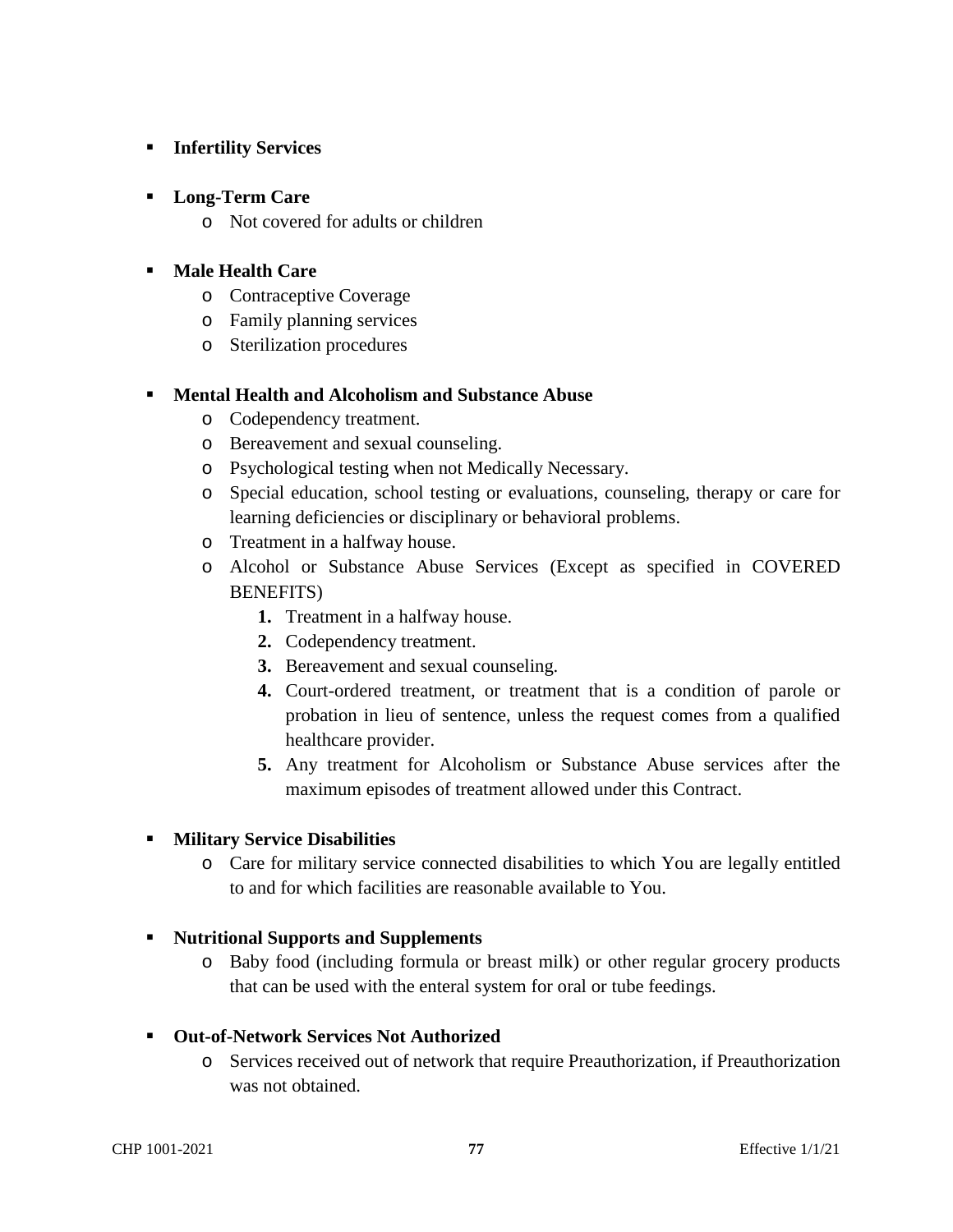# **Orthotic Appliances**

- o Functional foot Orthotics, including those for plantar fasciitis, pes planus (flat feet), heel spurs and other Conditions, Orthopedic or corrective shoes, arch supports, shoe appliances, foot Orthotics, and custom fitted braces or splints, except for Members with diabetes or other significant peripheral neuropathies.
- o Custom-fitted Orthotics, except for knee-foot-ankle Orthosis (KAFO) and/or ankle-foot Orthosis (AFO) for Members who meet nationally recognized guidelines.

# **Prescription Drugs/Medicines**

- o New Medications for which the determination of criteria for Coverage have not yet been established by Us.
- o Over the counter (OTC) medications and drugs, except as listed on the *Formulary*.
- o Prescription Drugs/Medicines that require a Preauthorization if no Preauthorization was obtained.
- o Prescription Drugs/Medicines purchased outside the United States.
- o Replacement Prescription Drugs/Medicines resulting from loss, theft or destruction.
- o Prescription Drugs/Medicine, medicines, treatments, or devices that We determine are Experimental, Investigational or Unproven.
- o Disposable medical supplies, except when provided in a Hospital or a Participating Provider's office.
- o Treatments and medications for the purpose of weight reduction or control, except as specified in COVERED BENEFITS.
- o Nutritional supplements as prescribed by the attending Provider or as sole source of nutrition.
- o Infant formula, under any circumstance.
- o Prescription Drugs/Medicines for the treatment of sexual dysfunction or Infertility.
- o Prescription Drugs/Medicines for cosmetic purposes.

#### **Provider Services**

- o Services provided by an Excluded Provider.
- o Telephone visits, except as set forth in COVERED BENEFITS.
- o Electronic mail by a Provider or consultation by telephone for which a charge is made to the patient.
- o Get acquainted visits without physical assessment or diagnostic or therapeutic intervention.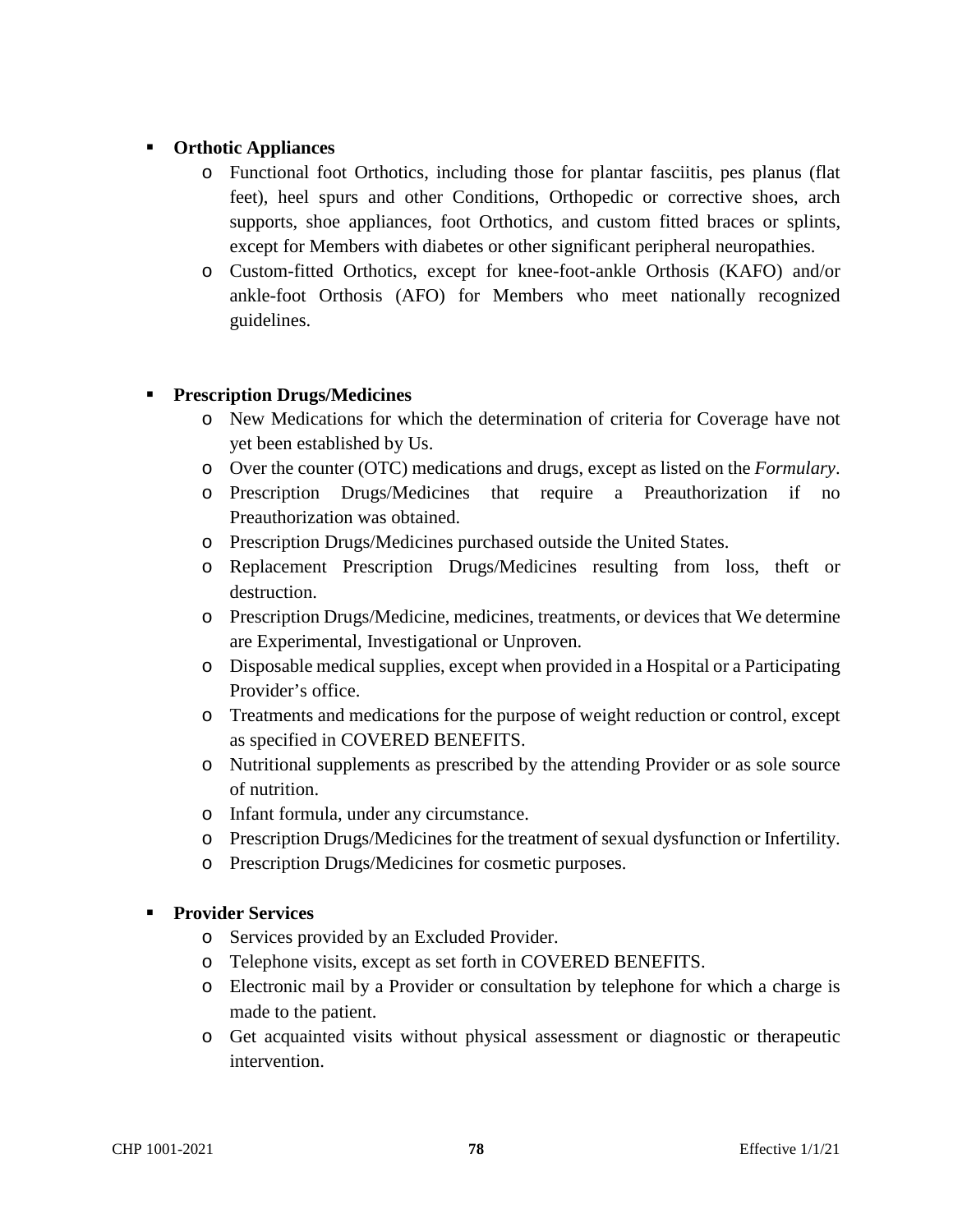## **Prosthetic Devices**

o Artificial aids including speech synthesis devices, except as specified in COVERED BENEFITS.

## **Reconstructive Surgery for Cosmetic Purposes**

o Cosmetic Surgery (examples include breast augmentation, dermabrasion, dermaplaning, excision of acne scarring, acne surgery, asymptomatic scar revision, microphlebectomy, sclerotherapy (except for truncal veins), and nasal rhinoplasty.

## **Rehabilitation and Therapy**

- o Athletic trainers or treatments by athletic trainers.
- o Vocational rehabilitation services
- o Long-term therapy or rehabilitation services, including treatment for chronic or incurable Conditions for which rehabilitation produces minimal or temporary change or relief. If You have reached maximum rehabilitation potential, a point where a significant improvement is unlikely to occur, or therapy for 4 consecutive months, additional therapy is considered long-term therapy or rehabilitation.
- o Treatment of chronic Conditions (such as muscular dystrophy, down syndrome, cerebral palsy).

### **Services Covered Under Another Program**

- o Services for which You or Your Dependent are eligible under any governmental program (except Medicaid), to the extent determined by law.
- o Services for which, in the absence of any health service plan, no charge would be made to You or Your Dependent.

#### **Sex Dysfunction**

o Treatment for sexual dysfunction, including medication, counseling and clinics.

#### **Skilled Nursing Facility Care**

- o Custodial or domiciliary care.
- **Speech Therapy** 
	- o Therapy for stuttering.
	- o Additional benefits beyond those listed in COVERED BENEFITS.

#### **Smoking Cessation (except as specified in COVERED BENEFITS)**

- o Hypnotherapy for smoking cessation counseling
- o Over the counter drugs, unless listed on the *Formulary*.
- o Acupuncture for smoking cessation purposes.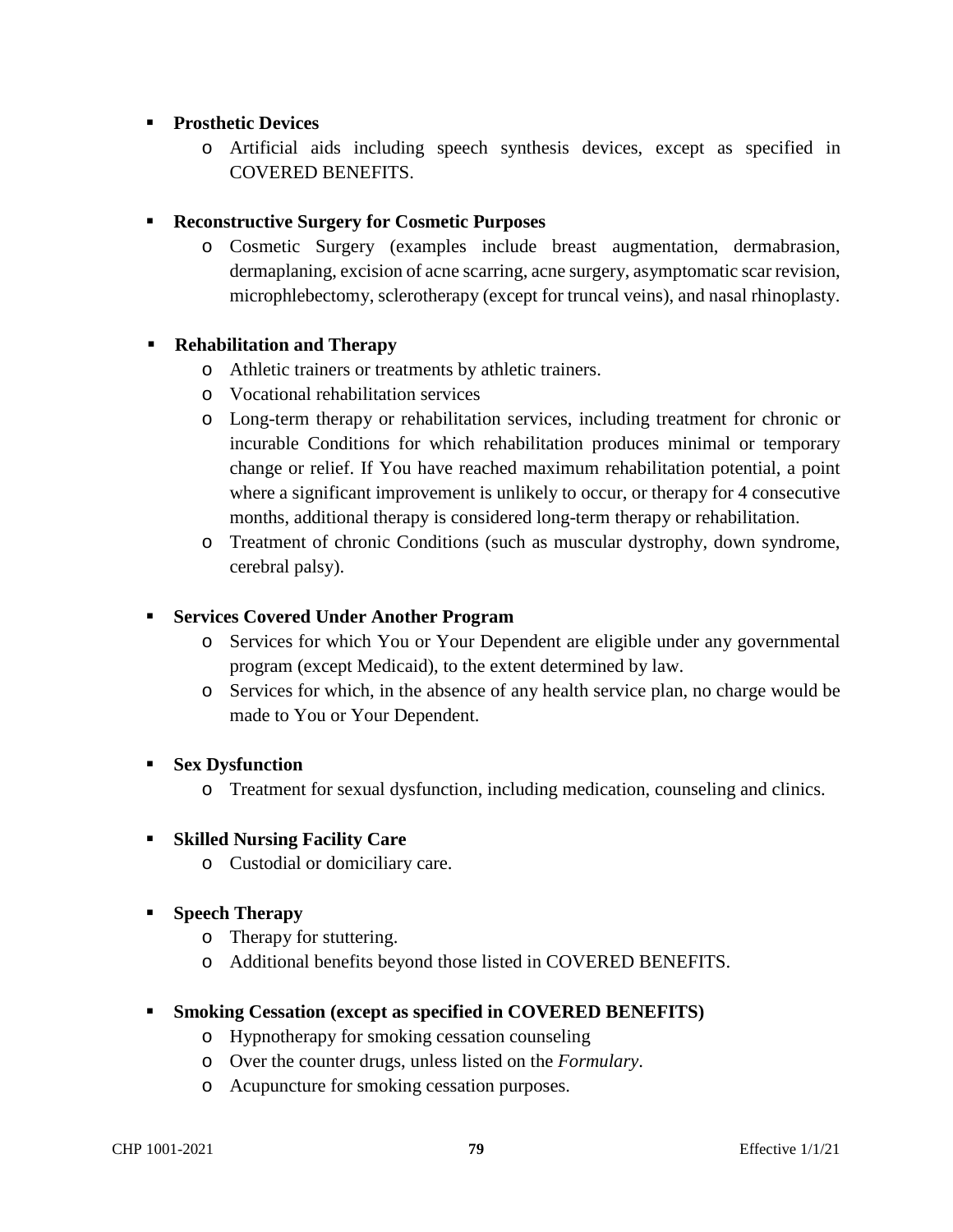# **Transplant Services**

- o Transportation costs for deceased Members
- o Medical and Hospital Services of an organ transplant donor when the transplant recipient is not a Member or the transplant procedure is not a Covered Benefit.
- o Travel and lodging, except as specified in COVERED BENEFITS.

# **Treatment While Incarcerated**

o Services or supplies a Member receives while in custody of any state or federal law enforcement authorities, including while in jail or prison.

# **Vision Care**

- o Routine vision care and eye refractions, except as specified in COVERED BENEFITS.
- o Corrective eyeglasses or sunglasses, frames, lenses, contact lenses, or fittings, except as specified in COVERED BENEFITS.
- o Eye refractive procedures, including radial keratotomy, laser procedures and other techniques.
- o Eye movement therapy.

# **Weight Loss Programs**

- o Not covered for adults or children.
- **Women's Health Care** 
	- o Abortifacient drugs.
	- o Family planning services, excepted as specified in SPECIAL NOTICE ABOUT REPRODUCTIVE & FAMILY PLANNING SERVICES Section of this Contract.
- **Work-Related Illnesses or Injuries**, under any circumstances.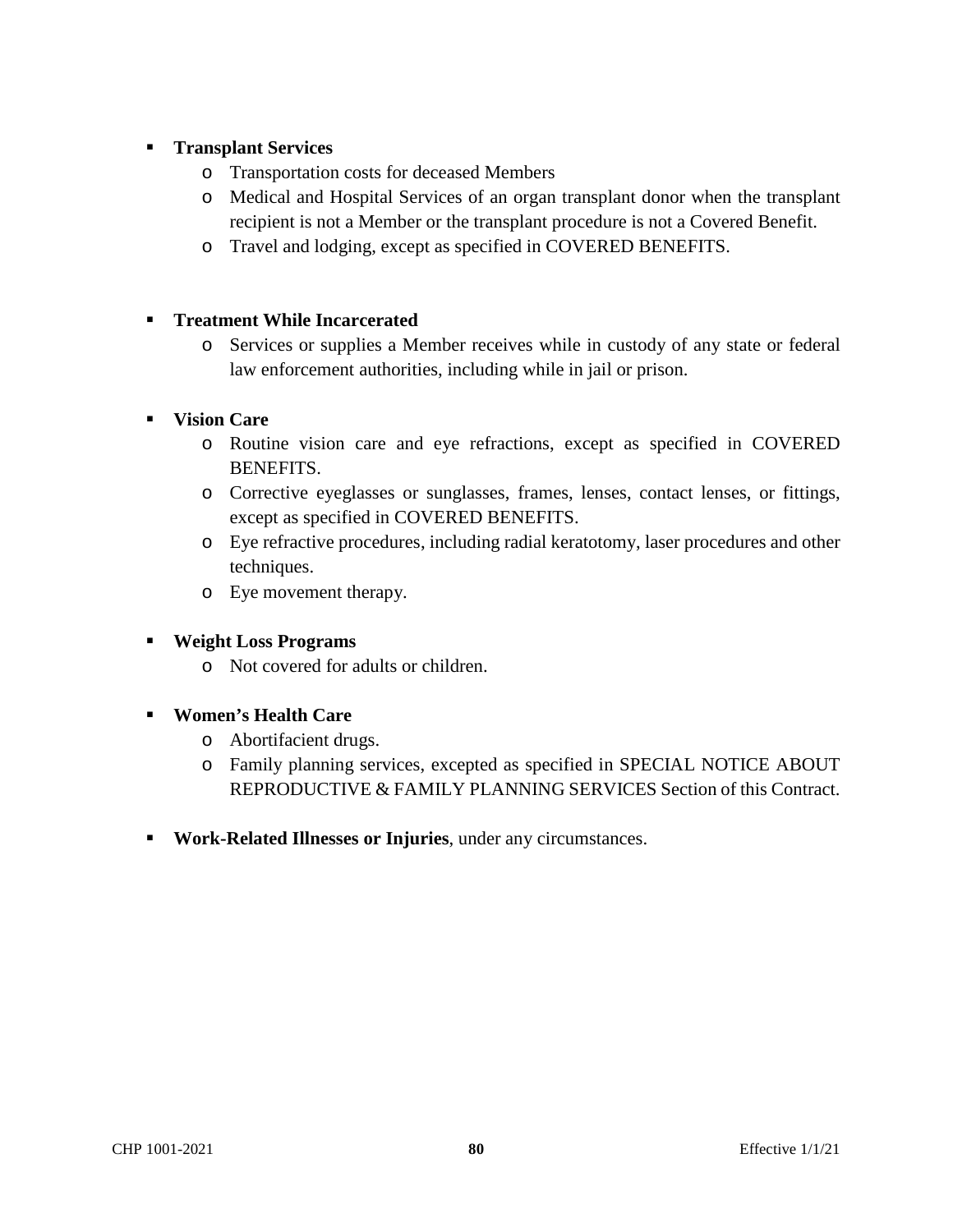# **CLAIMS**

#### **Notice of Claim**

Written notice of any Claim must be given to Us within **20 days** after the occurrence or commencement of any loss covered by the Plan, or as soon thereafter or as reasonably possible. Failure to give notice within 20 days will not invalidate or reduce a Claim if notice is given as soon as reasonably possible.

Notice given by or on behalf of the Member to Us or to any authorized agent of the Plan, with information sufficient to identify the Member, shall be deemed notice to Us.

#### **Claim Forms**

You may call or write to Us to notify Us of a Claim. Upon receipt of notice from You, we will furnish You, or the Member who is the Contract holder for this Contract, the forms needed for filing a proof of loss (a "Claim"). Forms will be furnished within 15 days after We receive notice from You. You may also access our website, www.christushealthplan.org, to obtain a claim form.

#### **Claim Submission**

Written Claims must be furnished to Us within 365 days after the date of service. However, in case of a Claim for loss for which We provide any periodic payment contingent upon continuing loss, this Claim may be furnished within 365 days after termination of each period for which We are liable. Failure to submit a Claim within the time required will not invalidate nor reduce any benefit if it is not reasonably possible to submit a Claim within 365 days, provided:

- 1) it was not reasonably possible to provide proof in that time; and
- 2) the proof is given within one year from the date Proof of Loss was otherwise required. This one-year limit will not apply in the absence of legal capacity.

We will notify You of the acceptance or rejection of a claim no later than the 15th business day after receipt of all items.

#### **Payment of Claims**

Benefits payable under this Contract will be paid within 5 days of notice of acceptance of Your claim. Where the Contract provides for periodic payments, the benefits will accrue and be paid monthly, subject to submission of a clean Claim.

A Claim will be considered a "clean" Claim if it contains all of the information required by Us to process for payment in accordance with the benefits without additional information. For example,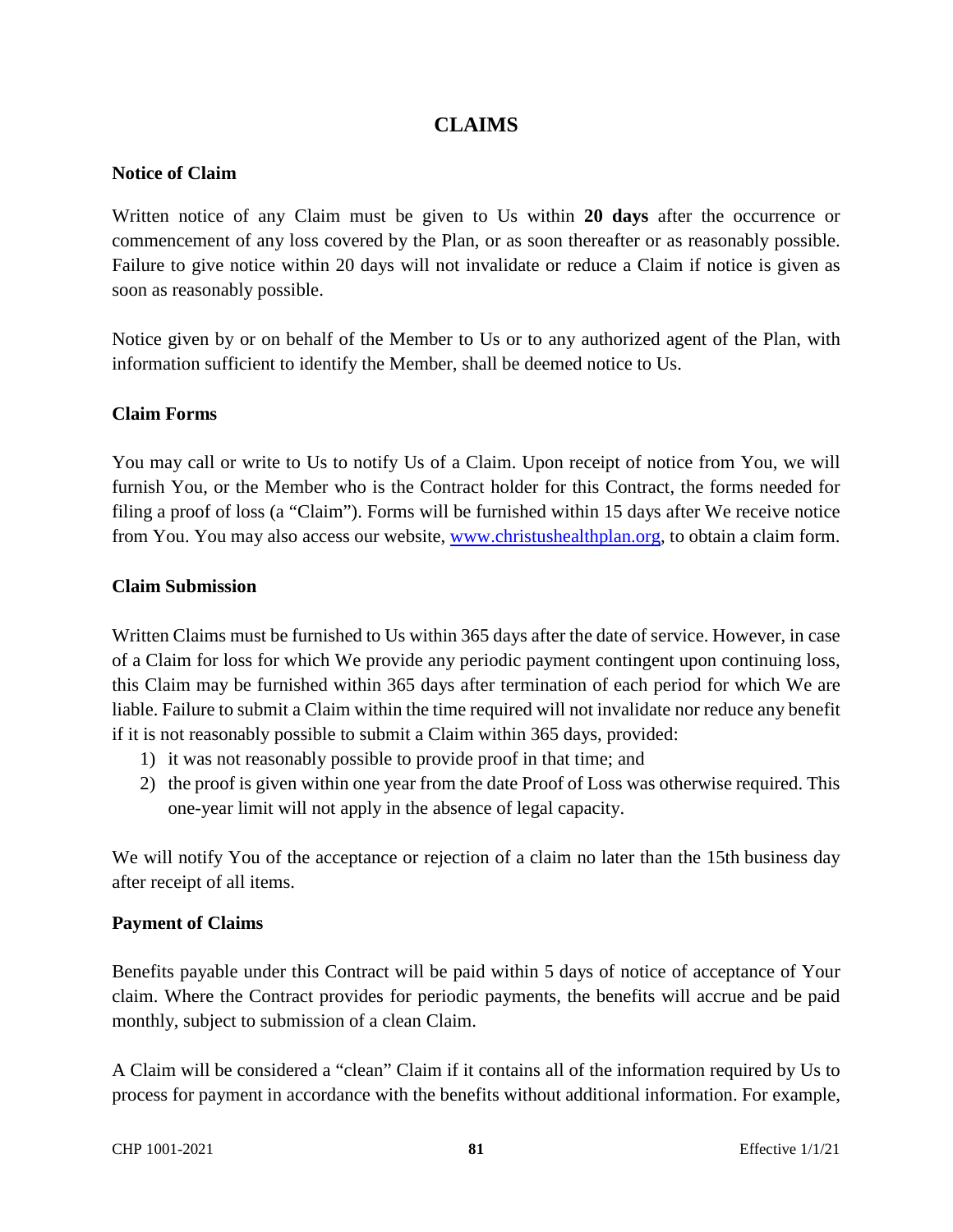a Claim may not be "clean" if it is incomplete, lacks medical record documentation, is suspicious or appears to be fraudulent, or suggests improper medical practice by the Provider.

Claims submitted for services received by a deceased Member will be payable in accordance with the beneficiary designation and the provisions respecting such payments. If no such designation or provision is provided, claims will be payable to the estate of the Member. Any other claims unpaid at the Member's death may, at Our option, be paid to the beneficiary. All other claims will be payable to the Member or to the Provider, at Our option.

# **Out-of-Network Emergency Claims and Payment**

If You receive Emergency Care Services from Non-Participating Providers, You are responsible for submitting the Claim. The Claim must contain an itemized statement of treatment, expenses, and diagnosis. The itemized Claim or statement must be submitted to Us as soon as possible at the following address:

> CHRISTUS Health Plan Attn: Claims Department 919 Hidden Ridge Irving, Texas 75038

# **Fraud and Abuse**

Anyone who knowingly presents a false or fraudulent claim for payment of a loss is guilty of a crime and subject to fines and confinement in state prison.

We may terminate Coverage for any type of fraudulent activity by You or the Members covered by this Contract.

#### **Subrogation**

This section will apply when another party is, or may be considered liable for a Member's injury, illness or other Condition. This includes insurance carriers who are financially liable; settlements or awards relating to the Member's injury, sickness, or other condition; medical malpractice lawsuits; and other sources of liability other than this Contract.

We are subrogated to all of the rights of the Member against any party liable for the Member's injury or illness; or is or may be liable for the payment for the medical treatment of such injury or occupational illness (including any insurance carrier), to the extent of the value of the medical benefits that may have been paid by Us. We may assert this right without consent from the Member.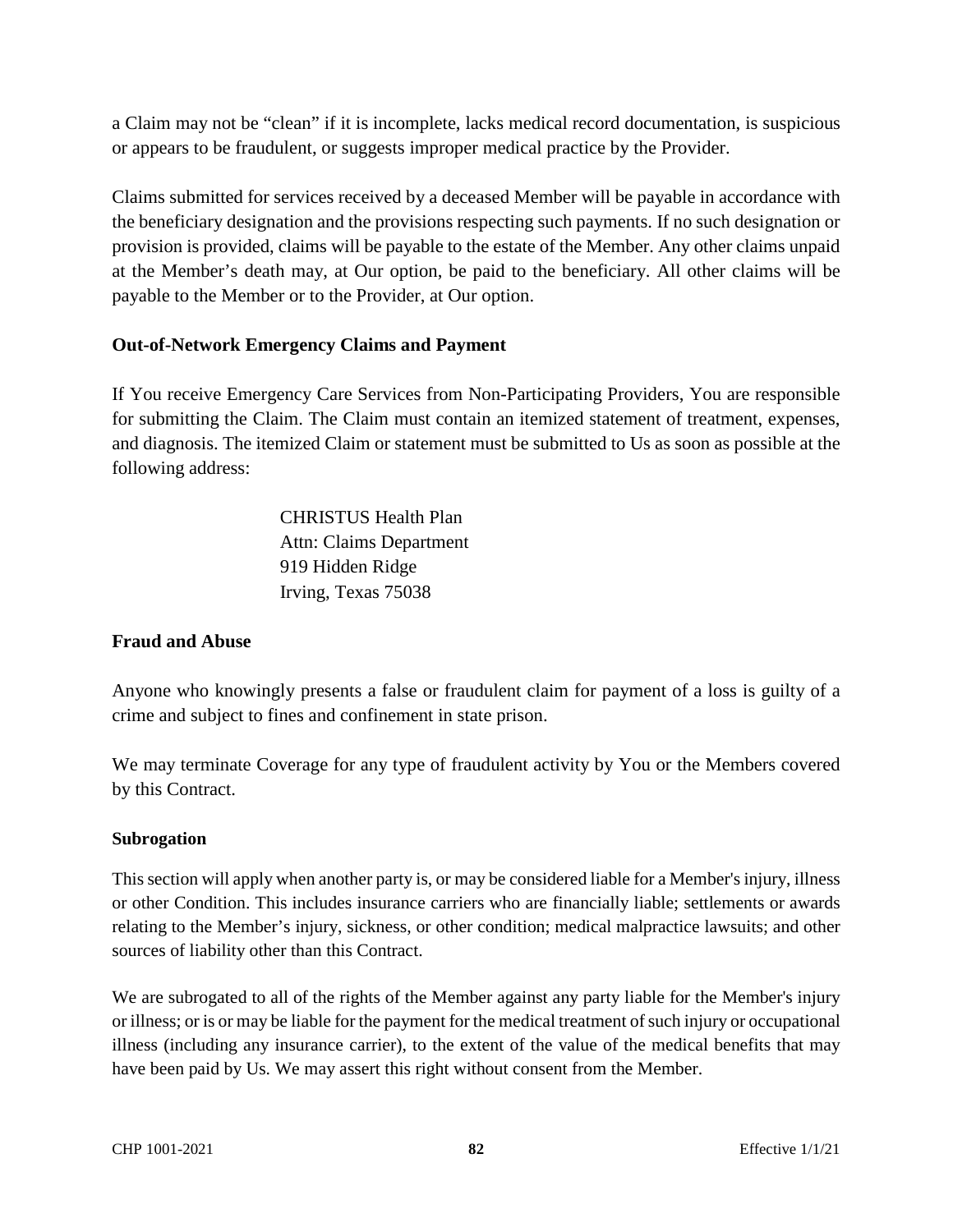This right includes, but is not limited to, the Member's rights under uninsured and underinsured motorist coverage; any no-fault insurance; medical payment coverage (auto, homeowners or otherwise); Workers' Compensation coverage; or other insurance, as well as the Member's rights under the Plan to bring an action to clarify his or her rights under that insurance.

We are not obligated in any way to pursue this right independently or on behalf of the Member, but may choose to pursue Our rights to reimbursement at Our sole discretion.

The Member is obligated to cooperate with Us and its agents in order to protect Our subrogation rights. Cooperation with Us means You will:

- provide Us with any relevant information requested;
- sign and deliver such documents as reasonably requested by Us to secure the subrogation Claim;
- obtain Our consent of the Plan or its agents before releasing any party from liability for payment of medical expenses.

If the Member enters into litigation or settlement negotiations regarding the obligations of other parties, the Member must not prejudice Our subrogation rights. If a Member fails to obtain prior written consent from Us and agrees to a settlement or releases any party from liability for payment of medical expenses, or otherwise fails to cooperate with this provision, including executing any documents required herein, the Member will be required to repay CHP for the value of any benefits that were paid under Us.

If You are in an accident and another person or entity may be legally liable to You, notify the Plan's Subrogation Services immediately at:

> CHRISTUS Health Plan Attn: COB, Subrogation and Recovery Department PO Box 169001 Irving, Texas 75016-9001

Written proof of loss must be furnished to the insurer at its said office in case of claim for loss for which this contract provides any periodic payment contingent upon continuing loss within ninety days after the termination of the period for which the insurer is liable and in case of claim for any other loss within ninety days after the date of such loss. Failure to furnish such proof within the time required shall not invalidate nor reduce any claim if it was not reasonably possible to give proof within such time, provided such proof is furnished as soon as reasonably possible and in no event, except in the absence of legal capacity, later than one year from the time proof is otherwise required.

Indemnities payable under this contract for any loss other than loss for which this contract provides any periodic payment will be paid immediately upon receipt of due written proof of such loss. Subject to due written proof of loss, all accrued indemnities for loss for which this contract provides periodic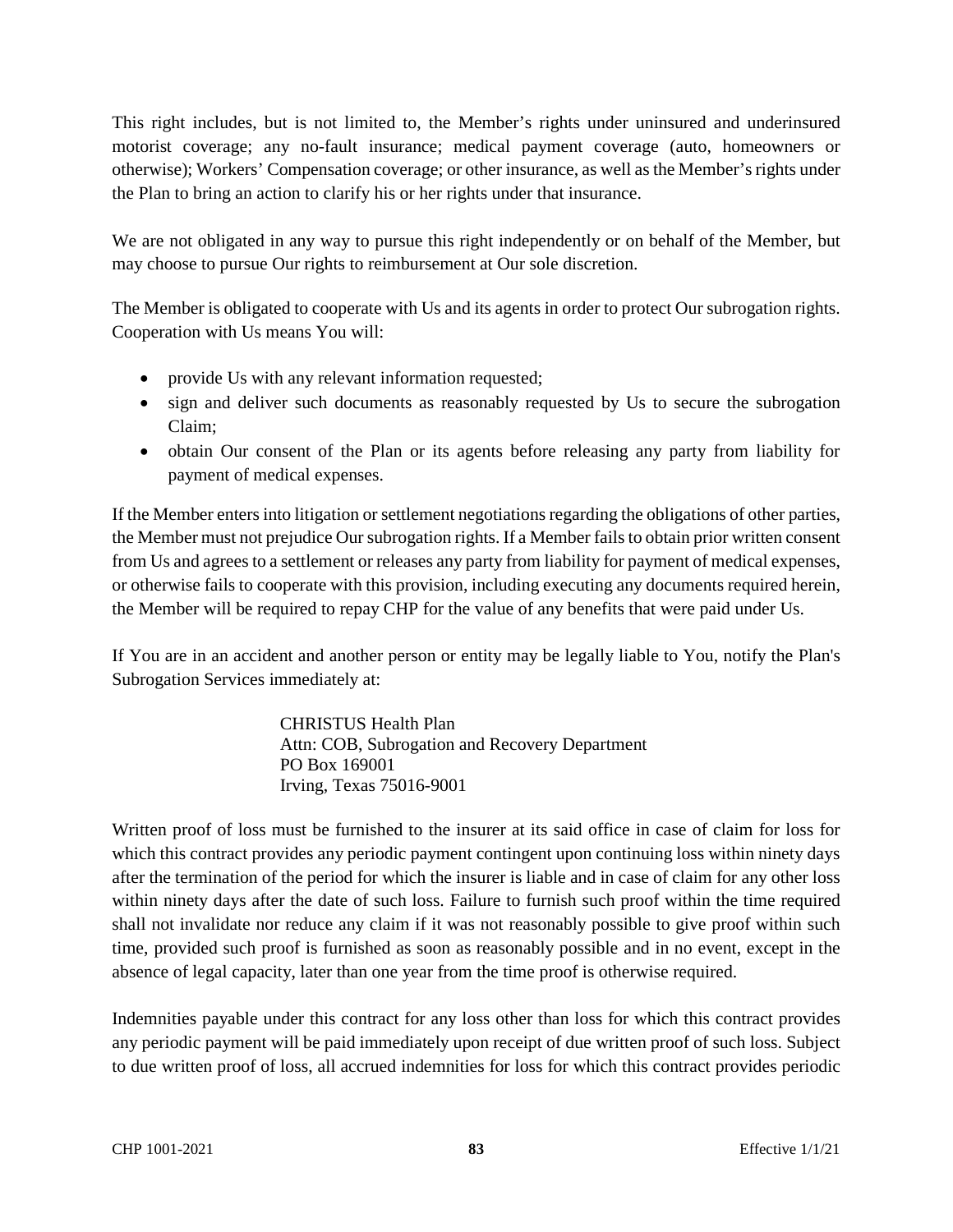payment will be paid monthly and any balance remaining unpaid upon the termination of liability will be paid immediately upon receipt of due written proof.

The Plan may pursue recovery against underinsured/uninsured motorist coverage or medical payments coverage only if the covered individual or the covered individual's immediate family did not pay the premiums for the coverage.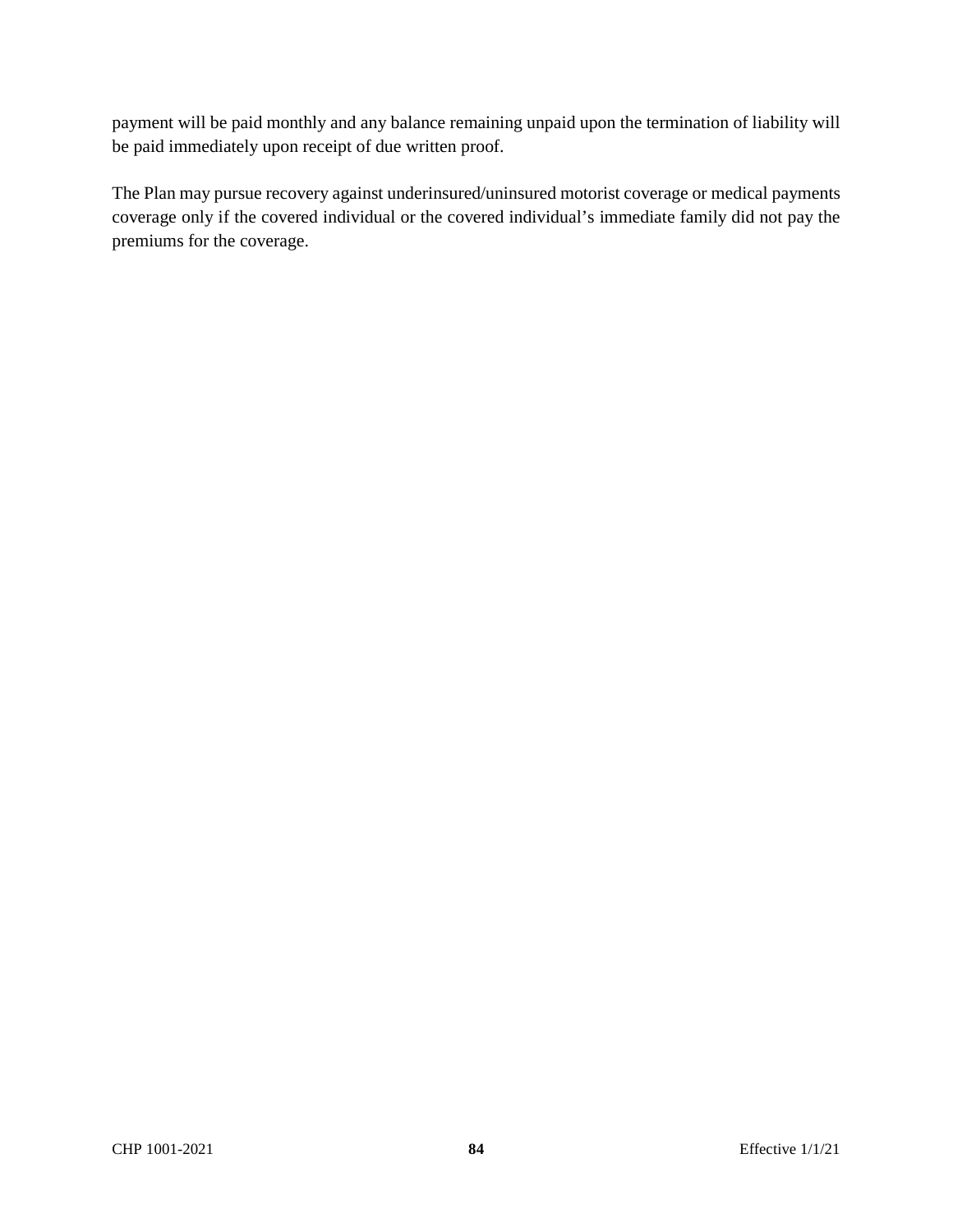# **COORDINATION OF THIS CONTRACT'S BENEFITS WITH OTHER BENEFITS**

This section of the Contract applies when a person has health care coverage under more than one health plan. "Health plan" is defined below.

The rules in this section govern the order in which each health plan, including this Plan, will pay a claim for benefits. The order process is called "COB."

The health plan that pays first is called the primary plan. The primary plan must pay benefits in accord with its contract terms without regard to the possibility that another health plan may cover some expenses.

The health plan that pays after the primary plan is the secondary plan. The secondary plan may reduce the benefits it pays so that payments from all plans equal 100 percent of the total allowable expense.

# **Definitions**

(a) A "health plan" is any of the following that provides benefits or services for medical or dental care or treatment. If separate contracts are used to provide coordinated health for members of a group, the separate contracts are considered parts of the same health plan and there is no coordination among those separate contracts.

(1) Health plan includes:

- group, blanket, or franchise accident and health insurance policies, excluding disability income protection coverage;
- individual and group health maintenance organization evidences of coverage; individual accident and health insurance policies;
- individual and group preferred provider benefit plans and exclusive provider benefit plans;
- group insurance contracts, individual insurance contracts and Subscriber contracts that pay or reimburse for the cost of dental care;
- medical care components of individual and group long-term care contracts;
- limited benefit coverage that is not issued to supplement individual or group inforce policies;
- uninsured arrangements of group or group-type coverage;
- the medical benefits coverage in automobile insurance contracts; and
- Medicare or other governmental benefits, as permitted by law.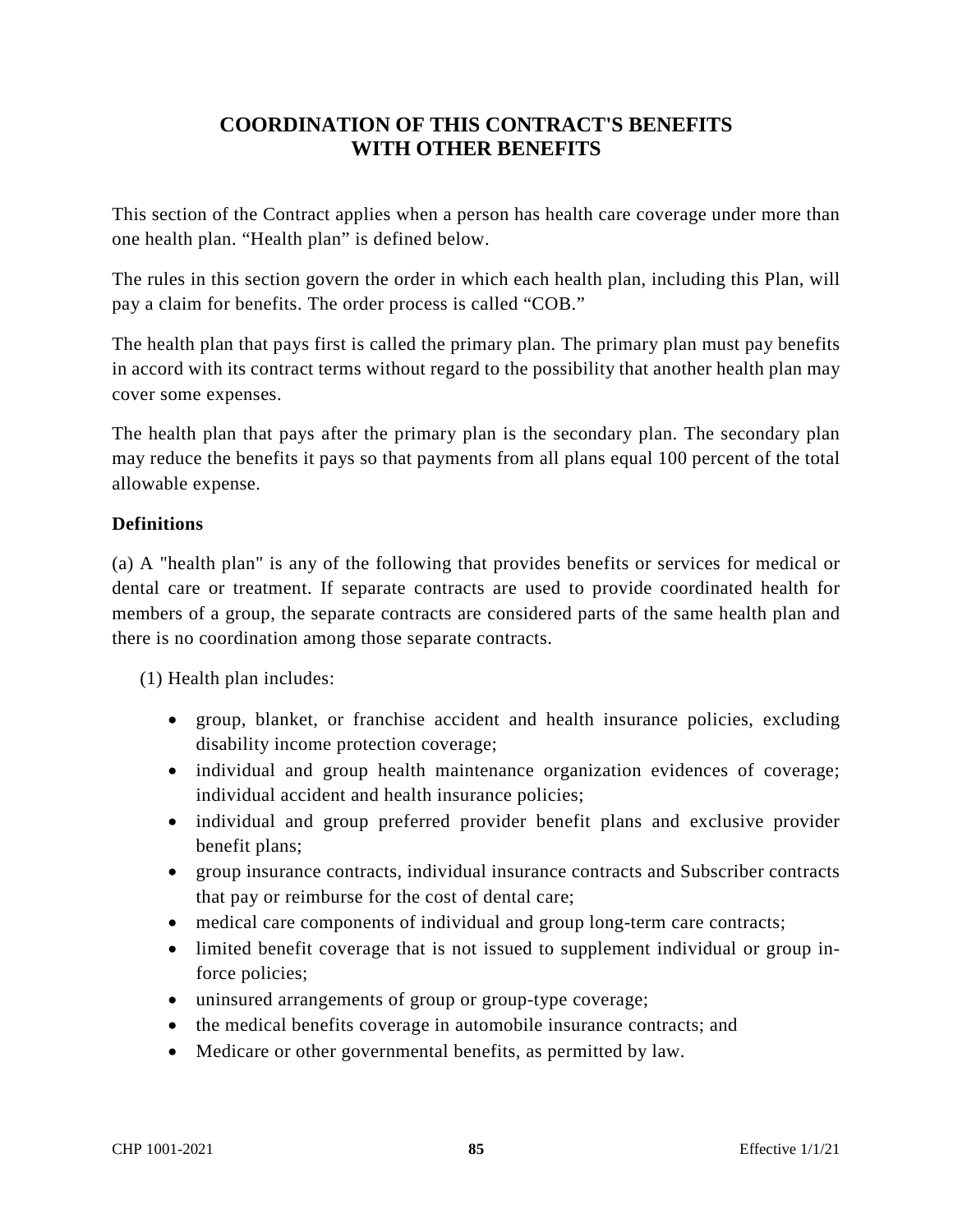- (2) Health plan does not include:
	- disability income protection coverage;
	- the Texas Health Insurance Pool:
	- workers' compensation insurance coverage;
	- hospital confinement indemnity coverage or other fixed indemnity coverage; specified disease coverage;
	- supplemental benefit coverage;
	- accident only coverage;
	- specified accident coverage;
	- school accident-type coverages that cover students for accidents only, including athletic injuries, either on a "24-hour" or a "to and from school" basis;
	- benefits provided in long-term care insurance contracts for non-medical services, for example, personal care, adult day care, homemaker services, assistance with activities of daily living, respite care, and custodial care or for contracts that pay a fixed daily benefit without regard to expenses incurred or the receipt of services;
	- Medicare supplement policies;
	- a state plan under Medicaid;
	- a governmental plan that, by law, provides benefits that are in excess of those of any private insurance plan or other nongovernmental plan; or
	- an individual accident and health insurance contract that is designed to fully integrate with other policies through a variable deductible.

Each contract for coverage under (a)(1) or (a)(2) is a separate health plan. If a health plan has two parts and COB rules apply only to one of the two, each of the parts is treated as a separate health plan.

(b) "This Plan" means, in this section, the part of this Contract providing the health care benefits to which this section applies and which may be reduced because of the benefits of other health plans. Any other part of the Contract providing health care benefits is separate from this Plan. A contract may apply one COB provision to certain benefits, such as dental benefits, coordinating only with like benefits, and may apply other separate COB provisions to coordinate other benefits.

The "**Order of Benefit Determination Rules**" below determine whether this Plan is a primary plan or secondary plan when a Member has health care coverage under more than one health plan. When this Plan is primary, it determines payment for its benefits first before those of any other health plan without considering any other health plan's benefits. When this Plan is secondary, it determines its benefits after those of another health plan and may reduce the benefits it pays so that all health plan benefits equal 100 percent of the total allowable expense.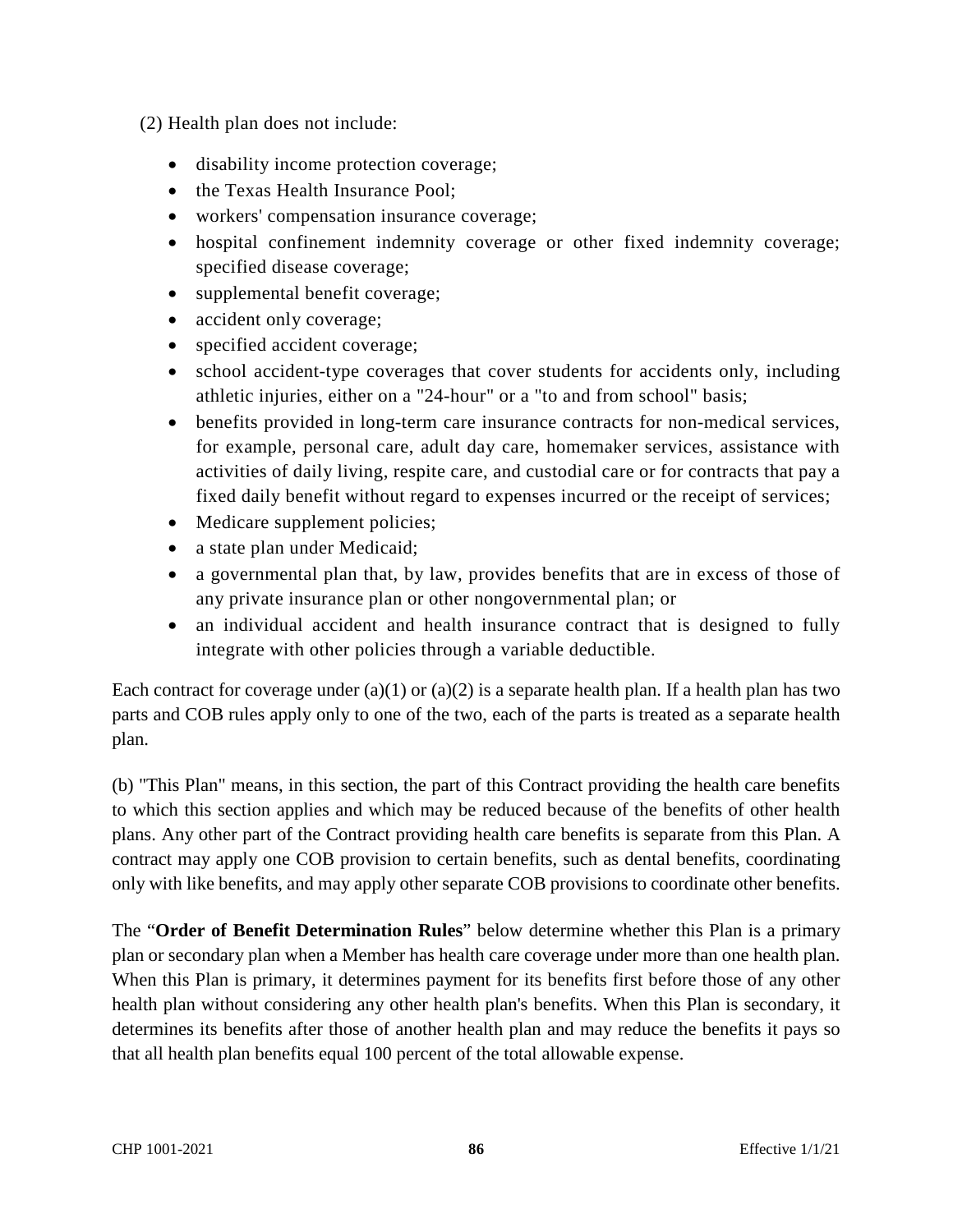(c) "Allowable expense" is a health care expense, including deductibles, and copayments, that is covered at least in part by any health plan covering the Member. When a health plan provides benefits in the form of services, such as this Plan, the reasonable cash value of each service will be considered an allowable expense and a benefit paid. An expense that is not covered by any health plan covering the Member is not an allowable expense. In addition, any expense that a health care provider or physician by law or in accord with a contractual agreement is prohibited from charging the Member is not an allowable expense.

The following are examples of expenses that are not allowable expenses:

- (1) The difference between the cost of a semi-private hospital room and a private hospital room is not an allowable expense, unless one of the health plans provides coverage for private hospital room expenses.
- (2) If a Member is covered by two or more health plans that do not have negotiated fees and compute their benefit payments based on the usual and customary fees, allowed amounts, or relative value schedule reimbursement methodology, or other similar reimbursement methodology, any amount in excess of the highest reimbursement amount for a specific benefit is not an allowable expense.
- (3) If a Member is covered by two or more health plans that provide benefits or services on the basis of negotiated fees, an amount in excess of the highest of the negotiated fees is not an allowable expense.
- (4) If a Member is covered by one health plan that does not have negotiated fees and that calculates its benefits or services based on usual and customary fees, allowed amounts, relative value schedule reimbursement methodology, or other similar reimbursement methodology, and another health plan that provides its benefits or services based on negotiated fees, the primary plan's payment arrangement must be the allowable expense for all health plans. However, if the health care provider or physician has contracted with the secondary plan to provide the benefit or service for a specific negotiated fee or payment amount that is different than the primary plan's payment arrangement and if the health care provider's or physician's contract permits, the negotiated fee or payment must be the allowable expense used by the secondary plan to determine its benefits.
- (5) The amount of any benefit reduction by the primary plan because a Member has failed to comply with the primary plan's provisions is not an allowable expense. Examples of these types of provisions include second surgical opinions, prior authorization of admissions, and preferred health care provider and physician arrangements.

(d) "Allowed amount" is the amount of a billed charge that a health plan determines to be covered for services provided by a non-preferred health care provider or physician. The allowed amount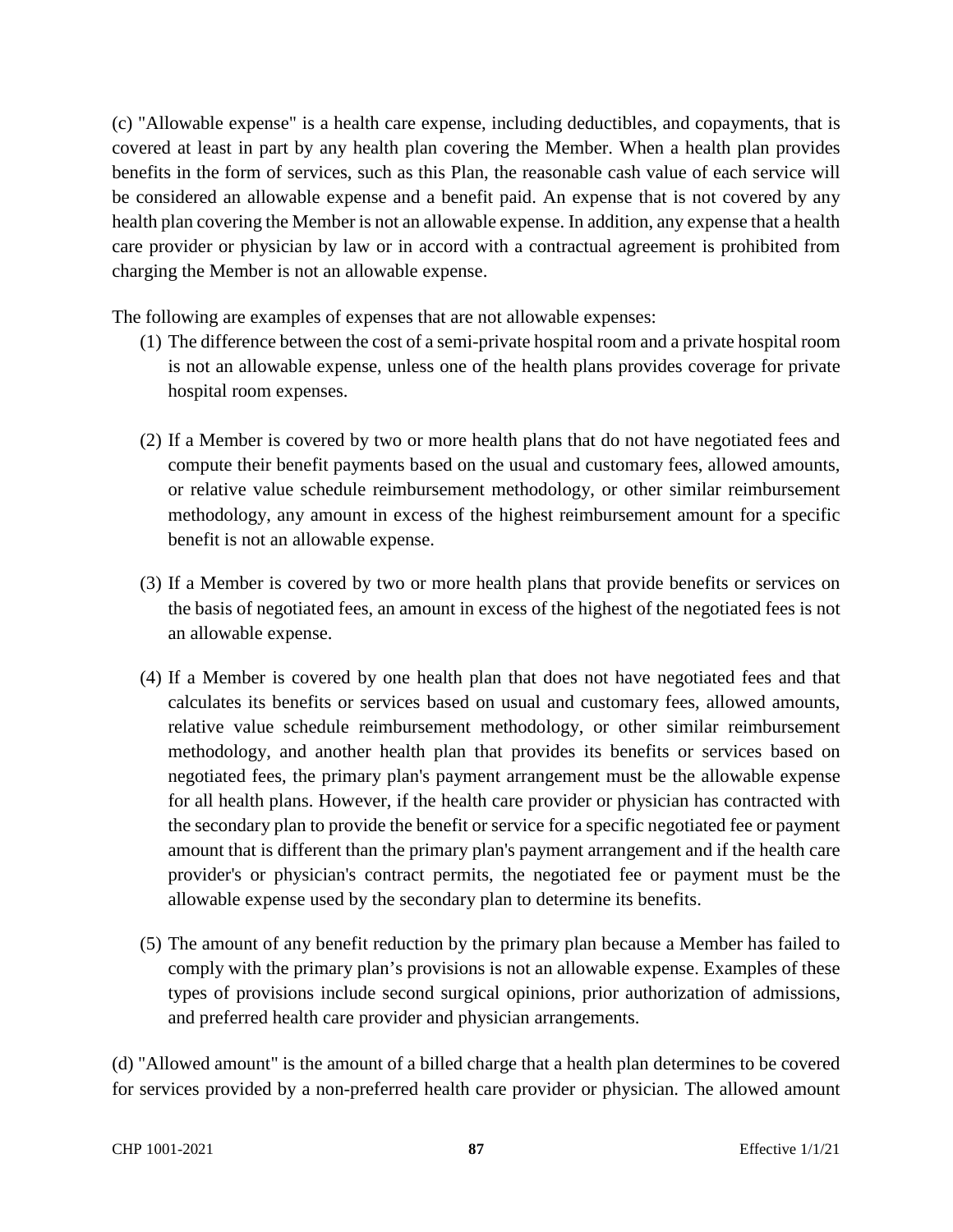includes both the health plan's payment and any applicable deductible or copayment amounts for which the Member is responsible.

(e) "Closed panel plan" is a health plan that provides health care benefits to covered persons primarily in the form of services through a panel of health care providers and physicians that have contracted with or are employed by the health plan, and that excludes coverage for services provided by other health care providers and physicians, except in cases of emergency or referral by a panel member.

(f) "Custodial parent" is the parent with the right to designate the primary residence of a child by a court order under the Texas Family Code or other applicable law, or in the absence of a court order, is the parent with whom the child resides more than one-half of the calendar year, excluding any temporary visitation.

# **Order of Benefit Determination Rules**

When a Member is covered by two or more health plans, the rules for determining the order of benefit payments are as follows:

- (a) The primary plan pays or provides its benefits according to its terms of coverage and without regard to the benefits under any other health plan.
- (b) Except as provided in (c), a health plan that does not contain a COB provision that is consistent with this Contract is always primary unless the provisions of both health plans state that the complying plan is primary.
- (c) Coverage that is obtained by virtue of membership in a group that is designed to supplement a part of a basic package of benefits and provides that this supplementary coverage must be excess to any other parts of the health plan provided by the contract holder. Examples of these types of situations are major medical coverages that are superimposed over base plan hospital and surgical benefits, and insurance type coverages that are written in connection with a closed panel plan to provide out-ofnetwork benefits.
- (d) A health plan may consider the benefits paid or provided by another health plan in calculating payment of its benefits only when it is secondary to that other health plan.
- (e) If the primary plan is a closed panel plan and the secondary plan is not, the secondary plan must pay or provide benefits as if it were the primary plan when a covered person uses a non-contracted health care provider or physician, except for emergency services or authorized referrals that are paid or provided by the primary plan.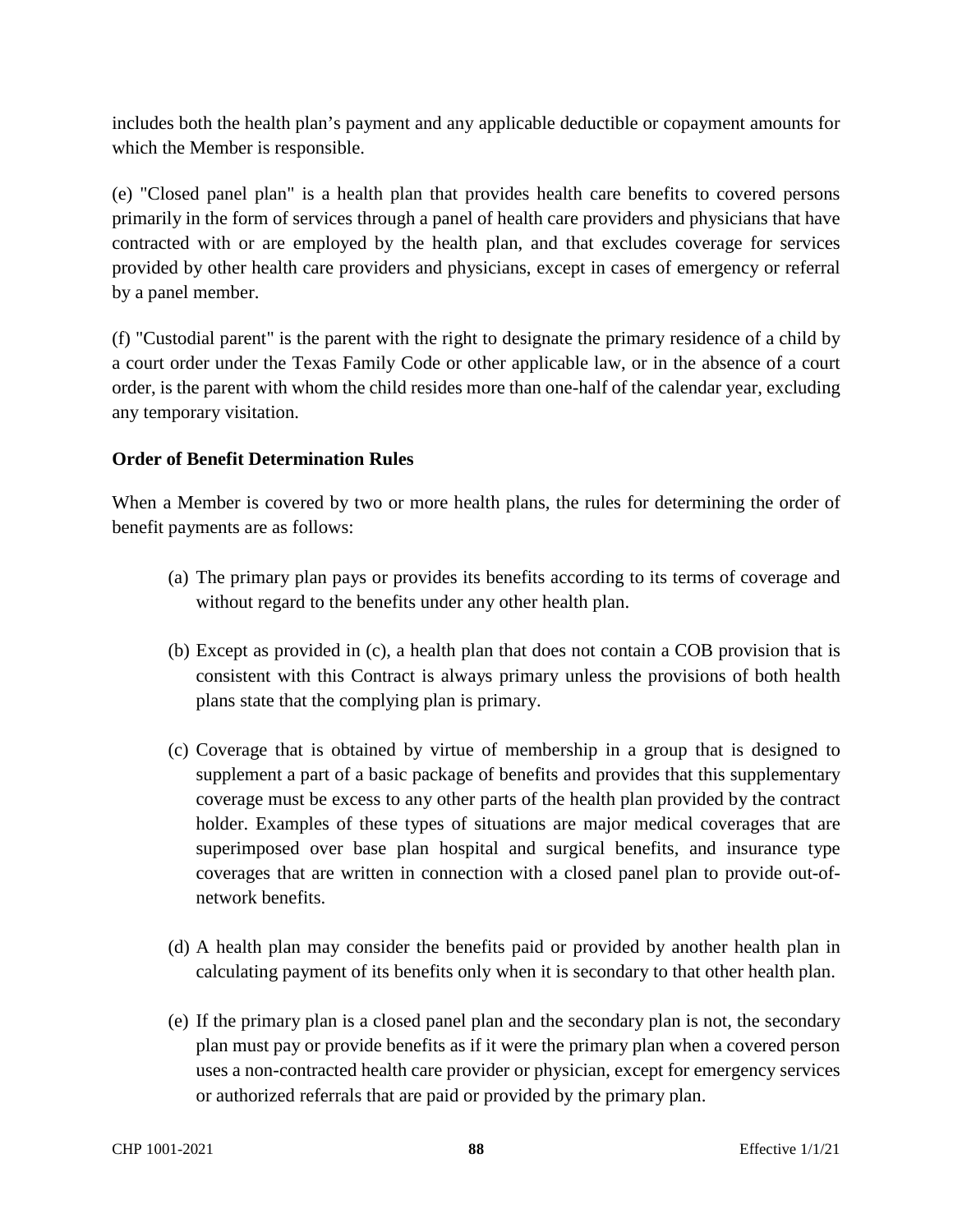- (f) When multiple contracts providing coordinated coverage are treated as a single plan under this section, this section applies only to the health plan as a whole, and coordination among the component contracts is governed by the terms of the contracts. If more than one carrier pays or provides benefits under the health plan, the carrier designated as primary within the health plan must be responsible for the health plan's compliance with this subchapter.
- (g) If a person is covered by more than one secondary plan, the order of benefit determination rules of this section decide the order in which secondary plans' benefits are determined in relation to each other. Each secondary plan must take into consideration the benefits of the primary plan or plans and the benefits of any other health plan that, under the rules in this section, has its benefits determined before those of that secondary plan.
- (h) Each health plan determines its order of benefits using the first of the following rules that apply:
	- 1. Nondependent or Dependent. The health plan that covers the Member other than as a dependent, for example as an employee, member, contractholder, Subscriber, or retiree, is the primary plan, and the health plan that covers the Member as a dependent is the secondary plan. However, if the Member is a Medicare beneficiary and, as a result of federal law, Medicare is secondary to the health plan covering the Member as a dependent and primary to the plan covering the Member as other than a dependent, then the order of benefits between the two health plans is reversed so that the health plan covering the Member as an employee, member, contractholder, Subscriber, or retiree is the secondary plan and the other health plan is the primary plan. An example includes a retired employee.
	- 2. Dependent Child Covered Under More Than One Health Plan. Unless there is a court order stating otherwise, health plans covering a dependent child must determine the order of benefits using the following rules that apply:
		- A. For a dependent child whose parents are married or are living together, whether or not they have ever been married: (A) The health plan of the parent whose birthday falls earlier in the calendar year is the primary plan; or (B) If both parents have the same birthday, the health plan that has covered the parent the longest is the primary plan.
		- B. For a dependent child whose parents are divorced, separated, or not living together, whether or not they have ever been married: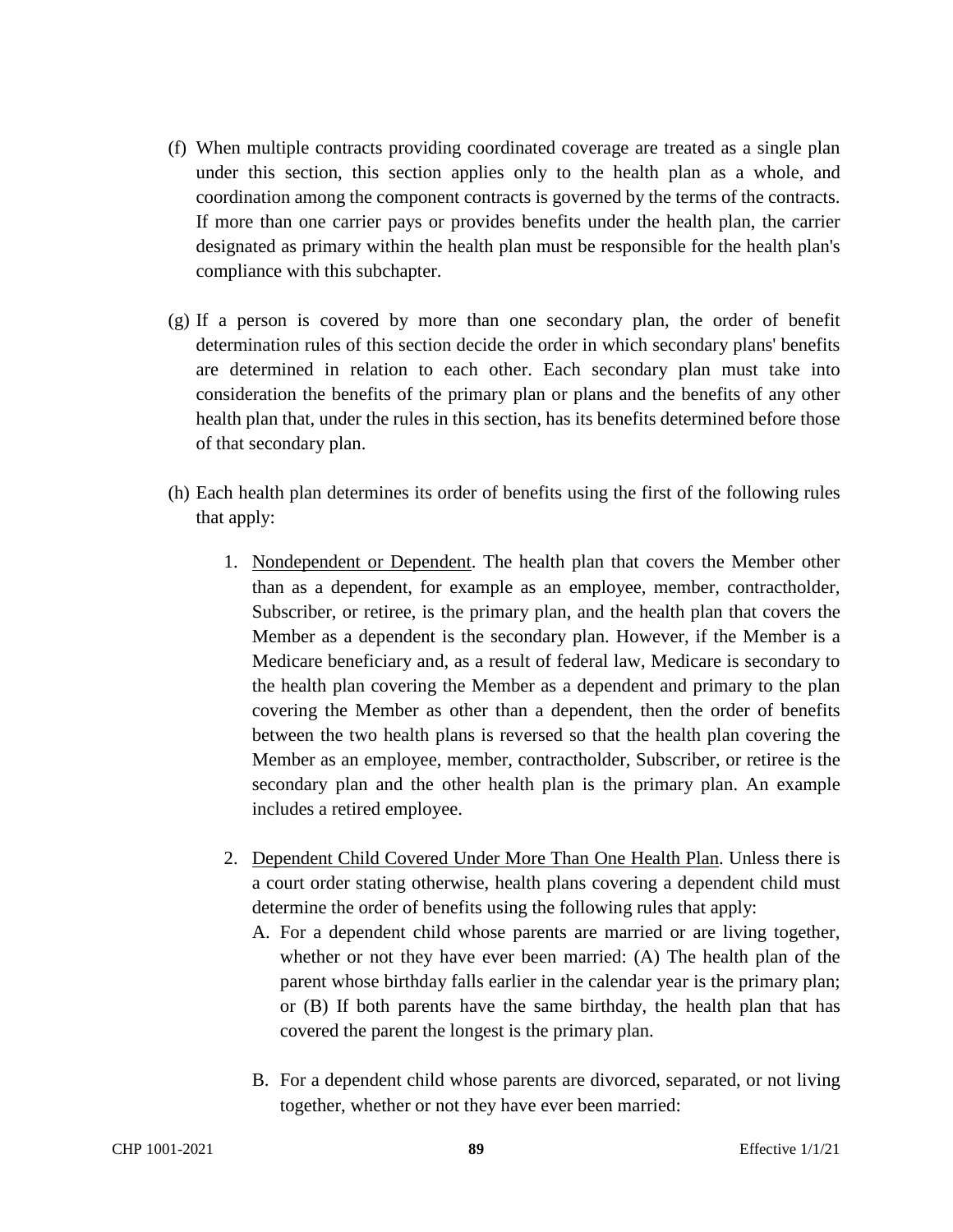- i. if a court order states that one of the parents is responsible for the dependent child's health care expenses or health care coverage and the health plan of that parent has actual knowledge of those terms, that health plan is primary for plan years commencing after the health plan is given notice of the court decree;
- ii. if a court order states that both parents are responsible for the dependent child's health care expenses or health care coverage, the provisions of  $(h)(2)(A)$  determine the order of benefits;
- iii. if a court order states that the parents have joint custody without specifying that one parent has responsibility for the health care expenses or health care coverage of the dependent child, the provisions of  $(h)(2)(A)$  determine the order of benefits;
- iv. if there is no court order allocating responsibility for the dependent child's health care expenses or health care coverage, the order of benefits for the child are as follows: (I) the health plan covering the custodial parent; (II) the health plan covering the spouse of the custodial parent; (III) the health plan covering the noncustodial parent; then (IV) the health plan covering the spouse of the noncustodial parent.
- C. For a dependent child covered under more than one health plan of individuals who are not the parents of the child, the provisions of  $(h)(2)(A)$ or  $(h)(2)(B)$  above determine the order of benefits as if those individuals were the parents of the child.
- D. For a dependent child who has coverage under either or both parents' health plans and has his or her own coverage as a dependent under a spouse's health plan, (h)(5) applies.
- E. In the event the dependent child's coverage under the spouse's health plan began on the same date as the dependent child's coverage under either or both parents' health plans, the order of benefits must be determined by applying the birthday rule in  $(h)(2)(A)$  to the dependent child's parent(s) and the dependent's spouse.
- 3. Active, Retired, or Laid-off Employee. The health plan that covers a person as an active employee, that is, an employee who is neither laid off nor retired, is the primary plan. The health plan that covers that same person as a retired or laid-off employee is the secondary plan. The same would hold true if a person is a dependent of an active employee and that same person is a dependent of a retired or laid-off employee. If the health plan that covers the same person as a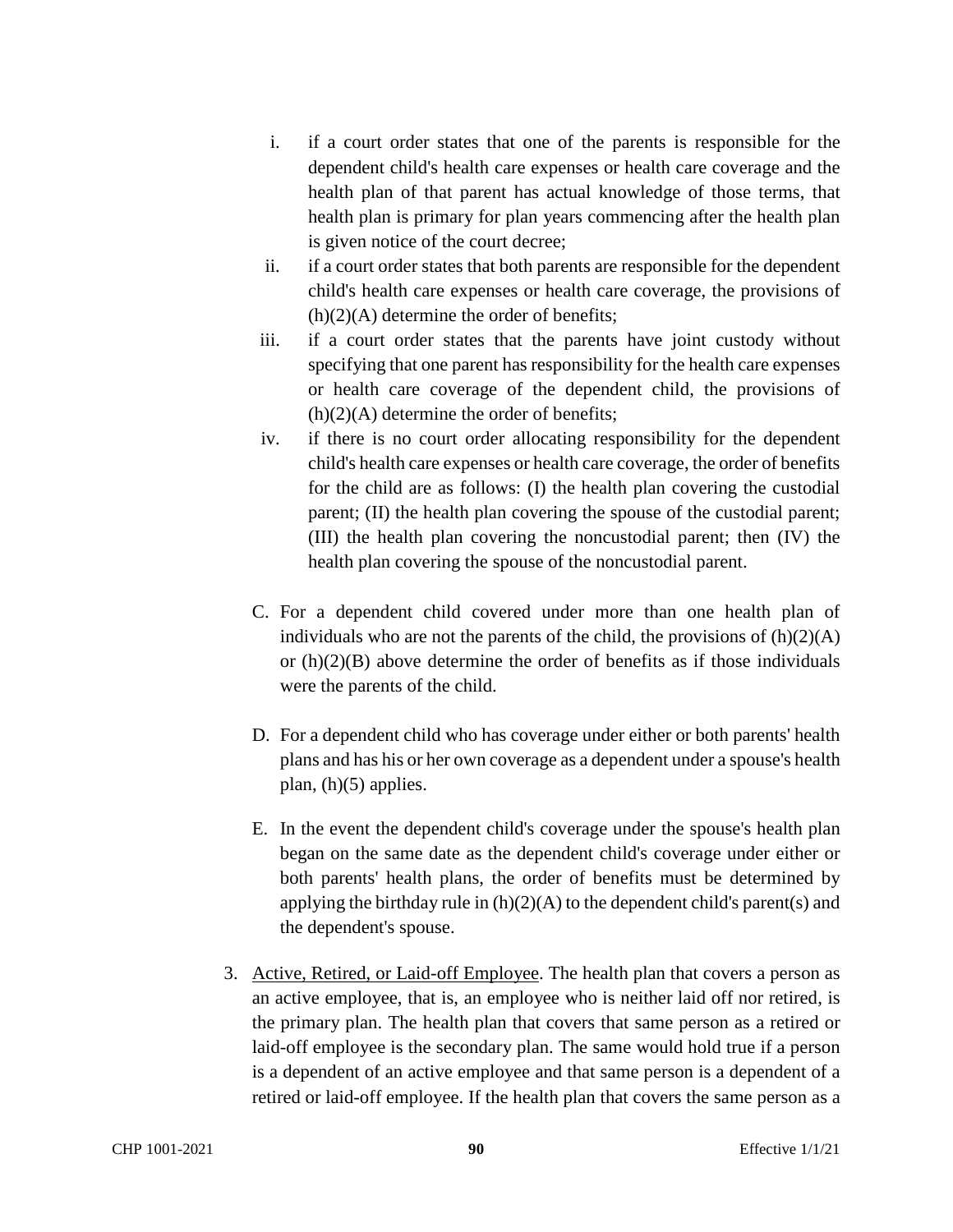retired or laid-off employee or as a dependent of a retired or laid-off employee does not have this rule, and as a result, the health plans do not agree on the order of benefits, this rule does not apply. This rule does not apply if (h)(1) can determine the order of benefits.

- 4. COBRA or State Continuation Coverage. If a person whose coverage is provided under COBRA or under a right of continuation provided by state or other federal law is covered under another health plan, the health plan covering the person as an employee, member, Subscriber, or retiree or covering the person as a dependent of an employee, member, Subscriber, or retiree is the primary plan, and the COBRA, state, or other federal continuation coverage is the secondary plan. If the other health plan does not have this rule, and as a result, the health plans do not agree on the order of benefits, this rule does not apply. This rule does not apply if (h)(1) can determine the order of benefits.
- 5. Longer or Shorter Length of Coverage. The health plan that has covered the person as an employee, member, contractholder, Subscriber, or retiree longer is the primary plan, and the health plan that has covered the person the shorter period is the secondary plan.
- 6. If the preceding rules do not determine the order of benefits, the allowable expenses must be shared equally between the health plans meeting the definition of health plan. In addition, this Plan will not pay more than it would have paid had it been the primary plan.

# **Effect on the Benefits of this Plan**

(a) When this Plan is secondary, it may reduce its benefits so that the total benefits paid or provided by all health plans are not more than the total allowable expenses. In determining the amount to be paid for any claim, the secondary plan will calculate the benefits it would have paid in the absence of other health care coverage and apply that calculated amount to any allowable expense under its health plan that is unpaid by the primary plan. The secondary plan may then reduce its payment by the amount so that, when combined with the amount paid by the primary plan, the total benefits paid or provided by all health plans for the claim equal 100 percent of the total allowable expense for that claim. In addition, the secondary plan must credit to its plan deductible any amounts it would have credited to its deductible in the absence of other health care coverage.

(b) If a covered person is enrolled in two or more closed panel plans and if, for any reason, including the provision of service by a non-panel provider, benefits are not payable by one closed panel plan, COB must not apply between that plan and other closed panel plans.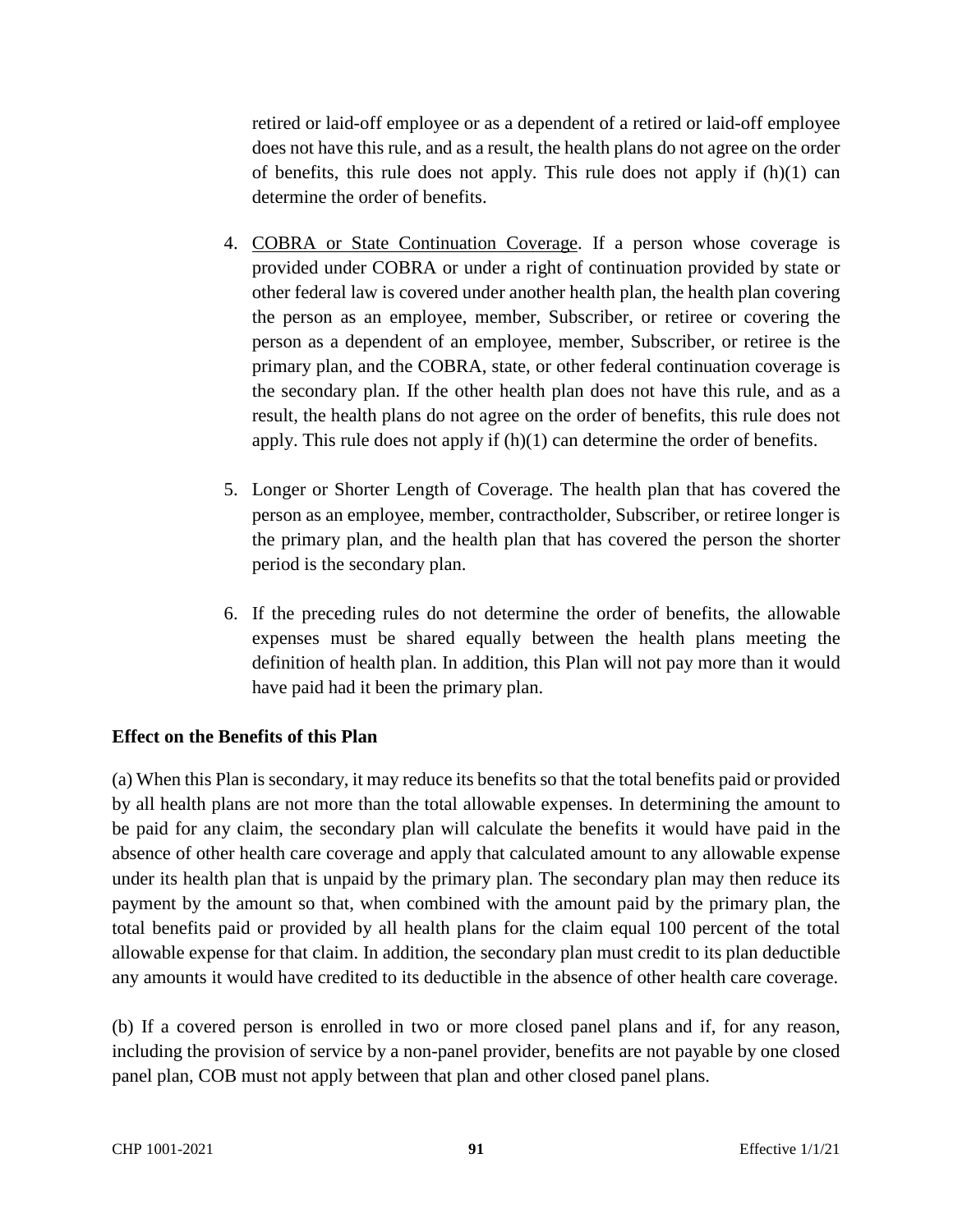# **Compliance with Federal and State Laws Concerning Confidential Information**

Certain facts about health care coverage and services are needed to apply these COB rules and to determine benefits payable under this Plan and other health plans.

HMS, the Plan's COB contractor, will comply with federal and state law concerning confidential information for the purpose of applying the rules in this section and determining benefits payable under this Plan and other health plans covering the person claiming benefits.

Each Member claiming benefits under this Plan must give HMS any facts it needs to apply these rules and determine benefits.

#### **Facility of Payment**

A payment made under another health plan may include an amount that should have been paid under this Plan.

If it does, HMS may pay that amount to the organization that made that payment. That amount will then be treated as though it were a benefit paid under this plan. HMS will not have to pay that amount again. The term "payment made" includes providing benefits in the form of services, in which case "payment made" means the reasonable cash value of the benefits provided in the form of services.

# **Right of Recovery**

If the amount of the payments made by HMS is more than it should have paid under this COB provision, it may recover the excess from one or more of the persons it has paid or for whom it has paid or any other person or organization that may be responsible for the benefits or services provided for the covered person. The "amount of the payments made" includes the reasonable cash value of any benefits provided in the form of services.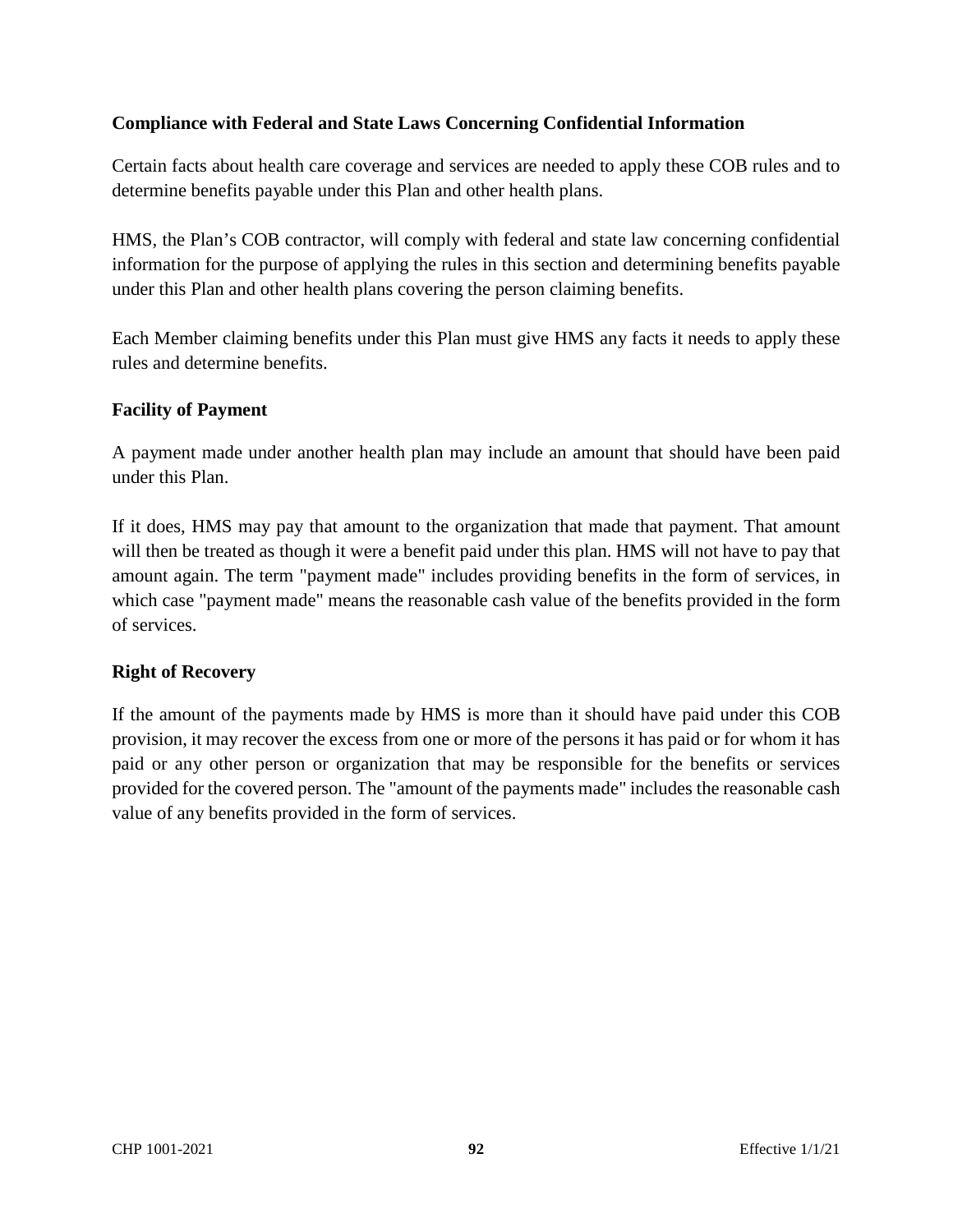# **CONSUMER EXPLANATORY BOOKLET COORDINATION OF BENEFITS (COB)**

### **IMPORTANT NOTICE**

This is a summary of only a few of the provisions of your health plan to help you understand COB, which can be very complicated. This is not a complete description of all of the coordination rules and procedures, and does not change or replace the language contained in your insurance contract, which determines your benefits.

#### **Double Coverage**

It is common for family members to be covered by more than one health care plan. This happens, for example, when a husband and wife both work and choose to have family coverage through both employers.

When you are covered by more than one health plan, state law permits your insurers to follow a procedure called "coordination of benefits" to determine how much each should pay when you have a claim. The goal is to make sure that the combined payments of all plans do not add up to more than your covered health care expenses.

COB is complicated and covers a wide variety of circumstances. This is only an outline of some of the most common ones. If your situation is not described, read your evidence of coverage or contact the Texas Department of Insurance.

#### **Primary or Secondary?**

You will be asked to identify all the plans that cover members of your family. We need this information to determine whether we are the "primary" or "secondary" benefit payer. The primary plan always pays first when you have a claim. Any plan that does not contain Texas' COB rules will always be primary unless the provisions of both plans state that the complying plan is primary.

#### **When This Plan is Primary**

If you or a family member is covered under another plan in addition to this one, we will be primary when:

#### **Your Own Expenses**

• the claim is for your own health care expenses, unless you are covered by Medicare and both you and your spouse are retired.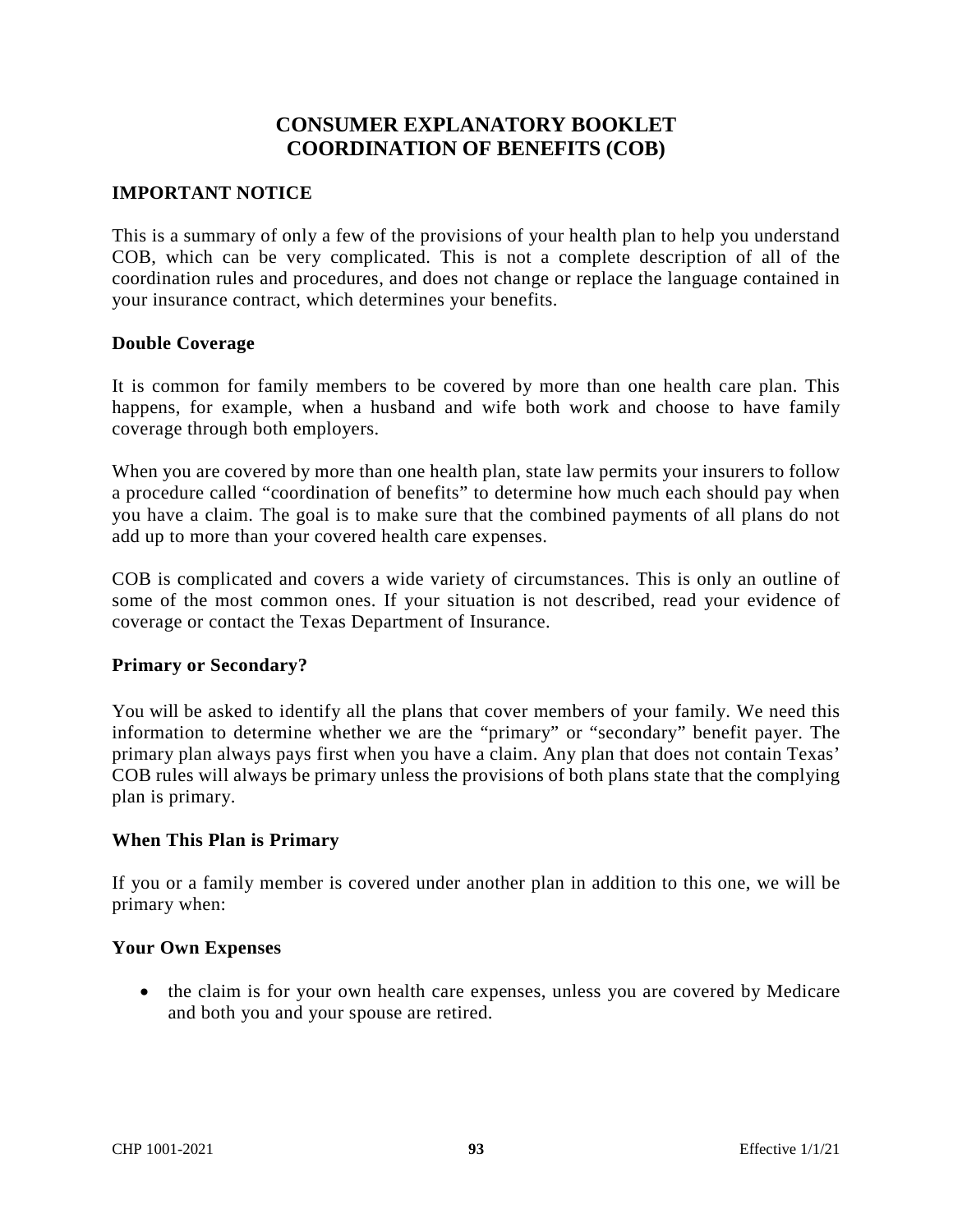## **Your Spouse's Expenses**

• the claim is for your spouse, who is covered by Medicare, and you are not both retired.

### **Your Child's Expenses**

- the claim is for the health care expenses of your child who is covered by this plan and:
	- o you are married and your birthday is earlier in the year than your spouse's, or you are living with another individual, regardless of whether or not you have ever been married to that individual, and your birthday is earlier than that other individual's birthday. This is known as the "birthday rule"; or
	- o you are separated or divorced and you have informed us of a court order that makes you responsible for the child's health care expenses; or
	- o there is no court order, but you have custody of the child.

#### **Other Situations**

We will be primary when any other provisions of state or federal law require us to be.

#### **How We Pay Claims When We Are Primary**

When we are the primary plan, we will pay the benefits in accord with the terms of your contract, just as if you had no other health care coverage under any other plan.

#### **When This Plan is Secondary**

We will be secondary whenever the rules do not require us to be primary.

#### **How We Pay Claims When We Are Secondary**

When we are the secondary plan, we do not pay until after the primary plan has paid its benefits. We will then pay part or all of the allowable expenses left unpaid, as explained below. An "allowable expense" is a health care expense, including copayments and without reduction for any applicable deductible, that is covered in full or in part by any of the plans covering the person.

If there is a difference between the amount the plans allow, we will usually base our payment on the higher amount. However, if one plan has a contract with the health care provider or physician and the other does not, our combined payments will not be more than the contracted amount. Health maintenance organizations and preferred provider organizations usually have contracts with their providers.

We may reduce our payment by any amount so that, when combined with the amount paid by the primary plan, the total benefits paid equal 100 percent of the total allowable expense for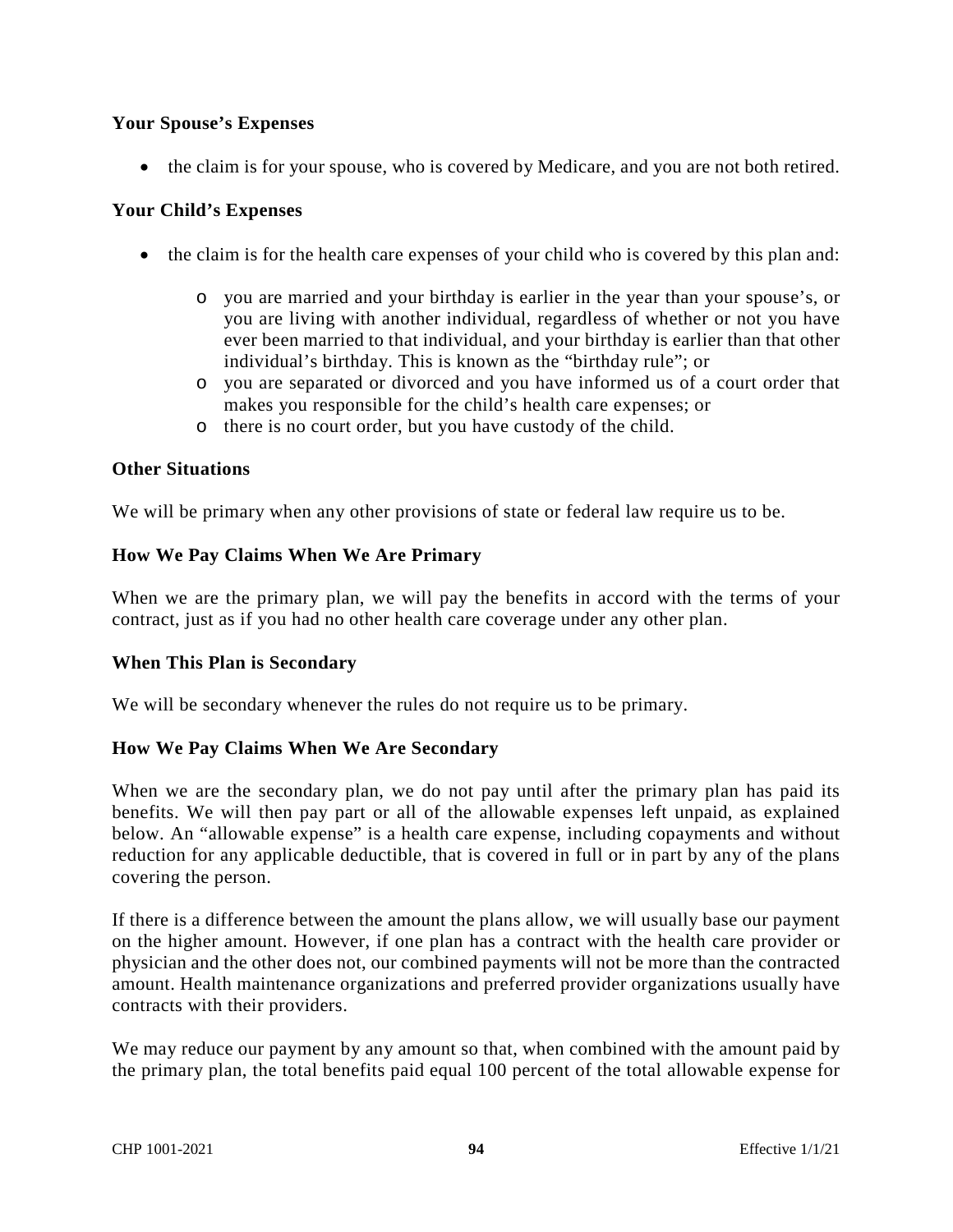your claim. We will credit any amount we would have paid in the absence of your other health care coverage toward our own plan deductible.

We will not pay an amount the primary plan did not cover because you did not follow its rules and procedures. For example, if your plan has reduced its benefit because you did not obtain prior authorization as required by that plan, we will not pay the amount of the reduction, because it is not an allowable expense.

> **Questions About COB? Contact the Texas Department of Insurance 1-800-252-3439 In Austin Call 512-463-6515**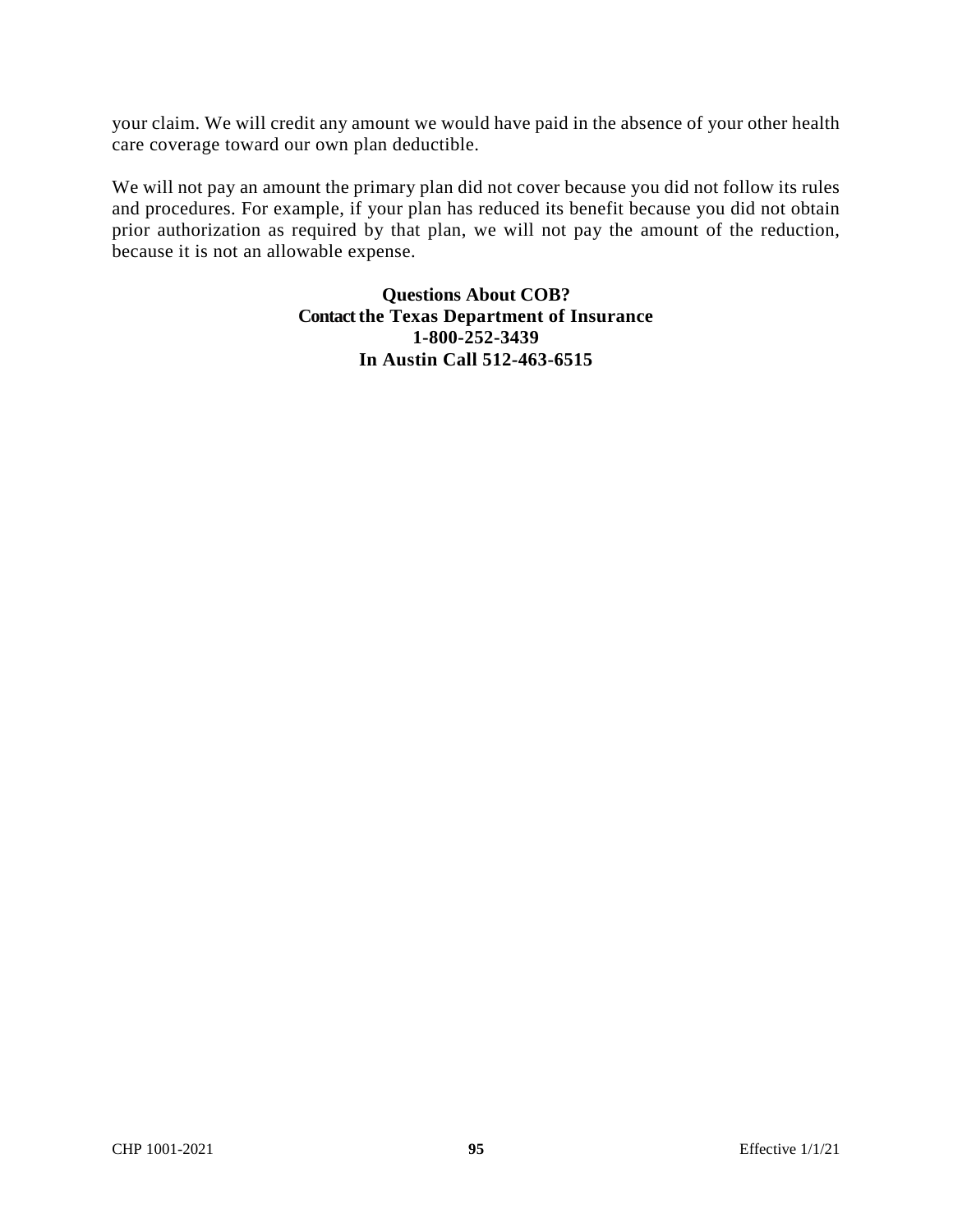# **COMPLAINTS APPEALS AND COMPLAINT PROCESS**

You have a right to Appeal any determination We make that denies payment on Your claim or Your request for coverage of a health care service or treatment. You have the right to:

- appeal an Adverse Determination to Us;
- to External Review; and/or
- to file a Complaint.

We have a department that takes care of Appeals and Complaints. If You disagree with Our decisions, You may ask for a review by filing an Appeal or Compliant. We will never retaliate against a Member in any way for filing an Appeal or Complaint.

## **Confidentiality**

CHRISTUS Health Plan, the Commissioner, independent co-hearing officers, and all others who acquire access to identifiable medical records and information of members when reviewing Complaints shall treat and maintain such records and information as confidential except as otherwise provided by federal and Texas law.

CHRISTUS Health Plan has procedures to ensure the confidential treatment and maintenance of identifiable medical records and information submitted as part of any Complaint.

# **Who Can Help You**

Member Services can help You. If You have a Concern about a person, a service, the quality of Your care, or Your benefits, You can contact the Member Services toll-free at 1-844-282-3025.

Member Services will make every effort to resolve Your Complaint or Concern the first time it is brought to our attention. If the Member Services representative is not able to resolve Your Complaint or Concern, You can file a complaint or appeal.

# **Appeal from an Adverse Determination (Treatment or Service)**

If We find that the requested Health Care Service is not covered by the health benefits plan, We will not address the issue of medical necessity. If We determine that Health Care Services provided or proposed to be provided to You are not Medically Necessary or appropriate or are experimental or investigational, We will notify You, an individual acting on Your behalf and Your Provider of Record, including the Provider who provided the Health Care Service, of Our determination, along with Your right to Appeal the Adverse Determination and the process for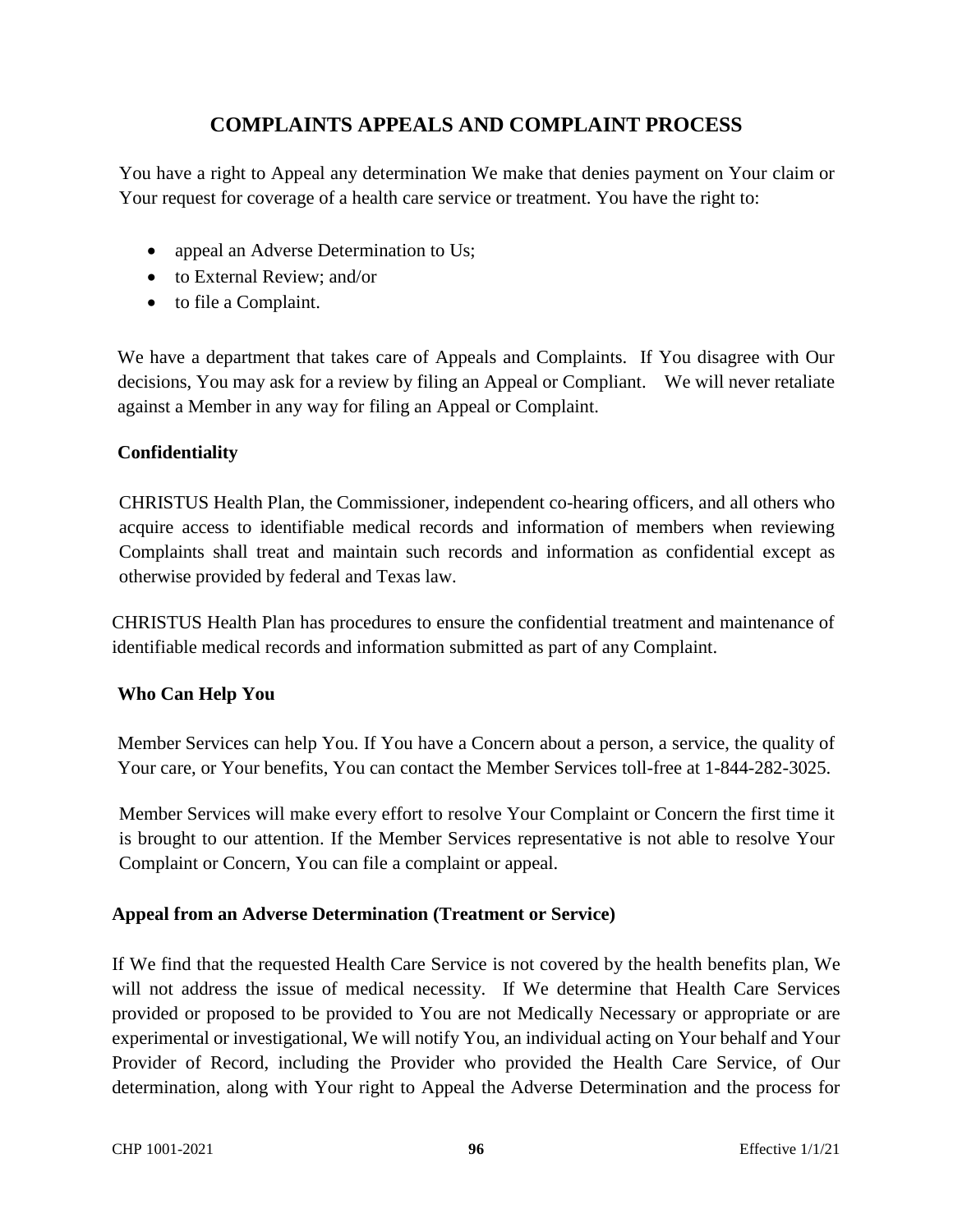requesting that Appeal. We will always mail or otherwise transmit notice of Our review within the second working day of the request for Utilization Review and We receive all information necessary to complete the review.

An Adverse Determination is a determination by Us that the health care services provided or proposed to be provided are not medically necessary or appropriate, or are experimental or investigational. It does not mean a denial of Health Care Services due to the failure to request prospective or Concurrent Utilization Review.

We will notify You, an individual acting on Your behalf, and Your Provider of Record of an Adverse Determination by telephone or electronic transmission within the time period appropriate to the circumstances relating to the delivery of the Health Care Services and Your condition, but in no case to exceed one hour after the time of the request when denying post-stabilization care subsequent to emergency treatment as requested by a treating Health Care Professional or other Provider or if You are hospitalized, within one working day. If the Health Care Service is denied based on Medical Necessity or because it is experimental or investigational, You are entitled to an Appeal for external review by MAXIMUS Federal Services. If You have a life-threatening Condition, You are entitled to an immediate Appeal to MAXIMUS Federal Services and are not required to comply with Our procedures for an internal review.

We shall provide You notice of an Adverse Determination for a Concurrent Utilization Review for the provision of prescription drugs or intravenous infusions for which You are receiving health benefits no later than the  $30<sup>th</sup>$  day before the date on which the prescription drug or intravenous infusions will be discontinued.

You, an individual acting on Your behalf, or Your Provider of Record may appeal the Adverse Determination and may ask for an expedited Appeal for emergency care denials, denials of care for life-threatening Conditions, and denials of continued stays for hospitalization. The expedited review will be a review by a health care Provider who has not previously reviewed the case and who is of the same or similar specialty as the health care Provider that typically manages the medical condition, procedure, or treatment under review.

Your expedited Appeal will be completed based on the immediacy of Your Condition, the procedure, or treatment, but in no event will exceed 72 hours from the date all information necessary to complete the Appeal is received.

Our determination in an expedited Appeal may be provided by telephone or electronic transmission within 72 hours, but will be followed with a letter within 72 hours after the plan receives the initial telephone or electronic notification. We will provide notification of Our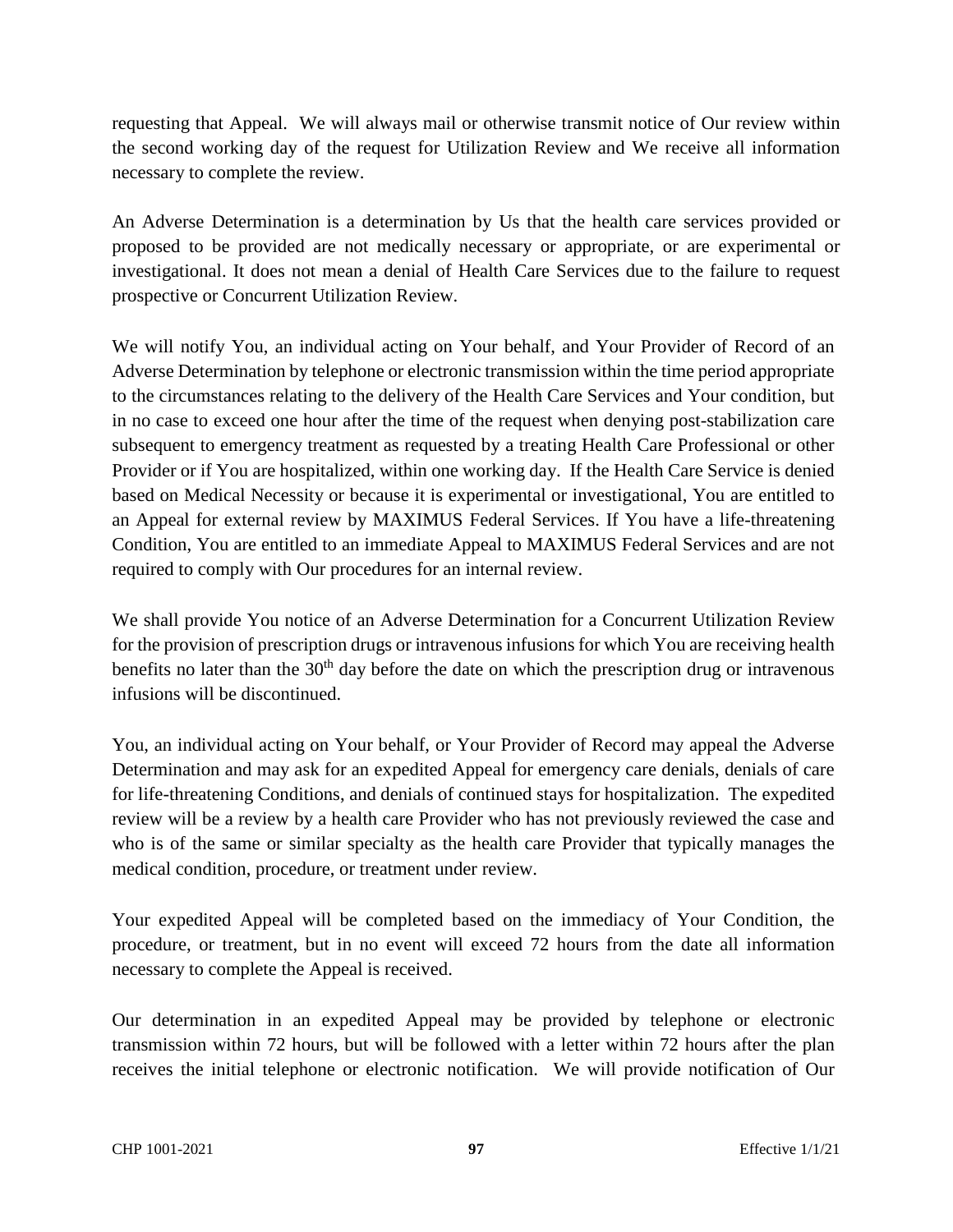determination through a direct telephone contact to the individual making the request within 72 hours for an Appeal concerning an Acquired Brain Injury.

If We receive a standard internal reviews of pre-service or post-service, We will send to the appealing party within five (5) working days from receipt of the Appeal a letter acknowledging the date We received the Appeal. Our letter will include a list of relevant documents that must be submitted by the appealing party to Us, and if the Appeal was received orally, a one-page Appeal form to be filled out by the appealing party. Our letter will also include the Appeal procedures and the time frames required for resolution.

In any instances in which the Medical Necessity or appropriateness or the experimental or investigational nature of the Health Care Services is in question prior to issuance of an Adverse Determination, We will afford the Provider of Record a reasonable opportunity to discuss the plan of treatment for You with a Physician. This discussion will include, at a minimum, the clinical basis for Our decision.

After review of the Appeal, We will issue a response letter to You, an individual acting on Your behalf, and the Provider of Record, explaining the resolution of the Appeal as soon as practical, in no case later than 30 calendar days after We receive the Appeal. If the Appeal is for Emergency Care, or denial of a continued stay for Hospitalization, the time frame for resolution will be completed based on the immediacy of Your Condition, the procedure, or treatment, but may not exceed 72 hours from the date that CHRISTUS Health receives the request.

Our response letter will contain a statement of the specific medical, dental, or contractual reasons for the resolution; the clinical basis for the decision; a description of or the source of the screening criteria that were utilized in making the determination; the professional specialty of the Physician who made the determination; notice of the appealing party's right to seek review of the Adverse Determination with MAXIMUS Federal Services; notice of the external review process; a copy of a request for an external review by MAXIMUS Federal Services ; and procedures for filing a complaint.

If the Appeal of an Adverse Determination is denied and, within ten (10) working days from the denial, the Appeal denial will be reviewed by a Participating Provider in the same or similar specialty that typically manages the medical, dental or specialty condition, procedure, or treatment under discussion for review of the Adverse Determination. This specialty review will be completed within fifteen (15) business days of receipt of the request.

**External Review by** MAXIMUS Federal Services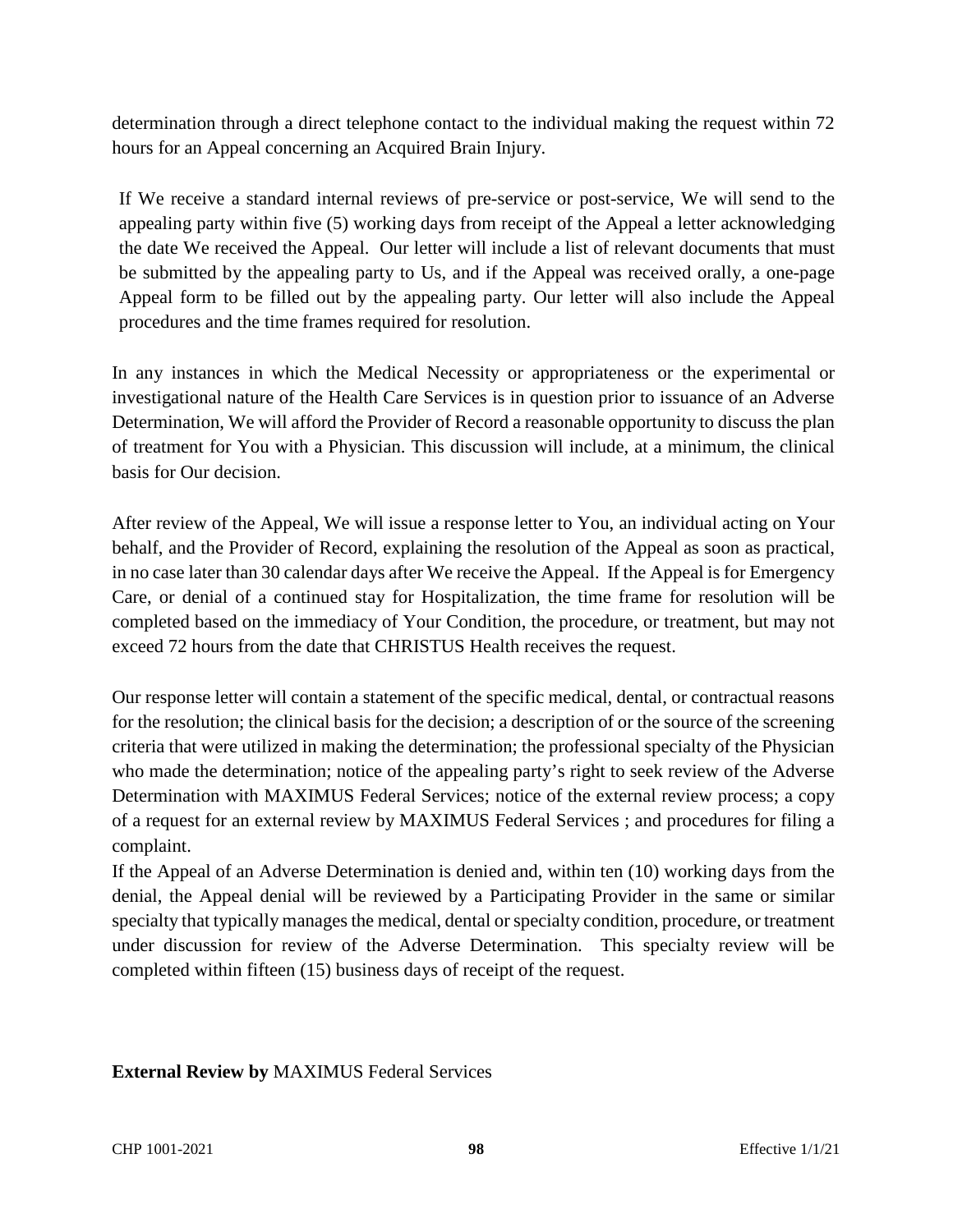You, an individual acting on Your behalf, or Your Provider has the right to request an immediate review of Our Appeal decision with MAXIMUS Federal Services. You do not have to exhaust Our Appeal process before asking for an external review if the Appeal process timelines are not met or if You have an urgent care situation. Our notice of determination of the Appeal will include a form for making a request for an external review with MAXIMUS Federal Services. MAXIMUS Federal Services is required to issue an urgent care decision to Us and You no later than 72 hours from receipt of the request for external review and no later than 45 days for Standard request. There is no cost to You for the external review.

## **Retrospective Utilization Review**

If a retrospective Utilization Review is conducted and results in an Adverse Determination, the We will notify You and Your Provider of the Adverse Determination within a reasonable period, but not later than thirty (30) days after the date when the claim was received.

The thirty (30) day period may be extended for another fifteen (15) days if We determine that an extension is necessary due to matters beyond Our control and You and Your Provider are notified of the extension with expected determination date within thirty (30) days of when the claim was received.

If an extension is needed because You or Your provider have to submit information necessary to reach a decision on the request, the notice will specifically describe the required information necessary to make the determination and will give You and Your Provider at least forty-five (45) days from the date of the receipt of the notice of extension to provide the specified information.

#### **Complaint Process**

If You notify Us with an oral or written Complaint, We will send You, not later than the fifth business day after the date of receiving the Complaint, a letter acknowledging the date We received the Complaint. If Your Complaint was received orally, We will enclose a one-page Complaint form with the complaint acknowledgement letter. You do not have to return the complaint form, but we ask that You send it back because the form will help Us resolve the Complaint. Our letter will include Our Complaint procedures and time frames for resolution. We will resolve Your Complaint not later than the thirtieth (30th) calendar day after the date. If Your Complaint concerns an emergency or a denial of continued hospitalization, We shall investigate and resolve Your Complaint in accordance with the immediacy of Your Condition, but in no event later than one business day after We receive Your Complaint.

After We have reviewed Your Compliant, We will issue You a response letter that: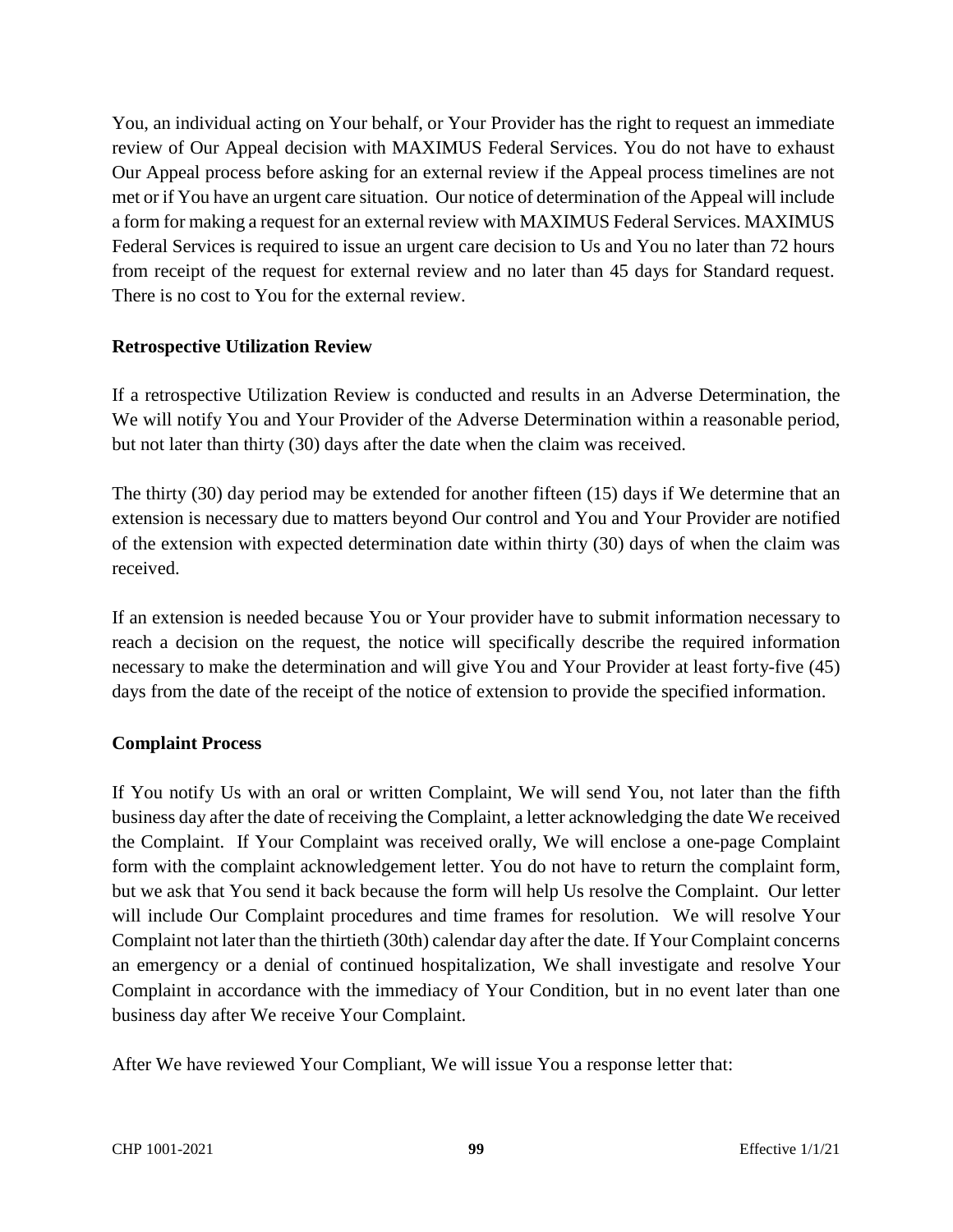- explains the resolution of the complaint,
- states the specific medical or contractual reasons for the resolution,
- states the specialization of any physician or provider consulted, and
- contains a complete description of the process for appealing the decision, along with the deadlines for the appeals process and the deadlines for the final decision on the appeal.

# **Appeals from a Complaint**

If Your Complaint is not resolved to Your satisfaction, You have the right to either appear in person before a complaint appeal panel in a location in which You normally receive Health Care Services or another location to which You find agreeable, or to address a written Appeal to the complaint appeal panel. We will complete the complaint appeal process not later than the thirtieth (30th) calendar day after the date of the receipt of Your request for Appeal. If Your Appeal of a Complaint relates to an ongoing emergency or denial of continued hospitalization, the resolution shall be concluded in accordance with the immediacy of Your case and not later than one business day after Your request for Appeal is received.

# **Composition of Complaint Appeal Panel**

We shall appoint members to the complaint appeal panel, which will advise Us on the resolution of the dispute. The appeal panel will be composed of an equal number of the Plan staff, Physicians or other Providers, and Plan enrollees. A member of a complaint appeal panel may not have been previously involved in the disputed decision. The Physicians or other Providers on a complaint appeal panel must have experience in the area of care that is in dispute and must be independent of any Physician or Provider who made any previous determination.

If specialty care is in dispute, the complaint appeal panel must include a person who is a specialist in the field of care to which the appeal relates. The enrollee members of a complaint appeal panel may not be employees of the Plan.

We shall provide You or Your designated representative within five (5) business days any documentation to be presented to the complaint appeal panel by Our staff; the specialization of any Physicians or Providers consulted during the investigation; and the name and affiliation of each Plan representative on the complaint appeal panel.

You or your designated representative has the right to:

- appear in person before the complaint appeal panel;
- present alternative expert testimony; and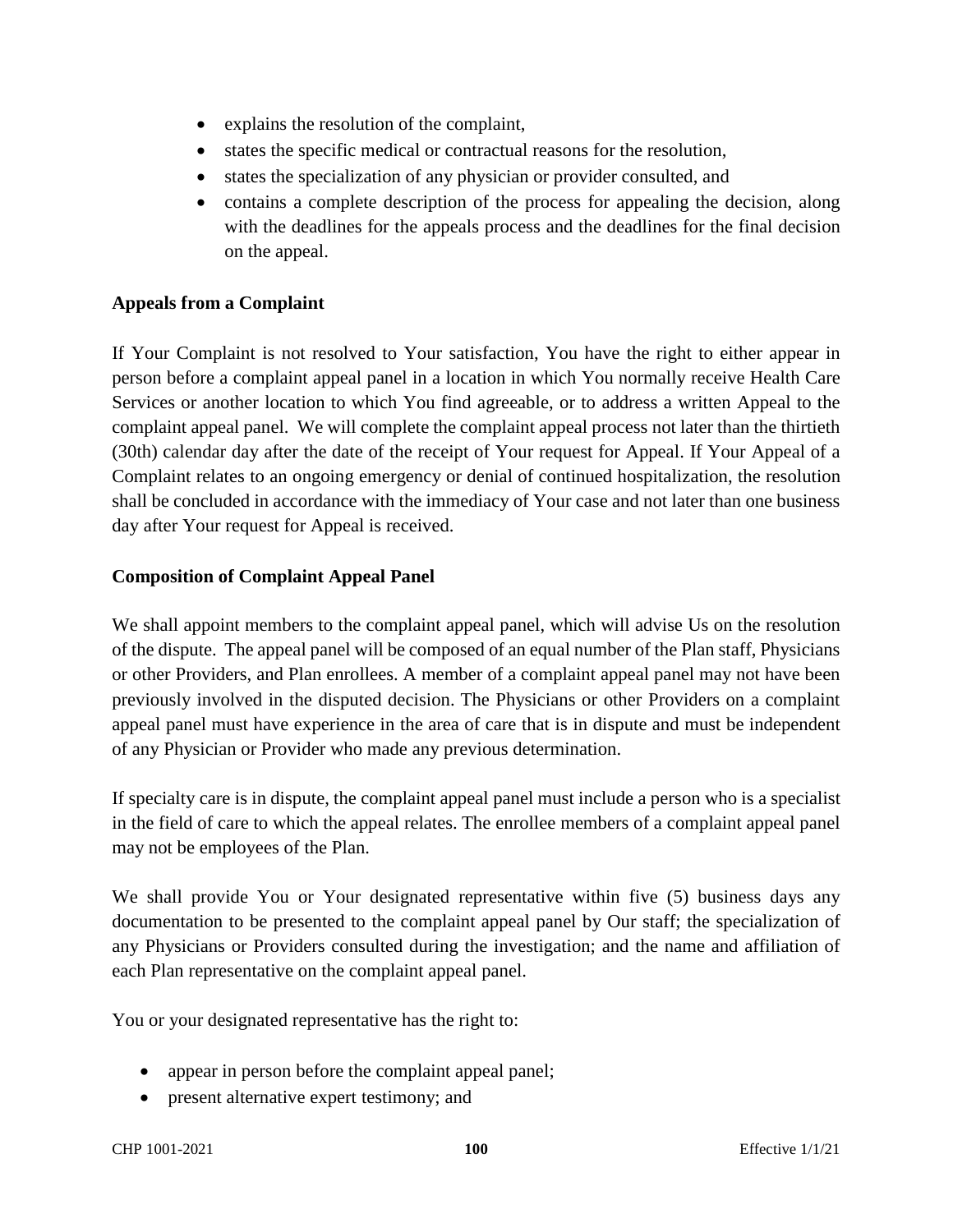• request the presence of and question any person responsible for making the disputed decision that resulted in the appeal.

Our notice of the final decision on an Appeal will include a statement of the specific medical determination, clinical basis, and contractual criteria used to reach the final decision, along with the toll-free telephone number and address of TDI.

We maintain a Complaint and Appeal log for each Complaint. You are entitled to a copy of the record of Your Complaint and any proceeding relating to that Complaint. If We decide in favor of paying for the Health Care Services, We will provide payment within 45 days after the day of the final decision.

# **Filing Complaints with the Texas Department of Insurance**

Any person, including persons who have attempted to resolve a Complaint through Our Appeals and Complaint Process and who are dissatisfied with the resolution, may complain to the Texas Department of Insurance by calling toll-free to 1-800-252-3439. If You would like to make Your request in writing, send it to:

# **Texas Department of Insurance P.O. Box 149104 Austin, Texas 78714-9104**

If You can access the internet, You can send Your complaint in an email to:

# www.tdi.texas.gov/consumer/complfrm.html

The commissioner shall investigate a complaint against Us to determine compliance within 60 days after the Texas Department of Insurance's receipt of the complaint and all information necessary for the Department to determine compliance. The commissioner may extend the time necessary to complete an investigation in the event any of the following circumstances occur:

- Additional information is needed:
- An on-site review is necessary;
- We, the Physician or Provider, or You do not provide all documentation necessary to complete the investigation; or
- Other circumstances beyond the control of the Texas Department of Insurance occur.

# **Exhaustion of Remedies**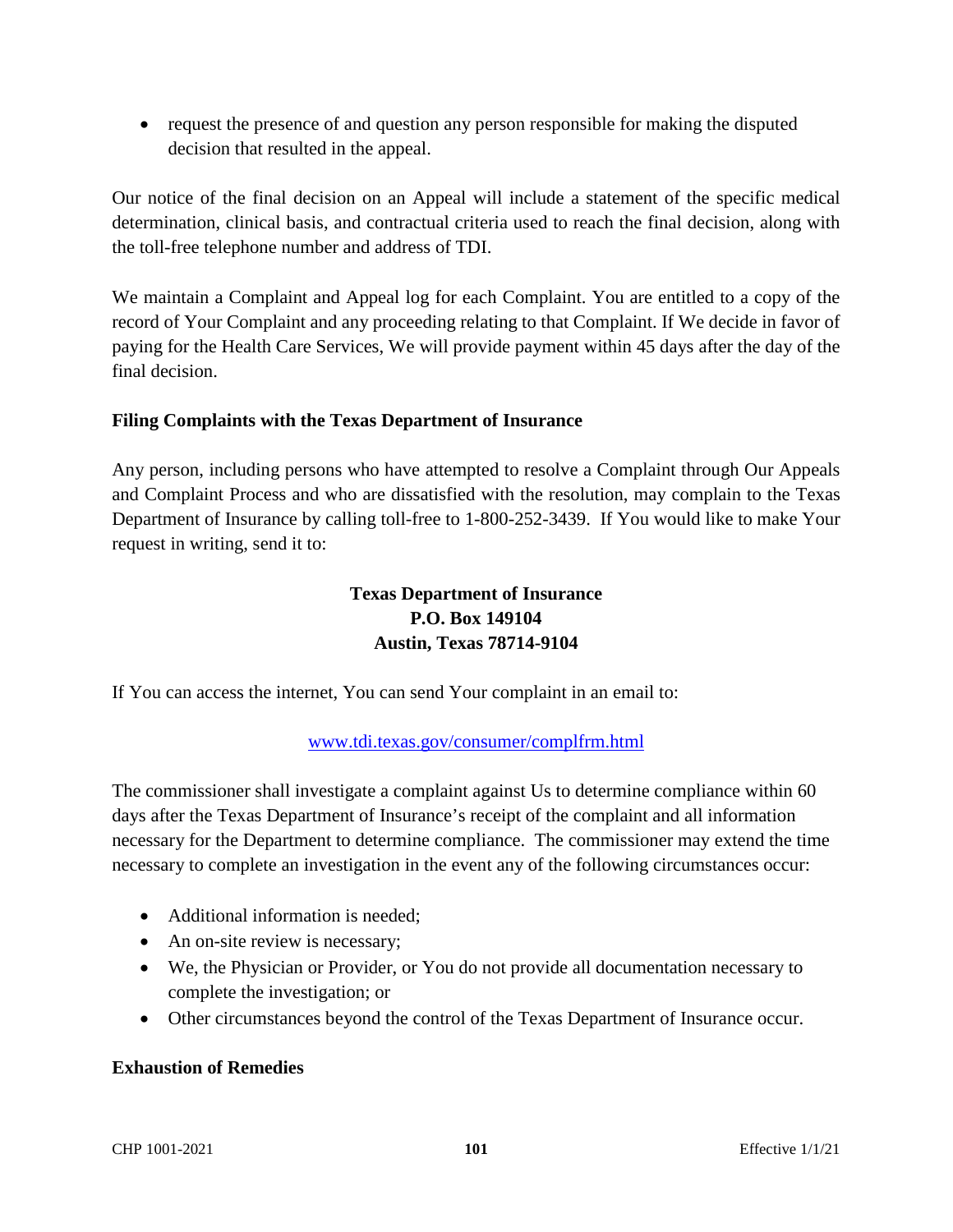You must complete levels of Our Appeal and Complaint Process applicable to You and any regulatory/statutory review process available to You under state or federal law before You file a legal action. Completion of these administrative and regulatory processes assures that both You and We have a full and fair opportunity to resolve any disputes regarding the terms and conditions contained in this Contract.

## **Culturally and Linguistically Appropriate Manner of Notice**

When We send You information, We will make sure We:

- 1) provide oral language services (such as a telephone customer assistance hotline) that includes answering questions in any applicable non-English language and providing assistance with filing claim and appeals (including external review) in any applicable non-English language;
- 2) provide, upon request, a notice in any applicable non-English language;
- 3) include in the English versions of all notices, a statement prominently displayed in any applicable non-English language clearly indicating how to access the language services provided by the health care plan; and
- 4) send notices that have more than ten percent (10%) non-English speaking population, We will send the notice in the non-English language. We use the standard issued by the department of health and human services (HHS). The standard is found at http://cciio.cms.gov/resources/factsheets/clas-data.html.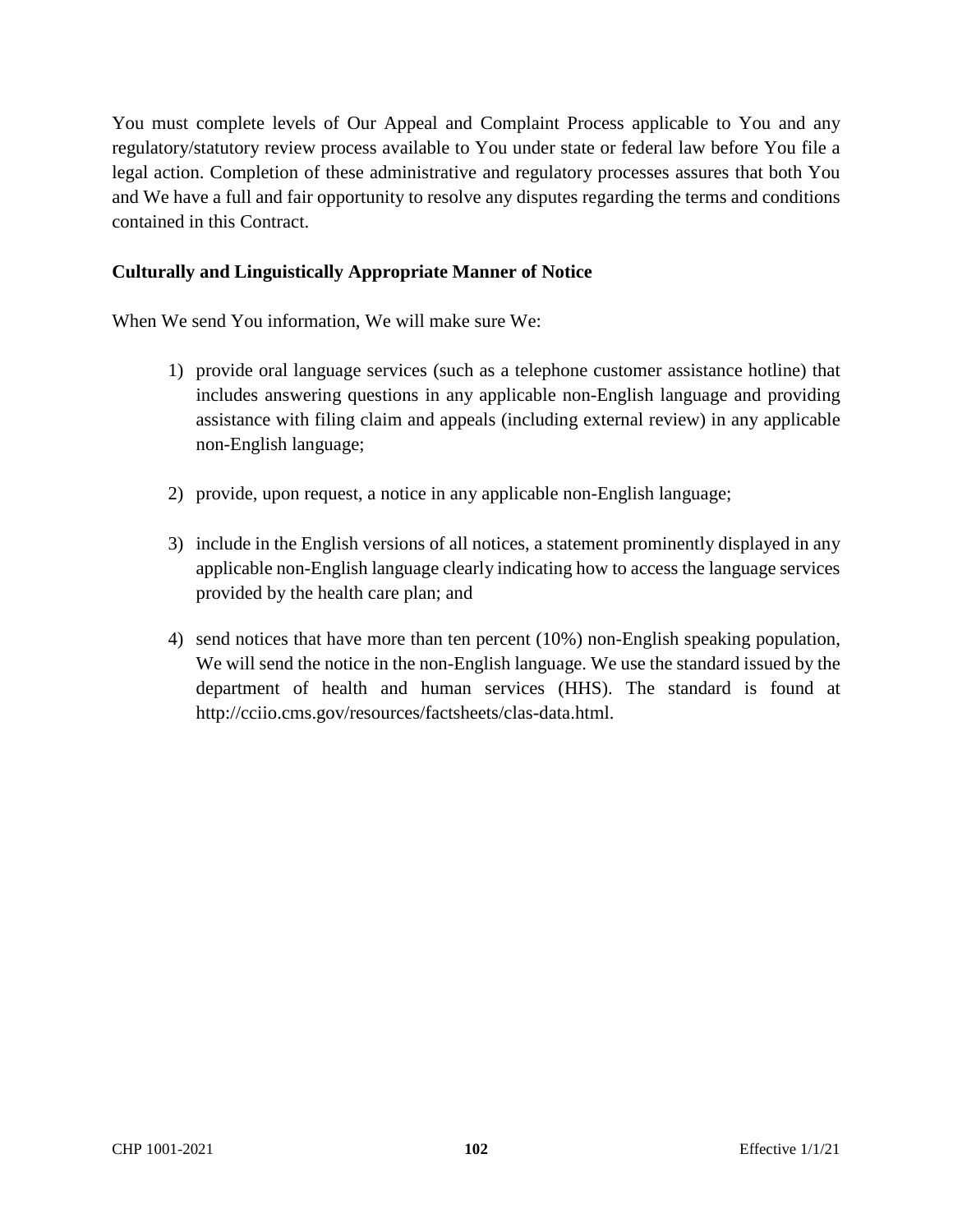# **PAYMENT OF PREMIUM**

#### **Payment of Premium**

You are responsible for paying Your premium on time. The first premium is due with the enrollment application. Other premiums are due on the first day of month for the coverage provided during that month Premium period means monthly. All premiums are payable to Us.

You must pay the required premium to Us as it becomes due. If We do not receive Your premium on time, or within the Grace Period We will terminate coverage in accordance with the TERMINATION OF COVERAGE section of this Contract. We will not be financially responsible for any services rendered after that date.

## **Grace Period**

# *Members Without Advanced Payments of the Federal Premium Tax Credit*

A grace period of 30 days will be granted for the payment of each premium due after the first premium. During the grace period, coverage shall continue in force. If payment is not received within the 30 day grace period, coverage will be terminated as of the last day of the month before the grace period began.

Example: April payment is due April 1. If payment is not received by April 30, coverage is terminated retroactive to the last day of March.

#### *Members with Advanced Payments of the Federal Premium Tax Credit*

A grace period of 90 days will be granted for Qualified Individuals who have paid at least one month's worth of premiums, and are receiving Advance Payments of the Federal Premium Tax Credit. If We do not receive the premium within the grace period, We will terminate Your coverage on the last day of the first month during the grace period, even if Advance Premium Tax Credits are received.

We will continue to pay all appropriate claims for Covered Services provided to You during the first month of the grace period, and will deny pharmacy claims for Covered Services provided to You in the second and third month of the grace period.

 We will notify You and the Exchange of the nonpayment of premiums, as well as Providers of the possibility of denied claims when You are in the second and third month of the grace period.

We will continue to collect Advance Premium Tax Credits on Your behalf from the Department of the Treasury, and will return the Advance Premium Tax Credits on Your behalf for the second and third month of the grace period if You exhaust your grace period as described above.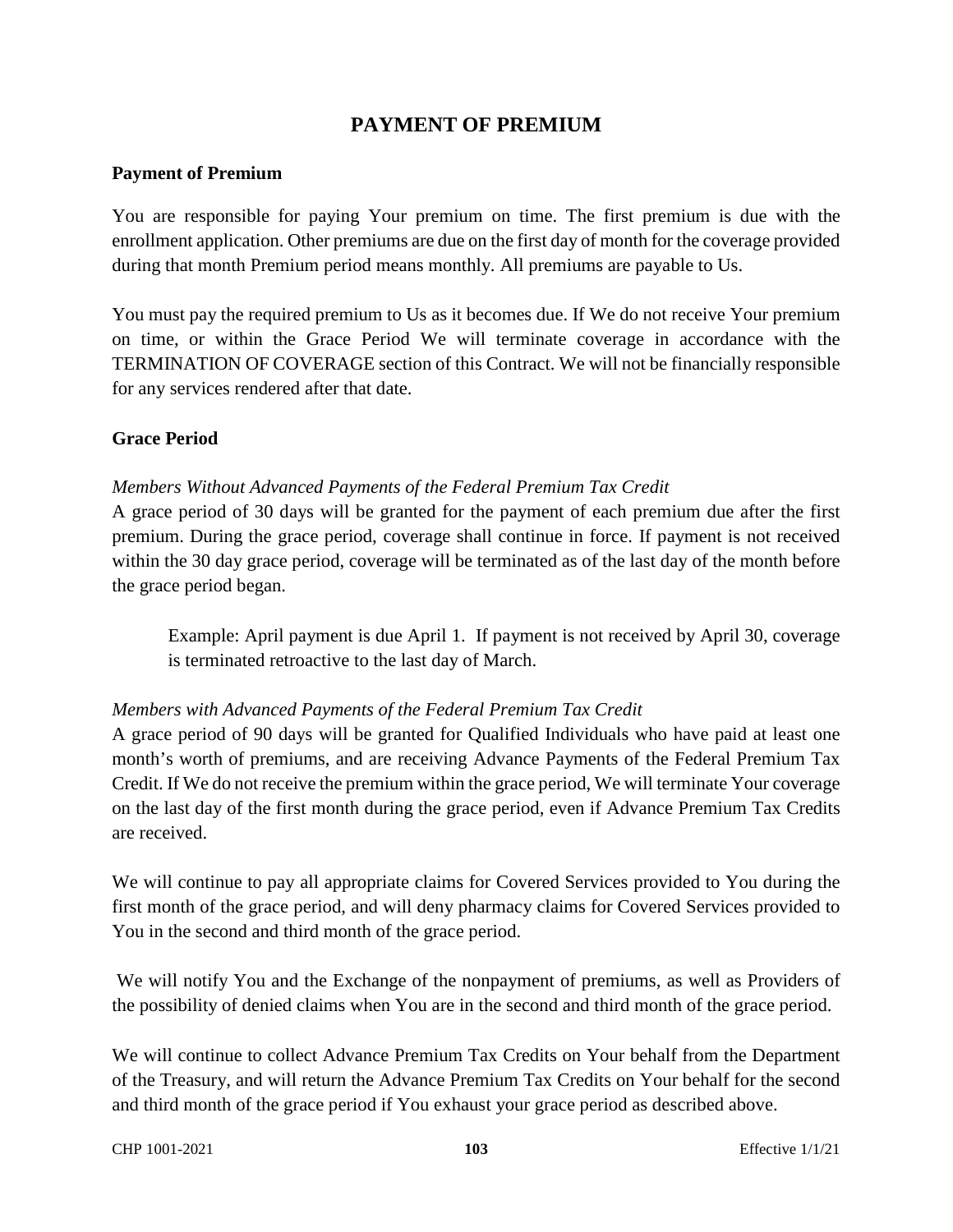Example: April payment is due April 1. If payment is not received by June 30, coverage is terminated retroactive to the last day of March.

## **Changes in Premium Payments**

We reserve the right to annually change the Premium Payment amount for the Covered Benefits. We will provide at least 60 days' advance notice in writing of any change to the Premium Payment.

Your rate may change. A few examples of why are:

- 1) A change of residence;
- 2) The addition of a Dependent due to a Qualifying Event; or
- 3) Termination of a Dependent on a family Contract.

## **Recovery of Excess Benefit Overpayments**

We have the right to recover any overpayments that we have made. Recovery may be from one or more of the following: any person to, for, or with respect to whom such services were provided or such payments were made; any third party payor; any health care plan or other organization.

The right of recovery belongs to the Us alone. It is used at Our sole discretion. If We tell You (or Your legal representative if You are a minor or legally incompetent) that We are pursuing the recovery of these benefits, We ask that You cooperate with Us to secure these recovery rights.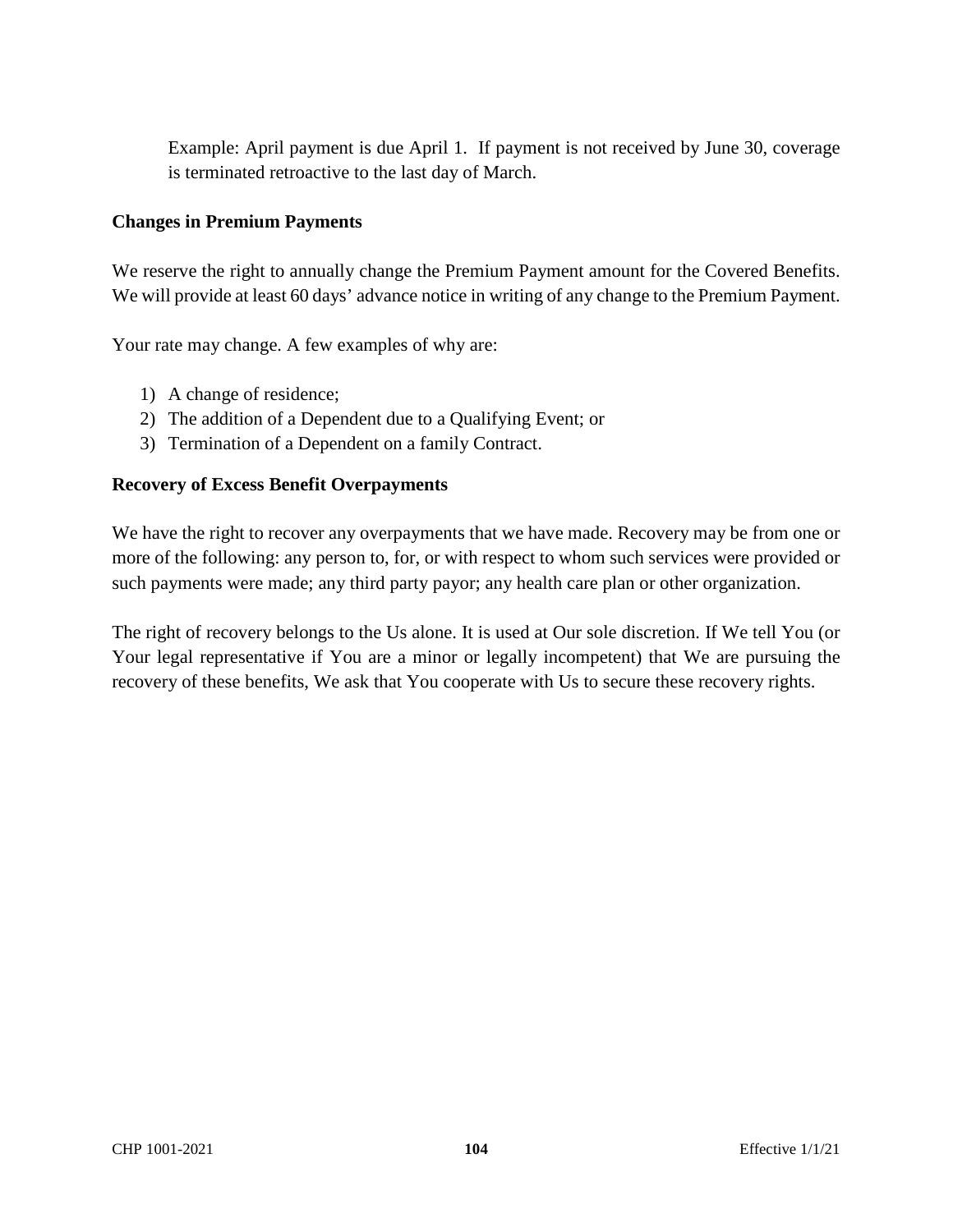# **GENERAL PROVISIONS**

#### **Amendments**

Your Contract may be changed at any time. We will give You sixty (60) days' notice prior to any change. You will receive an amendment to Your Contract showing any change.

#### **Assignment**

We reserve the right to pay You directly and to refuse to honor an assignment of benefits in any circumstances. No person may execute any power of attorney to interfere with Our right to pay You instead of anyone else.

#### **Availability of Provider Services**

We do not guarantee that a Hospital, Health Care Facility, Physician, or other Provider will be available in the Provider Network.

#### **Circumstances Beyond Our Control**

If a disaster occurs, We will make a good faith effort to help You get Covered Services, and We will remain responsible for payment for Covered Services; however, We will not be liable for damages resulting from delays, or failures due to a lack of facilities or personnel that are beyond Our control. Examples of disasters are earthquakes, epidemics, war, and riots.

#### **Clerical Error**

A clerical error in record keeping will not void coverage otherwise validly in force, nor will it continue coverage otherwise validly terminated. Upon discovery of the error an equitable adjustment of premium shall be made.

#### **Computation of Time**

Whenever the Texas regulation requires that an action be taken within a certain period of time from receipt of a request or document, the request or document shall be deemed to have been received within 3 working days of the date it was mailed.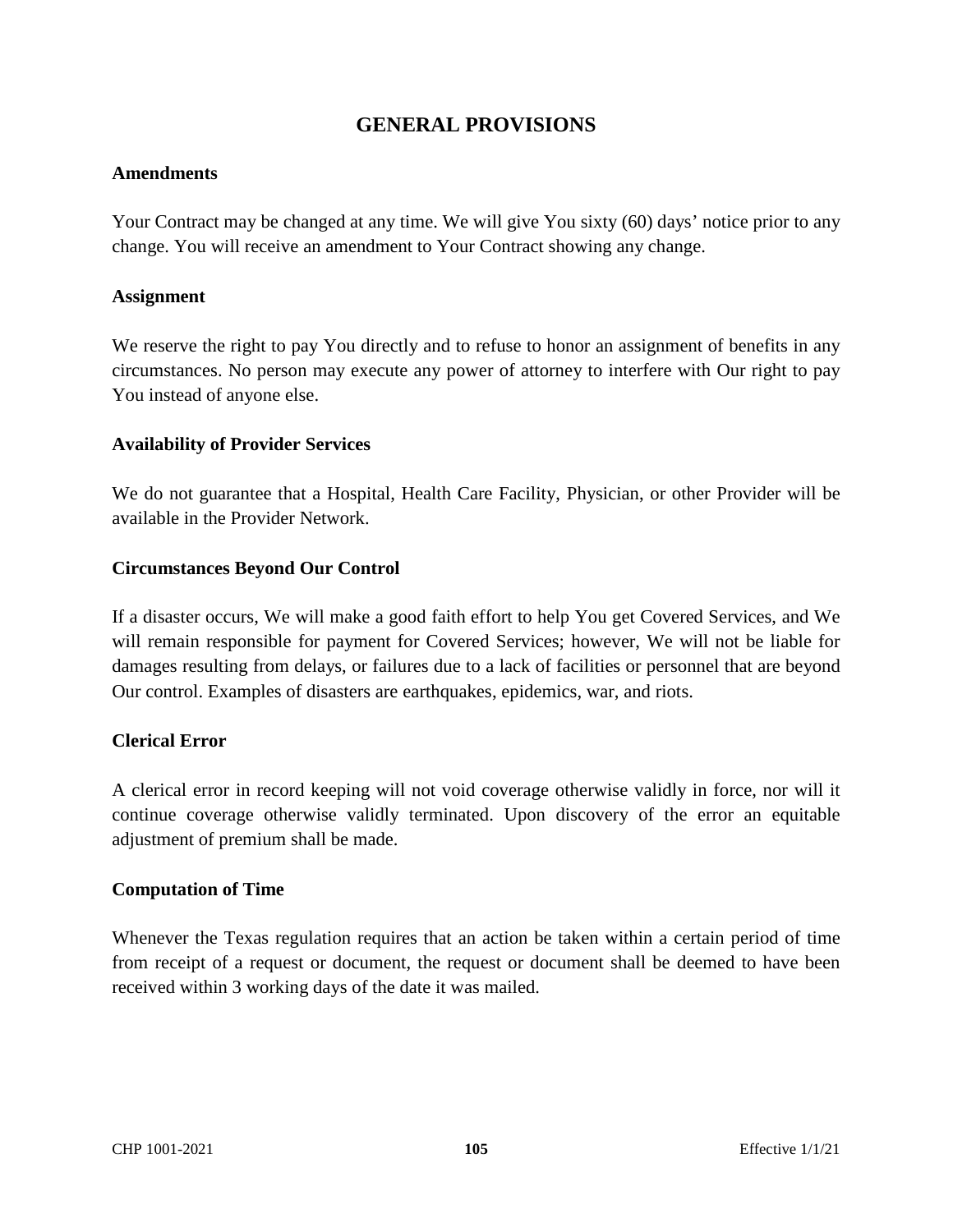## **Conformity with State Statutes**

Any provision which, on its Effective Date, is in conflict with the statutes of the state in which You reside, is hereby amended to conform to the minimum requirements of such statutes and shall not be rendered invalid but shall be construed and applied as if it were in full compliance with all applicable laws.

## **Disclaimer of Liability**

We have no control over the diagnosis, treatment, care, or other service provided to a You by any facility or Provider, whether a Participating or Non-Participating Provider. We are not liable for loss or injury caused by any health care Provider by reason of negligence or otherwise.

#### **Entire Contract**

This Contract and Evidence of Coverage, together with the *Schedule of Benefits,* and *Formulary*; the Application; and any supplements; amendments; endorsements or riders collectively constitute the Entire Contract between Us and You. No change in this Contract is valid unless it is in writing and is approved by one of Our executive officers. You will be notified of any such changes. No agent may change this Evidence of Coverage or waive any of its provisions.

# **Execution of a Contract – Application for Coverage**

All statements, in the absence of fraud or the intentional misrepresentation of a material fact, made by any applicant (You and/or Your Dependents) shall be deemed representations and not warranties. No such statements shall void Coverage or reduce benefits unless contained in a written Application that is signed by the Subscriber and that has been furnished to the Subscriber or their representative.

#### **Federal and State Health Care Reform**

This Contract shall comply with all applicable state and federal laws, rules and regulations. Upon the compliance date of any change in law, or the promulgation of any final rule or regulation which directly affects Our obligations under this Contract, this Contract will be modified and submitted for appropriate state and/or federal approval. We will notify You when this happens.

#### **Fraud**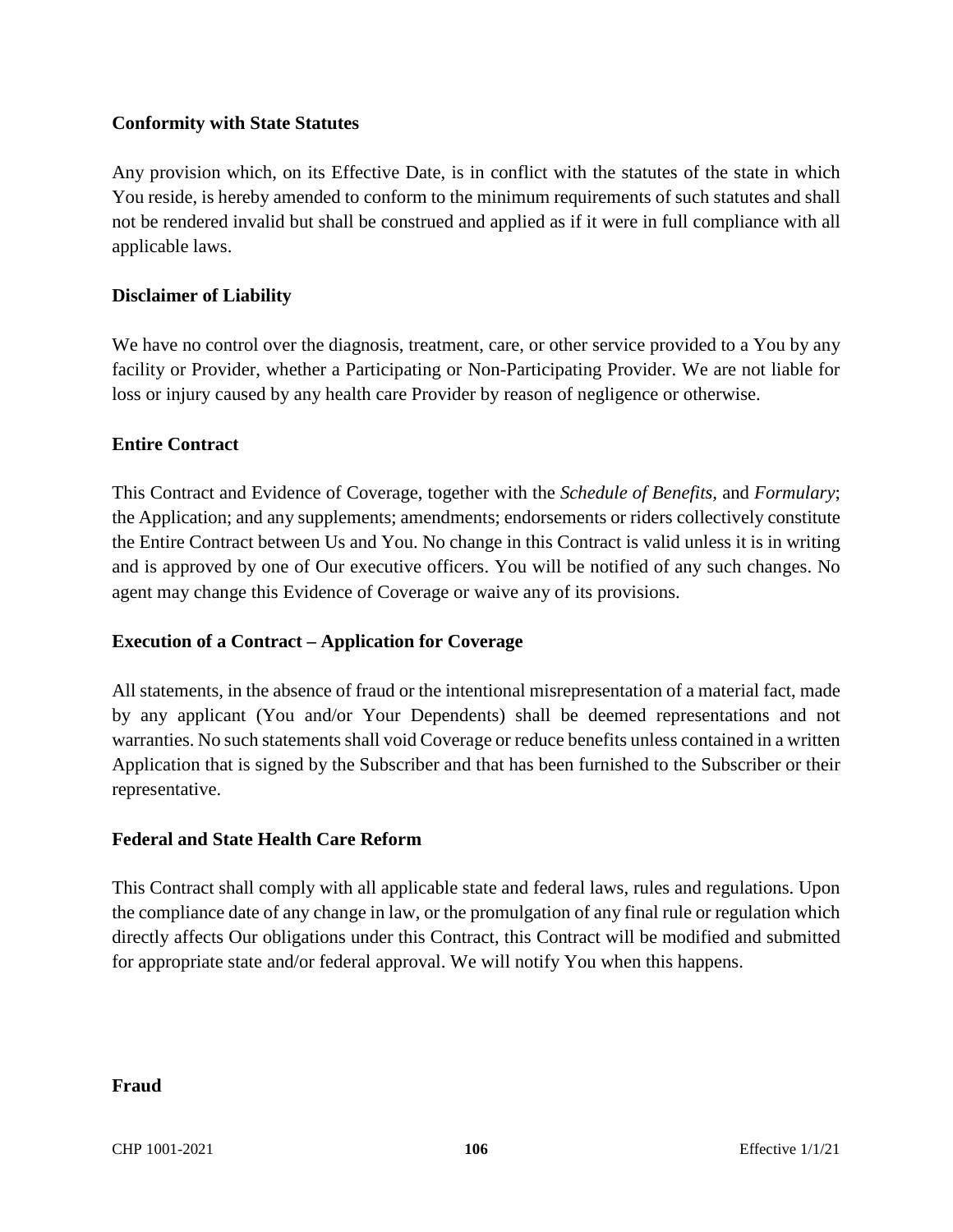We are required to cooperate with government, regulatory and law enforcement agencies in reporting suspicious activity. This includes both Provider and Member activity.

# **Governing Law**

The Contract is issued in the State of Texas and shall be interpreted under the laws of the State of Texas and applicable federal rules and regulation.

## **Hospitalization on the Effective Date of Coverage**

If You are confined in a Hospital on the Effective Date of Your coverage, You must notify the Plan of the hospitalization within two (2) days; or as soon as reasonably possible thereafter.

## **Identification Cards**

We issue Identification (ID) Cards to You for identification purposes only. Possession of Our ID Card confers no rights to services or other benefits under this Contract. To be entitled to such services or benefits, the holder of the ID Card must, in fact, be a Member on whose behalf all applicable Contract charges have actually been paid. If You or any family member permits the use of Your ID Card by any other person, all Your rights and those of other members of Your family pursuant to this Contract may be immediately terminated at Our discretion. Any person receiving services or other benefits to which he or she is not then entitled pursuant to the provisions of this Contract shall be charged therefore at the rates generally charged in the area for medical, Hospital and other Health Care Services.

#### **Independent Contractors**

Participating Providers are not employees, representatives or agents of the Plan. They are independent contractors. The Plan is not liable or responsible for their actions or failure to act. You are encouraged to contact Member Services at 1-844-282-3025 if You are not satisfied with Your care.

# **Legal Actions**

No legal action shall be brought to recover on this Plan by the Group or Member prior to the expiration of sixty (60) days after written proof of loss has been furnished, in accordance with the requirements of state law. No such action shall be brought after the expiration of three (3) years after the time written proof of loss is required to be furnished.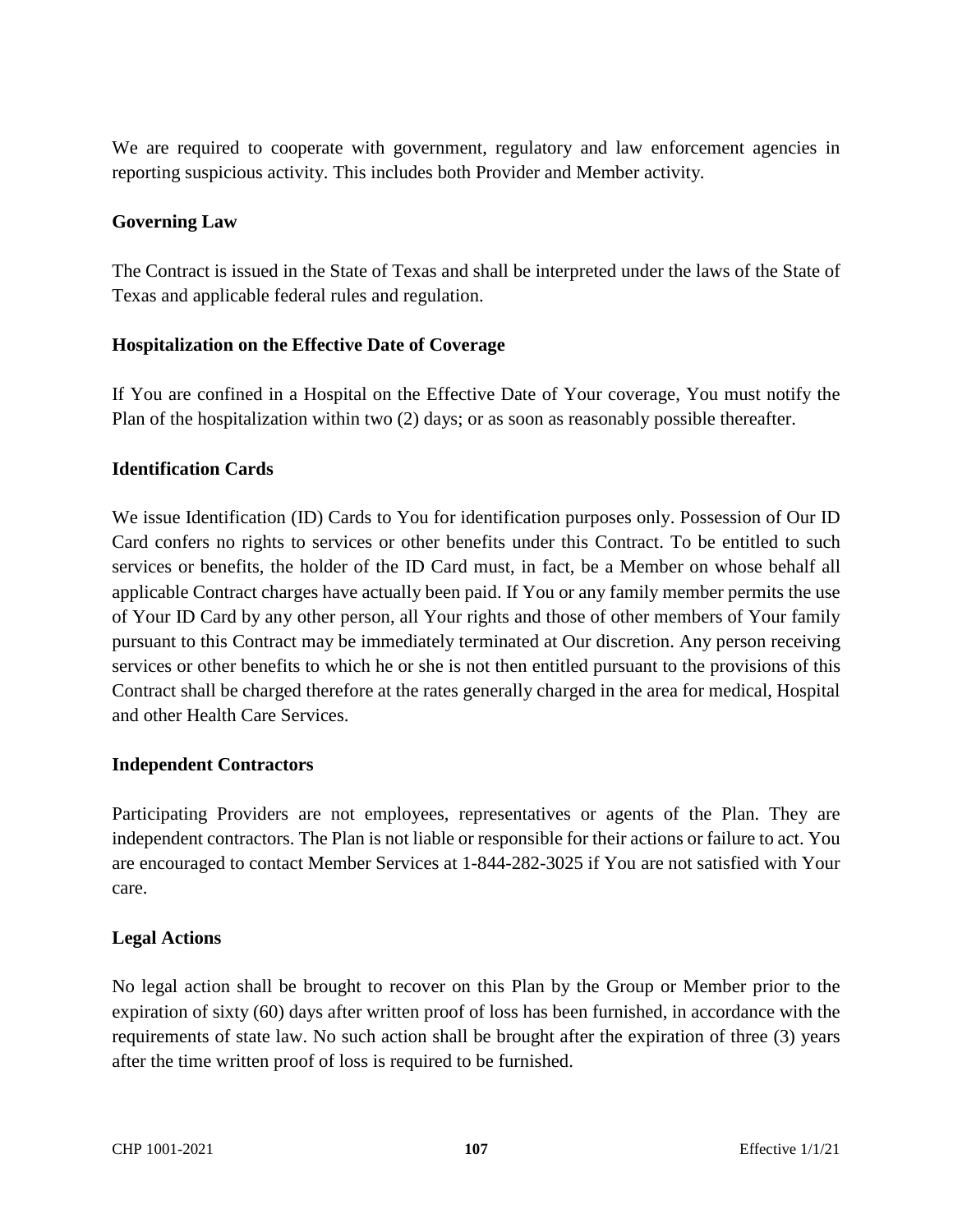## **Member Activity**

Anyone who knowingly presents a false or fraudulent claim for payment of a loss is guilty of a crime and subject to fines and confinement in state prison. We may terminate enrollment for any Member for any type of fraudulent activity. Some examples of fraudulent activity are:

- Falsifying enrollment information;
- Allowing someone else to use Your ID Card;
- Forging or selling prescriptions; or
- Misrepresenting a medical condition in order to receive Covered benefits to which You would not normally be entitled.

## **Misrepresentation of Information**

If, in the first two (2) years from the effective date of Your and/or Your Dependents Coverage, You intentionally omitted information of material fact from Your Application and/or You provided fraudulent information, the Coverage for You and/or Your Dependent shall be null and void from the effective date. In the case of fraud, no time limits shall apply and You will be required to pay for all benefits that We have provided. We will furnish You a signed copy of the enrollment application.

If the age of the Member has been misstated all amounts payable under this Contract shall be adjusted to reflect the premium that would have been paid for the correct age.

#### **Misstatements**

All statements made on the enrollment application shall be considered representations and not warranties. The statements are considered to be truthful and are made to the best of the Subscriber's knowledge and belief. A statement may not be used in a contest to void, cancel or non-renew a Member's coverage or reduce benefits unless:

(i) it is in a written enrollment application signed by the Subscriber; and

 (ii) a signed copy of the enrollment application is or has been furnished to the Subscriber or the Subscriber's personal representative.

 (B) This Contract may only be contested because of fraud or intentional misrepresentation of material fact made on the enrollment application.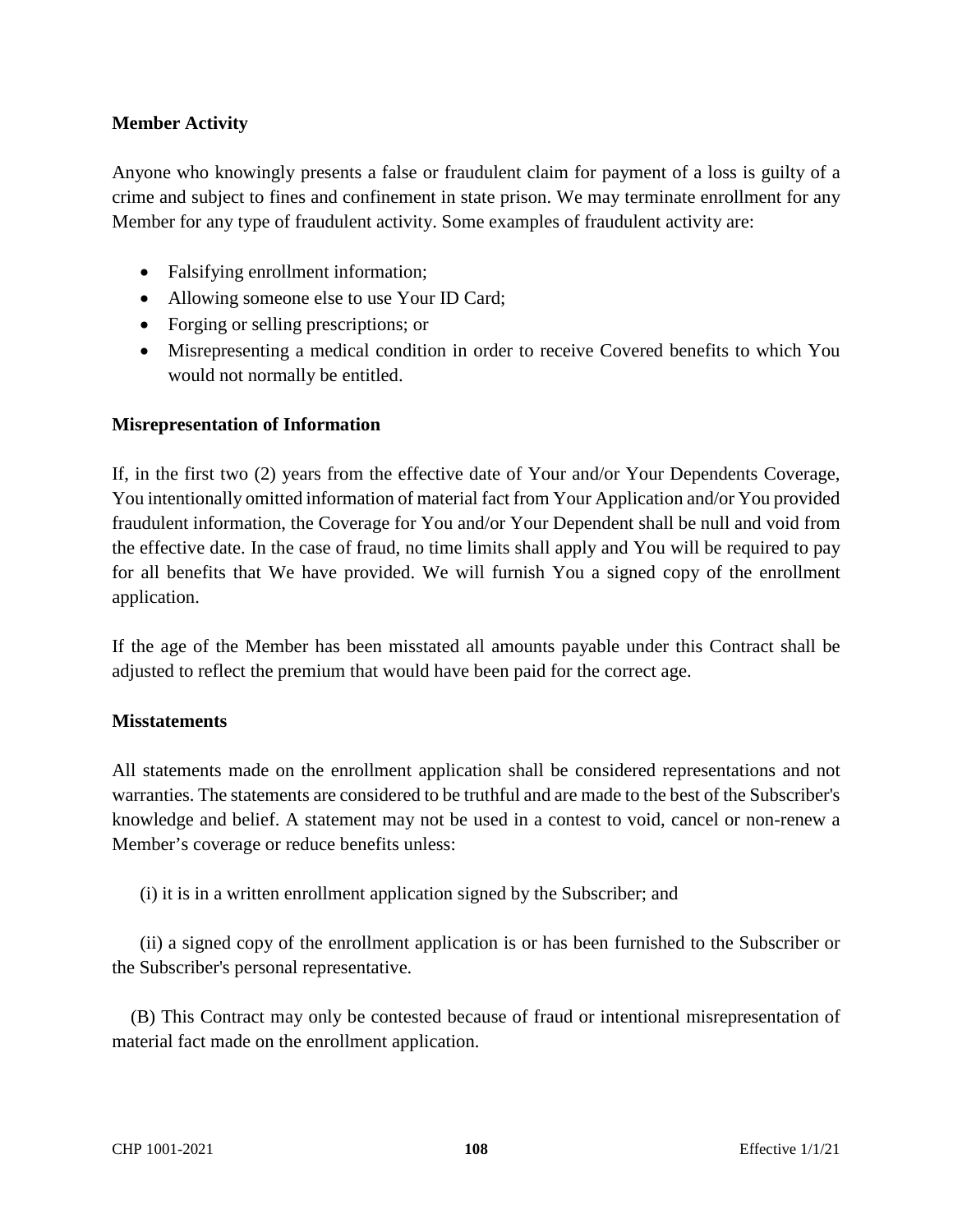### **Notice**

If We are required or permitted by this Contract to give any Notice to You, it shall be given appropriately if it is in writing and delivered personally or deposited in the United States mail with postage prepaid and addressed to You at the address of record on file at Our principal office. You are solely responsible for ensuring the accuracy of Your address of record on file with Us.

### **Opportunity to Examine the Plan Document**

The Subscriber to whom the contract is issued may examine it and if You are not satisfied with it for any reason, You are permitted to return it within 10 days of receiving it and receive a refund of the premium paid. If services are rendered or claims paid during the 10 day examination period, You are responsible for repaying Us for such services or claims. This consideration, including premiums, application fee, and any other amounts to be paid for coverage will be expressed in the agreement or in the application.

#### **Policies and Procedures**

We may adopt reasonable policies, procedures, rules, and interpretations for the purposes of promoting the orderly and efficient administration of the Contract.

#### **Practitioner/Provider Activity**

If You suspect that a Practitioner, pharmacy, Hospital, facility or other Health Care Professional has done any of the items listed below, please call the Practitioner or Provider and ask for an explanation, as there may be an error.

- Charged for services that You did not receive
- Billed more than one time for the same service
- Billed for one type of service, but gave You another service (such as charging for one type of equipment but delivering another less expensive type)
- Misrepresented information to You (such as changing Your diagnosis or changing the dates that You were seen in the office)

If You are unable to resolve the issue with the Provider, or if You suspect any other suspicious activity, please contact Our Member Services.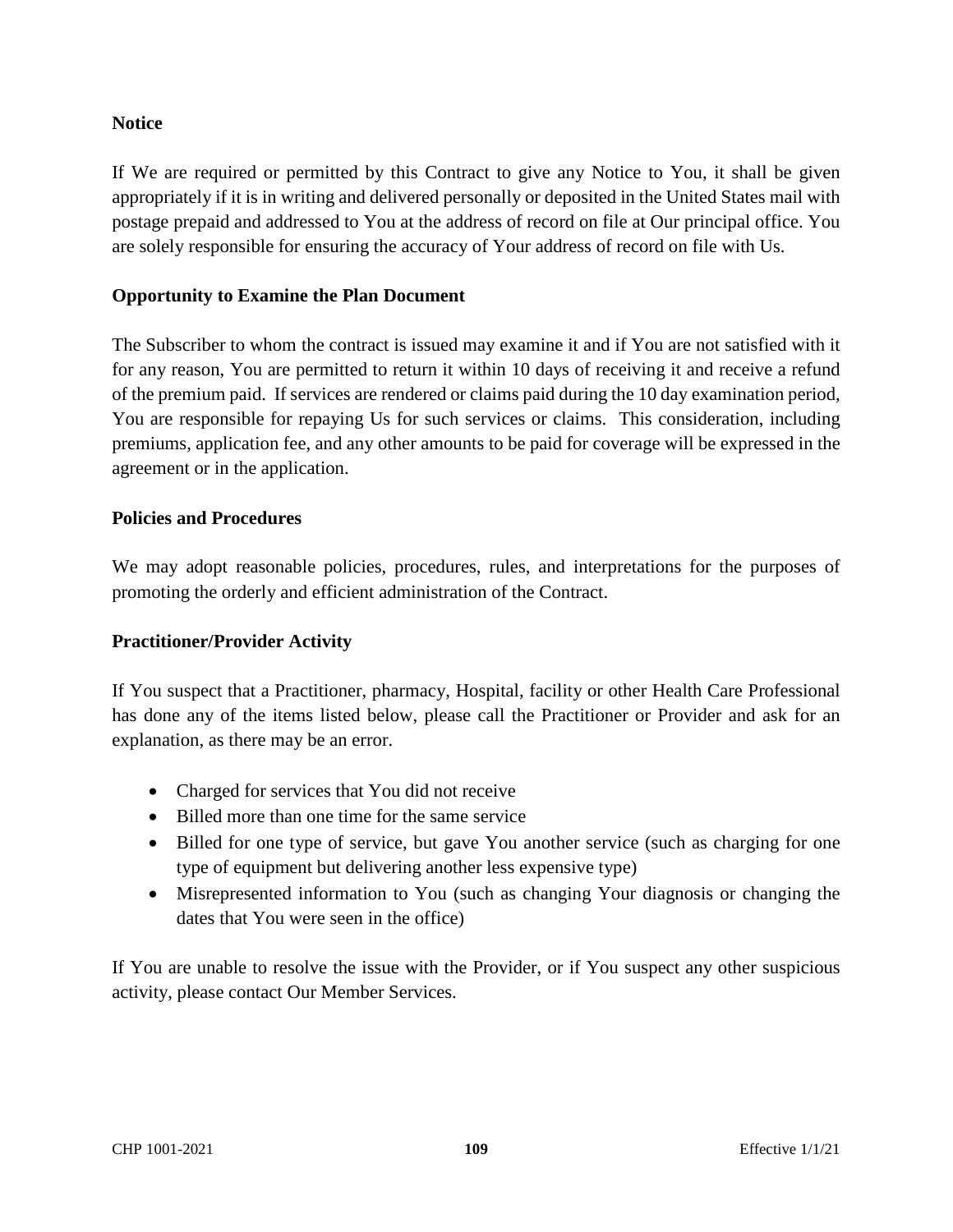#### **Reinstatements**

We may reinstate this Contract after termination without the execution of a new Application or the issuance of a new Identification Card. In any case where termination resulted from failure to make timely payment of premium, CHRISTUS will allow reinstatement within 30 days after termination was applied, if the member can prove that the original payment, or a payment attempt, was made before the original invoice due date. In such a case, the member must also pay all owed premium, both prior month(s) and current month, in order for reinstatement to be applied. There shall not be any gaps in coverage as a result of a reinstatement. If reinstatement is applied, the original Evidence of Coverage will be in effect.

#### **Time Limit on Certain Defenses**

You must fully and accurately complete the enrollment application on behalf of yourself and any eligible dependents that You wish to enroll in the Plan. All statements, in the absence of fraud, made by the applicant on the enrollment application shall be deemed representations and not warranties. No such statements shall be used to void coverage or to reduce benefits unless contained in a written application of this Contract. In the event that a misstatement in an application is made that was NOT fraudulent or willful, We rate and collect from You the premium that would have been charged at the time coverage was effect had such misstatement not been made.

#### **Waiver by Agents**

No agent or other person, except an officer of CHRISTUS Health Plan, has the authority to waive any conditions or restrictions of this Contract, to extend the time for making payment, or to bind CHRISTUS Health Plan, by making promise or representation or by giving or receiving any information. No such waiver, extension, promise, or representation shall be valid or effective unless evidenced by an Endorsement or amendment in writing to this Contract or a Letter of Agreement signed by a CHRISTUS Health Plan officer.

#### **Workers' Compensation Insurance**

This Contract is not in lieu of and does not affect any requirement for Coverage by the Texas Workers Compensation Act. However, an employee of a professional or business corporation may affirmatively elect not to accept the provisions of the Texas Workers Compensation Act if they are an executive officer of that professional or business corporation and owns ten percent (10%) or more of the outstanding stock of the professional business corporation.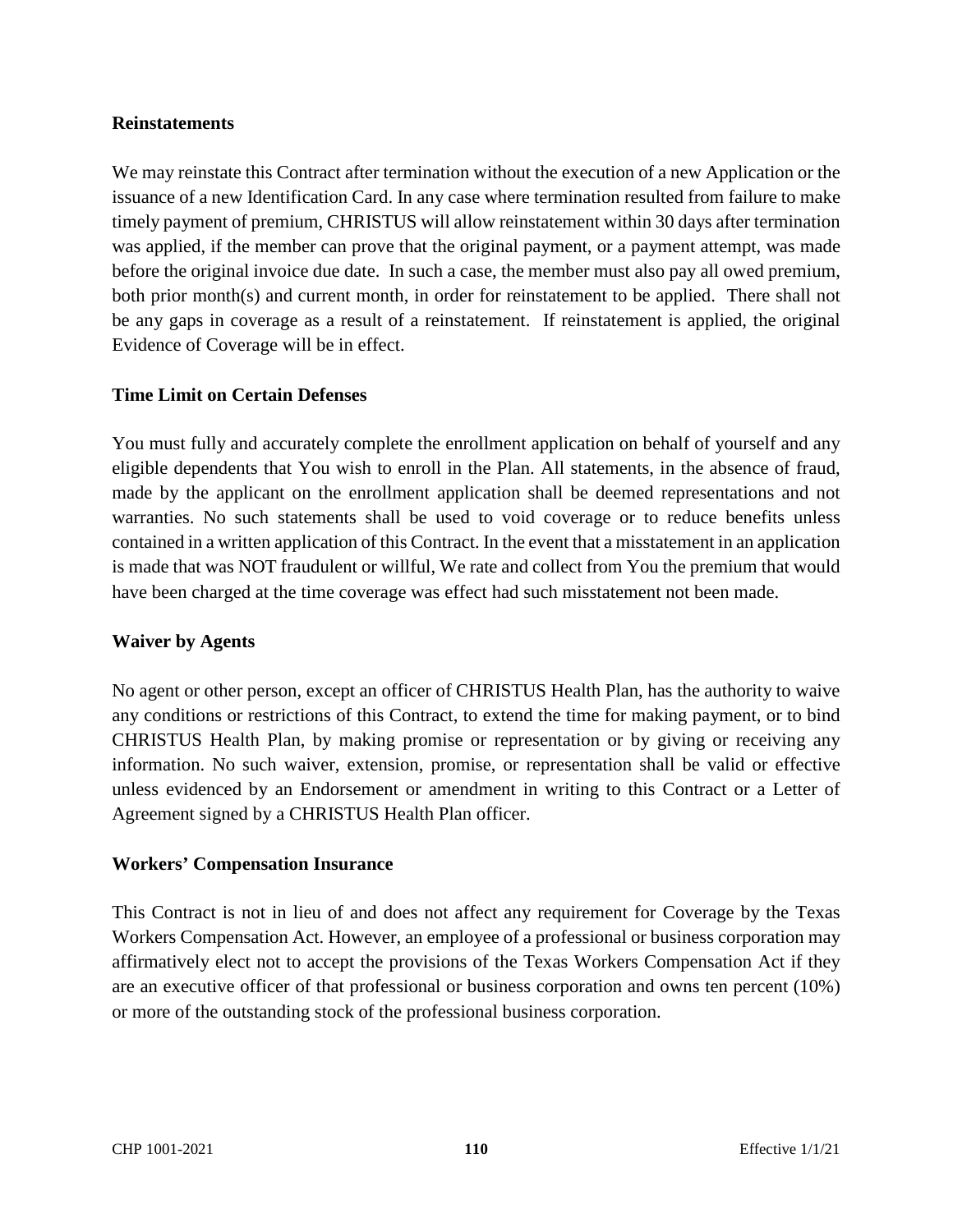For purposes of the Texas Workers Compensation Act, an executive officer means the chairman of the board, president, vice-president, secretary or treasurer of a professional or business corporation.

In the event that an employee chooses to opt out of worker's compensation coverage, and meets the criteria stated above, We will provide 24-hour health care Coverage to those employees, subject to the eligibility requirements for Coverage with Us. In addition to meeting all of Our eligibility requirements, documentation indicating that the aforementioned criteria have been met will be required in order for Coverage with Us to become effective.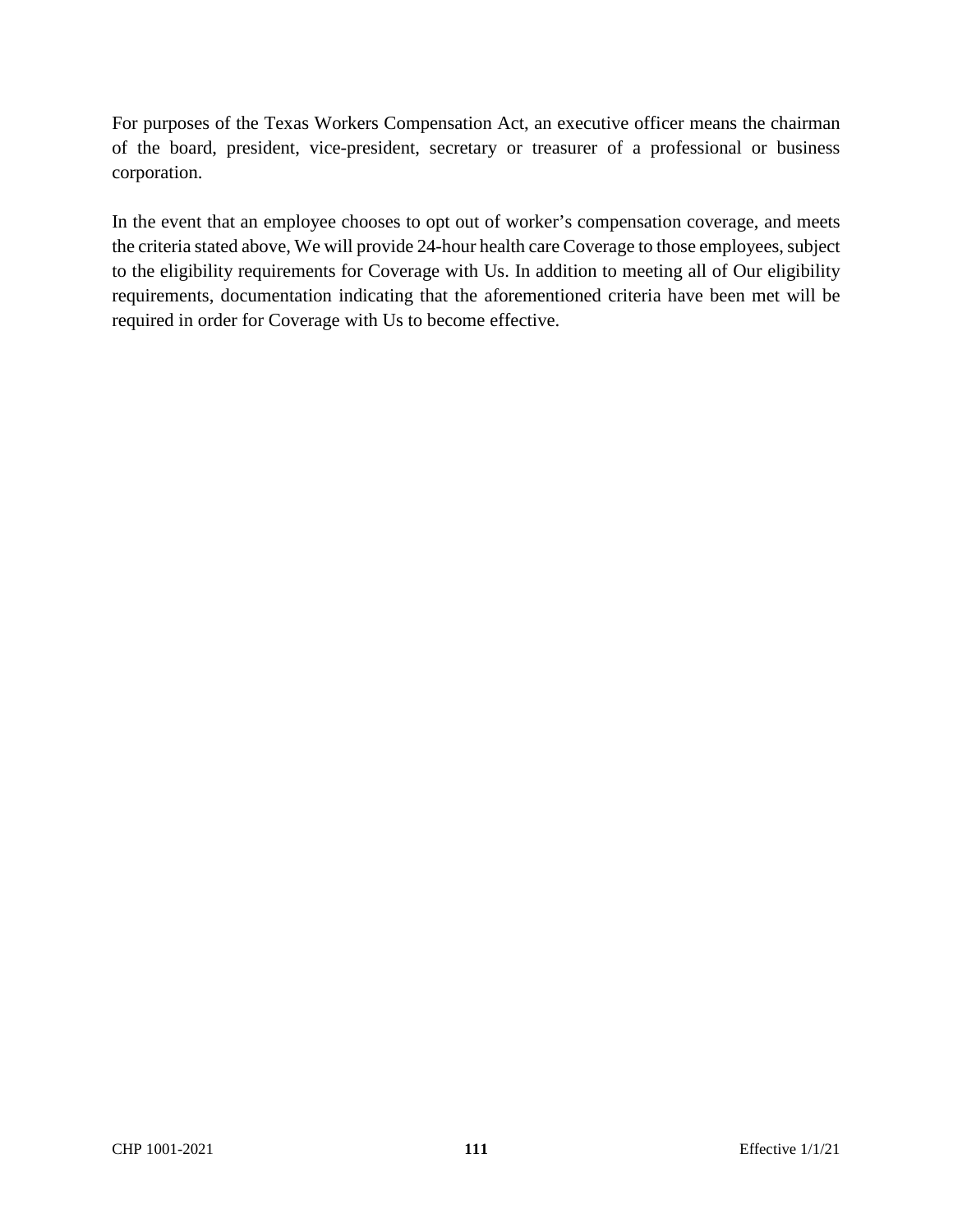## **DEFINITIONS**

Unless specifically defined elsewhere, wherever used in this Contract, the following terms have the meanings given below:

**Accidental Injury** means a bodily injury caused solely by external, traumatic, and unforeseen means. Accidental Injury does not include disease or infection, hernia or cerebral vascular accident. Dental injury caused by chewing, biting, or malocclusion is not considered an Accidental Injury.

**Acquired Brain Injury** means an injury to the brain that occurs after birth, is non-congenital and non-degenerative and prevents the normal function of the brain. Brain injuries may be mild, moderate or severe and may result in memory loss, change in personality, behavior dysfunction, difficulty managing anger, impaired judgment, or loss of judgment.

**Acupuncture** means the use of needles inserted into and removed from the body and the use of other devices, modalities and procedures at specific locations on the body for the prevention, cure or correction of any disease, Illness, injury, pain or other Condition by controlling and regulating the flow and balance of energy and functioning of the person to restore and maintain health.

**Administrative Complaint** means an oral or written complaint submitted by or on behalf of a Complainant regarding any aspect of a health benefits plan other than a request for Health Care Services, including but not limited to:

- administrative practices of the health care plan that affects the availability, delivery, or quality of Health Care Services;
- claims payment, handling or reimbursement for Health Care Services; and
- termination of coverage.

**Advance Payments of the Federal Premium Tax Credit (APFPTC)** means payment of the tax credits as specified in section 36B of the US Code (as added by section 1401 of PPACA) and which are provided on an advance basis to an eligible individual enrolled in an individual QHP through an Exchange in accordance with sections 1402 and 1412 of PPACA.

**Adverse Determination** means any determination that the Health Care Services provided or proposed to be provided to You are not Medically Necessary or appropriate or are experimental or investigational. Adverse Determination does not mean a denial of Health Care Services due to the failure to request prospective or Concurrent Utilization Review.

**Alcoholism** means alcohol dependence or alcohol abuse meeting the criteria as stated in the Diagnostic and Statistical Manual IV for these disorders.

**Allowable Charge** is the amount that We have determined to be the maximum amount payable for a Covered Service. For Covered Services provided by Non-Participating Providers, the amount payable will be either a rate agreed upon by Us and the Non-Participating Provider, or based upon Our out-of-network fee schedule. The out-of-network fee schedule is the usual and customary rate based on CHRISTUS's median amount negotiated for In Network Services, and consistent with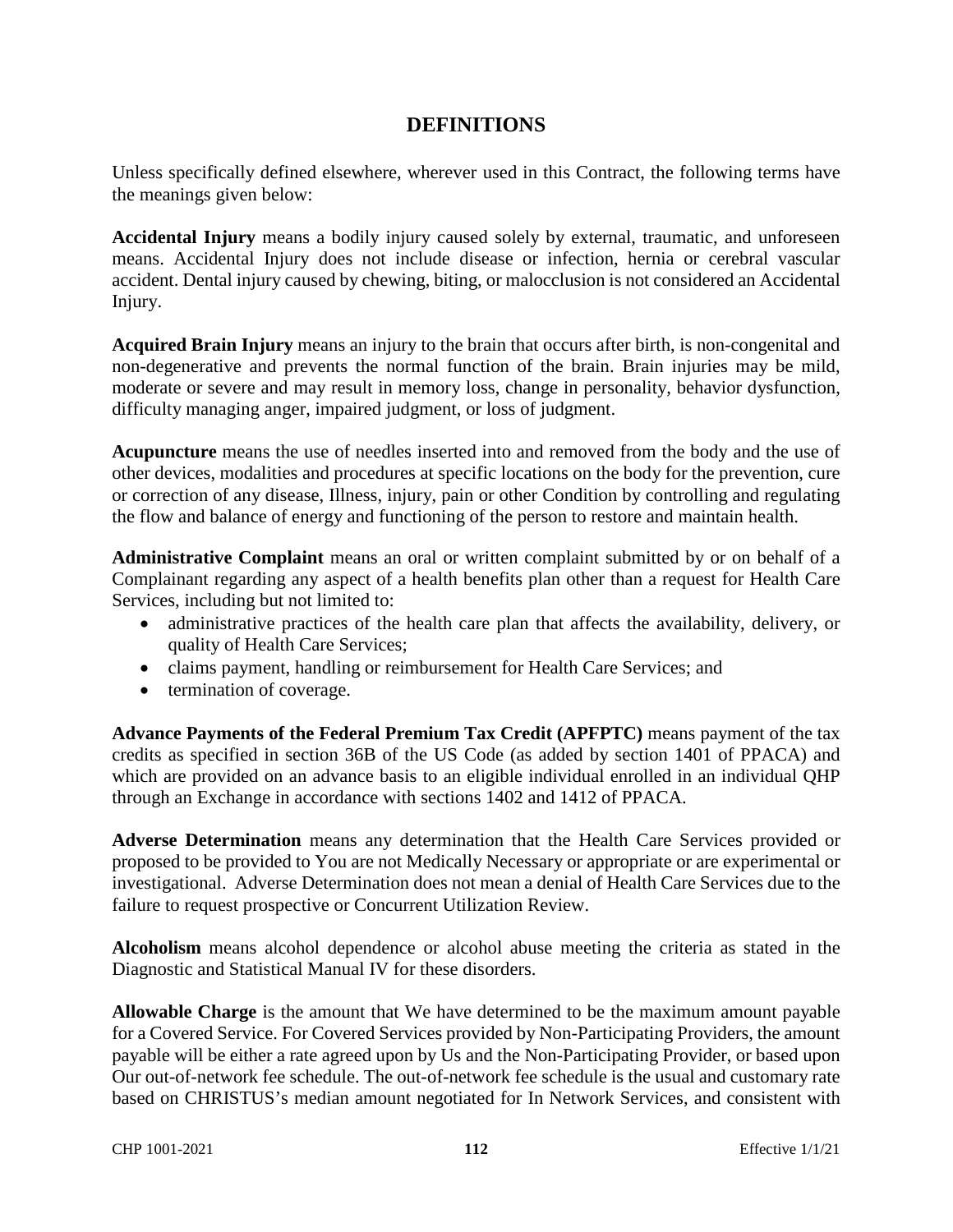nationally recognized and generally accepted bundling edits and logic. Our out-of-network fee schedule is based on generally accepted industry standards and practices for determining the customary billed charge for a service, and fairly and accurately reflects market rates, including geographic differences in costs, and is consistent with nationally recognized and generally accepted bundling edits and logic.

**Ambulance** is a vehicle which is licensed solely as an Ambulance by the local regulatory body to provide Emergency transportation to a Hospital or transportation from one Hospital to another Health Care Facility for those individuals who are unable to travel to receive medical care by any other means or the Hospital cannot provide the needed care. Air Ambulance charges are payable only for transportation from the site of an Emergency to the nearest Hospital that is equipped to treat the Condition instead of local Ambulance service.

**Ambulatory Services** are Health Care Services delivered at a Provider's office, clinic, medical center, or Ambulatory Surgical Facility in which the patient's stay is not longer than 24 hours.

**Ambulatory Surgical Facility** means a facility (other than a Hospital) whose primary function is the provision of surgical procedures on an ambulatory basis and which is duly licensed by the appropriate state and local authority to provide Ambulatory Services.

**Annual Out-of-pocket Maximum** means a specified dollar amount of Covered Services received in a Calendar Year that is the most the Member will pay (Cost Sharing responsibility) for that Calendar Year.

**Appeal** means the formal process by which You, an individual acting on Your behalf, or Your Provider of record may request reconsideration of an Adverse Determination.

**Application** means the forms that each Subscriber is required to complete when enrolling for Our Coverage.

**Autism Spectrum Disorder** means a neurobiological disorder that includes autism, Asperger's syndrome, or Pervasive Developmental Disorder--Not Otherwise Specified.

**Bariatric Surgery** means surgery that modifies the gastrointestinal tract with the purpose of decreasing calorie consumption and therefore decreasing weight.

**Behavioral Disorder** is a disability characterized by displayed behaviors of sufficient duration, frequency, and intensity over a long period of time which significantly deviates from socially acceptable norms for a person's age and situation.

**Biofeedback** means therapy that provides visual, auditory or other evidence of the status of certain body functions so that a person can exert voluntary control over the functions, and thereby alleviate an abnormal bodily condition.

**Biologicals** are medical compounds that are prepared from living organisms and/or their products.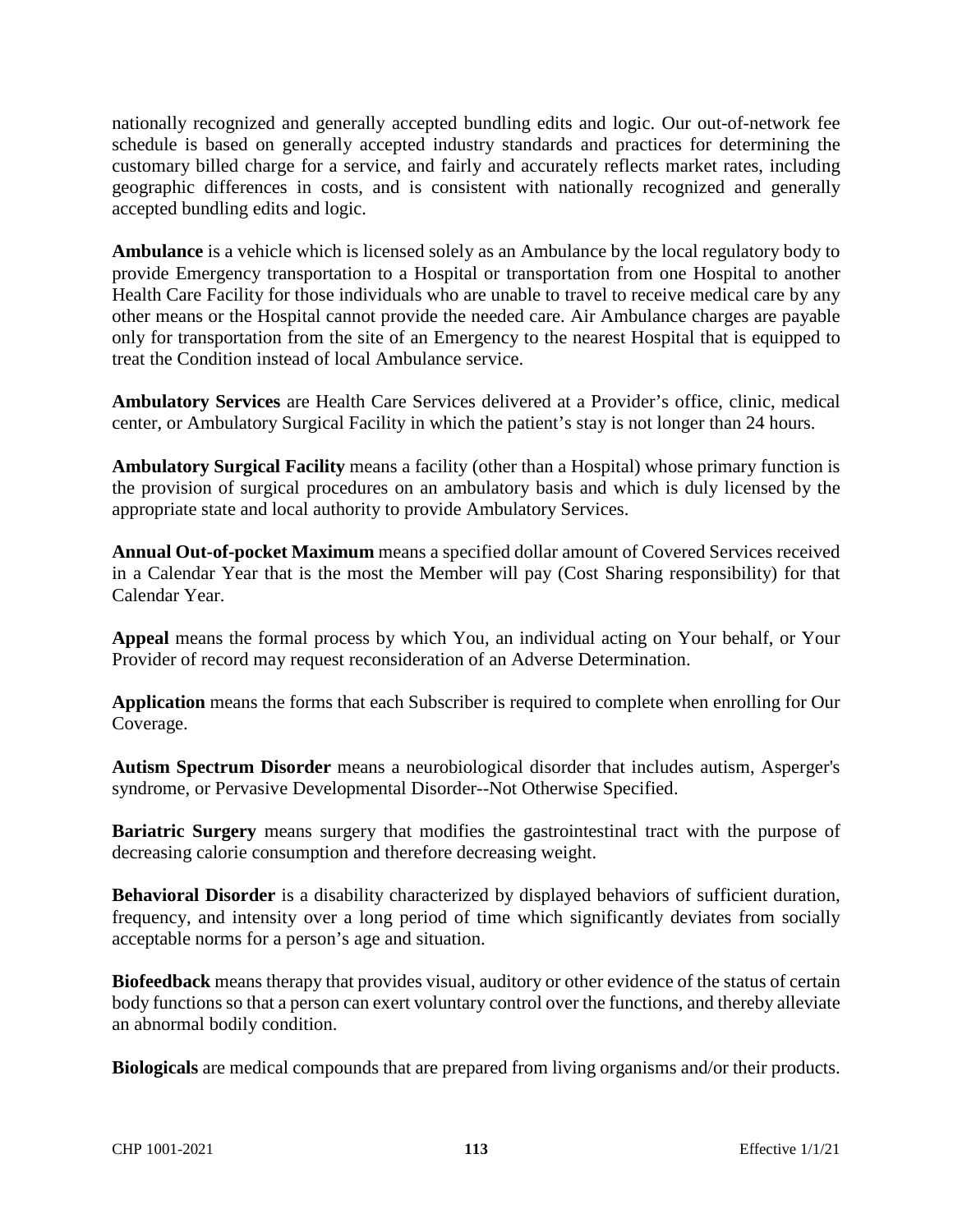**Calendar Year** is the period of time beginning January 1 and ending December 31 of any given year. The initial Calendar Year period is from a Member's Effective Date of coverage and ends on December 31, which may be less than 12 months.

**Certification** means a decision by a health plan that a Health Care Service requested by a Provider or Grievant has been reviewed and, based upon the information available, meets the health care plan's requirements for coverage and medical necessity, and the requested Health Care Service is therefore approved.

**Certified Nurse Midwife** is any person who is licensed by the board of nursing as a Registered Nurse and who is licensed by the Texas Department of Health as a Certified Nurse Midwife.

**Certified Nurse Practitioner** is a Registered Nurse endorsed by the Board of Nursing for the expanded practice as a Certified Nurse Practitioner. A Certified Nurse Practitioner's name and pertinent information is entered on the list of Certified Nurse Practitioners maintained by the Texas Board of Nursing.

**Clinical Trial** means any research study that prospectively assigns human participants or groups of humans to one or more health-related interventions to evaluate the effects on health outcomes.

**Codependency** means a popular term referring to all the effects that people who are dependent on alcohol or other substances have on those around them, including the attempts of those people to affect the dependent person.

**Coinsurance** is the shared financial responsibility for covered expenses between the covered person and this Plan, expressed as a percentage.

**Commissioner** means the Texas Commissioner of Insurance.

**Complainant** means an enrollee, or a physician, provider, or other person designated to act on behalf of an enrollee, who files a complaint.

**Complaint** means any dissatisfaction expressed orally or in writing by a complainant to a health maintenance organization regarding any aspect of the health maintenance organization's operation.

**Concurrent Utilization Review** means a form of Utilization Review for ongoing Health Care Services or for an extension of treatment beyond the previously approved Health Care Services.

**Condition** is a group of related diagnoses dealing with the same organ, system, or disease process.

**Copayment** is the amount that Members are required to pay to a Participating Provider or other authorized provider in connection with the provision of Health Care Services.

**Cosmetic Surgery** means surgery that is performed primarily to improve appearance and selfesteem, which may include reshaping normal structures of the body.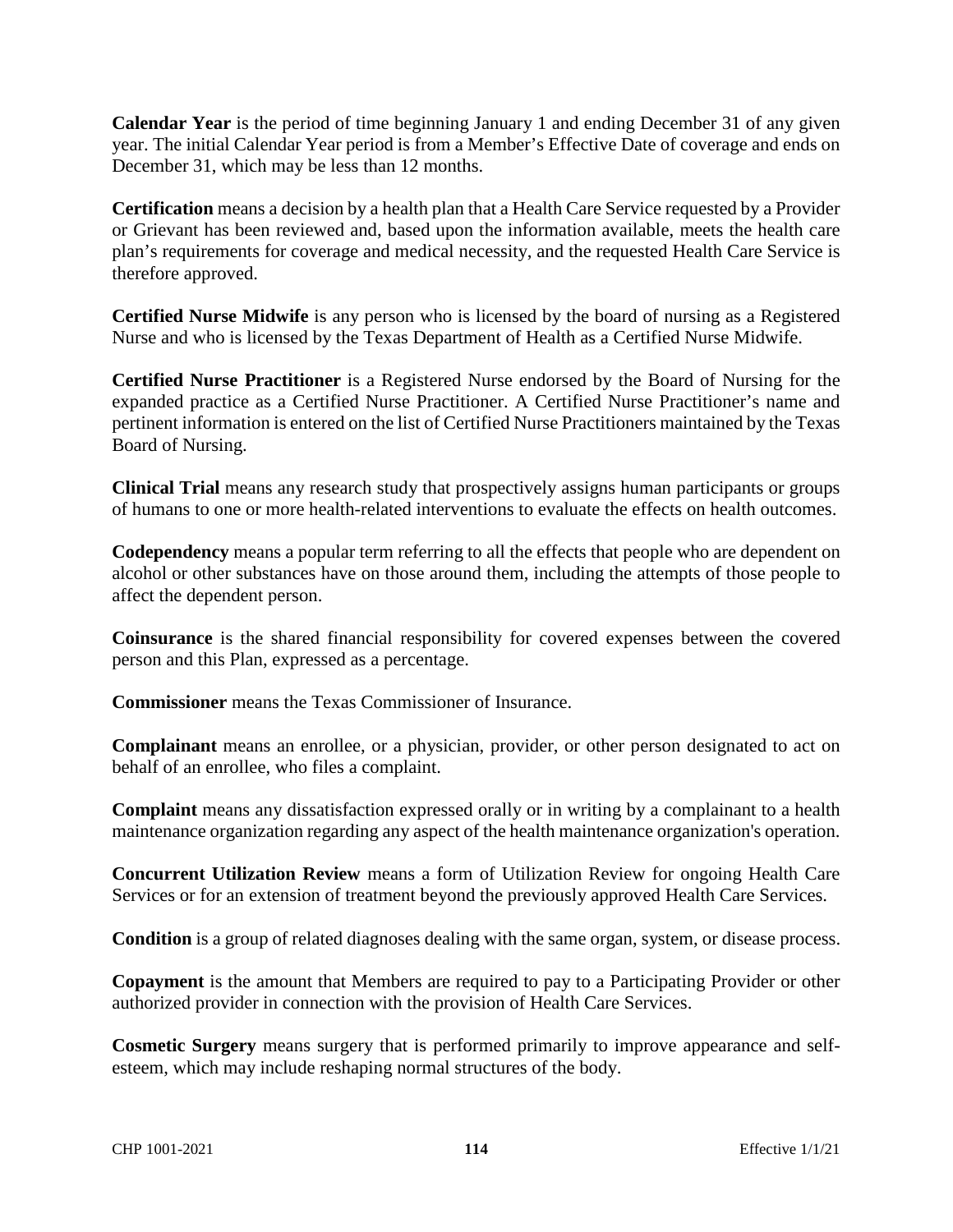**Cost Sharing** means any contribution Members make towards the cost of their Covered Health Care Services as defined in their Contract. This includes Deductibles and Copayments.

**Coverage/Covered** means benefits extended under this Contract, subject to the terms, conditions, Limitations, and Exclusions of this Contract.

**Covered Benefit** or **Covered Service(s)** means a benefit or service incurred by or on behalf of a Member for those services or supplies which are:

- Administered or ordered by a Physician or other qualified Provider;
- Medically Necessary to the diagnosis and treatment of an Injury or Illness;
- Not excluded by any provision of the Contract; and
- Incurred while the Member's coverage is in force under the Contract.

A Covered Service is deemed to be incurred on the date such service or supply which gave rise to the expense or charge was rendered or obtained.

**Craniomandibular** means the joint where the jaw attaches to the skull. Also refer to Temporomandibular Joint (TMJ).

**Custodial Care** means any service primarily for personal comfort or convenience that provides general maintenance, preventive, and/or protective care without any clinical likelihood of improvement of a Member's Condition. Custodial Care also means those services which do not require the technical skills, professional training and clinical assessment ability of medical and/or nursing personnel in order to be safely and effectively performed. These services can be safely provided by trained or capable non-professional personnel, are to assist with routine medical needs (e.g. simple care and dressings, administration of routine drugs, etc.) and are to assist with activities of daily living (e.g. bathing, eating, dressing, etc.).

**Custom-fitted Orthotics** means an Orthosis which is individually made for a specific patient starting with the basic materials including, but not limited to, plastic, metal, leather, or cloth in the form of sheets, bars, etc. It involves substantial work such as cutting, bending, molding, sewing, etc. It may involve the incorporation of some prefabricated components. It involves more than trimming, bending, or making other modifications to substantially prefabricated item.

**Deductible** is part of the contribution that Members make toward the cost of their health care, also known as Cost Sharing. It means that amount the Member is required to pay each Calendar Year, directly to the Practitioner/Provider in connection with Covered Health Care Services before CHRISTUS Health Plan begins to pay Covered Benefits. The Deductible may not apply to all Health Care Services.

**Department** means the Texas Department of insurance.

**Diagnostic Service** means procedures ordered by a Practitioner/Provider to determine a definite condition or disease or review the medical status of an existing condition or disease.

**Durable Medical Equipment** means equipment or supplies prescribed by a Practitioner/Provider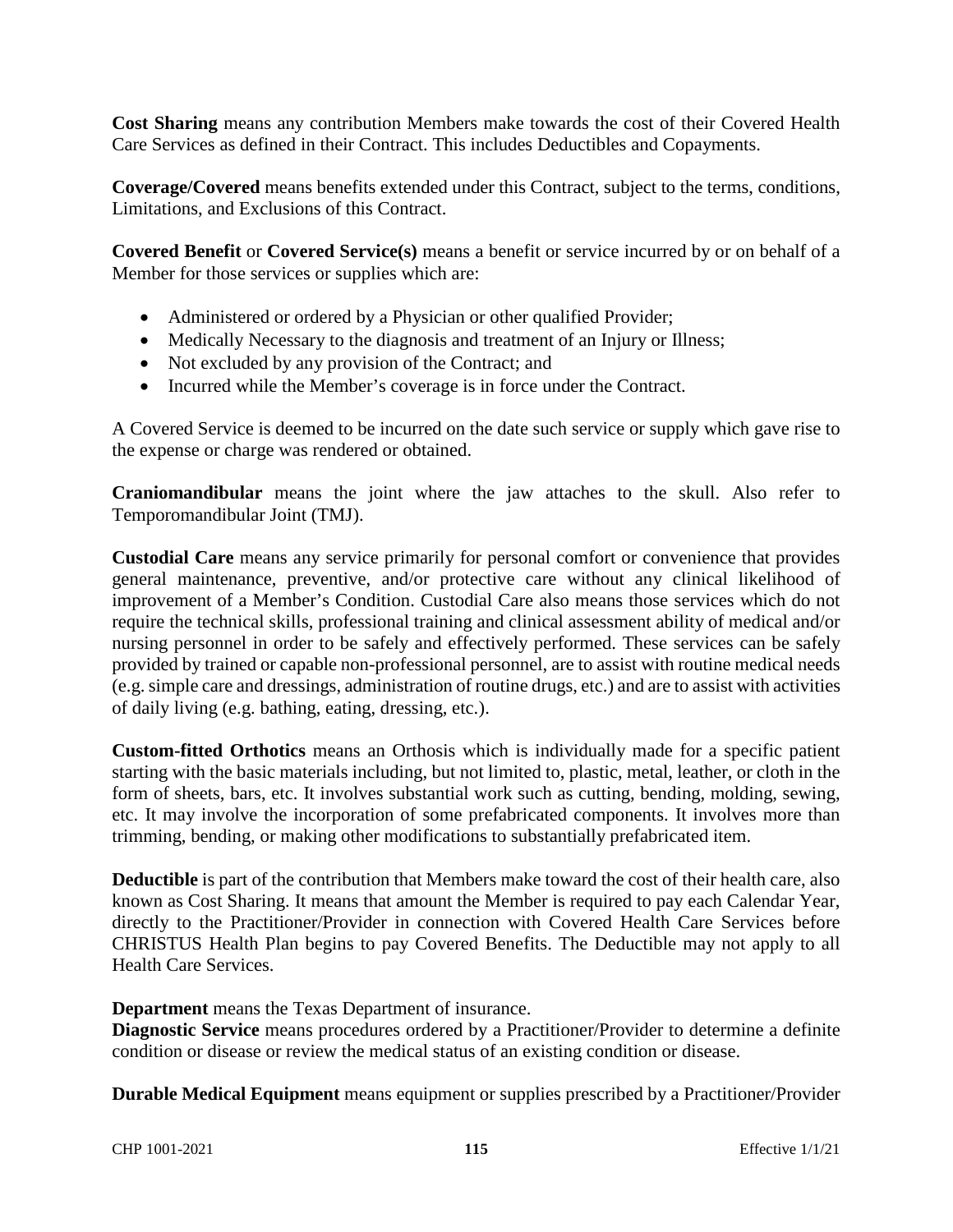that is Medically Necessary for the treatment of an Illness or Accidental Injury, or to prevent the Member's further deterioration. This equipment is designed for repeated use, generally is not useful in the absence of Illness or Accidental Injury, and includes items such as oxygen equipment, wheelchairs, Hospital beds, crutches, and other medical equipment.

**Effective Date** is 12:01 a.m. of the date on which the Member's coverage begins.

**Emergency Care** or **Emergency Care Services** are health care services provided in a hospital emergency facility, freestanding emergency medical care facility, or comparable emergency facility to evaluate and stabilize Emergency Medical Conditions.

**Emergency Medical Condition** is a severe Injury or a medical Condition of a recent onset and severity, including severe pain. The Injury or medical Condition must be one that would lead a prudent layperson with an average knowledge of medicine and health to believe that failure to get immediate medical care could: (a) place such person's life or health in serious jeopardy; (b) result in serious impairment to bodily functions; (c) result in serious impairment to a bodily organ or part; or (d) result in serious disfigurement; (e) or for a pregnant woman, result in serious jeopardy to the health of a fetus.

**Essential Health Benefits** are determined by HHS under PPACA and are subject to change, but currently include the following general categories of service: Ambulatory Services; Emergency Care Services; hospitalizations; maternity and newborn services; services for Behavioral Disorders, Mental Illness disorders or Substance Abuse Conditions; Prescription Drugs; rehabilitative and Habilitative Services and devices; lab services; preventive and wellness services; services related to chronic disease management; and pediatric services, including oral and vision care.

**Exchange** means the Texas Health Insurance Exchange.

**Excluded Services** means Health Care Services that are not Covered Services and that We will not pay for.

**Experimental or Investigational** means a health care treatment, service, or device for which there is early, developing scientific or clinical evidence demonstrating the potential efficacy of the treatment, service, or device, but that is not yet broadly accepted as the prevailing standard of care.

**Federal Cost-Sharing Reductions** means reductions in Cost Sharing provided under federal law for an eligible individual, such as for an individual enrolled in a Silver level plan in the Exchange or for an individual who is an American Indian/Native Alaskan enrolled in a QHP in the Exchange.

**Follow-up Care** is the contact with, or re-examination of a patient at prescribed intervals following diagnosis or during a course of treatment.

**Formulary** is a listing of covered drug products selected by Us in consultation with a team of health care Providers, which represents the prescription therapies believed to be a necessary part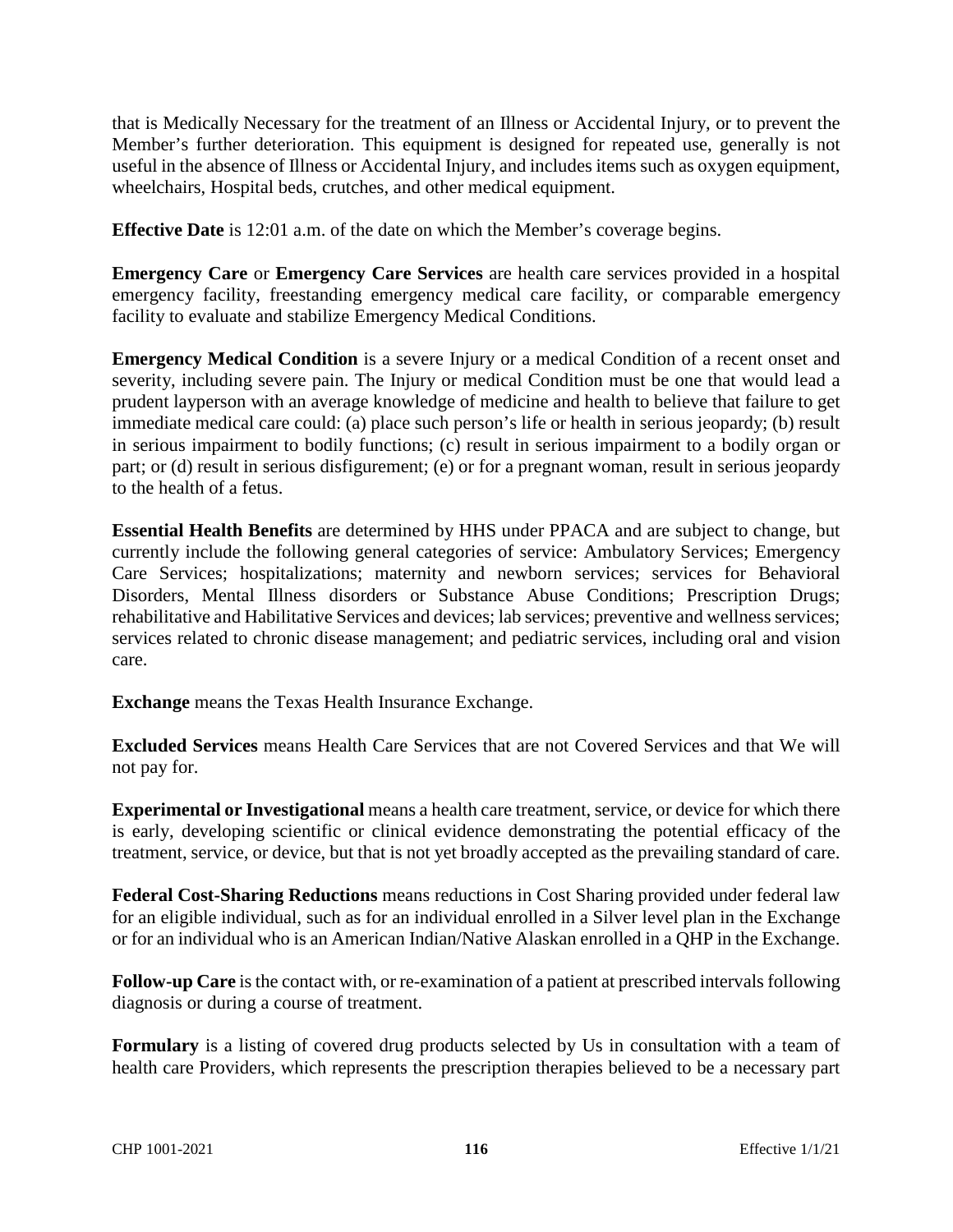of a quality treatment program. You may obtain Your *Formulary* by calling the telephone number on Your ID card.

**Genetic Inborn Errors of Metabolism (IEM)** means a rare, inherited disorder that is present at birth and results in death or mental retardation if untreated and requires consumption of special medical foods.

**Habilitative Services** means Health Care Services that help a person keep, learn or improve skills and functioning for daily living. Examples include therapy for a child who is not walking or talking at the expected age. These services may include Physical and Occupational Therapy, speechlanguage pathology, and other services for people with disabilities in a variety of Inpatient and/or outpatient settings.

**Health Benefits Plan** means a health plan or a Contract, contract, certificate or agreement offered or issued by a health care plan or plan administrator to provide, deliver, arrange for, pay for, or reimburse the costs of Health Care Services.

**Health Care Facility** means any facility providing Health Care Services, including a hospital, emergency clinic, outpatient clinic, or other facility providing Health Care Services.

**Health Care Plan** means a person that has a valid certificate of authority in good standing to act as a health maintenance organization, nonprofit health care plan or prepaid dental plan.

**Health Care Professional** means a physician or other health care practitioner, including a pharmacist, who is licensed, certified or otherwise authorized by the state to provide Health Care Services consistent with state law.

**Health Care Services** means, to the extent offered by the Plan, services, supplies, and procedures for the diagnosis, prevention, treatment, cure or relief of a health condition, illness, injury, or disease, and includes, to the extent offered by the health benefits plan, physical and mental health services, including community-based mental health services, and services for developmental disability or developmental delay.

**Health Maintenance Organization** means any person who undertakes to provide or arrange for the delivery of basic Health Care Services to enrollees on a prepaid basis, except for enrollee responsibility for copayments or deductibles.

**HHS** means the United States Department of Health and Human Services.

**Home Health Agency** means an agency or organization that:

- Specializes in giving nursing care or therapeutic services in the home;
- Is licensed to provide such care or services by the appropriate licensing agency where services are performed or is certified as a Home Health Agency under Title XVlll of the Social Security Act of 1965, as amended;
- Is operating within the scope of its license of certification; and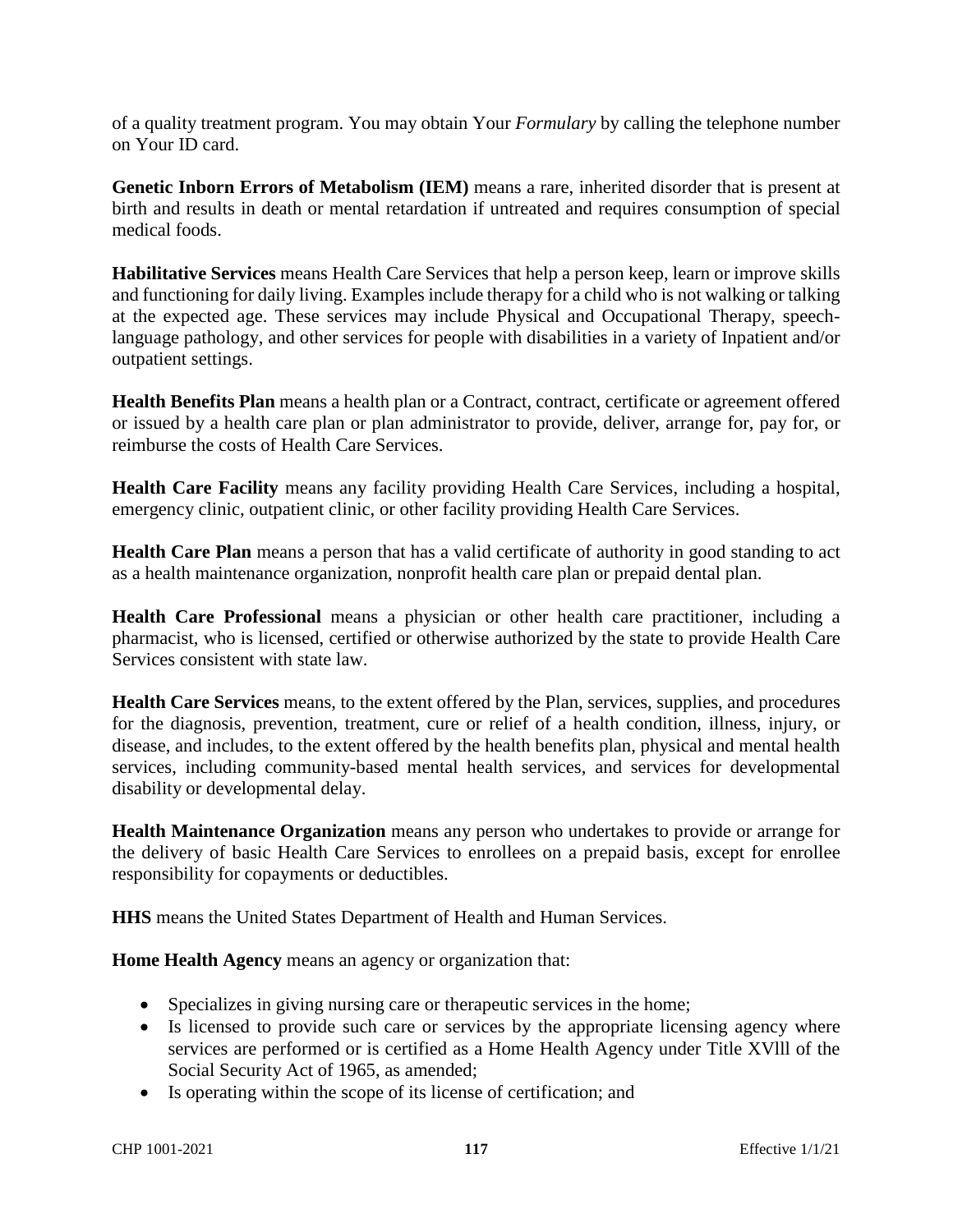Maintains a complete medical record for each patient.

Home Health Agency does not mean any other similar service or agency which does not meet this definition, even if the service or agency meets some of the above requirements or provides some or all of the services which may be provided by a Home Health Agency.

**Home Infusion Therapy** means the administration of fluids, nutrition, or medication (including all additives and chemotherapy) by intravenous or gastrointestinal (enteral) infusion or by intravenous injection in the home setting. Home Infusion Therapy includes:

- Drugs and IV solutions;
- Pharmacy compounding and dispensing services;
- All equipment and ancillary supplies necessitated by the defined therapy;
- Delivery services;
- Patient and family education; and
- Nursing services.

**Hospice Care Program** means an organization duly licensed to provide Hospice Care Program Services. An approved Hospice must be licensed when required, Medicare-certified as a Hospice, or accredited by the Joint Commission on Accreditation of Healthcare Organization (JCAHO) as a Hospice.

**Hospice Care Program Services** means a centrally administered program designed to provide for the physical, psychological and spiritual care for dying persons and their families. The goal of hospice care is to allow the dying process to proceed with a minimum of patient discomfort while maintaining dignity and a quality of life. Hospice Care Program Services is available in the home, in a Skilled Nursing Facility, or in a special hospice care unit.

**Hospital** is an institution licensed, accredited or certified by the State providing Health Care Services under the care of a Physician which:

- 1) Provides 24-hour nursing service by licensed Registered Nurses (R.N.);
- 2) Mainly provides diagnostic and therapeutic care under the supervision of Physicians while Hospital Confined; and
- 3) Maintains permanent surgical facilities or has an arrangement with another surgical facility supervised by a staff of one or more Physicians.

Hospital also includes certain tax-supported institutions, which may not be required to maintain surgical facilities. Hospital does not mean health resorts, rest homes, nursing homes, skilled nursing facilities, convalescent homes, custodial homes of the aged or similar institutions.

**Illness** means a sickness or disease, including all related Conditions and occurrences, requiring Health Care Services.

**Independent Review Organization (IRO)** means an entity that is certified by the commissioner to conduct reviews. By law, an IRO must not be affiliated with the HMO which has denied a request for authorization for proposed treatment. IROs perform an administrative review of the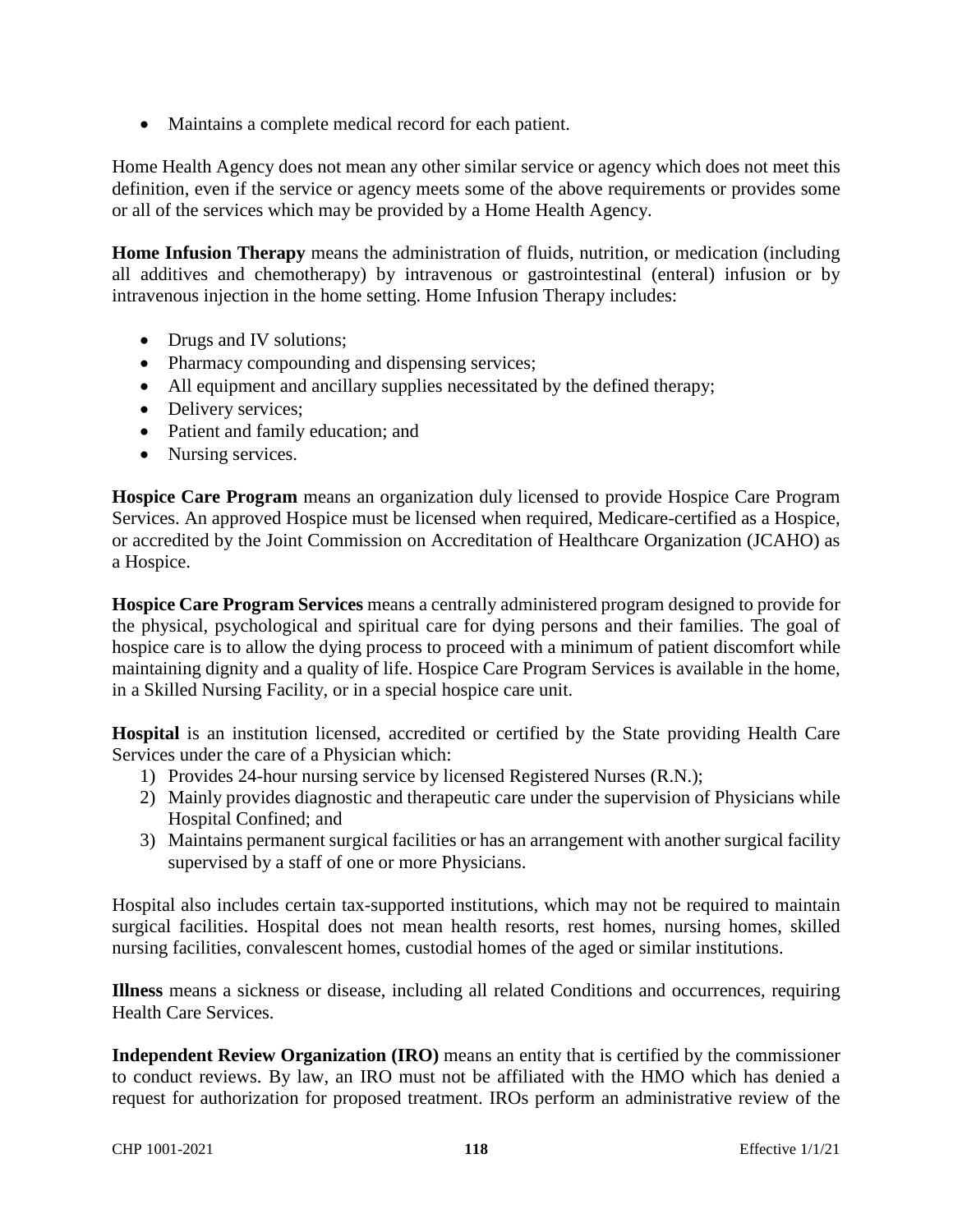Medical Necessity and appropriated of Health Care Services being provided or proposed to be provided to a Texas resident which has been denied twice as not Medically Necessary or not appropriate.

**Injury** is bodily injury due to an accident which results solely, directly and independently of disease, bodily infirmity, or any other causes.

**In-network** means care received from a Participating Provider.

**Inpatient** means You are a registered bed patient and are treated as such in a Hospital.

**Licensed Practical Nurse (LPN)** means an individual who has received specialized nursing training and practical nursing experience and is duly licensed to perform nursing services by the state or regulatory agency responsible for such licensing in the state in which that individual performs such service.

**Managed Care** means a system or technique(s) generally used by third party payers or their agents to affect access to and control payment for Health Care Services. Managed care techniques most often include one or more of the following:

- Prior, concurrent, and retrospective review of the medical necessity and appropriateness of services or site of services;
- Contracts with selected health care providers;
- Financial incentives or disincentives for enrollees to use specific providers, services, or service sites;
- Controlled access to and coordination of services by a case manager; and
- Payer efforts to identify treatment alternatives and modify benefit restrictions for high cost patient care.

**Maternity** means Coverage for prenatal, intrapartum, perinatal or postpartum care.

**Medicaid** means Title XIX and/or Title XXI of the Social Security Act and all amendments thereto.

**Medical Director** is a Physician who serves to manage the provision of Health Care Services to Our Members.

**Medically Necessary** means a treatment, drug, device, procedure, supply or service that is necessary and appropriate for the diagnosis or treatment of an Illness or Injury in accordance with generally accepted standards of medical practice in the United States at the time it is provided.

A treatment, drug, device, procedure, supply or service shall not be considered as Medically Necessary if it:

- Is Experimental, Investigational or Unproven or for research purposes;
- Is provided solely for educational purposes or the convenience of the patient, the patient's family, Physician, Hospital, or any other Provider;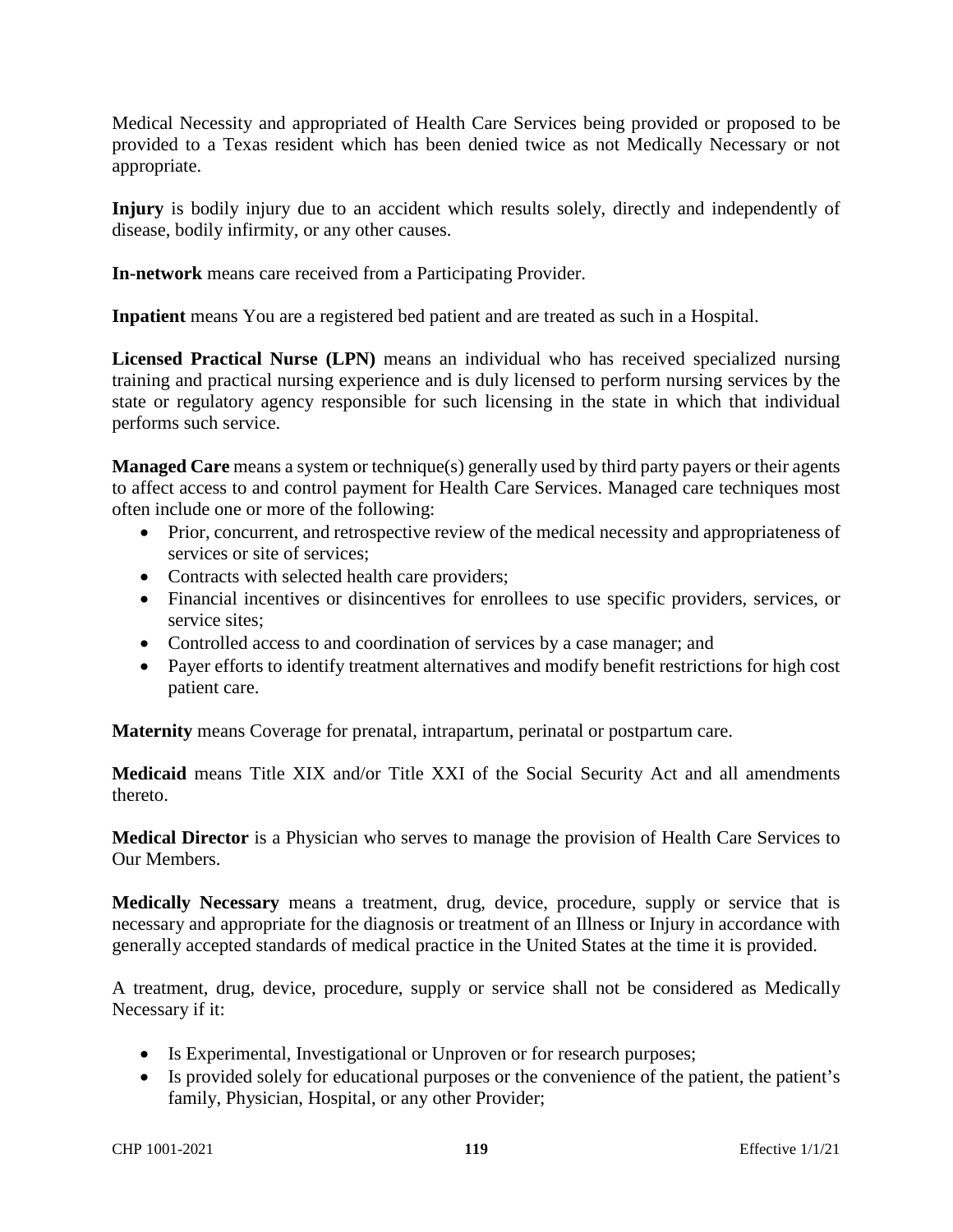- Exceeds in scope, duration, or intensity that level of care that is needed to provide safe, adequate, and appropriate diagnosis or treatment and where ongoing treatment is merely for maintenance or preventive care;
- Could have been omitted without adversely affecting the patient's Condition or the quality of medical care;
- Involves treatment of or the use of a medical device, drug, or substance not formally approved by the U.S. Food and Drug Administration (FDA); or
- Involves a service, supply, or drug not considered reasonable and necessary by the Healthcare Financing Administration Medicare Coverage Issues Manual.

We may require You or Your Provider to furnish peer-reviewed, evidence-based scientific literature that demonstrates that the service is required for the health of the Member.

**Medicare** means Title XVIII of the Social Security Act and all amendments thereto.

**Member** is an individual:

- who meets each of the enrollment and eligibility requirements described in this Contract;
- who has been properly enrolled in coverage with Us; and
- for whom We have received any required Premium for the enrolled coverage.

**Mental Illness/Disorder** is any Condition listed in the Diagnostic and Statistical Manual of Mental Disorders (DSM IV, or current edition), and/or Mental Disorders Section of the International Classification of Disease.

**Non-Participating Provider** means a Provider that is not a Participating Provider and that offers out-of-area services. This may also be called an Out-of-Network Provider.

**Nutritional Support** means the administration of solid, powder or liquid preparations provided either orally or by enteral tube feedings. It is Covered only when enteral tube feedings are required.

**Obstetrician/Gynecologist (OB/GYN)** is a Physician that is board eligible or certified by the American Board of Obstetricians and Gynecologists, or by the American College of Osteopathic Obstetricians and Gynecologists.

**Occupational Therapy** means constructive therapeutic activity designed and adapted to promote the restoration of useful physical function and improve a Member's functional ability to perform activities of daily living.

**Orthotic Appliances/Devices/Orthosis** means an individualized rigid or semi-rigid supportive device constructed and fitted by a licensed orthopedic technician which supports or eliminates motion of a weak or diseased body part.

**Out-of-Network Services** means Health Care Services Obtained from a Non-Participating Provider.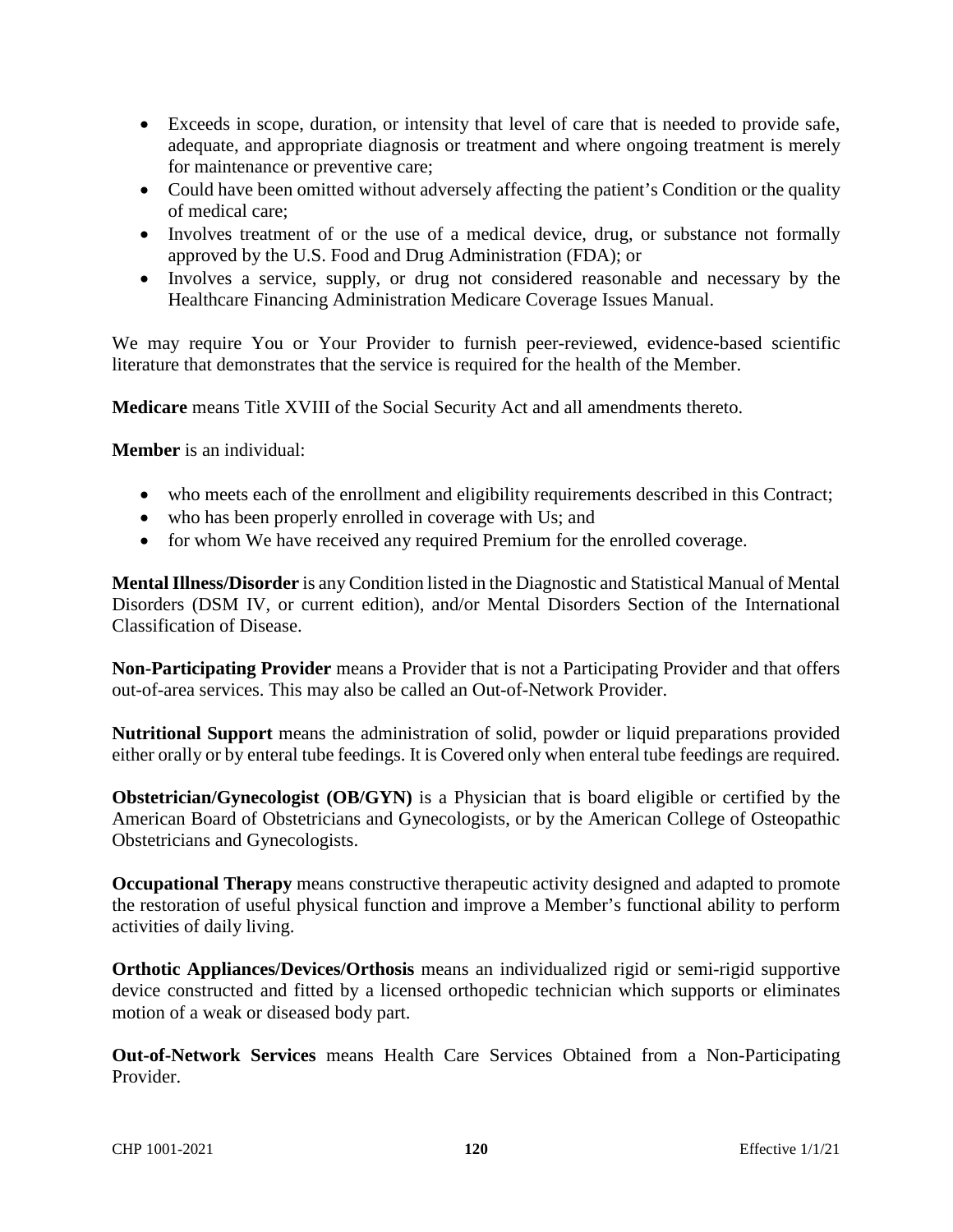**Outpatient Hospital** is a place to receive Covered Services while not an Inpatient. Services considered Outpatient include, but are not limited to, services in an Emergency room regardless of whether You are subsequently admitted as an Inpatient in a Hospital.

Participating Provider is a Physician, Provider, Hospital or Health Care Facility that has an agreement with Us to accept Our rates and payments as payment in full when providing Health Care Services to Members. This may also be called a Network Provider.

**Physical Therapy** is therapy for the preservation, enhancement, or restoration of movement and physical function impaired or threatened by Illness or Injury that utilizes therapeutic exercise, physical modalities (as massage and electrotherapy), assistive devices, and patient education and training.

**Physician** is one of the following:

- A doctor of medicine, surgery, or osteopathy;
- A doctor of podiatry or a doctor of chiropractic; or
- Any other licensed Provider who is required to be recognized as a Physician by state law and acts within the scope of his/her license to treat an Illness or Injury.

**Physician Assistant** is a person who has graduated from a nationally-recognized physician assistant or assistant surgeon program; or who is currently certified by the national commission of Physician Assistants. A Physician Assistant must be licensed to practice medicine under the supervision of a licensed Physician in the state in which they practice.

**Plan** means the health benefit plan established by CHRISTUS Health Plan and selected by the Member to provide Health Care Services to Members, as it exists on the Effective Date of this Contract or as subsequently amended as provided herein.

**PPACA** means the federal Patient Protection and Affordable Care Act.

**Preauthorization** means a decision by a Health Care Plan that a Health Care Service requested by a Practitioner/Provider or Covered Person has been reviewed and, based upon the information available, meets the Health Care Plan's requirements for Coverage and Medical Necessity, and the requested Health Care Service is therefore approved.

**Prescription Drugs** are drugs for which sale or legal dispensing requires the order of a Provider with legal authority to prescribe drugs.

**Primary Care Physician** or **Primary Care Provider** or **PCP** is the Physician or other Provider You see first for most health problems. Your PCP makes sure You get the care You need to keep You healthy. Your PCP also may talk with other Physicians and Providers about Your care and refer You to them. PCPs include, but are not limited to family practice Physicians; general practitioners; internists; pediatricians; Obstetricians and/or Gynecologists (OB/GYNs). Your PCP is responsible for providing Your Primary Care Services. These include annual examinations; routine immunizations; and treatment of non-emergency acute illnesses and injuries.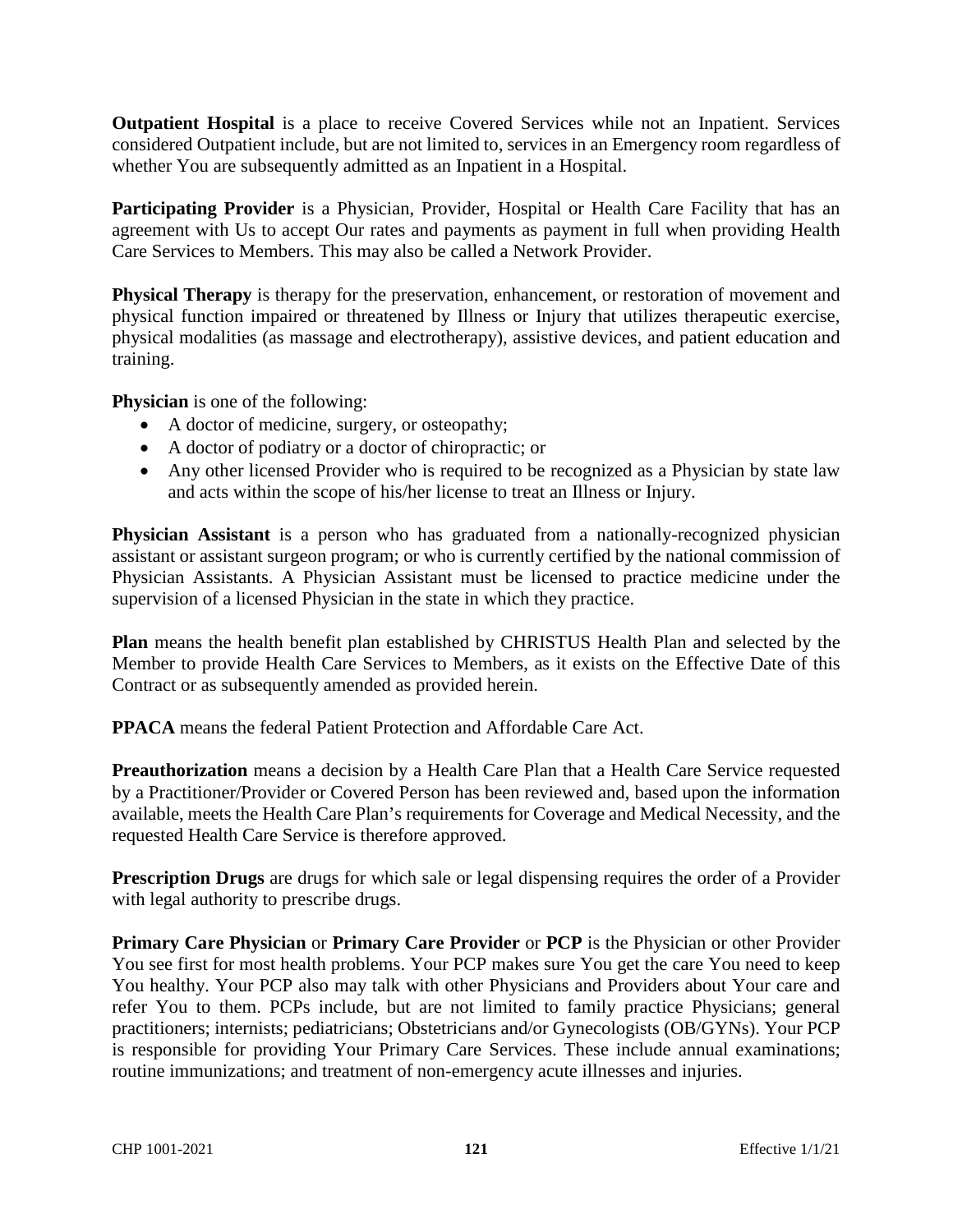**Primary Care Services** are services provided by a PCP or primary Provider of Health Care Services.

**Provider** means a duly licensed Hospital, Physician, or other practitioner of the healing arts that is authorized to render Health Care Services within the scope of their license.

**Provider Network** means a list of the Providers that are Participating Providers.

**Qualified Health Plan** or **QHP** means health care coverage that has been determined to meet the requirements in state and federal law for coverage to be offered through the Exchange.

**Qualified Individual** means, with respect to the Exchange, an individual who has been determined eligible to enroll through the Exchange in a Qualified Health Plan in the individual or small group Exchange market.

**Qualified Medical Child Support Order** is an order from a State or Federal government agency or court. It requires a person to provide health care coverage for specific dependents.

**Rescission of Coverage** means a cancellation or discontinuance of coverage that has retroactive effect; a cancellation or discontinuance of coverage is not a rescission if:

- the cancellation or discontinuance of coverage has only a prospective effect; or
- the cancellation or discontinuance of coverage is effective retroactively to the extent it is attributable to a failure to timely pay required premiums or contributions towards the cost of coverage.

**Registered Nurse** is an individual who has received specialized nursing training, is authorized to use the designation of (R.N.) and who is duly licensed by the state or regulatory agency responsible for such licensing in the state in which the individual performs such nursing services.

**Rehabilitation** means care for restoration (including by education or training) of a Member's prior ability to function at a level of maximum therapeutic benefit. This type of care must be acute Rehabilitation, sub-acute Rehabilitation, or intensive day Rehabilitation, and it includes Rehabilitation Therapy and pain management programs. An Inpatient Hospitalization will be deemed to be for Rehabilitation at the time the Member has been medically stabilized and begins to receive Rehabilitation Therapy or treatment under a pain management program.

**Rehabilitation Therapy** means Physical Therapy, Occupational Therapy, Speech Therapy, or Respiratory Therapy.

**Residential Treatment Center** means a non-acute level facility that is credentialed and provides overnight lodging that is monitored by medical personnel, has a structured treatment program, and has staff available 24 hours a day.

**Respiratory Therapy** means a medically supervised, individualized, physical conditioning program designed and adapted to promote and improve the lung and breathing health and well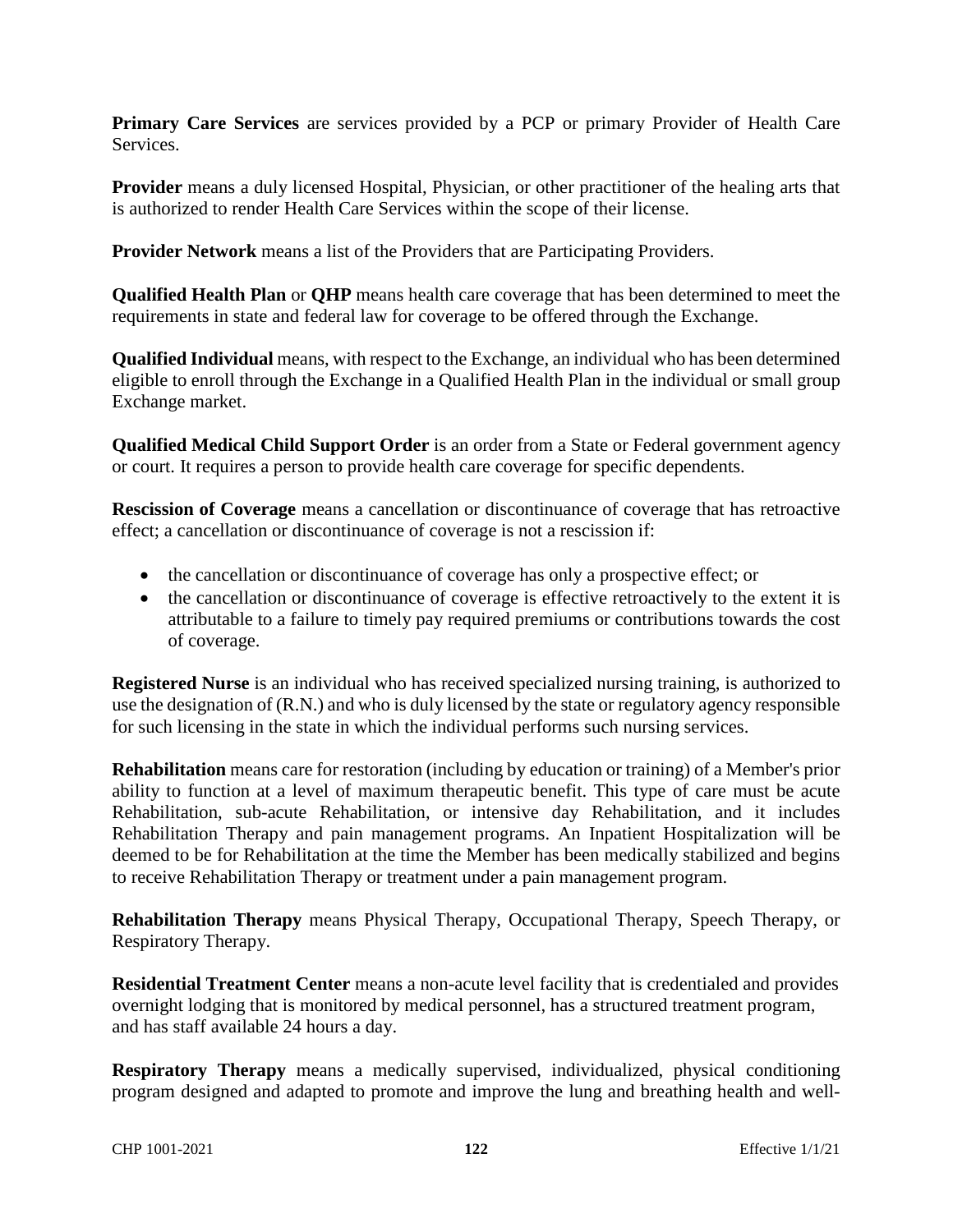being of a Member and would include simple breathing exercises and advice on posture and the use of supplementary devices that aid in removing mucus from the airways and improve the strength of the lungs. Respiratory therapists train You in bronchial hygiene, proper use of inhalers, and proper breathing.

**Screening Mammography**, or "low-dose mammography", means the x-ray examination of the breast using equipment dedicated specifically for mammography, including an x-ray tube, filter, compression device, screens, films, and cassettes, with an average radiation exposure delivery of less than one radiation mid-breast, with two views for each breast.

**Second Opinions** provide an opportunity or requirement to obtain a clinical evaluation by a Provider other than the one originally making a recommendation for a proposed health service to assess the Medical Necessity and appropriateness of the initial proposed health service.

**Service Area** is the geographical area that CHRISTUS Health Plan is authorized by law to serve. CHRISTUS Health Plan's Service Area map is provided in this booklet.

**Skilled Nursing Care** refers to services ordered by a Physician which require the clinical skills and professional personnel of a Registered Nurse (RN) or Licensed Practical Nurse (LPN). Skilled Care is provided directly by or under the supervision of such personnel to a patient who needs those services twenty-four (24) hours a day, along with other treatment, for recovery from illness or injury. Skilled Care does not include Custodial Care.

**Skilled Nursing Facility** means a place that:

- 1) Is legally operated as a Skilled Nursing Facility;
- 2) Primarily engaged in providing, in addition to room and board accommodations, Skilled Nursing Care under the supervision of a Physician;
- 3) Provides continuous 24 hours a day nursing service by or under the supervision of a Licensed Practical Nurse;
- 4) Maintains a daily medical record on each patient; and
- 5) Provides Rehabilitation services, such as Physical, Occupational and Speech therapy, and may provide other multidisciplinary services, such as Respiratory Therapy, dietician/nutrition services, and medical social work.

**Skilled Nursing Facility** does not include any facility that is primarily a rest home, a facility for the care of the aged, or for treatment of drug abuse, Mental Disorder, tuberculosis, or for intermediate, custodial or educational care.

**Specialist** is a Physician who provides Covered Services for a specific disease or part of the body. Examples include internists who care for diseases of internal organs in adults; oncologists who care for patients with cancer; cardiologists who care for patients with heart Conditions; and orthopedists who care for patients with certain bone, joint, or muscle Conditions and psychiatrists care for Members with Behavioral Disorders or Mental Illness/Disorders.

**Speech Therapy** is the treatment and exercises for treating voice and speech and swallowing disorders due to diagnosed Illness or Injury provided by a qualified Provider.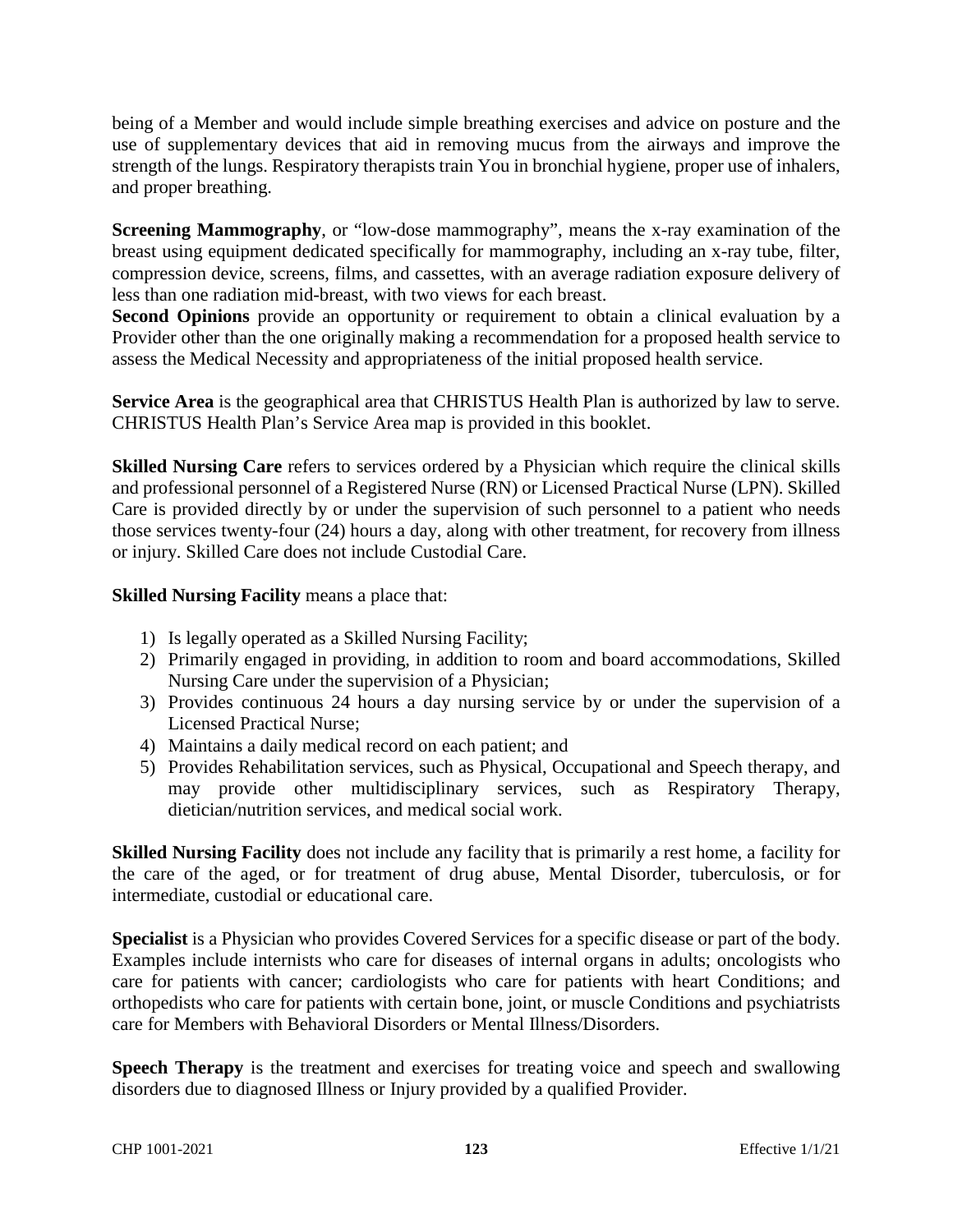**Subluxation** means misalignment, demonstrable by x-rays or Chiropractic examination, which produces pain and is correctible by manual manipulation

**Subscriber** means an individual who is the contract holder and is responsible for payment of premiums to CHRISTUS Health Plan.

**Substance Abuse** means alcohol, drug, or chemical abuse, overuse, or dependency.

**Telehealth** means a service, other than a telemedicine medical service, delivered by a health professional, licensed, certified, or otherwise entitled to practice in Texas and acting within the scope of the health professional's license, certification, or entitlement to a patient at a different physical location than the health professional using telecommunications or information technology.

**Telemedicine** means a health care service delivered by a physician licensed in Texas, or a health professional acting under delegation and supervision of a physician licensed in Texas, and acting within the scope of the physician's or health professional's license to a patient at a different physical location than the physician or health professional using telecommunications or information technology.

**Termination Date** is 11:59 pm on the last day of the month for which premiums were paid and the date that the Member's coverage ends.

**Termination of Coverage** means the cancellation or non-renewal of coverage provided by a health care plan to a Grievant but does not include a voluntary termination by a Grievant or termination of a health benefits plan that does not contain a renewal provision;

**Tertiary Care Facility** is a Hospital unit that provides specialized care for high-risk patients. The facility provides and coordinates transport, communication, education and data analysis systems for the geographic area that it serves.

**Uniform Standards** means all generally accepted practice guidelines, evidence-based practice guidelines or practice guidelines developed by the federal government or national and professional medical societies, boards and associations, and any applicable clinical review criteria, policies, practice guidelines, or protocols developed by the health care plan consistent with the federal, national, and professional practice guidelines that are used by a health care plan in determining whether to certify or deny a requested Health Care Service.

**Urgent Care** means Medically Necessary Health Care Services provided in emergencies or after a Primary Care Provider's normal business hours for unforeseen Conditions due to Illness or Injury that are not life-threatening but require prompt medical attention.

**Urgent Illness** is a non-life-threatening illness that requires prompt medical attention. Some examples of urgent situations are sprains; a rising fever despite having taken medication; new ear pain; an asthma attack where medications are not helping; an animal bite; an object in the eye or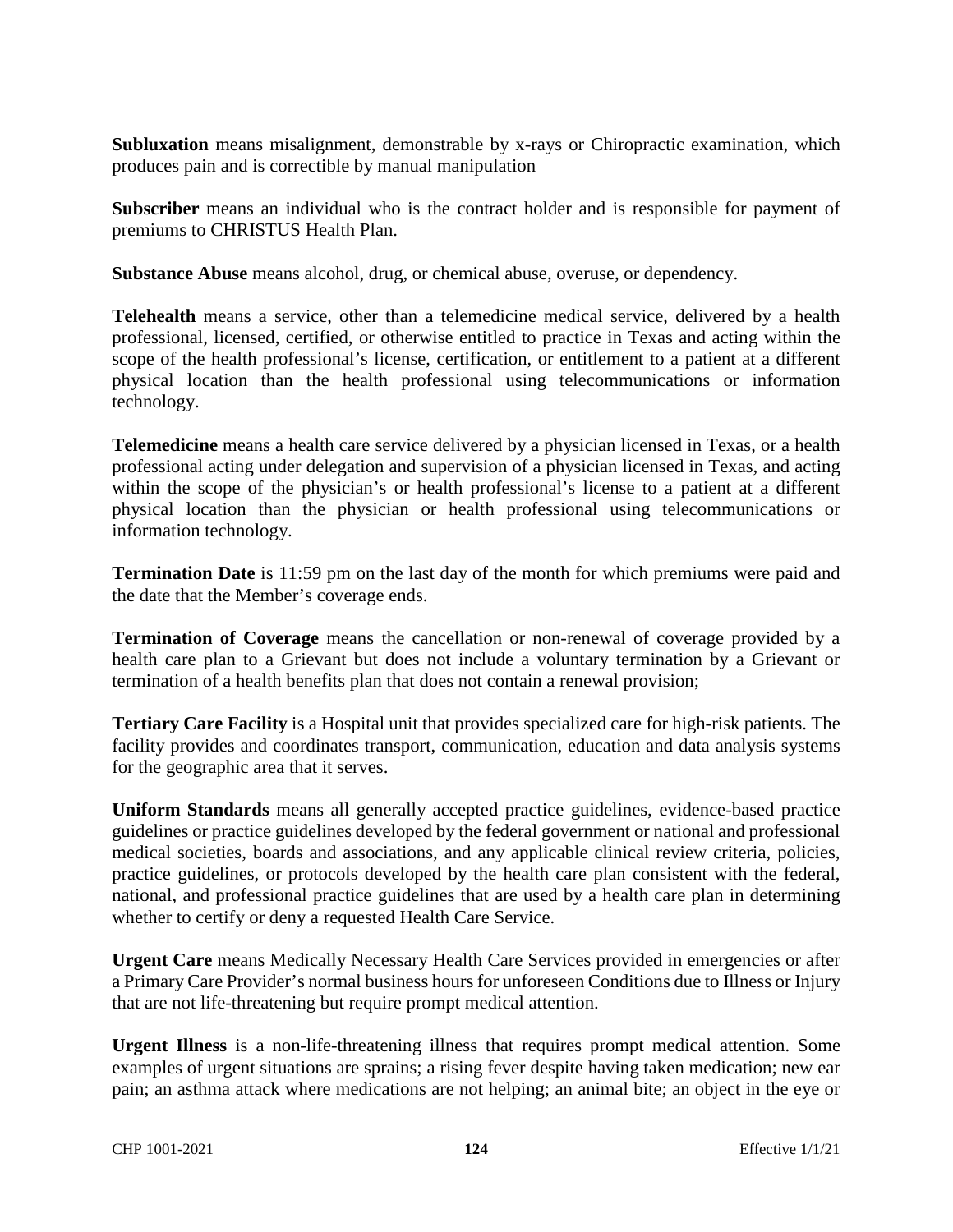eye infection; a cut that may need stitches; a child with severe vomiting or diarrhea; a possible broken bone; shortness of breath; a sore throat; flu symptoms; a urinary tract infection; or a migraine headache where medicines are not relieving the pain.

**Utilization Review** or **Utilization Management** is the process of reviewing and managing a Member's medical Conditions so that the Member receives the right care, by the right Provider, at the right time. This process maximizes benefits and ensures quality health care.

**Workers' Compensation** refers to the workers' compensation plan of any of the 50 United States, the District of Columbia, American Samoa, Guam, Puerto Rico, and the Virgin Islands; as well as the systems provided under the Federal Employees' Compensation Act and the Longshoreman's and Harbor Workers' Compensation Act; and any other federal, state, county, or municipal workers' compensation; occupational disease or other employer liability laws; or other legislation of similar purpose or intent.

**We**, **Our**, **Us**, and **CHRISTUS** refers to CHRISTUS Health Plan.

**You**, **Your**, and **Yours** refers to the Member.